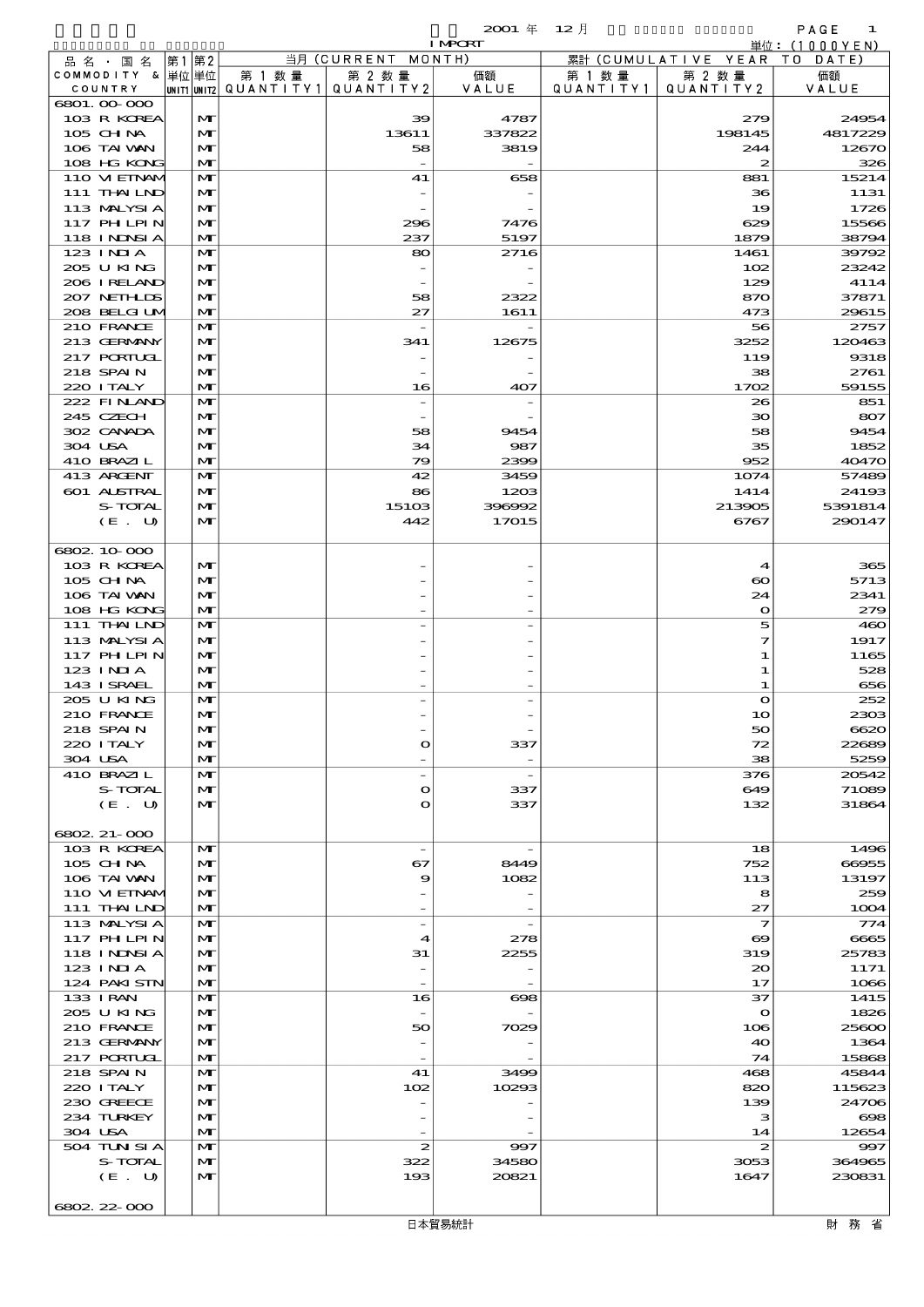|         |                                   |       |                   |                                       |                                | $2001$ $\#$    | $12 \text{ H}$ |                      | PAGE<br>2                 |
|---------|-----------------------------------|-------|-------------------|---------------------------------------|--------------------------------|----------------|----------------|----------------------|---------------------------|
|         | 品 名 ・ 国 名                         | 第1 第2 |                   |                                       | 当月 (CURRENT MONTH)             | <b>I MPORT</b> |                | 累計 (CUMULATIVE YEAR) | 単位: (1000YEN)<br>TO DATE) |
|         | COMMODITY & 単位単位                  |       |                   | 第 1 数量                                | 第 2 数量                         | 価額             | 第 1 数 量        | 第 2 数量               | 価額                        |
|         | COUNTRY                           |       |                   | unit1 unit2  QUANT   TY1  QUANT   TY2 |                                | VALUE          | QUANTITY1      | QUANTITY 2           | VALUE                     |
|         | $6802.22 \cdot 000$<br>$105$ CHNA |       | M                 |                                       |                                |                |                | 17                   | 1484                      |
|         | 113 MALYSIA                       |       | M                 |                                       |                                |                |                | з                    | 231                       |
|         | <b>118 INDSIA</b>                 |       | M                 |                                       |                                |                |                | 35                   | 2119                      |
|         | 205 U KING<br>208 BELGI UM        |       | $\mathbf{M}$<br>M |                                       | 35                             | 4980           |                | 18<br>94             | 1964<br>13839             |
|         | 210 FRANCE                        |       | M                 |                                       |                                |                |                | 127                  | 38679                     |
|         | 213 GERMANY                       |       | $\mathbf{M}$      |                                       | 14O                            | 5557           |                | 1821                 | 81331                     |
|         | <b>217 PORTUGL</b>                |       | M                 |                                       |                                |                |                | 61                   | 4584                      |
|         | 218 SPAIN<br>220 I TALY           |       | M<br>M            |                                       | $\overline{\phantom{a}}$<br>44 | 1511           |                | 81<br>155            | 5491<br>7765              |
| 304 USA |                                   |       | M                 |                                       |                                |                |                | 227                  | 10146                     |
|         | S-TOTAL                           |       | $\mathbf{M}$      |                                       | 219                            | 12048          |                | 2639                 | 167633                    |
|         | (E. U)                            |       | M                 |                                       | 219                            | 12048          |                | 2357                 | 153653                    |
|         | 6802 23 000                       |       |                   |                                       |                                |                |                |                      |                           |
|         | 103 R KOREA                       |       | M                 |                                       | 28                             | 2122           |                | 279                  | 30652                     |
|         | 105 CH NA                         |       | M                 |                                       | 6176                           | 178409         |                | 68952                | 2350841                   |
|         | 106 TAI WAN<br>110 VIEINAM        |       | M<br>M            |                                       | 119<br>27                      | 12520<br>409   |                | 362<br>323           | 50976<br>6424             |
|         | 111 THAILND                       |       | M                 |                                       | 31                             | 4118           |                | 153                  | 18643                     |
|         | 112 SNGAPOR                       |       | M                 |                                       |                                |                |                | 6                    | 623                       |
|         | 113 MALYSIA                       |       | $\mathbf{M}$      |                                       |                                |                |                | 4                    | 480                       |
|         | <b>117 PHLPIN</b><br>118 INNSI A  |       | M<br>M            |                                       |                                |                |                | 1<br>61              | 627<br>1946               |
|         | $123$ INJA                        |       | M                 |                                       | 79                             | 2525           |                | 1057                 | 57923                     |
|         | 133 I RAN                         |       | M                 |                                       |                                |                |                | 42                   | 2489                      |
|         | 203 SWIEN                         |       | M                 |                                       |                                |                |                | 102                  | 5602                      |
|         | 213 GERMANY<br>217 PORIUGI        |       | M<br>M            |                                       |                                |                |                | 37                   | 1874                      |
|         | 218 SPAIN                         |       | M                 |                                       |                                |                |                | 672<br>133           | 30199<br>12263            |
|         | 220 I TALY                        |       | M                 |                                       | 37                             | 7034           |                | 1471                 | 259544                    |
| 304 USA |                                   |       | $\mathbf{M}$      |                                       |                                |                |                | 5                    | 4202                      |
|         | 410 BRAZIL                        |       | M                 |                                       |                                |                |                | $\infty$             | 8686                      |
|         | 551 S AFRCA<br><b>601 ALSTRAL</b> |       | M<br>M            |                                       |                                |                |                | 75<br>5              | 3462<br>4516              |
|         | S-TOTAL                           |       | M                 |                                       | 6497                           | 207137         |                | 73839                | 2851972                   |
|         | (E. U)                            |       | $\mathbf{M}$      |                                       | 37                             | 7034           |                | 2415                 | 309482                    |
|         | 6802 29 000                       |       |                   |                                       |                                |                |                |                      |                           |
|         | 103 R KOREA                       |       | M                 |                                       | 7                              | 423            |                | 7                    | 659                       |
|         | 105 CHNA                          |       | $\mathbf{M}$      |                                       | 312                            | 15218          |                | 2764                 | 120487                    |
|         | 106 TAI VAN                       |       | M                 |                                       | 7                              | 821            |                | 9                    | 1753                      |
|         | 110 VI EINAM<br>111 THAILND       |       | M<br>M            |                                       |                                |                |                | 117<br>10            | 1857<br>3999              |
|         | 117 PHLPIN                        |       | M                 |                                       |                                |                |                | 44                   | 1887                      |
|         | 118 I NDSI A                      |       | M                 |                                       | 19                             | 463            |                | 261                  | <b>13101</b>              |
|         | 123 INIA                          |       | M                 |                                       | 119                            | 6055           |                | 1499                 | 57959                     |
|         | 133 I RAN<br>202 NORWAY           |       | M<br>$\mathbf{M}$ |                                       |                                |                |                | 137<br>141           | 11874<br>12470            |
|         | 205 U KING                        |       | M                 |                                       |                                |                |                | 92                   | 11485                     |
|         | 207 NETHLIS                       |       | M                 |                                       |                                |                |                | 81                   | 4996                      |
|         | 208 BELGI UM                      |       | M                 |                                       | 18                             | 928            |                | 154                  | 10774                     |
|         | 210 FRANCE<br>213 GERMANY         |       | M<br>M            |                                       | 37<br>$\overline{\phantom{a}}$ | 1625           |                | 79<br>157            | 6926<br>5941              |
|         | <b>217 PORTUGL</b>                |       | M                 |                                       | $\overline{\phantom{a}}$       |                |                | 27                   | 5987                      |
|         | 220 I TALY                        |       | M                 |                                       | 20                             | 477            |                | 102                  | 10504                     |
|         | 230 GREECE                        |       | M                 |                                       |                                |                |                | 20                   | 534                       |
|         | 234 TURKEY<br>302 CANADA          |       | M<br>$\mathbf{M}$ |                                       |                                |                |                | 39<br>19             | 4833<br>6698              |
| 304 USA |                                   |       | M                 |                                       |                                |                |                | 294                  | 21184                     |
|         | 305 MEXICO                        |       | M                 |                                       |                                |                |                | 7                    | 1916                      |
|         | 410 BRAZIL                        |       | M                 |                                       | 77                             | 3332           |                | ൈ                    | 28957                     |
|         | 413 ARGENT<br>601 ALSTRAL         |       | M<br>M            |                                       |                                |                |                | 22<br>12             | 811<br>920                |
|         | S-TOTAL                           |       | M                 |                                       | 616                            | 29342          |                | 6784                 | 348512                    |
|         | (E. U)                            |       | M                 |                                       | 75                             | 3030           |                | 712                  | 57147                     |
|         |                                   |       |                   |                                       |                                |                |                |                      |                           |
|         | 6802 91-011<br>103 R KOREA        |       | M                 |                                       |                                |                |                | 5                    | 1080                      |
|         | 105 CH NA                         |       | M                 |                                       | 245                            | 31634          |                | 2940                 | 323773                    |
|         | 106 TAI VAN                       |       | M                 |                                       | ಱ                              | 8288           |                | 1712                 | 224229                    |
|         | 108 HG KONG                       |       | M                 |                                       |                                |                |                | з                    | 689                       |
|         | 110 VIEINAM<br>111 THAILND        |       | M<br>M            |                                       | 5                              | 1020           |                | 12<br>167            | 450<br>12788              |
|         |                                   |       |                   |                                       |                                | 日本貿易統計         |                |                      | 財務省                       |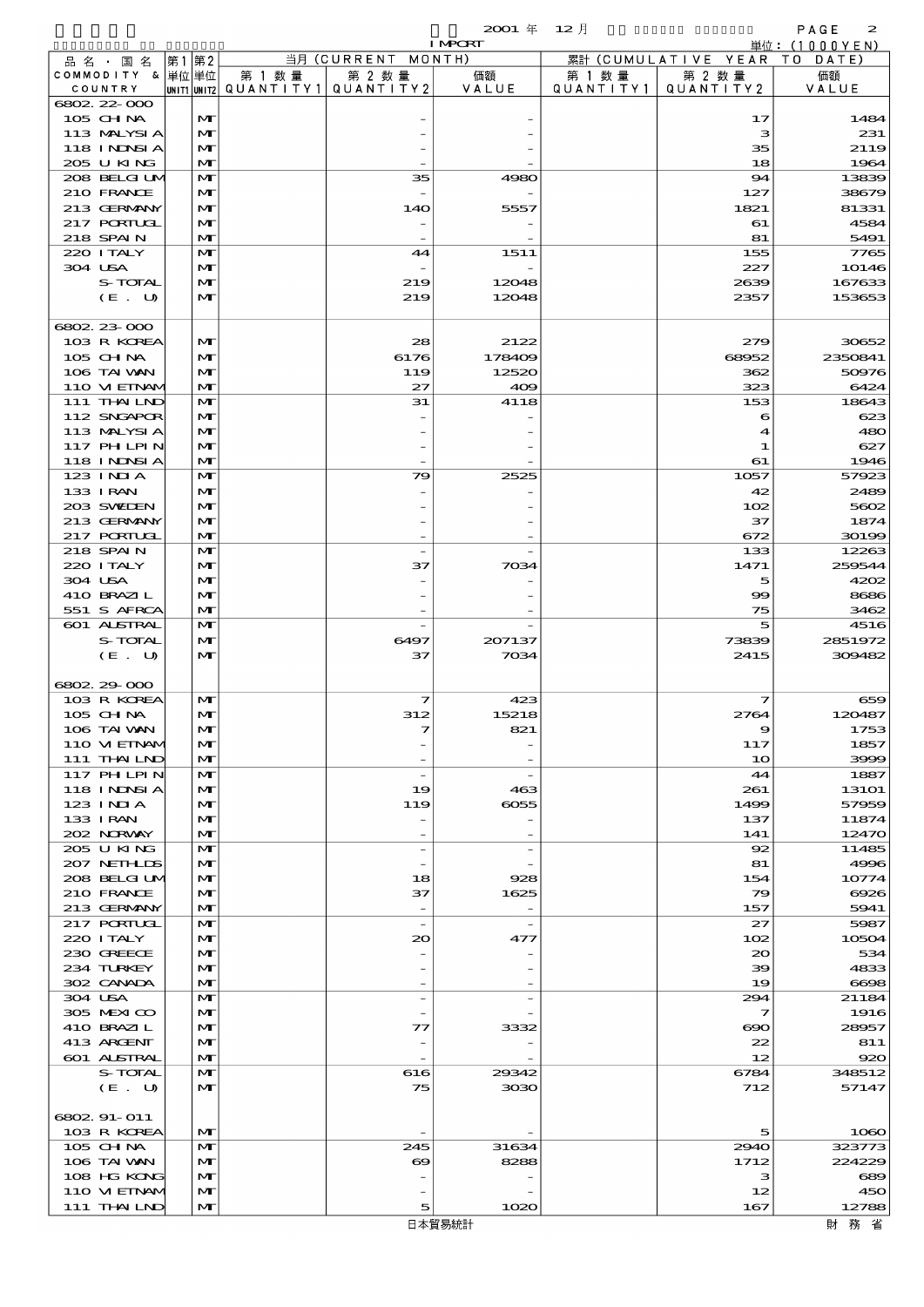|                                  |                   |                      |                          | $2001 \text{ } \#$ | $12$ 月               |                     | PAGE<br>з         |
|----------------------------------|-------------------|----------------------|--------------------------|--------------------|----------------------|---------------------|-------------------|
|                                  |                   |                      |                          | <b>I MPORT</b>     |                      |                     | 単位: $(1000YEN)$   |
| 品 名 ・ 国 名                        | 第1 第2             |                      | 当月 (CURRENT MONTH)       |                    |                      | 累計 (CUMULATIVE YEAR | T O<br>DATE       |
| COMMODITY & 単位単位<br>COUNTRY      | UNIT1 UNIT2       | 第 1 数 量<br>QUANTITY1 | 第 2 数量<br>QUANTITY 2     | 価額<br>VALUE        | 第 1 数 量<br>QUANTITY1 | 第 2 数量<br>QUANTITY2 | 価額<br>VALUE       |
| 6802 91-011                      |                   |                      |                          |                    |                      |                     |                   |
| 113 MALYSIA                      | M                 |                      | 30                       | 4622               |                      | 89                  | 12623             |
| <b>117 PHLPIN</b>                | $\mathbf{M}$      |                      | 42                       | 4306               |                      | 820                 | 87134             |
| 118 I NJNSI A                    | $\mathbf{M}$      |                      | 222                      | 22378              |                      | 1507                | 133538            |
| $123$ $1$ NIA                    | $\mathbf{M}$      |                      | 63                       | 7010               |                      | 427                 | 40628             |
| 124 PAKI STN<br><b>133 I RAN</b> | $\mathbf{M}$      |                      | 16                       | 897                |                      | 142                 | 10058<br>5318     |
| 141 <b>OMN</b>                   | M<br>$\mathbf{M}$ |                      | 37<br>35                 | 1652<br>4012       |                      | 102<br>48           | 5285              |
| 202 NORWAY                       | $\mathbf{M}$      |                      |                          |                    |                      | $\mathbf o$         | 627               |
| 207 NETHLIS                      | M                 |                      |                          |                    |                      | $\boldsymbol{z}$    | 902               |
| 208 BELGI UM                     | $\mathbf{M}$      |                      |                          |                    |                      | з                   | 593               |
| 210 FRANCE                       | $\mathbf{M}$      |                      |                          |                    |                      | 180                 | 54983             |
| 213 GERMANY                      | $\mathbf{M}$      |                      |                          |                    |                      | 696                 | 51806             |
| 217 PORTUGL                      | $\mathbf{M}$      |                      | 135                      | 13220              |                      | 1665                | 117228            |
| 218 SPAIN<br>220 I TALY          | M<br>M            |                      | 1007                     | 103691             |                      | 14457               | 1414976           |
| 230 GREECE                       | M                 |                      | 1696<br>412              | 183775<br>37316    |                      | 28845<br>4968       | 2924539<br>486720 |
| 234 TURKEY                       | M                 |                      | 76                       | 6626               |                      | 1571                | 127101            |
| 302 CANADA                       | $\mathbf{M}$      |                      |                          |                    |                      | 1                   | 538               |
| 304 USA                          | M                 |                      |                          |                    |                      | 22                  | 13764             |
| 501 MERCECO                      | $\mathbf{M}$      |                      | $\overline{\phantom{0}}$ |                    |                      | 40                  | 3718              |
| 504 TUN SI A                     | M                 |                      |                          |                    |                      | $\bullet$           | 522               |
| 506 EGYPT                        | $\mathbf{M}$      |                      | 38                       | 1929               |                      | 53                  | 3018              |
| <b>601 ALSTRAL</b>               | $\mathbf{M}$      |                      |                          |                    |                      | 14                  | 3039              |
| S-TOTAL                          | M<br>$\mathbf{M}$ |                      | 4128<br>3250             | 432376<br>338002   |                      | 60491               | 6061647           |
| (E. U)                           |                   |                      |                          |                    |                      | 50816               | 5051747           |
| 6802 91-019                      |                   |                      |                          |                    |                      |                     |                   |
| 103 R KOREA                      | M                 |                      |                          |                    |                      | з                   | 637               |
| $105$ CHNA                       | $\mathbf{M}$      |                      | 92                       | 9657               |                      | 960                 | 138629            |
| 106 TAI VAN                      | M                 |                      | <b>1O1</b>               | 24189              |                      | 526                 | 160647            |
| 110 VIEINAM                      | $\mathbf{M}$      |                      |                          |                    |                      | 240                 | 2923              |
| 111 THAILND                      | M                 |                      | 16                       | 954                |                      | <b>1O1</b>          | 5641              |
| 112 SNGAPOR                      | $\mathbf{M}$      |                      |                          |                    |                      | 11                  | 2204              |
| 113 MALYSIA<br>117 PHLPIN        | M<br>$\mathbf{M}$ |                      |                          |                    |                      | <b>1O1</b>          | 17459             |
| 118 I NDSI A                     | M                 |                      | 13<br>1                  | 1462<br>1022       |                      | 153<br>219          | 16429<br>18581    |
| 122 MYANAR                       | M                 |                      |                          |                    |                      | 12                  | 2620              |
| 123 INIA                         | M                 |                      | 26                       | 4121               |                      | $\infty$            | 11978             |
| 124 PAKISTN                      | M                 |                      | 2                        | 546                |                      | 116                 | 45941             |
| 133 I RAN                        | M                 |                      |                          |                    |                      | 61                  | 6582              |
| 141 OMN                          | $\mathbf{M}$      |                      | .,                       | 2215               |                      | 14C                 | 15355             |
| 205 U KING                       | $\mathbf{M}$      |                      |                          |                    |                      | 5                   | 3918              |
| 207 NETHLIS                      | M                 |                      |                          |                    |                      | $\mathbf o$         | 260               |
| 210 FRANCE<br>213 GERMANY        | M<br>M            |                      | з<br>35                  | 1122<br>2230       |                      | 13<br>302           | 11811<br>21218    |
| 215 SWIZLD                       | M                 |                      |                          |                    |                      | $\mathbf o$         | 298               |
| 217 PORIUGI                      | M                 |                      |                          |                    |                      | $\mathbf o$         | 584               |
| 218 SPAIN                        | M                 |                      | 40                       | 4589               |                      | 2178                | 211359            |
| 220 I TALY                       | M                 |                      | 347                      | 35941              |                      | 4124                | 565428            |
| 230 GREECE                       | M                 |                      | $\boldsymbol{\alpha}$    | 3597               |                      | 411                 | 33866             |
| 234 TURKEY                       | M                 |                      |                          |                    |                      | 338                 | 26769             |
| 302 CANADA                       | M                 |                      |                          |                    |                      | $\mathbf o$         | 796               |
| 304 USA<br>305 MEXICO            | M<br>M            |                      | $\mathbf o$              | 614                |                      | 4<br>$\bullet$      | 17627<br>11O7     |
| 407 PERU                         | M                 |                      | $\overline{\phantom{a}}$ |                    |                      | 1                   | 2964              |
| 410 BRAZIL                       | M                 |                      | 61                       | 2989               |                      | 148                 | 7795              |
| 501 MRODO                        | M                 |                      |                          |                    |                      | $\mathbf o$         | 218               |
| 601 ALSTRAL                      | M                 |                      |                          |                    |                      | 1                   | 3619              |
| S-TOTAL                          | M                 |                      | 819                      | 95248              |                      | 10237               | 1355263           |
| (E. U)                           | $\mathbf{M}$      |                      | 488                      | 47479              |                      | 7033                | 848444            |
|                                  |                   |                      |                          |                    |                      |                     |                   |
| 6802.91-090<br>103 R KOREA       | M                 |                      |                          |                    |                      | $\mathbf{o}$        | 228               |
| 105 CH NA                        | $\mathbf{M}$      |                      |                          |                    |                      | 70                  | 9038              |
| 106 TAI VAN                      | M                 |                      |                          |                    |                      | 28                  | 4406              |
| 117 PH LPIN                      | M                 |                      |                          |                    |                      | $\boldsymbol{4}$    | 494               |
| 123 INIA                         | M                 |                      |                          |                    |                      | $\mathbf o$         | 1132              |
| 133 I RAN                        | M                 |                      | 9                        | 1014               |                      | 68                  | 6450              |
| 210 FRANCE                       | M                 |                      |                          |                    |                      | $\infty$            | 3037              |
| 218 SPAIN                        | M                 |                      | $\overline{\phantom{a}}$ |                    |                      | 38                  | 8312              |
| 220 I TALY<br>304 USA            | M<br>M            |                      | $_{\infty}$              | $\infty$           |                      | 381<br>2            | 70181<br>877      |
| S-TOTAL                          | M                 |                      | 29                       | 7614               |                      | 611                 | 104155            |
| (E. U)                           | M                 |                      | 20                       | $\infty$           |                      | 439                 | 81530             |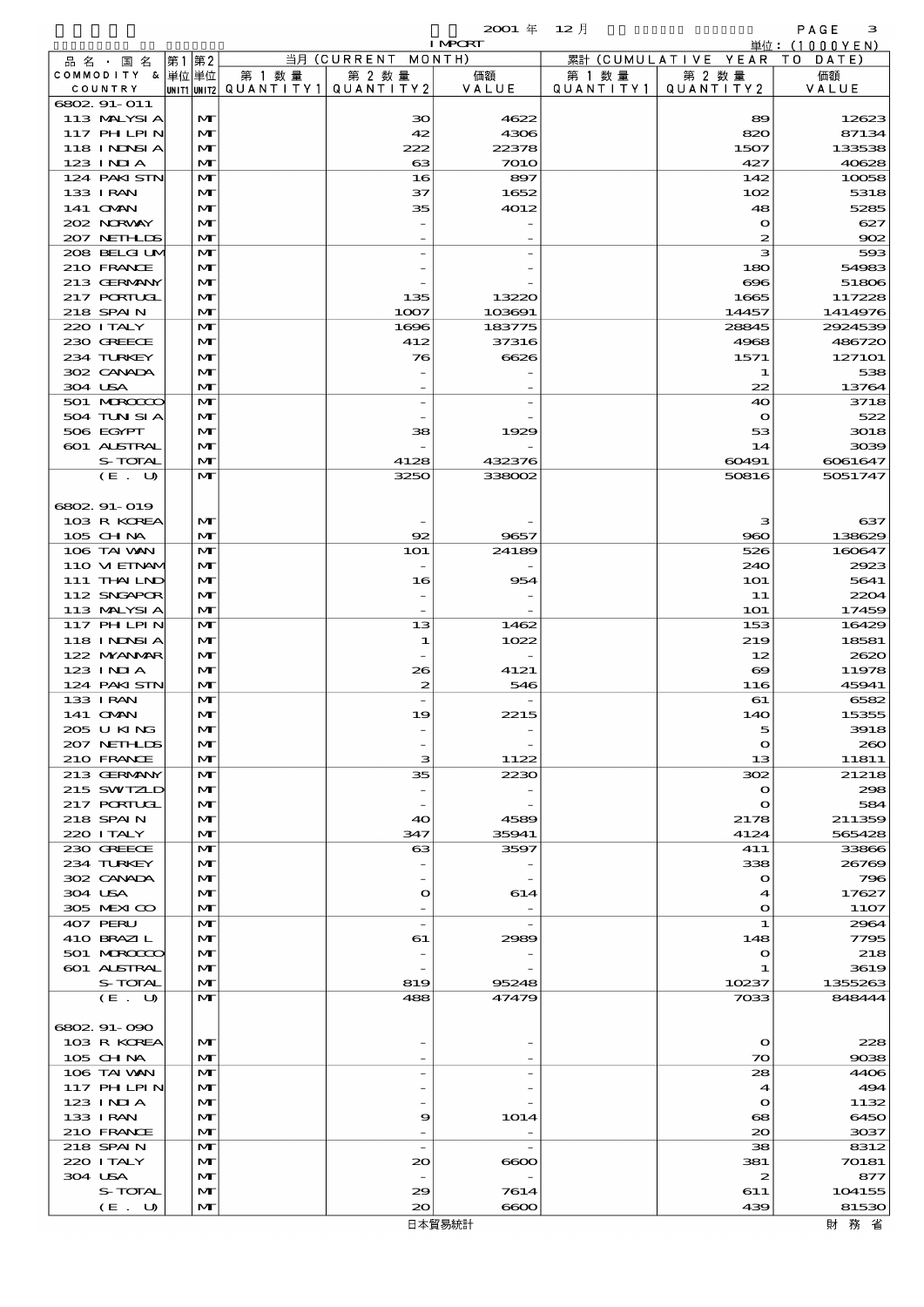|                             |       |                              |                                                  |                       | <b>I MPORT</b>   |                      |                              | 単位: (1000 Y E N )  |
|-----------------------------|-------|------------------------------|--------------------------------------------------|-----------------------|------------------|----------------------|------------------------------|--------------------|
| 品 名 ・ 国 名                   | 第1 第2 |                              |                                                  | 当月 (CURRENT MONTH)    |                  |                      | 累計 (CUMULATIVE YEAR TO DATE) |                    |
| COMMODITY & 単位単位<br>COUNTRY |       |                              | 第 1 数量<br> unit1 unit2  QUANT   TY1  QUANT   TY2 | 第 2 数量                | 価額<br>VALUE      | 第 1 数 量<br>QUANTITY1 | 第 2 数量<br>QUANTITY 2         | 価額                 |
| 6802.92-000                 |       |                              |                                                  |                       |                  |                      |                              | VALUE              |
| 105 CH NA                   |       | M                            |                                                  | 24                    | 1841             |                      | 191                          | 19172              |
| 106 TAI VAN                 |       | $\mathbf{M}$                 |                                                  | 41                    | 9689             |                      | 72                           | 17840              |
| 110 VI EINAM                |       | M                            |                                                  |                       |                  |                      | $\mathbf o$                  | 224                |
| 111 THAILND                 |       | $\mathbf{M}$                 |                                                  |                       |                  |                      | 49                           | 1357               |
| 113 MALYSIA<br>117 PHLPIN   |       | M<br>M                       |                                                  |                       |                  |                      | 1<br>82                      | 581<br>4431        |
| 118 INNSI A                 |       | M                            |                                                  |                       |                  |                      | 43                           | 2154               |
| $123$ INJA                  |       | M                            |                                                  |                       |                  |                      | 23                           | 2060               |
| 124 PAKI STN                |       | M                            |                                                  |                       |                  |                      | 19                           | 2427               |
| 143 ISRAEL                  |       | M                            |                                                  | 34                    | 2187             |                      | 51                           | 3887               |
| 205 U KING                  |       | M                            |                                                  | 12                    | 1609             |                      | 100                          | 22128              |
| 210 FRANCE                  |       | $\mathbf{M}$                 |                                                  | 1                     | 929              |                      | 421                          | 130126             |
| 213 GERMANY<br>217 PORTUGL  |       | M<br>M                       |                                                  | 160<br>76             | 5938<br>5732     |                      | 2278<br>1587                 | 117341<br>109919   |
| 218 SPAIN                   |       | M                            |                                                  | 48                    | 3829             |                      | 732                          | 68609              |
| 220 I TALY                  |       | M                            |                                                  | 10                    | 3080             |                      | 341                          | 57241              |
| 234 TURKEY                  |       | $\mathbf{M}$                 |                                                  |                       |                  |                      | 27                           | 2569               |
| 304 USA                     |       | M                            |                                                  | 32                    | 2757             |                      | 211                          | 121947             |
| 305 MEXICO                  |       | M                            |                                                  |                       |                  |                      | 17                           | 2648               |
| 410 BRAZIL                  |       | M                            |                                                  |                       |                  |                      | 112                          | 5268               |
| 504 TUN SI A<br>551 S AFRCA |       | M<br>M                       |                                                  | 14                    | 3602             |                      | 14<br>16                     | 3602<br>1926       |
| S-TOTAL                     |       | M                            |                                                  | 452                   | 41193            |                      | 6387                         | 697457             |
| (E. U)                      |       | $\mathbf{M}$                 |                                                  | 307                   | 21117            |                      | 5459                         | 505364             |
|                             |       |                              |                                                  |                       |                  |                      |                              |                    |
| 6802.93-000                 |       |                              |                                                  |                       |                  |                      |                              |                    |
| 103 R KOREA                 |       | $\mathbf{M}$                 |                                                  | 592                   | 97091            |                      | 9454                         | 1550289            |
| 104 N KOREA                 |       | M                            |                                                  |                       |                  |                      | 25                           | 956                |
| 105 CH NA<br>106 TAI VAN    |       | M<br>M                       |                                                  | 68744<br>404          | 4344394<br>47688 |                      | 1087841<br>3255              | 72709814<br>427541 |
| 108 HG KONG                 |       | M                            |                                                  |                       |                  |                      | 188                          | 18839              |
| 110 VIEINAM                 |       | M                            |                                                  | 107                   | 4107             |                      | 940                          | 27777              |
| 111 THAILND                 |       | M                            |                                                  | 104                   | 10679            |                      | 481                          | 59669              |
| 113 MALYSIA                 |       | M                            |                                                  | 1                     | 293              |                      | 48                           | 10351              |
| 117 PHLPIN                  |       | M                            |                                                  | $\boldsymbol{z}$      | 385              |                      | 195                          | 9094               |
| 118 INNSI A<br>123 INIA     |       | $\mathbf{M}$<br>$\mathbf{M}$ |                                                  | $\boldsymbol{\alpha}$ | 2241             |                      | 427                          | 30492              |
| 125 SRILANK                 |       | M                            |                                                  | 518                   | 71785            |                      | 8338<br>-1                   | 1292604<br>312     |
| 202 NRWAY                   |       | M                            |                                                  | 18                    | 3233             |                      | 38                           | 7502               |
| 203 SWIDEN                  |       | M                            |                                                  | 2                     | 501              |                      | 10                           | 2747               |
| 205 U KING                  |       | M                            |                                                  |                       |                  |                      | 36                           | 18995              |
| 207 NETHLIS                 |       | $\mathbf{M}$                 |                                                  |                       |                  |                      | 92                           | 2389               |
| 208 BELGI UM                |       | M                            |                                                  |                       |                  |                      | $\infty$                     | 900                |
| 210 FRANCE<br>211 MUNACO    |       | M<br>$\mathbf{M}$            |                                                  |                       |                  |                      | 158<br>99                    | 22962<br>13683     |
| 213 GERMANY                 |       | $\mathbf{M}$                 |                                                  |                       |                  |                      | 250                          | 9504               |
| 215 SWIZLD                  |       | M                            |                                                  |                       |                  |                      | 35                           | 2576               |
| <b>217 PORTUGL</b>          |       | M                            |                                                  | 27                    | 1576             |                      | 136                          | 9952               |
| 218 SPAIN                   |       | M                            |                                                  | 396                   | 14373            |                      | 3631                         | 166125             |
| 220 I TALY                  |       | $\mathbf{M}$                 |                                                  | $-667$                | 94431            |                      | 9975                         | 1425900            |
| 222 FINAND                  |       | $\mathbf{M}$                 |                                                  |                       |                  |                      | 44                           | 1581               |
| 230 GREECE<br>245 CZECH     |       | M<br>M                       |                                                  |                       |                  |                      | 45<br>5                      | 4922<br>574        |
| 302 CANADA                  |       | M                            |                                                  |                       |                  |                      | 81                           | 15667              |
| 304 USA                     |       | M                            |                                                  | $\mathbf{o}$          | 620              |                      | 27                           | 6552               |
| 311 CST RCA                 |       | $\mathbf{M}$                 |                                                  |                       |                  |                      | 52                           | 4213               |
| 336 ST VINT                 |       | M                            |                                                  |                       |                  |                      | 17                           | 775                |
| 410 BRAZIL                  |       | M                            |                                                  | 182                   | 18703            |                      | 1426                         | 131669             |
| 413 ARGENT<br>527 CAMROLN   |       | M<br>M                       |                                                  | 21                    | 581              |                      | 21<br>17                     | 581<br>213         |
| 549 ZNBABVIE                |       | $\mathbf{M}$                 |                                                  |                       |                  |                      | 41O                          | 14438              |
| 551 S AFRCA                 |       | M                            |                                                  | 1062                  | 59346            |                      | 10270                        | 708335             |
| 601 ALSTRAL                 |       | M                            |                                                  |                       |                  |                      | 19                           | 6995               |
| 618 NEWALD                  |       | M                            |                                                  |                       |                  |                      | 17                           | 849                |
| S-TOTAL                     |       | M                            |                                                  | 72910                 | 4772027          |                      | 1138124                      | 78718337           |
| (E. U)                      |       | $\mathbf{M}$                 |                                                  | 1002                  | 110881           |                      | 14397                        | 1665977            |
| 6802.99-000                 |       |                              |                                                  |                       |                  |                      |                              |                    |
| 103 R KOREA                 |       | $\mathbf{M}$                 |                                                  | 19                    | 14159            |                      | 563                          | 243795             |
| 104 N KOREA                 |       | M                            |                                                  |                       |                  |                      | $\mathbf o$                  | 371                |
| $105$ CHNA                  |       | M                            |                                                  | 629                   | 68964            |                      | 10897                        | 698388             |
| 106 TAI VAN                 |       | M                            |                                                  |                       |                  |                      | 257                          | 12472<br>494       |
| 108 HG KONG<br>110 VIEINAM  |       | M<br>M                       |                                                  | 19                    | 204              |                      | $\mathbf o$<br>112           | 3724               |
|                             |       |                              |                                                  |                       |                  |                      |                              |                    |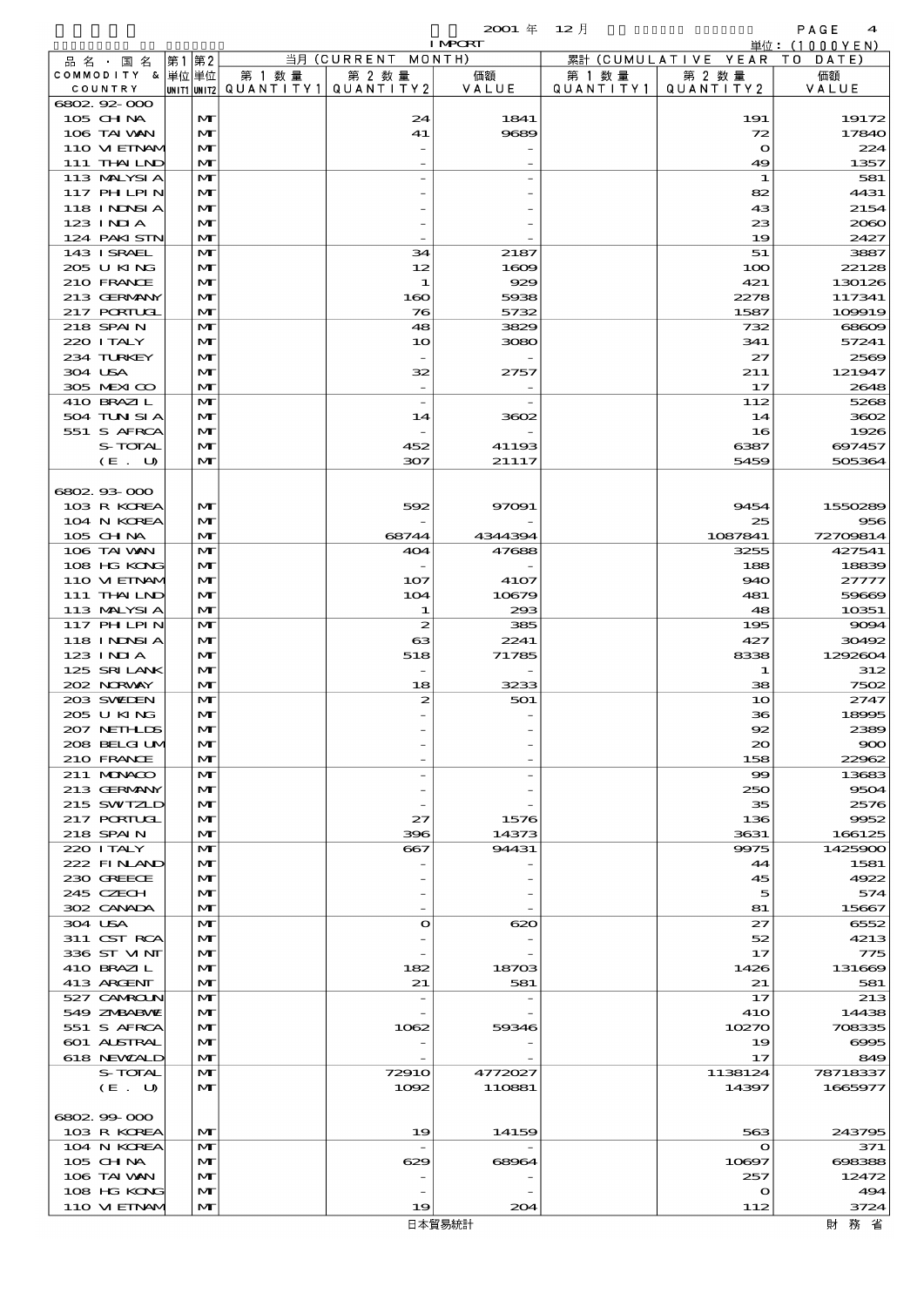|                             |       |              |        |                                                  | <b>I MPCRT</b> |           |                              | 単位: (1000YEN)  |
|-----------------------------|-------|--------------|--------|--------------------------------------------------|----------------|-----------|------------------------------|----------------|
| 品 名 ・ 国 名                   | 第1 第2 |              |        | 当月 (CURRENT MONTH)                               |                |           | 累計 (CUMULATIVE YEAR TO DATE) |                |
| COMMODITY & 単位単位<br>COUNTRY |       |              | 第 1 数量 | 第 2 数量<br> unit1 unit2  Q∪ANT   TY1  Q∪ANT   TY2 | 価額<br>VALUE    | 第 1 数 量   | 第 2 数量<br>QUANTITY 2         | 価額             |
| 6802.99-000                 |       |              |        |                                                  |                | QUANTITY1 |                              | VALUE          |
| 111 THAILND                 |       | M            |        | 5                                                | 936            |           | 124                          | 9080           |
| 117 PHLPIN                  |       | M            |        | 2                                                | 1691           |           | 65                           | 14196          |
| 118 I NDSI A                |       | M            |        | 172                                              | 8676           |           | 1480                         | 86689          |
| 122 NYANAR                  |       | M<br>M       |        |                                                  |                |           | $\bullet$                    | 369            |
| 123 INIA<br>124 PAKI STN    |       | M            |        | 81                                               | 3194           |           | 1643<br>24                   | 67333<br>8315  |
| 143 I SRAEL                 |       | M            |        |                                                  |                |           | 1                            | 658            |
| 147 U ARB E                 |       | $\mathbf{M}$ |        |                                                  |                |           | 1                            | $\infty$       |
| 202 NORWAY                  |       | $\mathbf{M}$ |        |                                                  |                |           | 19                           | 728            |
| 203 SWIEN                   |       | M            |        |                                                  |                |           | $\mathbf o$                  | 253            |
| 205 U KING<br>207 NETHLIS   |       | M<br>M       |        | $\bullet$<br>19                                  | 333<br>ങ്ങ     |           | 140<br>64                    | 22504<br>2662  |
| 208 BELGI UM                |       | $\mathbf{M}$ |        |                                                  |                |           | 125                          | 13693          |
| 210 FRANCE                  |       | $\mathbf{M}$ |        |                                                  |                |           | 200                          | 15818          |
| 213 GERMANY                 |       | M            |        | 20                                               | 678            |           | 185                          | 10955          |
| 215 SWIZLD                  |       | M            |        |                                                  |                |           | 10                           | 2940           |
| 217 PORTUGL<br>218 SPAIN    |       | M<br>M       |        | ಱ                                                | 3854           |           | 676<br>37                    | 44646<br>2008  |
| 220 I TALY                  |       | M            |        | 44                                               | 4887           |           | 471                          | 84201          |
| 222 FINAND                  |       | M            |        |                                                  |                |           | $\boldsymbol{4}$             | 1123           |
| 230 GREECE                  |       | M            |        |                                                  |                |           | 100                          | 6590           |
| 245 CZECH                   |       | M            |        |                                                  |                |           | 214                          | 18458          |
| 302 CANADA                  |       | M            |        | 16                                               | 658            |           | $\infty$                     | 1530           |
| 304 USA<br>407 PERU         |       | M<br>M       |        | 5<br>$\mathbf{o}$                                | 1934<br>495    |           | 219<br>$\mathbf o$           | 30082<br>3888  |
| 410 BRAZIL                  |       | M            |        | 49                                               | 4270           |           | 854                          | 52681          |
| 413 ARCENT                  |       | M            |        |                                                  |                |           | 84                           | 2653           |
| 501 MROCCO                  |       | $\mathbf{M}$ |        | 4                                                | 2400           |           | 4                            | 2400           |
| 541 KENYA                   |       | M            |        | O                                                | 259            |           | 1                            | 1280           |
| 549 ZNBABVE                 |       | M            |        |                                                  |                |           | $\overline{\mathbf{z}}$      | $\infty$       |
| 551 S AFRCA<br>601 ALSTRAL  |       | M<br>M       |        | 18                                               | 10825          |           | 103<br>42                    | 56750<br>3283  |
| 606 NEWELD                  |       | $\mathbf{M}$ |        |                                                  |                |           | 17                           | $-667$         |
| S-TOTAL                     |       | $\mathbf{M}$ |        | 1171                                             | 129113         |           | 18572                        | 1529007        |
| (E. U)                      |       | $\mathbf{M}$ |        | 152                                              | 10448          |           | 2011                         | 204453         |
|                             |       |              |        |                                                  |                |           |                              |                |
| 680300000<br>104 N KOREA    |       | M            |        |                                                  |                |           | 32                           | 1603           |
| 105 CHNA                    |       | M            |        | 312                                              | 11287          |           | 4614                         | 143611         |
| 111 THAILND                 |       | M            |        |                                                  |                |           | 16                           | 640            |
| 118 INNSI A                 |       | M            |        |                                                  |                |           | $\mathbf{g}$                 | 3371           |
| 123 INIA                    |       | $\mathbf{M}$ |        |                                                  | 56             |           | $\infty$                     | 3935           |
| 203 SWIDEN                  |       | M            |        |                                                  |                |           | з                            | 1238           |
| 205 U KING<br>210 FRANCE    |       | M<br>M       |        | $\overline{\phantom{a}}$                         |                |           | 44<br>176                    | 14977<br>13137 |
| 213 GERMANY                 |       | M            |        | 65                                               | 2534           |           | 14O                          | 7766           |
| <b>217 PORTUGL</b>          |       | $\mathbf{M}$ |        | 17                                               | 1431           |           | 745                          | 55531          |
| 218 SPAIN                   |       | $\mathbf{M}$ |        | 18                                               | 1451           |           | 219                          | 12466          |
| 220 I TALY                  |       | M            |        |                                                  |                |           | $\Omega$                     | 582            |
| 230 GREECE<br>302 CANADA    |       | M            |        | $\overline{a}$                                   |                |           | 38                           | 1360           |
| 304 USA                     |       | M<br>M       |        | 56                                               | 18647          |           | 80<br>171                    | 5998<br>53694  |
| 410 BRAZIL                  |       | M            |        | 20                                               | 1412           |           | 199                          | 12568          |
| 551 S AFRCA                 |       | M            |        | $\overline{\phantom{a}}$                         |                |           | 16                           | 1025           |
| S-TOTAL                     |       | $\mathbf{M}$ |        | 508                                              | 37326          |           | 6651                         | 333502         |
| (E. U)                      |       | $\mathbf{M}$ |        | 100                                              | 5416           |           | 1365                         | 107057         |
| 6804 10 010                 |       |              |        |                                                  |                |           |                              |                |
| 213 GERMANY                 |       | KG           |        |                                                  |                |           | 17                           | 216            |
| 220 I TALY                  |       | KG           |        |                                                  |                |           | 33                           | 687            |
| 302 CANADA                  |       | KG           |        |                                                  |                |           | 8785                         | 5441           |
| 304 USA                     |       | KG           |        |                                                  |                |           | 8769                         | 6481           |
| S-TOTAL<br>(E. U)           |       | KG<br>KG     |        |                                                  |                |           | 17604<br>50                  | 12825<br>903   |
|                             |       |              |        |                                                  |                |           |                              |                |
| 6804 10 020                 |       |              |        |                                                  |                |           |                              |                |
| 103 R KOREA                 |       | KG           |        | 27                                               | 579            |           | 27                           | 579            |
| 105 CHNA                    |       | KG           |        |                                                  |                |           | 3105                         | 939            |
| 215 SWIZLD                  |       | KG           |        |                                                  |                |           | 62                           | 276            |
| S-TOTAL                     |       | КC           |        | 27                                               | 579            |           | 3194                         | 1794           |
| 6804 21-000                 |       |              |        |                                                  |                |           |                              |                |
| 103 R KOREA                 |       | KG           |        | 2745                                             | 18107          |           | 23038                        | 183702         |
| 105 CHNA                    |       | KG           |        | 10882                                            | 19586          |           | 85299                        | 162111         |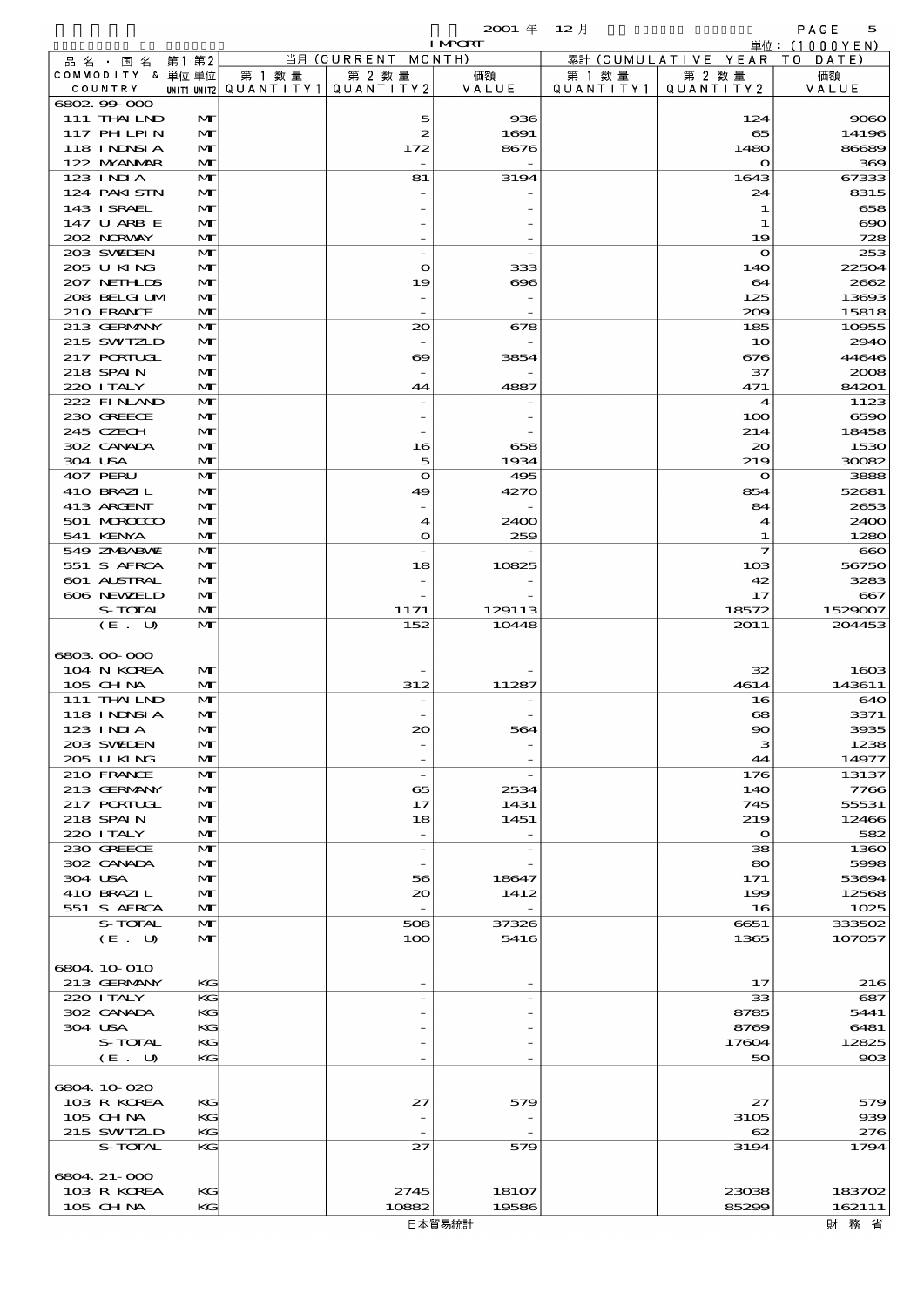$2001 \quad \text{if} \quad 12 \quad \text{if} \quad \text{PAGE} \quad \text{6}$ 

|                   |      |                                         |                    | <b>I MPORT</b> |           |                              | 単位:(1000YEN) |
|-------------------|------|-----------------------------------------|--------------------|----------------|-----------|------------------------------|--------------|
| 品 名 · 国 名         | 第1第2 |                                         | 当月 (CURRENT MONTH) |                |           | 累計 (CUMULATIVE YEAR TO DATE) |              |
| COMMODITY & 単位単位  |      | 第 1 数 量                                 | 第 2 数量             | 価額             | 第 1 数 量   | 第 2 数量                       | 価額           |
| COUNTRY           |      | UNIT1 UNIT2   QUANT   TY1   QUANT   TY2 |                    | VALUE          | QUANTITY1 | QUANTITY 2                   | VALUE        |
| 6804 21-000       |      |                                         |                    |                |           |                              |              |
| 106 TAI VAN       | KG   |                                         | 558                | 12141          |           | 7363                         | 123076       |
| 108 HG KONG       | KG   |                                         |                    |                |           | 40                           | 1399         |
| 111 THAILND       | KG   |                                         | $\infty$           | 321            |           | 51O                          | 28021        |
| 112 SNGAPOR       | KG   |                                         | 48                 | 664            |           | 1264                         | 8666         |
| 113 MALYSIA       | KG   |                                         |                    |                |           | 893                          | 8719         |
| 117 PHLPIN        | KG   |                                         |                    |                |           |                              |              |
|                   |      |                                         | 25                 | 2535           |           | 1058                         | 71651        |
| <b>118 INNSIA</b> | KG   |                                         |                    |                |           | 1                            | 250          |
| 123 INIA          | KG   |                                         |                    |                |           | 189                          | 3019         |
| 202 NORWAY        | KG   |                                         |                    |                |           | 40                           | 997          |
| 204 DENMARK       | KG   |                                         |                    |                |           | 390                          | 3179         |
| 205 U KING        | KG   |                                         | 39                 | 2699           |           | 333                          | 16039        |
| 208 BELGI UM      | KG   |                                         | 19                 | 675            |           | 425                          | 7526         |
| 2009 LUXMBRG      | KG   |                                         |                    |                |           | 12318                        | 43617        |
| 210 FRANCE        | KG   |                                         | 48                 | 671            |           | 282                          | 5693         |
| 213 GERMANY       | KG   |                                         | 214                | 2979           |           | <b>7510</b>                  | 61467        |
| 215 SWIZLD        | KG   |                                         | 10                 | 1046           |           | 86                           | 12678        |
| 220 I TALY        | KG   |                                         | 252                | 2680           |           | 1944                         | 24917        |
| 225 ALSTRIA       | KG   |                                         | 150                | 850            |           | 949                          | 3700         |
| 238 UKRAINE       | KG   |                                         | $\mathbf{G}$       | 770            |           | 91                           | 987          |
| 304 USA           | KG   |                                         | 1087               | 27648          |           | 9674                         | 169238       |
|                   |      |                                         |                    |                |           |                              |              |
| 601 ALSTRAL       | KG   |                                         |                    |                |           | 41                           | 2019         |
| 606 NEWELD        | KG   |                                         |                    |                |           | з                            | 268          |
| S-TOTAL           | KG   |                                         | 16160              | 93372          |           | 153741                       | 942939       |
| (E. U)            | KG   |                                         | 722                | 10554          |           | 24151                        | 166138       |
|                   |      |                                         |                    |                |           |                              |              |
| 6804 22 011       |      |                                         |                    |                |           |                              |              |
| 103 R KOREA       | КG   |                                         | 4316               | 2119           |           | 47863                        | 27412        |
| 105 CH NA         | KG   |                                         | 137244             | 54134          |           | 2241561                      | 872102       |
| 106 TAI VAN       | KG   |                                         | 2406               | 1067           |           | 41137                        | 22579        |
| 111 THAILND       | KG   |                                         | 28448              | 10730          |           | 168855                       | 67378        |
| 118 I NDSI A      | KG   |                                         |                    |                |           | 38587                        | <b>13510</b> |
| 202 NORVAY        | KG   |                                         |                    |                |           | 78                           | 266          |
| 203 SWIDEN        | KG   |                                         | 4406               | 2030           |           | 12852                        | 6001         |
| 205 U KING        | KG   |                                         | 872                | 1371           |           | 17896                        | 18319        |
| 207 NETHLIS       | KG   |                                         |                    |                |           | 29261                        | 28329        |
| 210 FRANCE        | KG   |                                         |                    |                |           | 235                          | 276          |
|                   |      |                                         |                    |                |           |                              |              |
| 213 GERMANY       | KG   |                                         | 196                | 1388           |           | 10851                        | 41422        |
| 220 ITALY         | KG   |                                         |                    |                |           | 82540                        | 88674        |
| 225 ALSTRIA       | KG   |                                         | 16959              | 16997          |           | 110777                       | 124759       |
| 245 CZECH         | KG   |                                         |                    |                |           | 50                           | 700          |
| 302 CANADA        | KG   |                                         |                    |                |           | 21651                        | 13327        |
| 304 USA           | KG   |                                         | $-1$               | 5316           |           | 148153                       | 130798       |
| 410 BRAZIL        | KG   |                                         |                    |                |           | 342                          | 273          |
| S-TOTAL           | КG   |                                         | 198772             | 95152          |           | 2972689                      | 1457025      |
| (E. U)            | KG   |                                         | 22433              | 21786          |           | 264412                       | 308680       |
|                   |      |                                         |                    |                |           |                              |              |
| 6804 22 019       |      |                                         |                    |                |           |                              |              |
| 103 R KOREA       | KG   |                                         |                    |                |           | 23352                        | 32862        |
| 105 CH NA         | КG   |                                         | 42373              | 9985           |           | 549851                       | 107373       |
| 106 TAI VAN       | KG   |                                         | 20054              | 8755           |           | 116532                       | 114749       |
| 108 HG KONG       | KG   |                                         |                    |                |           | 8                            | 300          |
| 111 THAILND       | KС   |                                         | 36721              | 18447          |           | 133267                       | 72200        |
| 112 SNGAPOR       |      |                                         |                    |                |           |                              |              |
|                   | KG   |                                         |                    |                |           | 46                           | 209          |
| 113 MALYSIA       | КG   |                                         |                    |                |           | 1                            | 362          |
| 117 PHLPIN        | KG   |                                         | 200                | 358            |           | 243                          | 2544         |
| 118 I NDSI A      | KG   |                                         |                    |                |           | 160                          | 357          |
| 123 INIA          | KС   |                                         |                    |                |           | 33                           | 485          |
| 202 NORWAY        | KG   |                                         |                    |                |           | 519                          | 1355         |
| 203 SWIDEN        | КG   |                                         |                    |                |           | 32                           | 388          |
| 204 DENMARK       | KG   |                                         | 30                 | 432            |           | 1331                         | 10763        |
| 205 U KING        | KG   |                                         | 76                 | 1457           |           | 5866                         | 28349        |
| 206 I RELAND      | KG   |                                         |                    |                |           | 272                          | 2036         |
| 207 NETHLIS       | KG   |                                         |                    |                |           | 3703                         | 7494         |
| 213 GERMANY       | КG   |                                         | 1172               | 5194           |           | 24174                        | 45383        |
| 215 SWIZLD        | KG   |                                         | 88                 | 1847           |           | 1016                         | 10615        |
| 217 PORTUGL       | KG   |                                         |                    |                |           | 3264                         | 1419         |
| 220 I TALY        | KG   |                                         | 550                | 1046           |           | 19198                        | 21655        |
|                   |      |                                         |                    |                |           |                              |              |
| 225 ALSTRIA       | KG   |                                         | 1262               | 3063           |           | 20139                        | 37387        |
| 302 CANADA        | КG   |                                         | 1                  | 264            |           | 1                            | 264          |
| 304 USA           | KG   |                                         | 1541               | 13315          |           | 55189                        | 154105       |
| 410 BRAZIL        | KG   |                                         |                    |                |           | 382                          | 908          |
| 606 NEWELD        | KG   |                                         |                    |                |           | 135                          | 224          |
| S-TOTAL           | KG   |                                         | 104968             | 64163          |           | 958714                       | 653786       |
| (E. U)            | KG   |                                         | 3090               | 11192          |           | 77979                        | 154874       |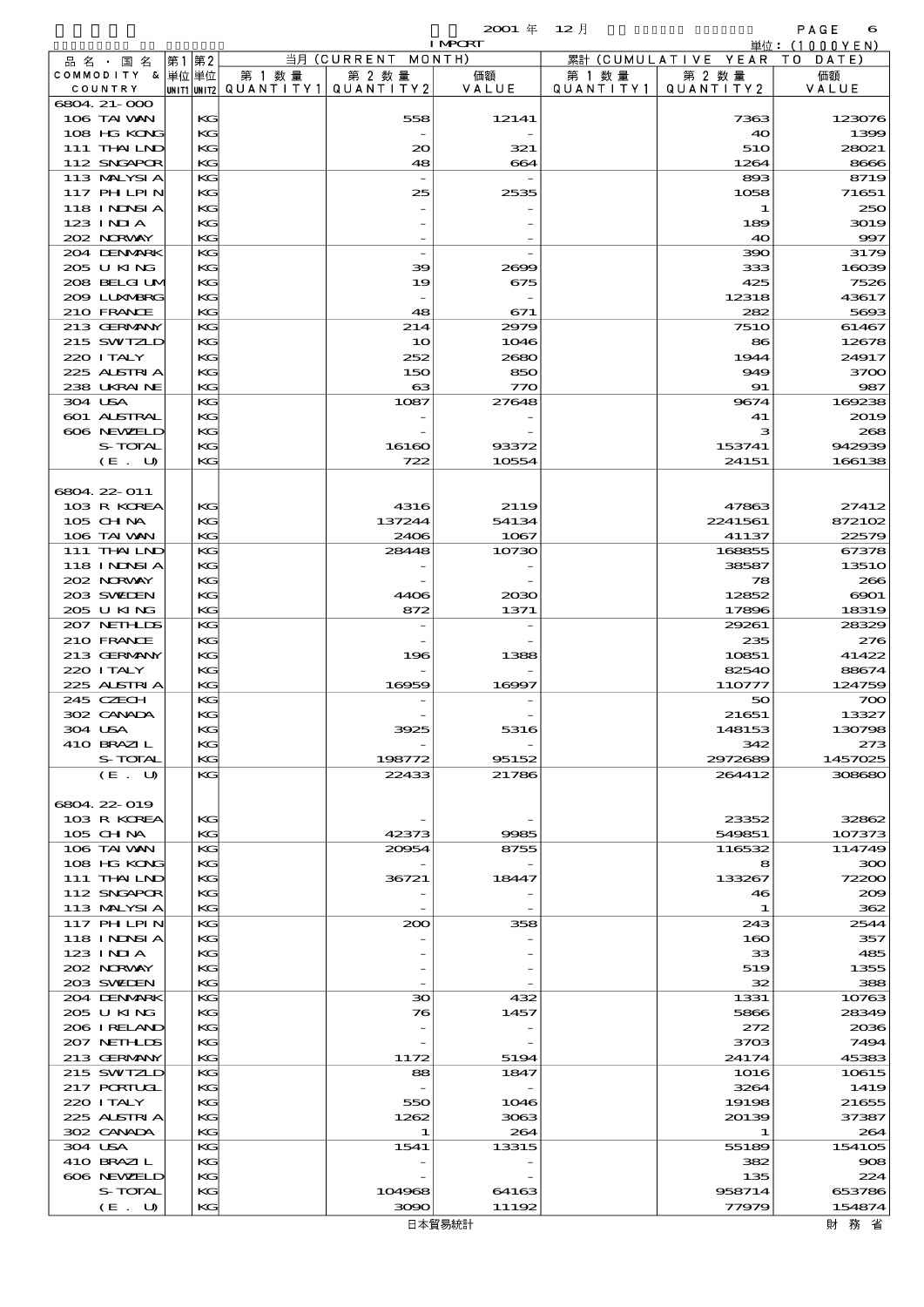|         |                            |       |          |        |                                          | <b>I MPCRT</b> |           |                              | 単位: (1000 Y E N ) |
|---------|----------------------------|-------|----------|--------|------------------------------------------|----------------|-----------|------------------------------|-------------------|
|         | 品名・国名                      | 第1 第2 |          |        | 当月 (CURRENT MONTH)                       |                |           | 累計 (CUMULATIVE YEAR TO DATE) |                   |
|         | COMMODITY & 単位単位           |       |          | 第 1 数量 | 第 2 数量                                   | 価額             | 第 1 数 量   | 第 2 数量                       | 価額                |
|         | COUNTRY                    |       |          |        | UNIT1 UNIT2  QUANT I TY 1   QUANT I TY 2 | VALUE          | QUANTITY1 | QUANTITY 2                   | VALUE             |
|         | 6804.22-020<br>103 R KOREA |       | KG       |        | 85                                       | 4183           |           | 3541                         | 28217             |
|         | 105 CHNA                   |       | KG       |        | 31262                                    | 11111          |           | 99750                        | 101470            |
|         | 106 TAI VAN                |       | KG       |        | 16                                       | 412            |           | 158                          | 874               |
|         | 111 THAILND                |       | KG       |        |                                          |                |           | 489693                       | 280461            |
|         | 113 MALYSIA                |       | KG       |        |                                          |                |           | 213                          | 4766              |
|         | 117 PHLPIN                 |       | KG       |        |                                          |                |           | 638                          | 222               |
|         | 118 I NDSI A               |       | KG       |        |                                          |                |           | 202                          | 2215              |
|         | 203 SWIDEN                 |       | KG       |        |                                          |                |           | $\infty$                     | 387               |
|         | 205 U KING<br>206 IRELAND  |       | KG<br>KG |        | $\boldsymbol{\infty}$                    | 650            |           | 199<br>95                    | 1386<br>$\infty$  |
|         | 207 NETHLIS                |       | KG       |        |                                          |                |           | 1917                         | 2502              |
|         | 213 GERMANY                |       | KG       |        | 10                                       | 204            |           | 2068                         | 10568             |
|         | 215 SWIZLD                 |       | KG       |        | 795                                      | 1243           |           | 4764                         | 4712              |
|         | 220 I TALY                 |       | KG       |        | 6                                        | 212            |           | 54                           | 726               |
|         | 222 FINAND                 |       | KG       |        |                                          |                |           | 2240                         | 8509              |
|         | 225 ALSTRIA                |       | KG       |        |                                          |                |           | 177                          | $\infty$          |
|         | 302 CANADA                 |       | KG       |        |                                          |                |           | 2                            | 905               |
|         | 304 USA<br>601 ALSTRAL     |       | KG<br>KG |        | 146                                      | 6944           |           | 22486<br>12                  | 57486<br>234      |
|         | S-TOTAL                    |       | KG       |        | 32380                                    | 24959          |           | 628229                       | 507149            |
|         | (E. U)                     |       | KG       |        | 76                                       | 1066           |           | 6770                         | 25587             |
|         |                            |       |          |        |                                          |                |           |                              |                   |
|         | 6804.23-000                |       |          |        |                                          |                |           |                              |                   |
|         | 105 CHNA                   |       | KG       |        | 2300                                     | 1075           |           | 2636                         | 1293              |
|         | 111 THAILND                |       | KG       |        |                                          |                |           | 4679                         | 2756              |
|         | 210 FRANCE                 |       | KG       |        |                                          |                |           | 235                          | 680               |
|         | 215 SWIZLD                 |       | KG       |        |                                          |                |           | 1                            | $\infty$          |
| 304 USA | 220 I TALY                 |       | KG<br>KG |        | 1124                                     | 876            |           | 5412<br>58747                | 738<br>4727       |
|         | S-TOTAL                    |       | KG       |        | 3424                                     | 1951           |           | <b>71710</b>                 | 10797             |
|         | (E. U)                     |       | KG       |        |                                          |                |           | 5647                         | 1418              |
|         |                            |       |          |        |                                          |                |           |                              |                   |
|         | 6804.30-000                |       |          |        |                                          |                |           |                              |                   |
|         | 103 R KOREA                |       | KG       |        | 3552                                     | 1634           |           | 16461                        | 8984              |
|         | 105 CHNA                   |       | KG       |        | 26949                                    | 3074           |           | 342911                       | 53086             |
|         | 106 TAI VAN                |       | KG       |        |                                          |                |           | 8712                         | 11062             |
|         | 111 THAILND                |       | KG       |        |                                          |                |           | 376                          | 627               |
|         | 205 U KING<br>213 GERMANY  |       | KG<br>KG |        | 50                                       | 246            |           | 178<br>479                   | 1629<br>1920      |
|         | 215 SWIZLD                 |       | KG       |        |                                          |                |           | 326                          | 2427              |
|         | 218 SPAIN                  |       | KG       |        |                                          |                |           | 138                          | 1087              |
|         | 220 I TALY                 |       | KG       |        |                                          |                |           | 145                          | 439               |
|         | 222 FINAND                 |       | KG       |        | 1279                                     | 5466           |           | 7486                         | 30084             |
|         | 225 ALSTRIA                |       | KG       |        |                                          |                |           | 843                          | 2581              |
|         | 304 USA                    |       | KG       |        | 1458                                     | 6688           |           | 16089                        | 61416             |
|         | S-TOTAL                    |       | KG       |        | 33288                                    | 17108          |           | 394144                       | 175342            |
|         | (E. U)                     |       | KG       |        | 1329                                     | 5712           |           | 9269                         | 37740             |
|         | 6805.10.000                |       |          |        |                                          |                |           |                              |                   |
|         | 103 R KOREA                |       | KG       |        | 6304                                     | 6076           |           | 79209                        | 65165             |
|         | $105$ CHNA                 |       | KG       |        | 2591                                     | 13146          |           | 64869                        | 45299             |
|         | 106 TAI VAN                |       | KG       |        | 240                                      | 1406           |           | 4528                         | 11437             |
|         | 111 THAILND                |       | КC       |        | 3230                                     | 6186           |           | 28455                        | 56620             |
|         | 113 MALYSIA                |       | KG       |        |                                          |                |           | 238                          | 2238              |
|         | 203 SWIDEN                 |       | KG       |        |                                          |                |           | 1000                         | 355               |
|         | 204 DENMARK<br>205 U KING  |       | KG<br>KG |        |                                          |                |           | 78<br>114                    | 1470<br>4966      |
|         | 207 NETHLIS                |       | КC       |        |                                          |                |           | 295                          | 648               |
|         | 210 FRANCE                 |       | KG       |        | 192                                      | $\infty$       |           | 6374                         | 17507             |
|         | 213 GERMANY                |       | KG       |        | 196                                      | 326            |           | 11432                        | 13845             |
|         | 215 SWIZLD                 |       | KG       |        |                                          |                |           | 14417                        | 17922             |
|         | 220 I TALY                 |       | KG       |        |                                          |                |           | 120                          | 237               |
|         | 302 CANADA                 |       | KG       |        | $\mathbf{S}$                             | 391            |           | $\bf{S}$                     | 391               |
|         | 304 USA                    |       | KG       |        | 6493                                     | 12016          |           | 109581                       | 206417            |
|         | 305 MEXICO                 |       | KG       |        |                                          |                |           | 458                          | 1260              |
|         | S-TOTAL<br>(E. U)          |       | KG<br>KG |        | 19342<br>388                             | 40152<br>931   |           | 321264<br>19413              | 445777<br>39028   |
|         |                            |       |          |        |                                          |                |           |                              |                   |
|         | 6805.20-000                |       |          |        |                                          |                |           |                              |                   |
|         | 103 R KOREA                |       | KG       |        | 1112                                     | 1714           |           | 27383                        | 27850             |
|         | 105 CH NA                  |       | KG       |        | 17618                                    | 7028           |           | 253982                       | 67631             |
|         | 106 TAI VAN                |       | KG       |        | <b>710</b>                               | 1954           |           | 5377                         | 10288             |
|         | 108 HG KONG                |       | KG       |        | 346                                      | 280            |           | 1086                         | 828               |
|         | 111 THAILND                |       | KG       |        | 148                                      | ഓ              |           | 1881                         | 4181              |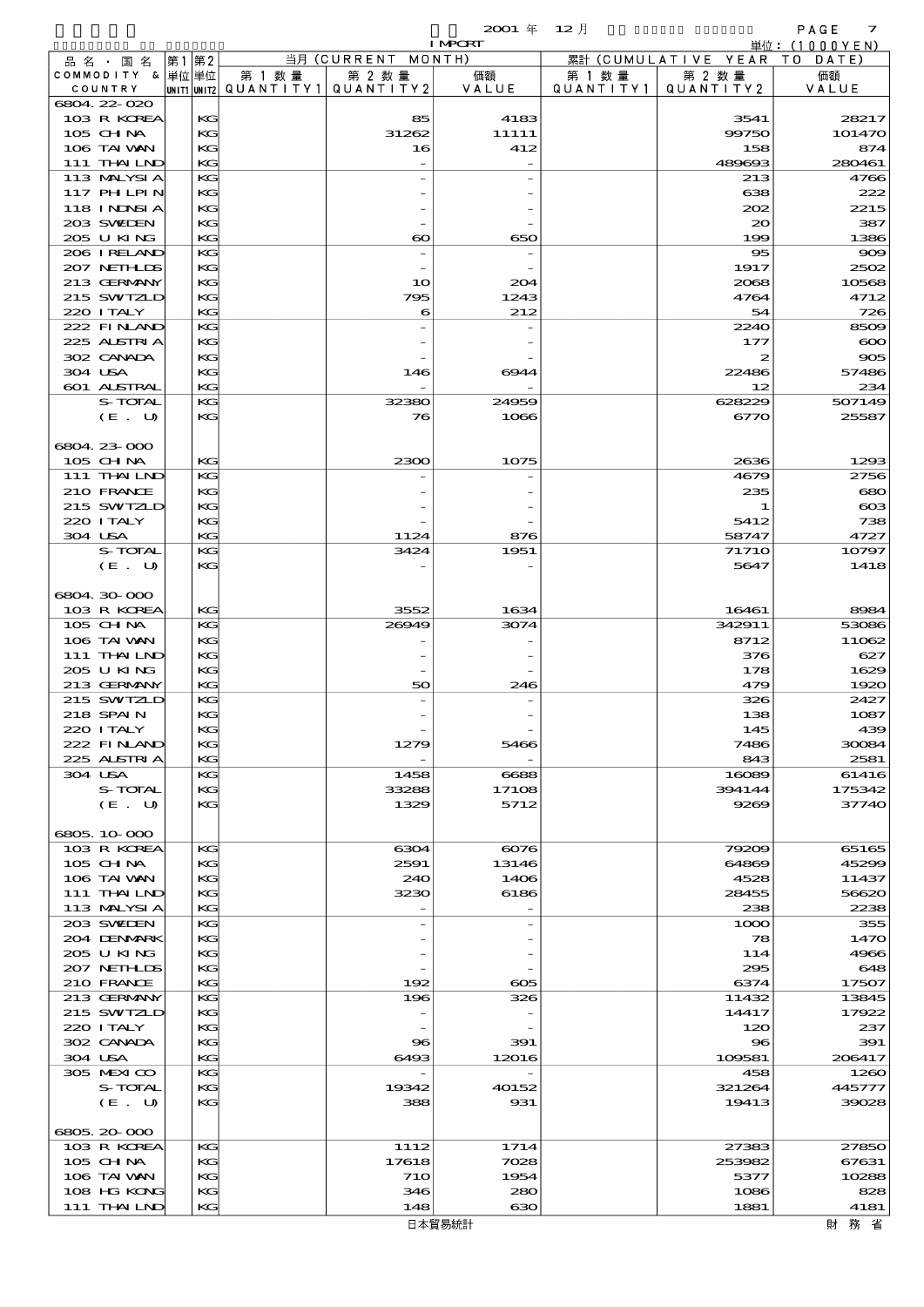|             |                                 |             |          |                      |                                                         | $2001 \text{ } \#$       | $12$ 月               |                      | PAGE<br>8                   |
|-------------|---------------------------------|-------------|----------|----------------------|---------------------------------------------------------|--------------------------|----------------------|----------------------|-----------------------------|
|             |                                 |             |          |                      | $\overline{\mathbb{H}}\overline{\mathfrak{H}}$ (CURRENT | <b>I MPORT</b><br>MONTH) |                      | 累計 (CUMULATIVE YEAR) | 単位:(1000YEN)<br>T O<br>DATE |
| COUNTRY     | 品名・国名<br>COMMODITY & 単位単位       | 第1 第2       |          | 第 1 数 量<br>QUANTITY1 | 第 2 数量<br>QUANTITY2                                     | 価額<br>VALUE              | 第 1 数 量<br>QUANTITY1 | 第 2 数量<br>QUANTITY2  | 価額<br>VALUE                 |
| 6805 20 000 |                                 | UNIT1 UNIT2 |          |                      |                                                         |                          |                      |                      |                             |
|             | 113 MALYSIA                     |             | KG       |                      | 17240                                                   | 20641                    |                      | 238110               | 282503                      |
|             | 117 PH LPIN                     |             | KG       |                      |                                                         |                          |                      | 1975                 | 5686                        |
|             | 202 NRWAY                       |             | KG       |                      |                                                         |                          |                      | 56                   | 27C                         |
|             | 203 SWIEN                       |             | KG       |                      |                                                         |                          |                      | 50                   | 214                         |
|             | 204 DENMARK                     |             | KG       |                      | 120                                                     | 546                      |                      | 883                  | 6203                        |
|             | 205 U KING                      |             | KG       |                      | 258                                                     | 1195                     |                      | 8367                 | 25893                       |
|             | 207 NETHLIS<br>210 FRANCE       |             | KG<br>KG |                      |                                                         |                          |                      | 17160<br>2021        | 18996<br>3930               |
|             | 213 GERMANY                     |             | KG       |                      | 47                                                      | 945                      |                      | 4128                 | 804C                        |
|             | 215 SWIZLD                      |             | KG       |                      | 2366                                                    | 2956                     |                      | 7327                 | 10357                       |
| 218 SPAIN   |                                 |             | KG       |                      |                                                         |                          |                      | 57                   | 244                         |
| 220 I TALY  |                                 |             | KG       |                      | 150                                                     | 391                      |                      | 4233                 | 7005                        |
|             | 222 FINAND                      |             | KG       |                      |                                                         |                          |                      | 335                  | 893                         |
|             | 224 RUSSIAN                     |             | KG       |                      |                                                         |                          |                      | 796                  | 3826                        |
|             | 302 CANADA                      |             | KG       |                      |                                                         |                          |                      | 267                  | 1424                        |
| 304 USA     |                                 |             | KG       |                      | 1128                                                    | 8820                     |                      | 15735                | 106171                      |
|             | 601 ALSTRAL<br>S-TOTAL          |             | KG<br>KG |                      |                                                         | 47100                    |                      | 65<br>591274         | 657<br>593090               |
|             | (E. U)                          |             | KG       |                      | 41243<br>575                                            | 3077                     |                      | 37234                | 71418                       |
|             |                                 |             |          |                      |                                                         |                          |                      |                      |                             |
| 6805.30-000 |                                 |             |          |                      |                                                         |                          |                      |                      |                             |
|             | 103 R KOREA                     |             | KG       |                      | 10442                                                   | 10002                    |                      | 123133               | 102209                      |
| $105$ CHNA  |                                 |             | KG       |                      |                                                         |                          |                      | 20193                | 3302C                       |
|             | 106 TAI VAN                     |             | KG       |                      | 225                                                     | 461                      |                      | 39594                | 40518                       |
|             | 108 HG KONG                     |             | KG       |                      |                                                         |                          |                      | 48                   | 22C                         |
|             | 111 <b>THAILND</b>              |             | KG       |                      | 574                                                     | 738                      |                      | 10330                | 22972                       |
|             | 113 MALYSIA                     |             | KG       |                      |                                                         |                          |                      | 53                   | 790                         |
|             | <b>117 PHLPIN</b><br>202 NORWAY |             | KG<br>KG |                      |                                                         |                          |                      | 49<br>339            | 1796<br>1599                |
|             | 205 U KING                      |             | KG       |                      | 842                                                     | 2537                     |                      | 26673                | 57007                       |
|             | 208 BELGI UM                    |             | KG       |                      | ാാദ                                                     | 1606                     |                      | 4641                 | 1187C                       |
|             | 2009 LUXMBRG                    |             | KG       |                      |                                                         |                          |                      | 922                  | 7581                        |
|             | 210 FRANCE                      |             | KG       |                      | 10                                                      | 393                      |                      | 157                  | 1393                        |
|             | 213 GERMANY                     |             | KG       |                      |                                                         |                          |                      | 538                  | 1546                        |
|             | 215 SWIZLD                      |             | KG       |                      |                                                         |                          |                      | 253                  | 502                         |
|             | 222 FINAND                      |             | KG       |                      |                                                         |                          |                      | 618                  | 2934                        |
|             | 246 SLOVAK                      |             | KG       |                      |                                                         |                          |                      | 36                   | 378                         |
|             | 302 CANADA                      |             | KG       |                      | 154                                                     | 342                      |                      | 12759                | 15813                       |
| 304 USA     |                                 |             | KG       |                      | 7817                                                    | 25587                    |                      | 241225               | 605796                      |
|             | 305 MEXICO<br>601 ALSTRAL       |             | KG<br>KG |                      |                                                         |                          |                      | <b>3510</b><br>453   | 2832<br>681                 |
|             | S-TOTAL                         |             | KG       |                      | 20367                                                   | 42566                    |                      | 485524               | 911466                      |
|             | (E. U)                          |             | KG       |                      | 1155                                                    | 4536                     |                      | 33549                | 82331                       |
|             |                                 |             |          |                      |                                                         |                          |                      |                      |                             |
| 6806 10 000 |                                 |             |          |                      |                                                         |                          |                      |                      |                             |
|             | 103 R KOREA                     |             | KG       |                      | 176091                                                  | 31830                    |                      | 2325915              | 433291                      |
| 105 CH NA   |                                 |             | KG       |                      | 27754                                                   | 6270                     |                      | 1297257              | 191155                      |
|             | 106 TAI VAN                     |             | KG       |                      | 12495                                                   | 2028                     |                      | 388937               | 74451                       |
|             | 111 THAILND                     |             | KG       |                      |                                                         |                          |                      | 170                  | 279                         |
|             | 113 MALYSIA                     |             | KG       |                      | 44077                                                   | $\Theta$ 20              |                      | 375151               | 48773                       |
|             | <b>118 INNSIA</b>               |             | KG<br>KG |                      | 57483                                                   |                          |                      | 18215<br>662690      | 271 <sub>e</sub><br>131718  |
|             | 204 DENMARK<br>205 U KING       |             | KG       |                      | 6396                                                    | 7923<br>18178            |                      | 82188                | 167543                      |
|             | 207 NETHLIS                     |             | KG       |                      | 76440                                                   | 12885                    |                      | 494347               | 88167                       |
|             | 208 BELGI UM                    |             | KG       |                      |                                                         |                          |                      | 3520                 | 1569                        |
|             | 210 FRANCE                      |             | KG       |                      |                                                         |                          |                      | 11332                | 3401                        |
|             | 213 GERMANY                     |             | KG       |                      | 37013                                                   | 5424                     |                      | 91031                | 16954                       |
| 220 I TALY  |                                 |             | KG       |                      |                                                         |                          |                      | 380                  | 255                         |
|             | 222 FINAND                      |             | KG       |                      | 36685                                                   | 5868                     |                      | 373978               | 53197                       |
|             | 238 UKRAINE                     |             | KG       |                      | 19210                                                   | 3248                     |                      | 157540               | 25348                       |
|             | 242 SLOVEN                      |             | KG       |                      |                                                         |                          |                      | 2187                 | 711                         |
| 245 CZECH   |                                 |             | KG       |                      |                                                         |                          |                      | 8000                 | 1017                        |
| 304 USA     | S-TOTAL                         |             | KG<br>KG |                      | 1673<br>495317                                          | 15412<br>115986          |                      | 137683<br>6430521    | 84598<br>1325143            |
|             | (E. U)                          |             | KG       |                      | 214017                                                  | 50278                    |                      | 1719466              | 462804                      |
|             |                                 |             |          |                      |                                                         |                          |                      |                      |                             |
| 6806 20 000 |                                 |             |          |                      |                                                         |                          |                      |                      |                             |
|             | 103 R KOREA                     |             | KG       |                      | 71456                                                   | 10620                    |                      | 296988               | 46275                       |
| 105 CH NA   |                                 |             | KG       |                      | 232077                                                  | 7086                     |                      | 3226295              | 95228                       |
|             | 106 TAI VAN                     |             | KG       |                      |                                                         |                          |                      | 5524                 | 2432                        |
|             | 113 MALYSIA                     |             | KG       |                      | 103516                                                  | 29173                    |                      | 3417584              | 402692                      |
|             | 143 I SRAEL                     |             | KG       |                      |                                                         |                          |                      | 6480                 | 1698                        |
|             | 205 U KING<br>207 NETHLIS       |             | KG<br>KG |                      | 1185<br>5500                                            | 21 <sub>0</sub><br>487   |                      | 16230<br>21990       | 27593<br><b>1910</b>        |
|             |                                 |             |          |                      |                                                         |                          |                      |                      |                             |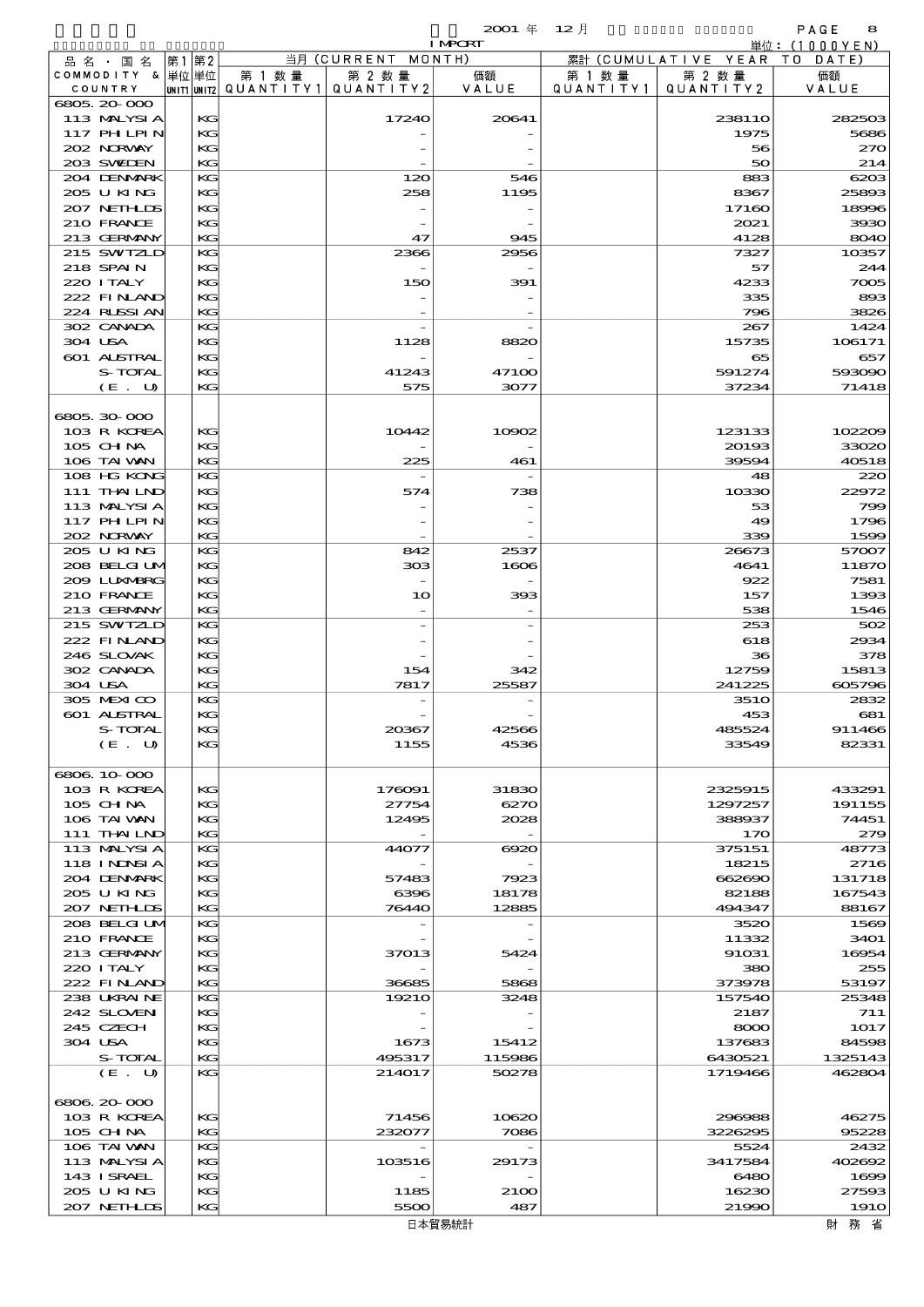|                             |                   |        |                                       | <b>I MPORT</b> |           |                              | 単位:(1000YEN)   |
|-----------------------------|-------------------|--------|---------------------------------------|----------------|-----------|------------------------------|----------------|
| 品名・国名                       | 第1第2              |        | 当月 (CURRENT MONTH)                    |                |           | 累計 (CUMULATIVE YEAR TO DATE) |                |
| COMMODITY & 単位単位            |                   | 第 1 数量 | 第 2 数量                                | 価額             | 第 1 数 量   | 第 2 数量                       | 価額             |
| COUNTRY                     |                   |        | UNIT1 UNIT2  QUANT I TY1  QUANT I TY2 | VALUE          | QUANTITY1 | QUANTITY 2                   | VALUE          |
| 6806.20-000<br>213 GERMANY  | KG                |        |                                       |                |           |                              | 2950           |
| 302 CANADA                  | KG                |        | 3000                                  | 363            |           | 37478<br>77836               | 5832           |
| 304 USA                     | KG                |        | 35426                                 | 7713           |           | 945857                       | 155698         |
| 305 MEXICO                  | KG                |        | 63184                                 | 6323           |           | 207278                       | 21433          |
| 551 S AFRCA                 | KG                |        |                                       |                |           | 19300                        | 307            |
| 601 ALSTRAL                 | KG                |        | 118000                                | 7925           |           | 798158                       | 58124          |
| S-TOTAL                     | KG                |        | 633344                                | 71790          |           | 9076998                      | 822173         |
| (E. U)                      | KG                |        | 9685                                  | 2950           |           | 75698                        | 32453          |
|                             |                   |        |                                       |                |           |                              |                |
| 6806.90-000                 |                   |        |                                       |                |           |                              |                |
| 103 R KOREA                 | KG                |        | 17635                                 | 870            |           | 346527                       | 20759          |
| 105 CHNA                    | KG                |        | 54221                                 | 7934           |           | 629007                       | 127425         |
| 106 TAI VAN                 | KG                |        | 5761O                                 | 13011          |           | 965833                       | 131691         |
| 111 THAILND                 | KG                |        |                                       |                |           | 10338                        | 7429           |
| 113 MALYSIA                 | KG                |        |                                       |                |           | 114521                       | 26508          |
| 118 I NDSI A<br>204 DENMARK | KG                |        |                                       |                |           | 74577                        | 2444           |
| 205 U KING                  | KC<br>KG          |        | 28160                                 | 102239         |           | 1028<br>299910               | 354<br>1061738 |
| 207 NETHLIS                 | KG                |        | 38649                                 | 1571           |           | 219108                       | 8203           |
| 208 BELGI UM                | KG                |        |                                       |                |           | 1690                         | 1958           |
| 210 FRANCE                  | KG                |        |                                       |                |           | 1711O                        | 2368           |
| 213 GERMANY                 | KC                |        |                                       |                |           | 32733                        | 28939          |
| 225 ALSTRIA                 | KG                |        |                                       |                |           | 6570                         | 1313           |
| 304 USA                     | KG                |        | 7168                                  | 8668           |           | 261336                       | 209180         |
| 410 BRAZIL                  | KG                |        |                                       |                |           | 4213                         | 2203           |
| 601 ALSTRAL                 | KG                |        |                                       |                |           | 3640                         | 1229           |
| S-TOTAL                     | KG                |        | 203443                                | 134293         |           | 2988141                      | 1633741        |
| (E. U)                      | KG                |        | 66809                                 | 103810         |           | 578149                       | 1104873        |
|                             |                   |        |                                       |                |           |                              |                |
| 6807.10.000                 |                   |        |                                       |                |           |                              |                |
| 103 R KOREA                 | $\mathbf{M}$      |        |                                       |                |           | 85                           | 7980           |
| 112 SNGAPOR                 | $\mathbf{M}$      |        |                                       |                |           | $\boldsymbol{\Theta}$        | 3140           |
| 205 U KING<br>207 NETHLIS   | M<br>$\mathbf{M}$ |        | 2                                     | 11O7           |           | <b>1O1</b><br>65             | 16550<br>8057  |
| 208 BELGI UM                | $\mathbf{M}$      |        | 33                                    | 3653           |           | 183                          | 19583          |
| 210 FRANCE                  | $\mathbf{M}$      |        | 102                                   | 12703          |           | 1570                         | 189778         |
| 213 GERMANY                 | $\mathbf{M}$      |        | 1                                     | 527            |           | 2                            | 1285           |
| 218 SPAIN                   | M                 |        |                                       |                |           | $\mathbf{97}$                | 6422           |
| 220 I TALY                  | $\mathbf{M}$      |        | 37                                    | 3644           |           | 304                          | 30775          |
| 222 FINAND                  | $\mathbf{M}$      |        |                                       |                |           | 7                            | 870            |
| 302 CANADA                  | $\mathbf{M}$      |        |                                       |                |           | 4                            | 1334           |
| 304 USA                     | $\mathbf{M}$      |        | 100                                   | 12583          |           | 376                          | 60483          |
| S-TOTAL                     | $\mathbf{M}$      |        | 275                                   | 34217          |           | 2803                         | 346257         |
| (E. U)                      | $\mathbf{M}$      |        | 175                                   | 21634          |           | 2329                         | 273320         |
|                             |                   |        |                                       |                |           |                              |                |
| 6807.90-000                 |                   |        |                                       |                |           |                              |                |
| 103 R KOREA<br>208 BELGI UM | $\mathbf{M}$<br>M |        |                                       |                |           | $\blacktriangleleft$<br>4    | 262<br>573     |
| 213 GERMANY                 | $\mathbf{M}$      |        |                                       |                |           | 114                          | 15794          |
| 222 FINAND                  | $\mathbf{M}$      |        | $\overline{\phantom{a}}$              |                |           | 31                           | 1715           |
| 302 CANADA                  | $\mathbf{M}$      |        | 14                                    | 944            |           | 122                          | 9779           |
| 304 USA                     | M                 |        | 112                                   | 8057           |           | 3690                         | 103058         |
| S-TOTAL                     | M                 |        | 126                                   | 9001           |           | 3965                         | 131181         |
| (E. U)                      | $\mathbf{M}$      |        |                                       |                |           | 149                          | 18082          |
|                             |                   |        |                                       |                |           |                              |                |
| 6808 00 000                 |                   |        |                                       |                |           |                              |                |
| 105 CHNA                    | $\mathbf{M}$      |        |                                       |                |           | 2414                         | 73759          |
| 113 MALYSIA                 | M                 |        | $\mathbf{G}$                          | 1671           |           | 112                          | 3119           |
| 117 PHLPIN                  | $\mathbf{M}$      |        |                                       |                |           | $\mathbf{o}$                 | 426            |
| 118 I NDSI A                | $\mathbf{M}$      |        | 249                                   | 6200           |           | 1841                         | 47455          |
| 138 KUWAIT<br>205 U KING    | $\mathbf{M}$<br>M |        |                                       |                |           | $\mathbf o$                  | 500            |
| 208 BELGI UM                | M                 |        |                                       |                |           | 1<br>1                       | 430<br>5640    |
| 213 GERMANY                 | $\mathbf{M}$      |        |                                       |                |           | з                            | 428            |
| 218 SPAIN                   | $\mathbf{M}$      |        |                                       |                |           | 84                           | 8128           |
| 225 ALSTRIA                 | $\mathbf{M}$      |        |                                       |                |           | $\infty$                     | 915            |
| 302 CANADA                  | M                 |        | 9                                     | 532            |           | 262                          | 20649          |
| 304 USA                     | M                 |        |                                       |                |           | 32                           | 9512           |
| S-TOTAL                     | $\mathbf{M}$      |        | 321                                   | 8403           |           | 4770                         | 170961         |
| (E. U)                      | $\mathbf{M}$      |        |                                       |                |           | 109                          | 15541          |
|                             |                   |        |                                       |                |           |                              |                |
| 6809.11-000                 |                   |        |                                       |                |           |                              |                |
| 111 THAILND                 | KG                |        |                                       |                |           | 18960                        | 487            |
| 302 CANADA                  | KG                |        |                                       |                |           | 11160                        | 396            |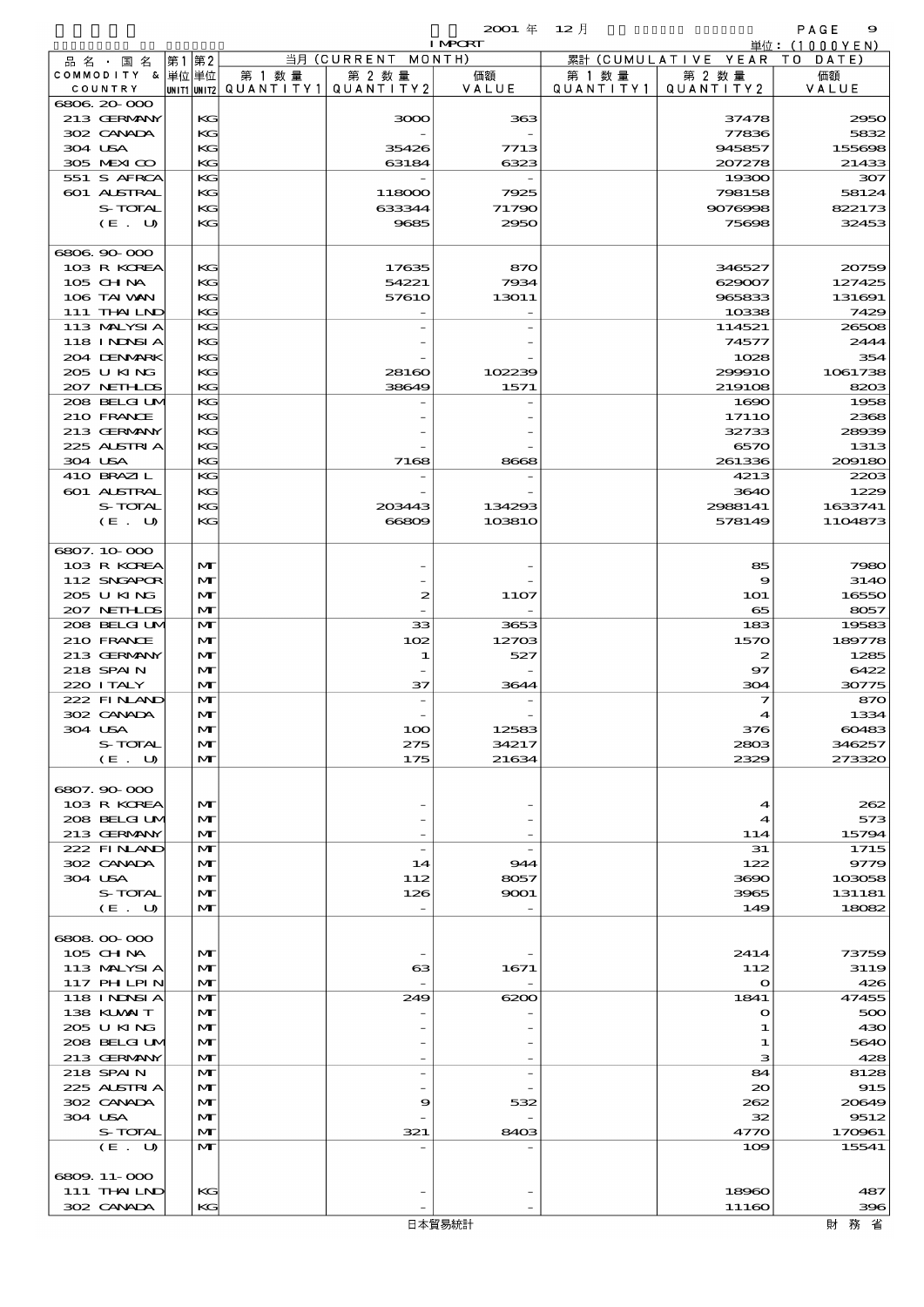$2001 \quad \text{if} \quad 12 \quad \text{if} \quad \text{PAGE} \quad 10$ 

|         |                          |          |                                       |                    | <b>I MPORT</b> |           |                              | 単位: (1000YEN)  |
|---------|--------------------------|----------|---------------------------------------|--------------------|----------------|-----------|------------------------------|----------------|
|         | 品名・国名                    | 第1 第2    |                                       | 当月 (CURRENT MONTH) |                |           | 累計 (CUMULATIVE YEAR TO DATE) |                |
|         | COMMODITY & 単位単位         |          | 第 1 数量                                | 第 2 数量             | 価額             | 第 1 数 量   | 第 2 数量                       | 価額             |
|         | COUNTRY                  |          | unit1 unit2  QUANT   TY1  QUANT   TY2 |                    | VALUE          | QUANTITY1 | QUANTITY 2                   | VALUE          |
| 304 USA | 6809.11-000              | KG       |                                       | 206                | 3946           |           | 17095                        | 5824           |
|         | S-TOTAL                  | KG       |                                       | 206                | 3946           |           | 47215                        | 6707           |
|         |                          |          |                                       |                    |                |           |                              |                |
|         | 6809.19-000              |          |                                       |                    |                |           |                              |                |
|         | 103 R KOREA              | KG       |                                       |                    |                |           | $\infty$                     | 450            |
|         | 105 CH NA                | KG       |                                       | 16528              | 358            |           | 128369                       | 6871           |
|         | 106 TAI VAN              | KG       |                                       | 71334              | 2521           |           | 3746730                      | 135482         |
|         | 111 THAILND              | KG       |                                       | 33210              | 2875           |           | 310116                       | 29633          |
|         | <b>117 PHLPIN</b>        | KG       |                                       | 15800              | 2933           |           | 44154                        | 13175          |
|         | 123 INIA                 | KG       |                                       |                    |                |           | 1296                         | 988            |
|         | 205 U KING               | KG       |                                       |                    |                |           | 780                          | 1813           |
|         | 210 FRANCE               | KG       |                                       |                    |                |           | 162586                       | 24414          |
|         | 213 GERMANY              | KG       |                                       |                    |                |           | 13920                        | 2588           |
|         | 302 CANADA               | KG       |                                       | 2398               | 270            |           | 21573                        | 2991           |
| 304 USA |                          | KG       |                                       | 40003              | 5194           |           | 232990                       | 33753          |
|         | S-TOTAL                  | KG       |                                       | 179273             | 14151          |           | 4668514                      | 252158         |
|         | (E. U)                   | KG       |                                       |                    |                |           | 177286                       | 28815          |
|         | 6809.90-000              |          |                                       |                    |                |           |                              |                |
|         | 105 CH NA                | KG       |                                       | 18950              | 15504          |           | 183669                       | 160560         |
|         | 106 TAI VAN              | KG       |                                       | 828                | 802            |           | 15505                        | 7837           |
|         | 110 VI EINAM             | KG       |                                       |                    |                |           | 2868                         | 343            |
|         | 111 THAILND              | KG       |                                       |                    |                |           | 84522                        | 10437          |
|         | 112 SNGAPOR              | KG       |                                       |                    |                |           | 6025                         | 575            |
|         | 117 PHLPIN               | KG       |                                       | 2394               | 1652           |           | 21202                        | 10582          |
|         | <b>118 INNSIA</b>        | KG       |                                       |                    |                |           | 1500                         | 303            |
|         | 143 I SRAEL              | KG       |                                       |                    |                |           | 1025                         | 14290          |
|         | 204 DENMARK              | KG       |                                       |                    |                |           | 3503                         | 658            |
|         | 205 U KING               | KG       |                                       |                    |                |           | 2380                         | 3337           |
|         | 210 FRANCE               | KG       |                                       | 236                | 286            |           | 6173                         | 4001           |
|         | 218 SPAIN                | KG       |                                       | 24750              | 2021           |           | 25211                        | 3095           |
|         | 220 I TALY               | KG       |                                       | 1033               | 1183           |           | 115442                       | 42923          |
|         | 225 ALSTRIA              | KG       |                                       |                    |                |           | 48                           | 2170           |
|         | 230 GREECE               | KG       |                                       |                    |                |           | 250                          | 20B            |
|         | 234 TURKEY               | KG       |                                       |                    |                |           | 136                          | 230            |
|         | 302 CANADA               | KG       |                                       | 442                | 596            |           | 23825                        | 31230          |
| 304 USA |                          | KG       |                                       | 1330               | 3941           |           | 44412                        | 36988          |
|         | 601 ALSTRAL              | KG       |                                       | 1485               | 346            |           | 1995                         | 645            |
|         | S-TOTAL                  | KG       |                                       | 51448              | 26331          |           | 539691                       | 330407         |
|         | (E. U)                   | KG       |                                       | 26019              | 3490           |           | 153007                       | 56387          |
|         | 6810 11-000              |          |                                       |                    |                |           |                              |                |
|         | 103 R KOREA              | КG       |                                       | 426293             | 43597          |           | 4788189                      | 475347         |
|         | $105$ CHNA               | KG       |                                       | 129263             | 5657           |           | 1184619                      | 39567          |
|         | 110 VIEINAM              | KG       |                                       | 78879              | 1740           |           | 1433011                      | 34253          |
|         | 111 THAILND              | KG       |                                       | 11118              | 1574           |           | 35678                        | 5287           |
|         | 112 SNGAPOR              | KG       |                                       |                    |                |           | 55264                        | 1643           |
|         | 113 MALYSIA              | KG       |                                       |                    |                |           | 1682665                      | 37979          |
|         | 118 I NDSI A             | KG       |                                       |                    |                |           | 379720                       | 1141O          |
|         | 203 SWIDEN               | KG       |                                       | 11994              | 392            |           | 192302                       | 10265          |
|         | 204 DENMARK              | KG       |                                       |                    |                |           | <b>2810</b>                  | 209            |
|         | 205 U KING               | KG       |                                       | 52746              | 1882           |           | 1765260                      | 66614          |
|         | 207 NETHLIS              | KG       |                                       |                    |                |           | 182968                       | 5155           |
|         | 208 BELGI UM             | KG       |                                       |                    |                |           | 110481                       | 10182          |
|         | 210 FRANCE               | KG       |                                       |                    |                |           | 3491O                        | 5715           |
|         | 213 GERMANY              | KG       |                                       |                    |                |           | 20592                        | 701            |
|         | 218 SPAIN                | KG       |                                       |                    |                |           | 39719                        | <b>4110</b>    |
|         | 220 I TALY<br>230 GREECE | KG<br>KG |                                       |                    |                |           | 533050                       | 33633          |
|         | 302 CANADA               | KG       |                                       | 66800              | 6850           |           | 172500                       | 19495<br>71271 |
| 304 USA |                          | KG       |                                       | 30624<br>278636    | 5647<br>45778  |           | 370432<br>4879732            | 830721         |
|         | 601 ALSTRAL              | KG       |                                       | 18932              | 354            |           | 1638587                      | 35626          |
|         | <b>S-TOTAL</b>           | KG       |                                       | 1105285            | 113471         |           | 19502489                     | 1699183        |
|         | (E. U)                   | KG       |                                       | 131540             | 9124           |           | 3054592                      | 156079         |
|         |                          |          |                                       |                    |                |           |                              |                |
|         | 6810 19000               |          |                                       |                    |                |           |                              |                |
|         | 103 R KOREA              | KC       |                                       | 481341             | 49508          |           | 6741944                      | 623433         |
|         | 105 CH NA                | KG       |                                       | 327242             | 23722          |           | 2791952                      | 251772         |
|         | 106 TAI VAN              | KG       |                                       |                    |                |           | 467159                       | 35936          |
|         | 110 VIEINAM              | KG       |                                       | 22770              | 977            |           | 964526                       | 23885          |
|         | 111 THAILND              | KG       |                                       |                    |                |           | 7652                         | 459            |
|         | 113 MALYSIA              | KG       |                                       | 517584             | 20000          |           | 15155857                     | 577541         |
|         | 117 PHLPIN               | KG       |                                       | 14820              | 1340           |           | 285467                       | 19589          |
|         | 118 I NDSI A             | KG       |                                       |                    |                |           | 103271                       | 8615           |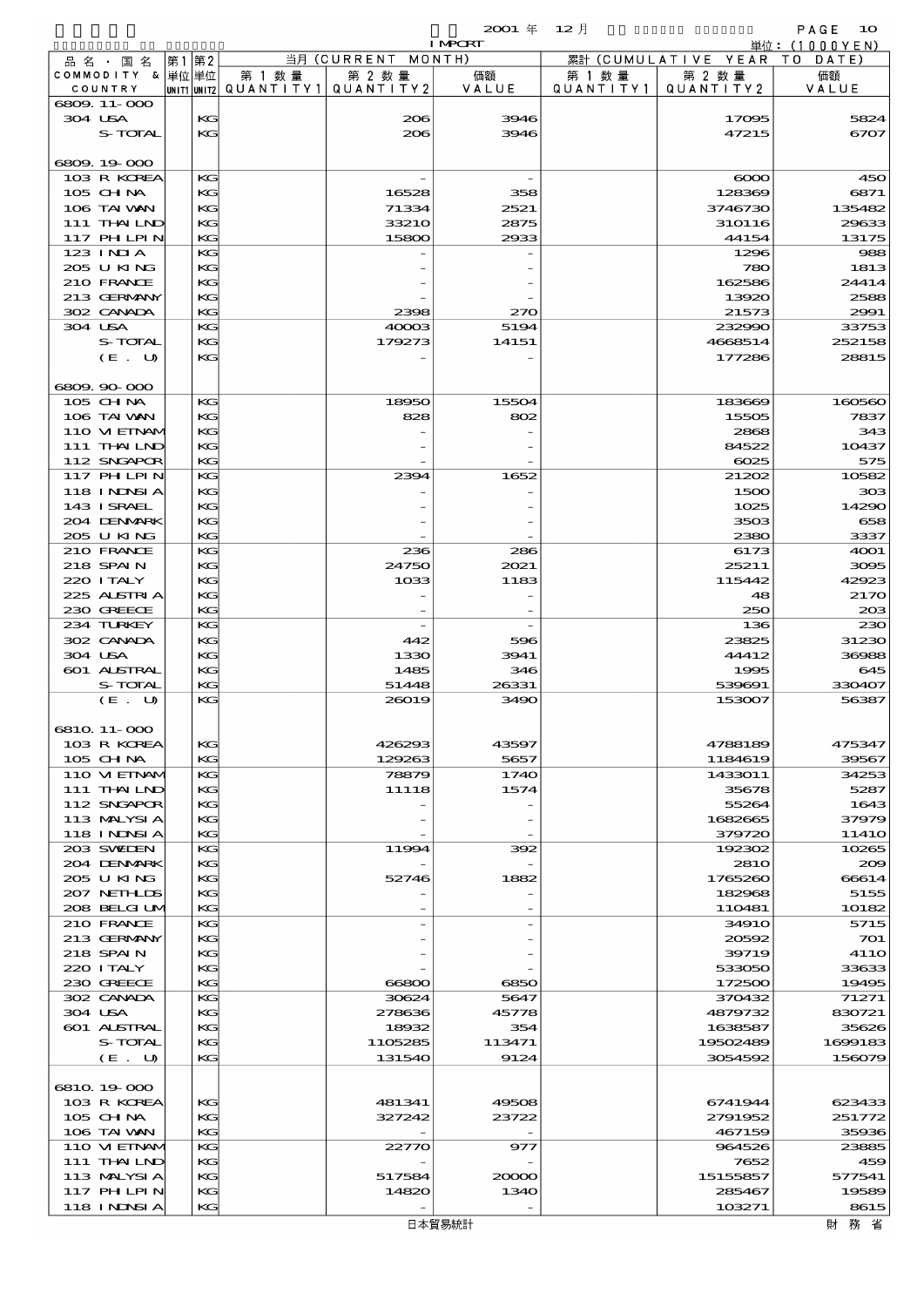| . .<br>.,<br>- 11<br>., |  |
|-------------------------|--|
|                         |  |

|                   |       |        |                                       | <b>I MPORT</b> |           |                              | 単位: (1000YEN) |
|-------------------|-------|--------|---------------------------------------|----------------|-----------|------------------------------|---------------|
| 品名・国名             | 第1 第2 |        | 当月 (CURRENT MONTH)                    |                |           | 累計 (CUMULATIVE YEAR TO DATE) |               |
| COMMODITY & 単位単位  |       | 第 1 数量 | 第 2 数量                                | 価額             | 第 1 数量    | 第 2 数量                       | 価額            |
| COUNTRY           |       |        | unit1 unit2  QUANT   TY1  QUANT   TY2 | VALUE          | QUANTITY1 | QUANTITY2                    | VALUE         |
| 6810 19 000       |       |        |                                       |                |           |                              |               |
| 204 DENMARK       | KG    |        |                                       |                |           | 24000                        | 794           |
| 205 U KING        | KG    |        | 125133                                | 5370           |           | 5441023                      | 212112        |
| 207 NETHLIS       | KG    |        | 69511                                 | 5194           |           | 883771                       | 58742         |
| 208 BELGI UM      | KG    |        |                                       |                |           | 427235                       | 45619         |
| 210 FRANCE        | KG    |        | 12172                                 | 4132           |           | 200842                       | 35190         |
| 213 GERMANY       | КG    |        | 5757                                  | 450            |           | 136963                       | 7579          |
| 218 SPAIN         | KG    |        | 521800                                | 35073          |           | 2469446                      | 161062        |
| 220 ITALY         | KG    |        | 839600                                | 63695          |           | 3852792                      | 304059        |
| 225 ALSTRIA       | KG    |        |                                       |                |           | 281104                       | 40833         |
| 230 GREECE        | KG    |        |                                       |                |           | 16300                        | 1690          |
| 245 CZECH         | КG    |        | 34754                                 | 7878           |           | 69988                        | 15461         |
| 302 CANADA        | KG    |        | 1050                                  | 297            |           | 83726                        | 11273         |
| 304 USA           | KG    |        | 420709                                | 51822          |           | 7573716                      | 789821        |
| 305 MEXICO        | KG    |        |                                       |                |           | 603436                       | 66316         |
| 506 EGYPT         | KG    |        |                                       |                |           | 17500                        | 1991          |
| 601 ALSTRAL       | KG    |        | 73825                                 | 2354           |           | 1182237                      | 30799         |
| S-TOTAL           | KG    |        | 3468068                               | 271812         |           | 49790907                     | 3324571       |
| (E. U)            | KG    |        | 1573973                               | 113914         |           | 13742476                     | 867680        |
|                   |       |        |                                       |                |           |                              |               |
| 6810 91-000       |       |        |                                       |                |           |                              |               |
| 103 R KOREA       | КG    |        | 889329                                | 31177          |           | 16408840                     | 421112        |
| 105 CH NA         | KG    |        | 229857                                | 7198           |           | 3340140                      | 106721        |
| 106 TAI VAN       | KG    |        | 6448                                  | 3196           |           | 81919                        | 12405         |
| 108 HG KONG       | KG    |        | 350840                                | 11113          |           | 1429683                      | 44350         |
| 110 VIEINAM       | KG    |        |                                       |                |           | 2775                         | 253           |
| 111 THAILND       | KG    |        | 136801                                | 14723          |           | 720295                       | 55432         |
| 117 PHLPIN        | KG    |        |                                       |                |           | 334                          | 299           |
| <b>118 INNSIA</b> | KG    |        |                                       |                |           | 134200                       | 3872          |
| 138 KUWAIT        | KG    |        |                                       |                |           | 2859                         | 573           |
| 204 DENMARK       | KG    |        |                                       |                |           | 5826                         | 308           |
| 206 IRELAND       | KG    |        |                                       |                |           | 750                          | 594           |
| 207 NETHLIS       | KG    |        |                                       |                |           | 708                          | 337           |
|                   |       |        |                                       |                |           |                              |               |
| 208 BELGI UM      | KG    |        |                                       |                |           | 480                          | 1458          |
| 213 GERMANY       | KG    |        | 61887                                 | 4842           |           | 68675                        | 9530          |
| 220 I TALY        | KG    |        |                                       |                |           | 6025                         | 3022          |
| 302 CANADA        | KG    |        |                                       |                |           | 65692                        | 7097          |
| 304 USA           | KG    |        | 145712                                | 7196           |           | 5735700                      | 410880        |
| S-TOTAL           | KG    |        | 1820874                               | 79445          |           | 28004901                     | 1078243       |
| (E. U)            | KG    |        | 61887                                 | 4842           |           | 82464                        | 15249         |
|                   |       |        |                                       |                |           |                              |               |
| 6810.99-000       |       |        |                                       |                |           |                              |               |
| 103 R KOREA       | KG    |        | 62064                                 | 11782          |           | 1289892                      | 315740        |
| 105 CH NA         | KG    |        | 922252                                | 34333          |           | 10113523                     | 477903        |
| 106 TAI VAN       | KG    |        |                                       |                |           | 2268                         | 862           |
| 110 VI EINAM      | KG    |        | 128099                                | 3020           |           | 412802                       | 11817         |
| 111 THAILND       | KG    |        | 8422                                  | 7732           |           | 149454                       | 79726         |
| 112 SNGAPOR       | KG    |        |                                       |                |           | 94316                        | 4543          |
| 113 MALYSIA       | KG    |        |                                       |                |           | 189237                       | 36560         |
| <b>117 PHLPIN</b> | KG    |        | 254238                                | 35615          |           | 2405893                      | 314332        |
| <b>118 INNSIA</b> | KG    |        | 252233                                | 8075           |           | 2658609                      | 79078         |
| 203 SVEDEN        | KG    |        |                                       |                |           | 2851                         | 845           |
| 204 DENMARK       | KG    |        |                                       |                |           | 143                          | 330           |
| 2005 U KING       | KG    |        | 3473                                  | 1653           |           | 418755                       | 64227         |
| 207 NETHLIS       | KG    |        |                                       |                |           | 303306                       | 51946         |
| 208 BELGI UM      | KG    |        | 88378                                 | 10219          |           | 1114777                      | 128241        |
| 210 FRANCE        | KG    |        |                                       |                |           | <b>9110</b>                  | 7025          |
| 213 GERMANY       | KG    |        |                                       |                |           | 398643                       | 29350         |
| 215 SWIZLD        | KG    |        |                                       |                |           | 6255                         | 1292          |
| 217 PORTUGL       | KG    |        |                                       |                |           | 1745                         | 346           |
| 218 SPAIN         | KG    |        | 2409                                  | 251            |           | 50652                        | 4679          |
| 220 I TALY        | KG    |        | 12752                                 | 2496           |           | 642051                       | 73725         |
| 225 ALSTRIA       | KG    |        |                                       |                |           | 418                          | 336           |
| 302 CANADA        | KG    |        |                                       |                |           | 1167120                      | 72243         |
| 304 USA           | KG    |        | 41993                                 | 11764          |           | 1057190                      | 215006        |
| 305 MEXICO        | KG    |        |                                       |                |           | 64903                        | 5207          |
| 601 ALSTRAL       | KG    |        | 12920                                 | 1000           |           | 51826                        | 5580          |
| 606 NEWELD        | KG    |        |                                       |                |           | 50175                        | 4087          |
| S-TOTAL           | KG    |        | 1789233                               | 128039         |           | 34264949                     | 1985026       |
| (E. U)            | KG    |        | 107012                                | 14619          |           | 2942451                      | 361050        |
|                   |       |        |                                       |                |           |                              |               |
| 6811.10.000       |       |        |                                       |                |           |                              |               |
| 103 R KOREA       | M     |        | 14                                    | 336            |           | 534                          | 13194         |
| S-TOTAL           | M     |        | 14                                    | 336            |           | 534                          | 13194         |
|                   |       |        |                                       |                |           |                              |               |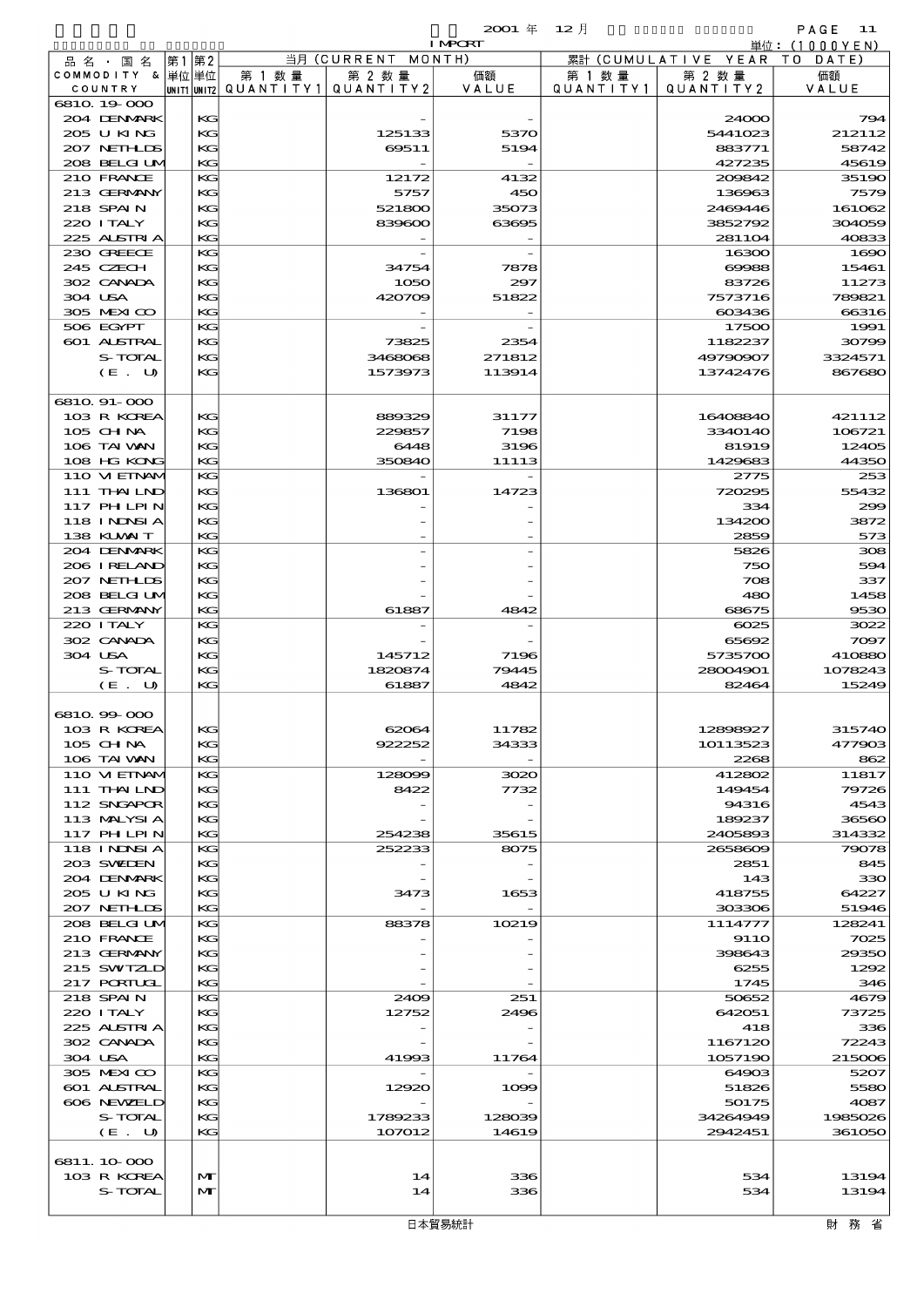|                            |                   |           |                          | ~~~<br><b>I MPORT</b>    | $\sim$ $\sim$ $\prime$ $\sim$ |                              | . <u>.</u><br>単位: (1000YEN) |
|----------------------------|-------------------|-----------|--------------------------|--------------------------|-------------------------------|------------------------------|-----------------------------|
| 品名·国名                      | 第1第2              |           | 当月 (CURRENT MONTH)       |                          |                               | 累計 (CUMULATIVE YEAR TO DATE) |                             |
| COMMODITY & 単位単位           |                   | 第 1 数量    | 第 2 数量                   | 価額                       | 第 1 数 量                       | 第 2 数量                       | 価額                          |
| COUNTRY<br>6811.20-000     | UNIT1 UNIT2       | QUANTITY1 | QUANTITY 2               | VALUE                    | QUANTITY1                     | QUANTITY 2                   | VALUE                       |
| 103 R KOREA                | M                 |           |                          |                          |                               | 105                          | 5913                        |
| 105 CHNA                   | M                 |           |                          |                          |                               | $\overline{\mathbf{z}}$      | 1172                        |
| 111 THAILND                | M                 |           |                          |                          |                               | 333                          | 27645                       |
| 208 BELGI UM               | $\mathbf{M}$      |           | 343                      | 79250                    |                               | 2592                         | 591129                      |
| 220 I TALY                 | M                 |           |                          |                          |                               | $\mathbf{o}$                 | 202                         |
| 302 CANADA                 | M                 |           | з                        | 1096                     |                               | 17                           | 4522                        |
| 304 USA                    | M                 |           |                          |                          |                               | 57                           | 6549                        |
| S-TOTAL<br>(E. U)          | M<br>$\mathbf{M}$ |           | 346<br>343               | 80346<br>79250           |                               | 3111<br>2592                 | 637132<br>591331            |
|                            |                   |           |                          |                          |                               |                              |                             |
| 6811.30000                 |                   |           |                          |                          |                               |                              |                             |
| 304 USA                    | M                 |           |                          |                          |                               | $\mathbf{\Omega}$            | 3270                        |
| S-TOTAL                    | $\mathbf{M}$      |           |                          |                          |                               | $\mathbf o$                  | 3270                        |
|                            |                   |           |                          |                          |                               |                              |                             |
| 6811.90 000                |                   |           |                          |                          |                               |                              |                             |
| 103 R KOREA<br>111 THAILND | M                 |           | 165                      | 17549                    |                               | 1399                         | 159862                      |
| 117 PHLPIN                 | M<br>M            |           | 4                        | 511                      |                               | 12<br>4                      | 1497<br>836                 |
| 205 U KING                 | M                 |           |                          |                          |                               | 80                           | 10585                       |
| 213 GERMANY                | M                 |           | 67                       | 7854                     |                               | 287                          | 28651                       |
| 304 USA                    | M                 |           |                          |                          |                               | 48                           | 4709                        |
| 601 ALSTRAL                | M                 |           |                          |                          |                               | з                            | 560                         |
| S-TOTAL                    | M                 |           | 236                      | 25914                    |                               | 1833                         | 206700                      |
| (E. U)                     | $\mathbf{M}$      |           | 67                       | 7854                     |                               | 367                          | 39236                       |
|                            |                   |           |                          |                          |                               |                              |                             |
| 6812 10 000<br>111 THAILND | KG                |           |                          |                          |                               | 122650                       | 31484                       |
| S-TOTAL                    | КC                |           |                          |                          |                               | 122650                       | 31484                       |
|                            |                   |           |                          |                          |                               |                              |                             |
| 6812 20 000                |                   |           |                          |                          |                               |                              |                             |
| 103 R KOREA                | KG                |           |                          |                          |                               | 17500                        | 6170                        |
| 105 CH NA                  | KG                |           | 2500                     | 964                      |                               | 40301                        | 14472                       |
| 118 I NDSI A               | KG                |           |                          |                          |                               | 1200                         | 549                         |
| S-TOTAL                    | KG                |           | 2500                     | 964                      |                               | 59001                        | 21191                       |
| 6812.30.000                |                   |           |                          |                          |                               |                              |                             |
| 105 CH NA                  | KG                |           |                          |                          |                               | 4433                         | 3558                        |
| 304 USA                    | KG                |           |                          |                          |                               | 296                          | 5514                        |
| S-TOTAL                    | KG                |           |                          |                          |                               | 4729                         | 9072                        |
|                            |                   |           |                          |                          |                               |                              |                             |
| 6812 40 000                |                   |           |                          |                          |                               |                              |                             |
| 103 R KOREA<br>105 CH NA   | ĸG<br>KG          |           |                          |                          |                               | 6/280                        | 29118<br>59115              |
| 118 I NDSI A               | KG                |           | 12085                    | 4052                     |                               | 174538<br>3393               | 2052                        |
| 205 U KING                 | KG                |           | $\overline{\phantom{a}}$ | $\overline{\phantom{a}}$ |                               | 320                          | 1349                        |
| 304 USA                    | KG                |           | 144                      | 1138                     |                               | 267                          | 2360                        |
| S-TOTAL                    | KG                |           | 12229                    | 5190                     |                               | 245798                       | 93994                       |
| (E. U)                     | KG                |           |                          |                          |                               | 320                          | 1349                        |
|                            |                   |           |                          |                          |                               |                              |                             |
| 6812 50 000<br>205 U KING  | KG                |           |                          |                          |                               |                              |                             |
| S-TOTAL                    | KG                |           |                          |                          |                               | 144<br>144                   | 11O7<br>1107                |
| (E. U)                     | KG                |           |                          |                          |                               | 144                          | 1107                        |
|                            |                   |           |                          |                          |                               |                              |                             |
| 6812 60 000                |                   |           |                          |                          |                               |                              |                             |
| 113 MALYSIA                | KG                |           |                          |                          |                               | 8972                         | 2442                        |
| 304 USA                    | KG                |           | 1045                     | 450                      |                               | 31105                        | 10764                       |
| S-TOTAL                    | KG                |           | 1045                     | 450                      |                               | 40077                        | 13206                       |
| 6812.70.000                |                   |           |                          |                          |                               |                              |                             |
| 103 R KOREA                | КG                |           |                          |                          |                               | 51150                        | 9984                        |
| $105$ CHNA                 | KG                |           | 9793                     | 1867                     |                               | 154975                       | 22133                       |
| 106 TAI VAN                | KG                |           |                          |                          |                               | 3272                         | 888                         |
| 111 THAILND                | КC                |           | 69836                    | 16912                    |                               | 909406                       | 230944                      |
| 112 SNGAPOR                | KG                |           |                          |                          |                               | 918                          | 951                         |
| 113 MALYSIA                | KG                |           | 20104                    | 7284                     |                               | 693068                       | 227907                      |
| 118 INNSI A<br>205 U KING  | KG<br>KG          |           | 5942                     | 1926                     |                               | 157855<br>190                | 50711<br>250                |
| 304 USA                    | KG                |           |                          |                          |                               | 4660                         | 6100                        |
| S-TOTAL                    | KG                |           | 105675                   | 27989                    |                               | 1975494                      | 549868                      |
| (E. U)                     | KG                |           |                          |                          |                               | 190                          | 250                         |
|                            |                   |           |                          |                          |                               |                              |                             |
| 6812 90 000                |                   |           |                          |                          |                               |                              |                             |
| 105 CH NA                  | KG                |           | 2533                     | 1633                     |                               | 46671                        | 29569                       |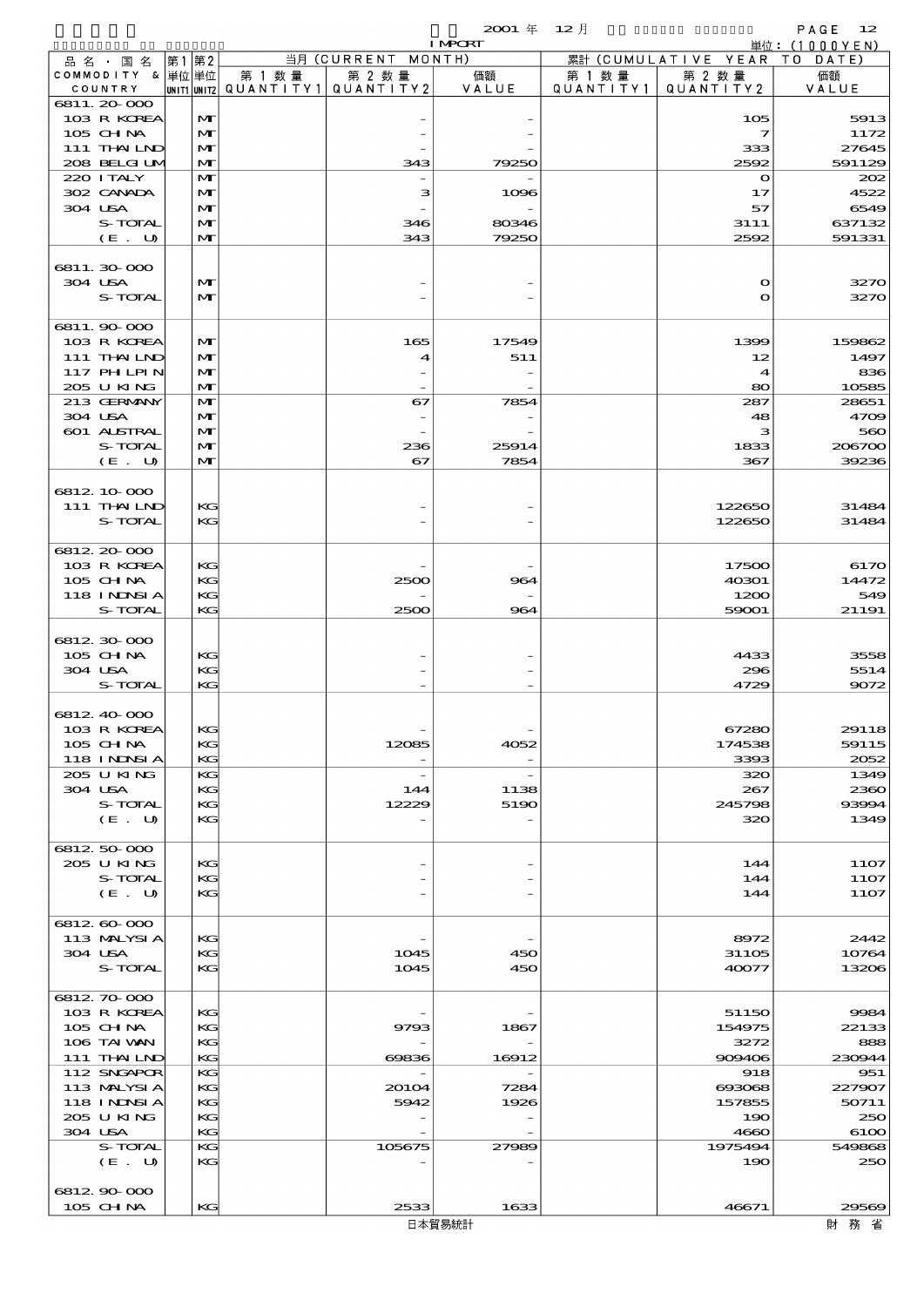$2001 \quad \text{if} \quad 12 \quad \text{if} \quad \text{PAGE} \quad 13$ 

|         |                            |    |          |                                       |                       | <b>I MPORT</b> |           |                              | 単位: (1000 Y E N)          |
|---------|----------------------------|----|----------|---------------------------------------|-----------------------|----------------|-----------|------------------------------|---------------------------|
|         | 品 名 ・ 国 名                  | 第1 | 第2       |                                       | 当月 (CURRENT MONTH)    |                |           | 累計 (CUMULATIVE YEAR TO DATE) |                           |
|         | COMMODITY & 単位単位           |    |          | 第 1 数量                                | 第 2 数量                | 価額             | 第 1 数量    | 第 2 数量                       | 価額                        |
|         | COUNTRY<br>6812 90 000     |    |          | unit1 unit2  QUANT   TY1  QUANT   TY2 |                       | VALUE          | QUANTITY1 | QUANTITY 2                   | VALUE                     |
|         | 111 THAILND                |    | KG       |                                       |                       |                |           | 2899                         | 3119                      |
|         | 113 MALYSIA                |    | KG       |                                       | 1483                  | 596            |           | 52464                        | 18297                     |
|         | 118 I NDSI A               |    | KG       |                                       | 6797                  | 4902           |           | 98744                        | 69643                     |
|         | 204 DENMARK                |    | $K$ $G$  |                                       | 4160                  | 1030           |           | 36764                        | 9404                      |
|         | 205 U KING                 |    | KG       |                                       |                       |                |           | 1                            | 252                       |
|         | 206 IRELAND                |    | KG       |                                       |                       |                |           | 11O                          | 312                       |
|         | 207 NETHLIS                |    | KG       |                                       |                       |                |           | 1755                         | $\boldsymbol{\mathrm{e}}$ |
|         | 210 FRANCE<br>213 GERMANY  |    | KG<br>KG |                                       | 214<br>$\infty$       | 467            |           | 1234<br>41                   | 94975                     |
|         | 218 SPAIN                  |    | KG       |                                       |                       | 239            |           | 56                           | 514<br>212                |
|         | 224 RUSSI AN               |    | KG       |                                       |                       |                |           | 5000                         | 1807                      |
|         | 302 CANADA                 |    | KG       |                                       |                       |                |           | 4670                         | 2503                      |
| 304 USA |                            |    | KG       |                                       | з                     | 1102           |           | 968                          | 8648                      |
|         | 305 MEXICO                 |    | KG       |                                       |                       |                |           | 199                          | 995                       |
|         | S-TOTAL                    |    | KG       |                                       | 15210                 | 9969           |           | 251576                       | 240851                    |
|         | (E. U)                     |    | KG       |                                       | 4394                  | 1736           |           | 39961                        | 106270                    |
|         |                            |    |          |                                       |                       |                |           |                              |                           |
|         | 6813 10 010<br>103 R KOREA |    | $K$ $G$  |                                       |                       |                |           | 2412                         | 1563                      |
|         | 105 CH NA                  |    | KG       |                                       | 21914                 | 14773          |           | 448054                       | 301229                    |
|         | 106 TAI VAN                |    | KG       |                                       | <b>13010</b>          | 6953           |           | 131887                       | 81567                     |
|         | 111 THAILND                |    | KG       |                                       | 16882                 | 16136          |           | 421659                       | 389745                    |
|         | 113 MALYSIA                |    | KG       |                                       | 1677                  | 841            |           | 24669                        | 12790                     |
|         | 117 PHLPIN                 |    | KG       |                                       | 6764                  | 6788           |           | 46480                        | 53306                     |
|         | 118 INNSI A                |    | KG       |                                       | 41546                 | 26395          |           | 199084                       | 132712                    |
|         | 203 SWIDEN                 |    | KG       |                                       | 3750                  | 16688          |           | 5881O                        | 244642                    |
|         | 204 DENMARK                |    | KG       |                                       | 1661                  | 965            |           | 88134                        | 46052                     |
|         | 205 U KING<br>208 BELGI UM |    | KG<br>KG |                                       | 1712                  | 2403           |           | 23359<br>634                 | 28544<br>1289             |
|         | 210 FRANCE                 |    | KG       |                                       | 1000                  | 2658           |           | 23640                        | 47605                     |
|         | 213 GERMANY                |    | KG       |                                       | 7195                  | 19223          |           | 80228                        | 212435                    |
|         | 218 SPAIN                  |    | KG       |                                       | 990                   | 2160           |           | 14275                        | 30331                     |
|         | 220 I TALY                 |    | KG       |                                       | 1616                  | 6338           |           | 13349                        | 50393                     |
|         | 225 ALSTRIA                |    | $K$ $G$  |                                       |                       |                |           | 133                          | 858                       |
|         | 227 H.NGARY                |    | KG       |                                       |                       |                |           | 14                           | 369                       |
|         | 245 CZECH<br>302 CANADA    |    | KG       |                                       | 2002                  | 1822           |           | 9177                         | 7014                      |
| 304 USA |                            |    | KG<br>KG |                                       | 4047                  | 19200          |           | 120<br>31920                 | 794<br>136274             |
|         | 502 CET MEL                |    | KG       |                                       | 13220                 | 18558          |           | 32415                        | 43144                     |
|         | 601 ALSTRAL                |    | KG       |                                       |                       |                |           | 118                          | 1076                      |
|         | S-TOTAL                    |    | KG       |                                       | 139685                | 161901         |           | 1650571                      | 1823732                   |
|         | (E. U)                     |    | KG       |                                       | 18023                 | 50435          |           | 302562                       | 662149                    |
|         |                            |    |          |                                       |                       |                |           |                              |                           |
|         | 6813 10 090<br>103 R KOREA |    | KG       |                                       | $\boldsymbol{\infty}$ | 586            |           | 245                          | 2000                      |
|         | $105$ CHNA                 |    | KG       |                                       | 794                   | 862            |           | 8469                         | 9378                      |
|         | 106 TAI VAN                |    | KG       |                                       |                       |                |           | 1972                         | 2468                      |
|         | 202 NORWAY                 |    | KG       |                                       |                       |                |           | 32                           | 491                       |
|         | 203 SWIDEN                 |    | KG       |                                       |                       |                |           | 179                          | 888                       |
|         | 204 DENMARK                |    | KG       |                                       | 317                   | 1487           |           | 317                          | 1487                      |
|         | 205 U KING                 |    | KG       |                                       |                       |                |           | 9293                         | 22726                     |
|         | 207 NETHLIS                |    | KG       |                                       | 116                   | 1095           |           | 116                          | 1005                      |
|         | 213 GERMANY<br>215 SWIZLD  |    | KG<br>KG |                                       | 223                   | 1183           |           | 1701<br>20                   | 7417<br>640               |
| 304 USA |                            |    | KG       |                                       | 2495                  | 27960          |           | 31107                        | 399411                    |
|         | S-TOTAL                    |    | KG       |                                       | 4005                  | 33173          |           | 53451                        | 448700                    |
|         | (E U)                      |    | KG       |                                       | 656                   | 3765           |           | 11606                        | 33613                     |
|         |                            |    |          |                                       |                       |                |           |                              |                           |
|         | 6813 90 010                |    |          |                                       |                       |                |           |                              |                           |
|         | 106 TAI VAN                |    | KG       |                                       |                       |                |           | 24O                          | 450                       |
|         | 111 THAILND                |    | KG       |                                       | 20181                 | 37064          |           | 137334                       | 255202                    |
|         | 205 U KING<br>210 FRANCE   |    | KG<br>KG |                                       | 6216                  | 14878          |           | 200<br>90563                 | 2595<br>203490            |
|         | 213 GERMANY                |    | KG       |                                       |                       |                |           | 2561                         | 4770                      |
|         | 220 I TALY                 |    | KG       |                                       | 1                     | 743            |           | 211                          | 35624                     |
| 304 USA |                            |    | KG       |                                       | 38                    | 321            |           | 684                          | 2157                      |
|         | 551 S AFRCA                |    | KG       |                                       |                       |                |           | 750                          | 4866                      |
|         | S-TOTAL                    |    | KG       |                                       | 26436                 | 53006          |           | 232552                       | 509154                    |
|         | (E. U)                     |    | KG       |                                       | 6217                  | 15621          |           | 93544                        | 246479                    |
|         | 6813 90 090                |    |          |                                       |                       |                |           |                              |                           |
|         |                            |    |          |                                       |                       |                |           |                              |                           |

財務省

 $103 \text{ R} \text{ K}$ <br>  $105 \text{ G} + \text{ N}$   $\text{ K}$   $\text{ K}$   $\text{ K}$   $\text{ K}$   $\text{ K}$   $\text{ K}$   $\text{ K}$   $\text{ K}$   $\text{ K}$   $\text{ K}$   $\text{ K}$   $\text{ K}$   $\text{ K}$   $\text{ K}$   $\text{ K}$   $\text{ K}$   $\text{ K}$   $\text{ K}$   $\text{ K}$   $\text{ K}$   $\text{ K}$   $\text{ K}$   $\text{ K}$   $\text$  105 CHINA KG - - 10653 5844 105 CHNA KG - - 10653 5844<br>204 DENMARK KG - - - 26 203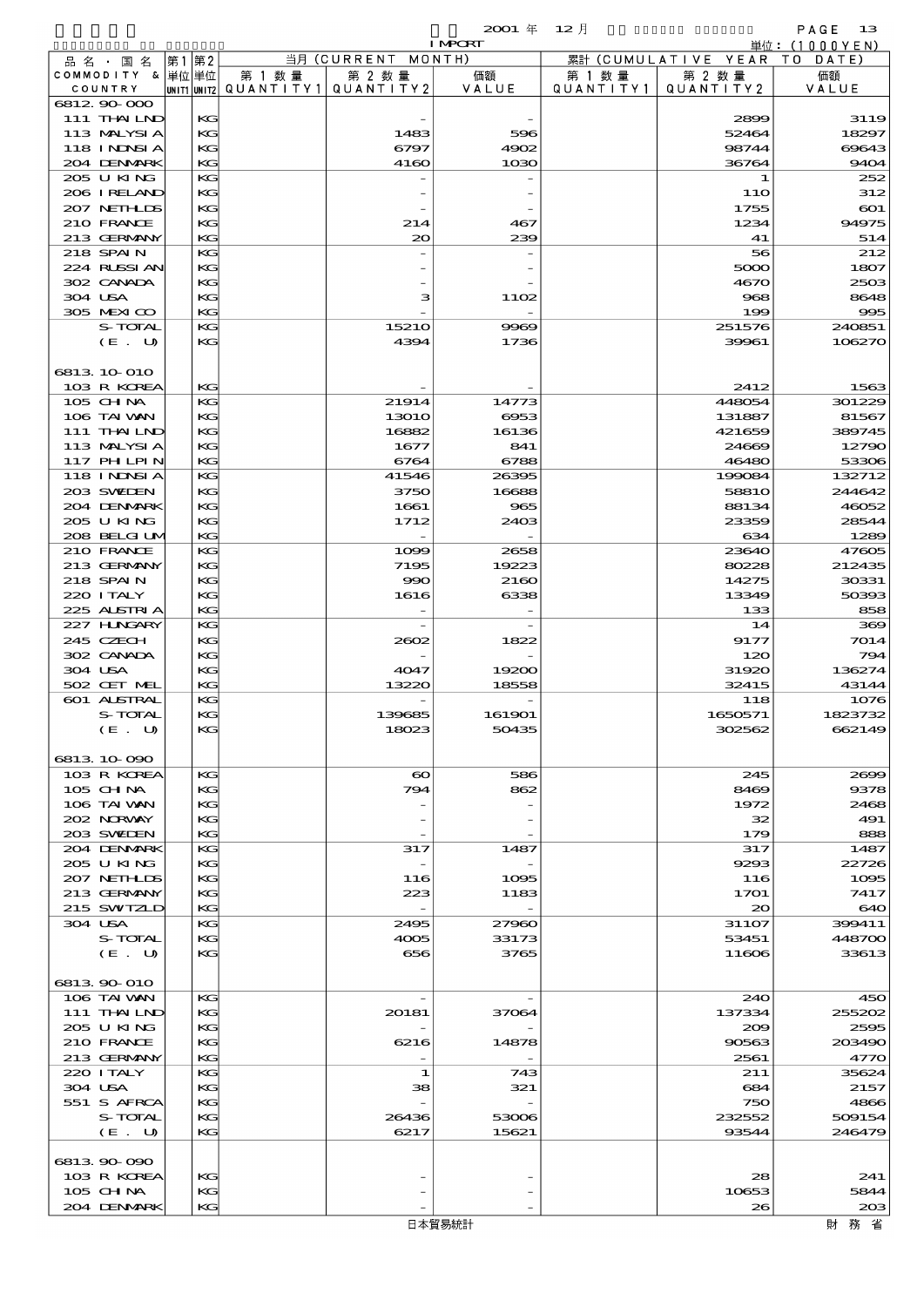品別国別表 輸 入 2001 12 確定 (Fixed Annual) 14

|                           |              |                                       |                          | <b>I MPCRT</b>           |           |                     | 単位: (1000YEN)  |
|---------------------------|--------------|---------------------------------------|--------------------------|--------------------------|-----------|---------------------|----------------|
| 品名・国名                     | 第1 第2        |                                       | 当月 (CURRENT              | MONTH)                   |           | 累計 (CUMULATIVE YEAR | T O<br>DATE    |
| COMMODITY & 単位単位          |              | 第 1 数量                                | 第 2 数量                   | 価額                       | 第 1 数 量   | 第 2 数量              | 価額             |
| COUNTRY                   |              | unit1 unit2  QUANT   TY1  QUANT   TY2 |                          | VALUE                    | QUANTITY1 | QUANTITY 2          | VALUE          |
| 6813 90 090               |              |                                       |                          |                          |           |                     |                |
| 213 GERMANY               | KG           |                                       |                          |                          |           | 160                 | 1816           |
| 215 SWIZLD                | KG           |                                       |                          |                          |           | 40                  | 218            |
| 220 I TALY                | KG           |                                       |                          |                          |           | 473                 | 1242           |
| 225 ALSTRIA               | KG           |                                       |                          |                          |           | 13                  | 20B            |
| 304 USA                   | KG           |                                       | 49301                    | 62923                    |           | 889255              | 1114656        |
| S-TOTAL                   | KG           |                                       | 49301                    | 62923                    |           | 900648              | 1124423        |
| (E. U)                    | KG           |                                       |                          |                          |           | 672                 | 3464           |
|                           |              |                                       |                          |                          |           |                     |                |
| 6814 10 000               |              |                                       |                          |                          |           |                     |                |
| 105 CHNA                  | KG           |                                       | 1106                     | 1300                     |           | 27707               | 26960          |
| 106 TAI VAN               | KG           |                                       |                          |                          |           | 1354                | 822            |
| <b>118 INNSIA</b>         | KG           |                                       | 6                        | 948                      |           | 6                   | 948            |
| 123 INIA                  | KG           |                                       | 222                      | 3242                     |           | 1820                | 26752          |
| 205 U KING                | KG           |                                       | 1350                     | 2155                     |           | 16949               | 30414          |
| 207 NETHLIS               | KG           |                                       |                          |                          |           | 21O                 | 428            |
| 208 BELGI UM              | KG           |                                       | 2762                     | 6655                     |           | 42209               | 72147          |
| 210 FRANCE                | KG           |                                       |                          |                          |           | 2992                | 4555           |
| 213 GERMANY<br>215 SWIZLD | KG           |                                       | 5161                     |                          |           | 1005                | 2914           |
|                           | KG           |                                       |                          | 12133                    |           | 24544               | 61351          |
| 225 ALSTRIA<br>304 USA    | KG           |                                       | 148                      |                          |           | 2165                | 5190           |
| S-TOTAL                   | KG<br>KG     |                                       |                          | 933<br>27366             |           | 1122<br>122083      | 8368<br>240849 |
|                           | KG           |                                       | 10755                    | <b>8810</b>              |           |                     |                |
| (E. U)                    |              |                                       | 4112                     |                          |           | 65530               | 115648         |
| 6814 90 000               |              |                                       |                          |                          |           |                     |                |
| $105$ CHNA                | KG           |                                       |                          |                          |           | 88671               | 12490          |
| 112 SNGAPOR               | KG           |                                       |                          |                          |           | 158                 | 523            |
| 123 INIA                  | KG           |                                       | 1187                     | 2199                     |           | 13160               | 30661          |
| 208 BELGI UM              | KG           |                                       |                          |                          |           | 468                 | 1223           |
| 213 GERMANY               | KG           |                                       | 56                       | 1396                     |           | 228                 | 3265           |
| 215 SWIZLD                | KG           |                                       |                          |                          |           | 5241                | 26544          |
| 225 ALSTRIA               | KG           |                                       | 1178                     | 2994                     |           | 5427                | 14125          |
| 304 USA                   | KG           |                                       | 50                       | 889                      |           | 98                  | <b>11OB</b>    |
| S-TOTAL                   | KG           |                                       | 2471                     | 7478                     |           | 113451              | 89934          |
| (E. U)                    | KG           |                                       | 1234                     | 4390                     |           | 6123                | 18613          |
|                           |              |                                       |                          |                          |           |                     |                |
| 6815 10 000               |              |                                       |                          |                          |           |                     |                |
| 103 R KOREA               | KG           |                                       | 207                      | 2982                     |           | 6490                | 29554          |
| 105 CHNA                  | KG           |                                       | 3658                     | 11481                    |           | 197033              | 139977         |
| 106 TAI VAN               | KG           |                                       | 18480                    | 2927                     |           | 104411              | 21145          |
| 111 THAILND               | КG           |                                       |                          |                          |           | 6320                | 26787          |
| 112 SNGAPOR               | $\mathbf{K}$ |                                       |                          |                          |           | 228                 | 473            |
| 113 MALYSIA               | KG           |                                       | 200                      | 565                      |           | 200                 | 565            |
| 203 SWIDEN                | KG           |                                       | 25                       | 290                      |           | 97                  | 1639           |
| 204 DENMARK               | KG           |                                       | $\overline{\phantom{a}}$ | $\overline{\phantom{0}}$ |           | $\boldsymbol{z}$    | <b>210</b>     |
| 205 U KING                | КG           |                                       | 2134                     | 20646                    |           | 60179               | 558033         |
| 206 IRELAND               | KG           |                                       |                          |                          |           | 132                 | 1627           |
| 207 NETHLIS               | KG           |                                       | 47                       | 4570                     |           | 1045                | 85173          |
| 208 BELGI UM              | KG           |                                       | $\Omega$                 | 204                      |           | $\mathbf{o}$        | 204            |
| 2009 LUNABRG              | KG           |                                       | 44                       | 484                      |           | 341                 | 3220           |
| 210 FRANCE                | КG           |                                       | 4845                     | 52929                    |           | 55735               | 420300         |
| 213 GERMANY               | KG           |                                       | 4681                     | 46229                    |           | 50275               | 294668         |
| 215 SWIZLD                | KG           |                                       | 11                       | 515                      |           | 245                 | 2781           |
| 218 SPAIN                 | KG           |                                       | $\overline{\phantom{a}}$ | $\overline{\phantom{a}}$ |           | $\mathbf{94}$       | 1403           |
| 220 I TALY                | KG           |                                       | 56                       | 645                      |           | 1017                | 7972           |
| 222 FINAND                | КG           |                                       |                          |                          |           | 248                 | 4933           |
| 224 RUSSI AN              | KG           |                                       |                          |                          |           | 14                  | 1083           |
| 225 ALSTRIA               | KG           |                                       | 1270                     | 1825                     |           | 20794               | 30308          |
| 227 H.NGARY               | KG           |                                       |                          |                          |           | 411                 | 6523           |
| 237 LITHLAN               | KG           |                                       | 22                       | 395                      |           | 592                 | 9018           |
| 238 UKRAINE               | КG           |                                       |                          |                          |           | 39                  | 353            |
| 245 CZECH                 | KG           |                                       |                          |                          |           | 85                  | 909            |
| 246 SLOVAK                | KG           |                                       |                          |                          |           | 32                  | 389            |
| 302 CANADA                | KG           |                                       | 84                       | 1127                     |           | 348                 | 4717           |
| 304 USA                   | KG           |                                       | 43284                    | 248459                   |           | 422659              | 2505541        |
| 410 BRAZIL                | КG           |                                       |                          |                          |           | 10                  | 393            |
| 551 S AFRCA               | KG           |                                       | 13                       | 293                      |           | 57                  | 2120           |
| 601 ALSTRAL               | KG           |                                       | 10                       | 612                      |           | 28112               | 115393         |
| 606 NEWELD<br>S-TOTAL     | KG<br>KG     |                                       | 79071                    | 397178                   |           | 253<br>957498       | 678<br>4278089 |
| (E. U)                    | КG           |                                       | 13102                    | 127822                   |           | 189959              | 1409690        |
|                           |              |                                       |                          |                          |           |                     |                |
| 6815, 20-000              |              |                                       |                          |                          |           |                     |                |
| 202 NRWAY                 | KG           |                                       | 37578                    | 14711                    |           | 129553              | 53240          |
|                           |              |                                       |                          |                          |           |                     |                |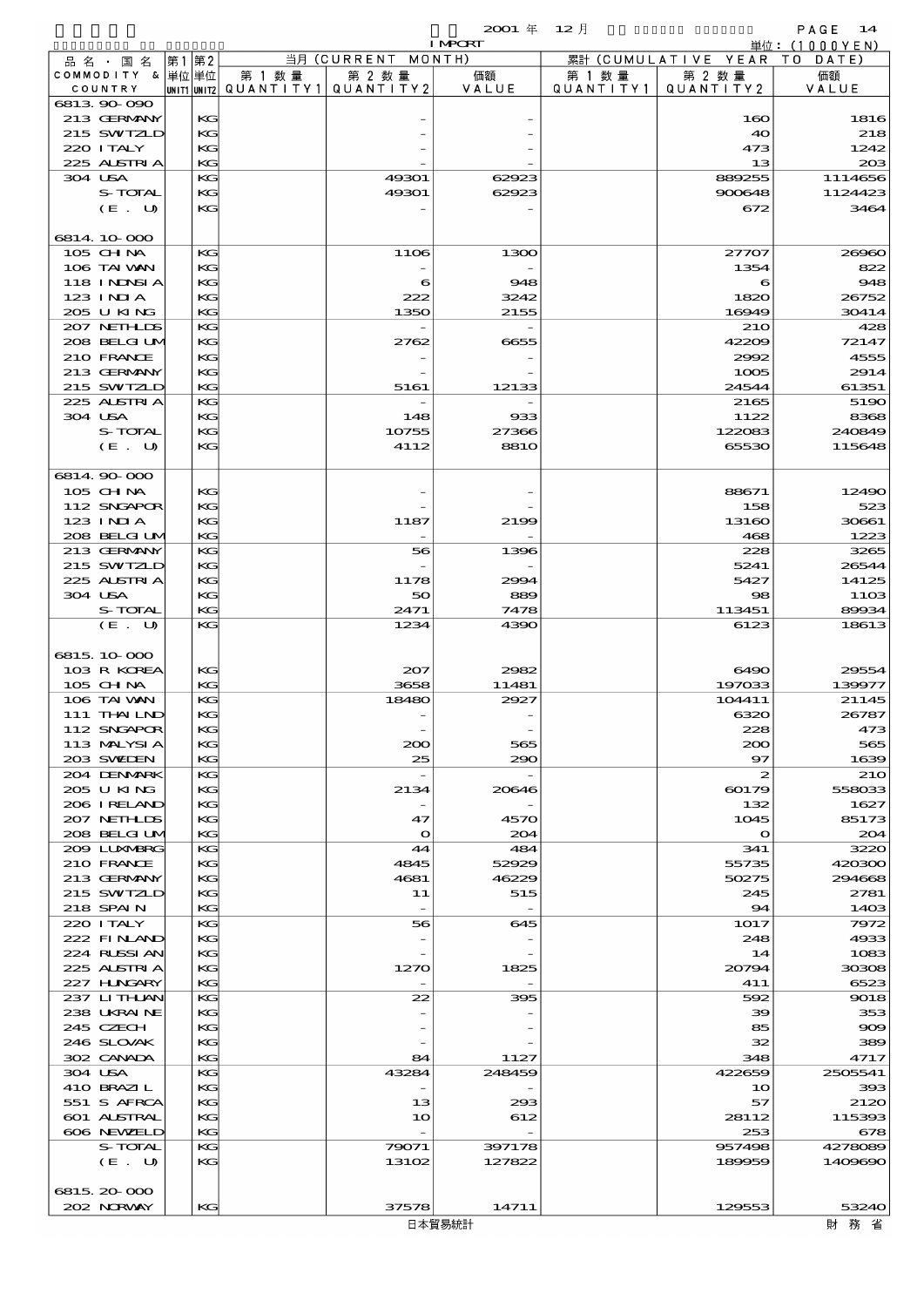|                                   |                   |                                   |                          | $2001$ $#$     | $12$ 月    |                              | PAGE<br>15                      |
|-----------------------------------|-------------------|-----------------------------------|--------------------------|----------------|-----------|------------------------------|---------------------------------|
|                                   |                   |                                   | 当月 (CURRENT MONTH)       | <b>I MPORT</b> |           | 累計 (CUMULATIVE YEAR TO DATE) | $\dot{\mathbb{H}}$ 位: (1000YEN) |
| 品 名 ・ 国 名<br>COMMODITY & 単位単位     | 第1 第2             | 第 1 数量                            | 第 2 数量                   | 価額             | 第 1 数 量   | 第 2 数 量                      | 価額                              |
| COUNTRY                           |                   | UNIT1 UNIT2 QUANTITY 1 QUANTITY 2 |                          | VALUE          | QUANTITY1 | QUANTITY2                    | VALUE                           |
| 6815, 20-000                      |                   |                                   |                          |                |           |                              |                                 |
| 204 DENMARK                       | KG                |                                   | 10233                    | 3222           |           | 118157                       | 39426                           |
| 205 U KING                        | KG                |                                   |                          |                |           | 2698                         | 997                             |
| 210 FRANCE<br>213 GERMANY         | KG<br>KG          |                                   | 279                      | 253            |           | 5899<br>2151                 | 4537<br>714                     |
| 222 FINAND                        | KG                |                                   | 24000                    | 3920           |           | 216000                       | 30189                           |
| 302 CANADA                        | KG                |                                   |                          |                |           | 16287                        | 2971                            |
| 304 USA                           | KG                |                                   | 1329                     | 592            |           | 1359                         | 1080                            |
| S-TOTAL                           | KG                |                                   | 73419                    | 22608          |           | 492104                       | 133154                          |
| (E. U)                            | KG                |                                   | 34512                    | 7395           |           | 344905                       | 75863                           |
|                                   |                   |                                   |                          |                |           |                              |                                 |
| 6815.91-000                       |                   |                                   |                          |                |           |                              |                                 |
| 105 CHNA<br>210 FRANCE            | KG<br>KG          |                                   | 90330<br>70940           | 3625<br>3402   |           | 118169<br>141832             | 5145<br>6802                    |
| 213 GERMANY                       | KG                |                                   |                          |                |           | 163293                       | 27040                           |
| 220 I TALY                        | KG                |                                   |                          |                |           | 400981                       | 18333                           |
| 234 TURKEY                        | KG                |                                   |                          |                |           | 108315                       | 4905                            |
| 302 CANADA                        | KG                |                                   |                          |                |           | 8                            | 1341                            |
| 304 USA                           | KG                |                                   | 99636                    | 7592           |           | 1175523                      | 86493                           |
| S-TOTAL                           | KG                |                                   | 260906                   | 14619          |           | 2108121                      | 150059                          |
| (E. U)                            | KG                |                                   | 70940                    | 3402           |           | 706106                       | 52175                           |
| 6815 99 010                       |                   |                                   |                          |                |           |                              |                                 |
| $105$ CHNA                        | KG                |                                   | 4000                     | 676            |           | 196270                       | 77504                           |
| 210 FRANCE                        | KG                |                                   |                          |                |           | 59151                        | 20468                           |
| 220 I TALY                        | KG                |                                   | 1311                     | 2785           |           | 1848                         | 3592                            |
| 227 H.NGARY                       | KG                |                                   |                          |                |           | 2849                         | 1079                            |
| 304 USA                           | KG                |                                   | 1550                     | 3482           |           | 39318                        | 74665                           |
| S-TOTAL                           | KG                |                                   | 6861                     | 6943           |           | 299436                       | 177308                          |
| (E. U)                            | KG                |                                   | 1311                     | 2785           |           | $\infty$                     | 24060                           |
|                                   |                   |                                   |                          |                |           |                              |                                 |
| 6815.99-090<br>103 R KOREA        | KG                |                                   | 9004                     | 4008           |           | 792772                       | 248659                          |
| 105 CH NA                         | KG                |                                   | 68309                    | 6865           |           | 1072858                      | 137339                          |
| 106 TAI VAN                       | KG                |                                   | 2300                     | 5393           |           | 116493                       | 39444                           |
| 108 HG KONG                       | KG                |                                   |                          |                |           | 57                           | 671                             |
| 110 VIEINAM                       | KG                |                                   |                          |                |           | 1241                         | 1387                            |
| 111 THAILND                       | KG                |                                   |                          |                |           | 13260                        | 13548                           |
| 112 SNGAPOR                       | KG                |                                   |                          |                |           | 8                            | 202                             |
| 113 MALYSIA<br>117 PHLPIN         | KG<br>KG          |                                   | 3209                     | 2374           |           | $\cos$<br>23462              | 5179<br>3464                    |
| 118 INNSIA                        | K                 |                                   | 3612                     | 3755           |           | 107018                       | 70730                           |
| 123 INIA                          | KG                |                                   | 48                       | 909            |           | 7141                         | 20841                           |
| 124 PAKISTN                       | KG                |                                   |                          |                |           | 500                          | 496                             |
| 137 SU ARAB                       | KG                |                                   | 3806                     | 1243           |           | 3806                         | 1243                            |
| 143 ISRAEL                        | KG                |                                   |                          |                |           | 16                           | 1738                            |
| 203 SWIEN                         | KG                |                                   |                          |                |           | $\mathbf o$                  | 363                             |
| 204 DENMARK                       | KG                |                                   |                          |                |           | 63000                        | 1923                            |
| 205 U KING<br>210 FRANCE          | KG<br>КC          |                                   | 1094                     | 5524           |           | 301680<br>3616               | 128099<br>5093                  |
| 213 GERMANY                       | KG                |                                   | 51078                    | 6762           |           | 408171                       | 65365                           |
| 215 SWIZLD                        | KG                |                                   |                          |                |           | 153                          | 811                             |
| 218 SPAIN                         | KG                |                                   |                          |                |           | 8954                         | 2161                            |
| 220 I TALY                        | KG                |                                   | 131                      | 234            |           | 52065                        | 8290                            |
| 222 FINAND                        | KG                |                                   | $\overline{\phantom{0}}$ |                |           | 153548                       | 8724                            |
| 224 RLSSIAN                       | КG                |                                   |                          |                |           | 11300                        | 4823                            |
| 245 CZECH<br>302 CANADA           | KG<br>KG          |                                   | 16760<br>25              | 528<br>495     |           | 125885<br>13822              | 5997<br>10866                   |
| 304 USA                           | KG                |                                   | 93289                    | 14329          |           | 2048326                      | 599193                          |
| 305 MEXICO                        | KG                |                                   |                          |                |           | 5592                         | 2169                            |
| 407 PERU                          | KG                |                                   |                          |                |           | 150                          | 239                             |
| 410 BRAZIL                        | KG                |                                   |                          |                |           | 1560                         | 1793                            |
| 506 EGYPT                         | КC                |                                   | 20                       | 295            |           | 707                          | 1002                            |
| 541 KENYA                         | KG                |                                   |                          |                |           | 250                          | 31O                             |
| 549 ZMBABMZ                       | KС                |                                   |                          |                |           | $\mathcal{T}$                | 207                             |
| 551 S AFRCA<br><b>601 ALSTRAL</b> | КG<br>KG          |                                   |                          |                |           | 9362<br>857                  | 3434<br>8427                    |
| 606 NEWELD                        | КC                |                                   |                          |                |           | 18                           | 354                             |
| S-TOTAL                           | KG                |                                   | 252685                   | 52714          |           | 5353823                      | 1404584                         |
| (E. U)                            | KG                |                                   | 52303                    | 12520          |           | 991034                       | 220018                          |
|                                   |                   |                                   |                          |                |           |                              |                                 |
| 6901.00-000                       |                   |                                   |                          |                |           |                              |                                 |
| 103 R KOREA                       | M                 |                                   | 16                       | 1940           |           | 850                          | 42141                           |
| $105$ CHNA<br>106 TAI VAN         | M<br>$\mathbf{M}$ |                                   | $\infty$<br>11           | 1288<br>1027   |           | 1888<br>55                   | 56969<br>5139                   |
|                                   |                   |                                   |                          |                |           |                              |                                 |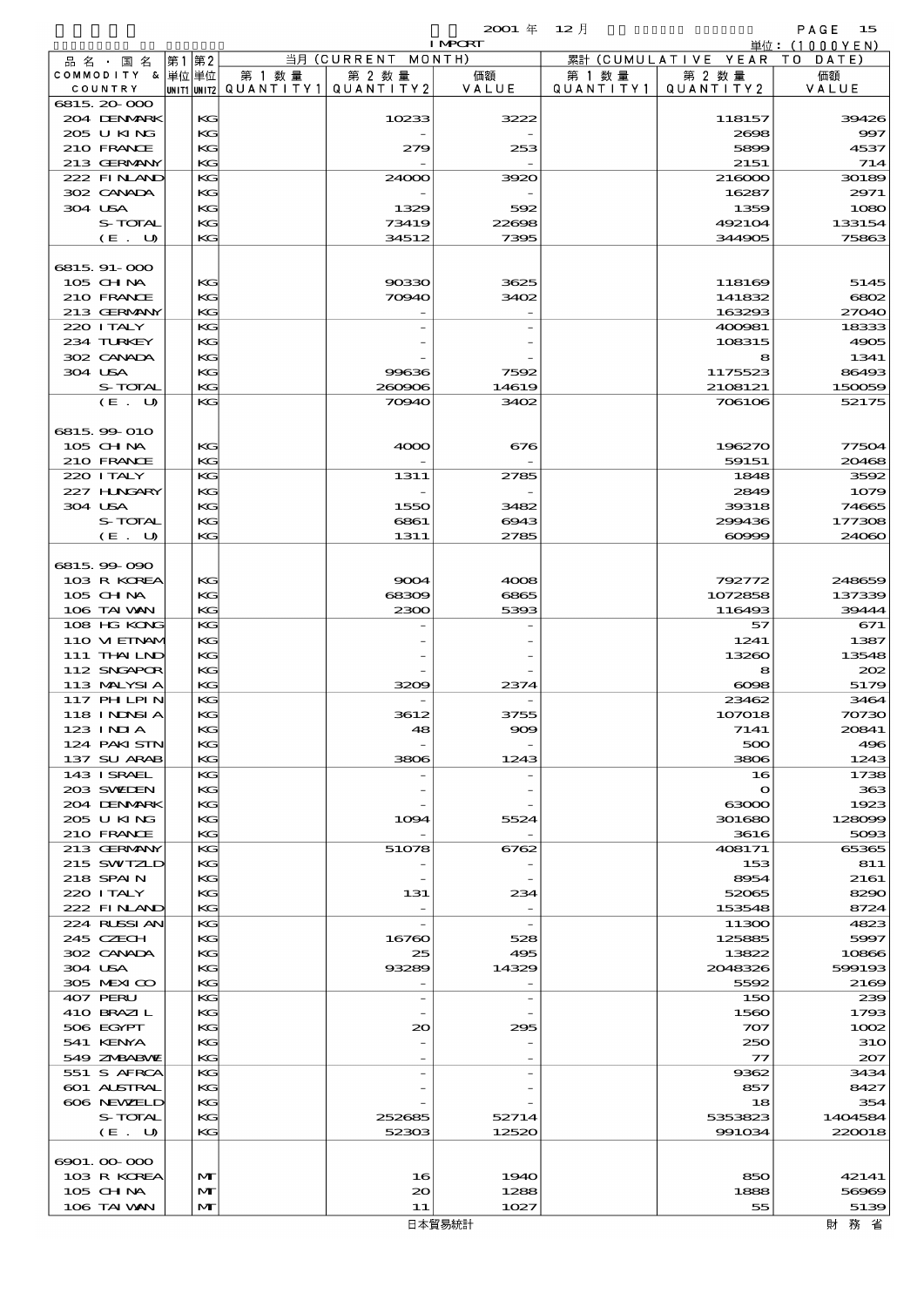$2001 \quad \text{if} \quad 12 \quad \text{if} \quad \text{PAGE} \quad 16$ 

|                          |              |        |                                       | <b>I MPCRT</b> |           |                              | 単位:(1000YEN) |
|--------------------------|--------------|--------|---------------------------------------|----------------|-----------|------------------------------|--------------|
| 品名・国名                    | 第1第2         |        | 当月 (CURRENT MONTH)                    |                |           | 累計 (CUMULATIVE YEAR TO DATE) |              |
| COMMODITY & 単位単位         |              | 第 1 数量 | 第 2 数量                                | 価額             | 第 1 数 量   | 第 2 数量                       | 価額           |
| COUNTRY                  |              |        | UNIT1 UNIT2  QUANT   TY1  QUANT   TY2 | VALUE          | QUANTITY1 | QUANTITY 2                   | VALUE        |
| 6901.00-000              |              |        |                                       |                |           |                              |              |
| 110 VIEINAM              | M            |        | 161                                   | 1328           |           | 3454                         | 29208        |
| 111 THAILND              | M            |        | $\overline{\phantom{a}}$              |                |           | 386                          | 9118         |
| 113 MALYSIA              | M            |        | 566                                   | 17959          |           | 11474                        | 421930       |
| <b>118 INNSIA</b>        | M            |        |                                       |                |           | $\infty$                     | 1418         |
| 125 SRILANK              | M            |        | 21                                    | 227            |           | 117                          | 1360         |
| 133 I RAN                | M            |        |                                       |                |           | $\mathbf o$                  | 1834         |
| 205 U KING               | M            |        | 67                                    | 3805           |           | 1955                         | 77889        |
| 207 NETHLIS              | M            |        | $\overline{\phantom{a}}$              |                |           | 229                          | 8403         |
| 208 BELGI UM             | M            |        | 45                                    | 1392           |           | 291                          | 8262         |
| 210 FRANCE               | M            |        |                                       |                |           | 42                           | 898          |
| 213 GERMANY              | M            |        | $\mathbf o$                           | 244            |           | $\infty$                     | 3009         |
| 217 PORTUGL              | M            |        | $\bullet$                             | 639            |           | $\mathbf{o}$                 | 639          |
| 218 SPAIN                | M            |        | 21                                    | 757            |           | 774                          | 47170        |
| 220 I TALY               | $\mathbf{M}$ |        |                                       |                |           | 755                          | 56163        |
| 224 RUSSI AN             | M            |        | $\overline{\phantom{a}}$              |                |           | 188                          | 3211         |
| 227 H.NGARY              | M            |        | $\Omega$                              | 221            |           | $\mathbf o$                  | 221          |
| 238 UKRAINE              | M            |        |                                       |                |           | 14O                          | 3424         |
| 302 CANADA               | M            |        | з                                     | 722            |           | 157                          | 13305        |
| 304 USA                  | M            |        | 4                                     | 1088           |           | 953                          | 35237        |
| 601 ALSTRAL              | $\mathbf{M}$ |        | 3745                                  | 67003          |           | 48352                        | 929215       |
| 606 NEWELD               | M            |        |                                       |                |           | 26                           | 637          |
| S-TOTAL                  | M            |        | 4680                                  | 99640          |           | 72185                        | 1756800      |
| (E. U)                   | M            |        | 133                                   | 6837           |           | 4106                         | 202433       |
|                          |              |        |                                       |                |           |                              |              |
| 6902, 10000              |              |        |                                       |                |           |                              |              |
| 103 R KOREA              | $\mathbf{M}$ |        | 83                                    | 5829           |           | 1980                         | 196070       |
| 105 CHNA                 | M            |        | 4708                                  | 374955         |           | 50864                        | 4024971      |
| 106 TAI VAN              | M            |        |                                       |                |           | 5                            | 589          |
| 110 VIEINAM              | M            |        |                                       |                |           | $\bf{8}$                     | 114O         |
| 111 THAILND              | M            |        | 111                                   | 7629           |           | 1477                         | 116663       |
| 205 U KING               | M            |        |                                       |                |           | $\infty$                     | 5921         |
| 207 NETHLIS              | M            |        |                                       |                |           | 258                          | 16302        |
| 208 BELGI UM             | M            |        |                                       |                |           | з                            | 1539         |
| 210 FRANCE               | M            |        | 365                                   | 28167          |           | 4444                         | 321363       |
| 213 GERMANY              | $\mathbf{M}$ |        | 92                                    | $\infty$       |           | 845                          | 118239       |
| 218 SPAIN                | M            |        |                                       |                |           | 18                           | 1776         |
| 225 ALSTRIA              | M            |        |                                       |                |           | 330                          | 43865        |
| 304 USA                  | M            |        | 222                                   | 34834          |           | 3326                         | 699469       |
| <b>601 ALSTRAL</b>       | M            |        |                                       |                |           | 15                           | 3802         |
| S-TOTAL                  | M            |        | 5581                                  | 457504         |           | 63721                        | 5551709      |
| (E. U)                   | M            |        | 457                                   | 34257          |           | 5958                         | 509005       |
|                          |              |        |                                       |                |           |                              |              |
| 6902.20-000              |              |        |                                       |                |           |                              |              |
| 103 R KOREA              | M            |        |                                       |                |           | 151                          | 35707        |
| 105 CHNA                 | M            |        | 2586                                  | 133298         |           | 34516                        | 1816842      |
| 106 TAI VAN              | M            |        | 109                                   | 9925           |           | 453                          | 47518        |
| $111$ THAILND            | M            |        | $\overline{\phantom{a}}$              |                |           | 123                          | 5629         |
| 113 MALYSIA              | M            |        | 30                                    | 1921           |           | $-663$                       | 51554        |
| $123$ INIA               | M            |        | $\overline{\phantom{a}}$              |                |           | 246                          | 16564        |
| 205 U KING               | M            |        | $\Omega$                              | 250            |           | 139                          | 19719        |
| 207 NETHLIDS             | M            |        | з                                     | 1O1 1          |           | 56                           | 11742        |
| 208 BELGI UM             | M            |        |                                       |                |           | 153                          | 28790        |
| 210 FRANCE               | M            |        |                                       |                |           | 13                           | 2369         |
| 213 GERMANY              | M            |        | 16                                    | $\alpha$       |           | 161                          | 56388        |
| 220 I TALY               | M            |        |                                       |                |           | 13                           | 5955         |
|                          | M            |        |                                       |                |           |                              | 4653         |
| 225 ALSTRIA<br>245 CZECH | M            |        | з                                     | 841            |           | 15<br>499                    | <b>34310</b> |
| 302 CANADA               | M            |        |                                       |                |           | 8                            | 6134         |
| 304 USA                  | M            |        | 4                                     | 7147           |           | 187                          | 119491       |
| S-TOTAL                  | M            |        | 2751                                  | 160432         |           | 37396                        | 2263365      |
|                          |              |        |                                       |                |           |                              |              |
| (E. U)                   | $\mathbf{M}$ |        | 22                                    | 8141           |           | 550                          | 129616       |
| 6902, 90, 000            |              |        |                                       |                |           |                              |              |
|                          |              |        |                                       |                |           |                              |              |
| 103 R KOREA              | M            |        |                                       |                |           | 153                          | 10066        |
| $105$ CHNA               | M            |        | 290                                   | 8207           |           | 3873                         | 104056       |
| 106 TAI VAN              | M            |        | $\tau$                                | 1611           |           | 633                          | 10356        |
| 111 THAILND              | M            |        | 207                                   | 9829           |           | 2254                         | 106085       |
| 112 SNGAPOR              | M            |        |                                       |                |           | $\mathbf o$                  | 343          |
| 118 I NDSI A             | M            |        |                                       |                |           | $\boldsymbol{z}$             | 335          |
| 205 U KING               | M            |        |                                       |                |           | 271                          | 5299         |
| 207 NETHLIDS             | M            |        |                                       |                |           | 1                            | 1771         |
| 208 BELGI UM             | M            |        |                                       |                |           | $\mathbf o$                  | 298          |
| 210 FRANCE               | M            |        |                                       |                |           | 2                            | 5381         |
| 213 GERMANY              | M            |        | з                                     | 2171           |           | 45                           | 26112        |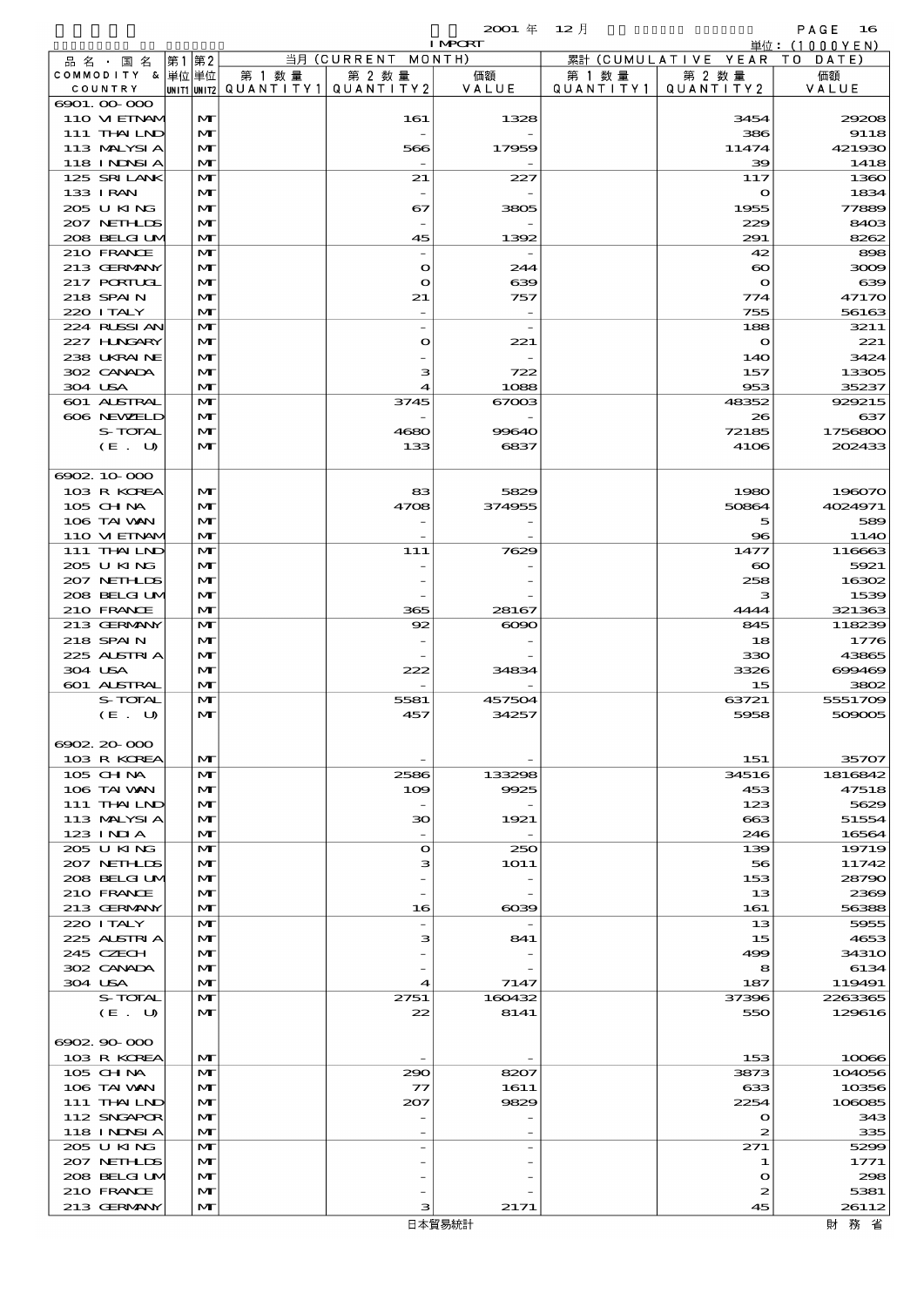$2001 \text{ } \textsterling 12 \text{ } \text{\AA}$  in Necry

|                               |       |                     |                          |                          | $2001 \text{ } \#$ | 12月              |                       | PAGE<br>17                          |
|-------------------------------|-------|---------------------|--------------------------|--------------------------|--------------------|------------------|-----------------------|-------------------------------------|
|                               |       |                     |                          | 当月 (CURRENT MONTH)       | <b>I MPORT</b>     |                  | 累計 (CUMULATIVE YEAR)  | 単位: (1000YEN)<br>T O<br>DATE        |
| 品 名 ・ 国 名<br>COMMODITY & 単位単位 | 第1 第2 |                     | 第 1 数 量                  | 第 2 数量                   | 価額                 | 第 1 数 量          | 第 2 数量                | 価額                                  |
| COUNTRY                       |       |                     | unit1 unit2  Q∪ANT   TY1 | QUANTITY2                | VALUE              | QUANTITY1        | QUANTITY2             | VALUE                               |
| 6902, 90, 000                 |       |                     |                          |                          |                    |                  |                       |                                     |
| 218 SPAIN                     |       | $\mathbf{M}$        |                          |                          |                    |                  | $\boldsymbol{\infty}$ | 2760                                |
| 220 I TALY<br>302 CANADA      |       | M<br>M              |                          |                          |                    |                  | $\boldsymbol{z}$<br>1 | $\boldsymbol{\mathrm{601}}$<br>1198 |
| 304 USA                       |       | $\mathbf{M}$        |                          | 84                       | 182816             |                  | 381                   | 980302                              |
| 410 BRAZIL                    |       | $\mathbf{M}$        |                          |                          |                    |                  | 34                    | 12140                               |
| 601 ALSTRAL                   |       | $\mathbf{M}$        |                          |                          |                    |                  | 23                    | 762                                 |
| S-TOTAL                       |       | M                   |                          | 661                      | 204634             |                  | 7735                  | 1267865                             |
| (E. U)                        |       | $\mathbf{M}$        |                          | з                        | 2171               |                  | 381                   | 42222                               |
| 6903 10 000                   |       |                     |                          |                          |                    |                  |                       |                                     |
| 103 R KOREA                   |       | KG                  |                          |                          |                    |                  | 2100                  | 2513                                |
| $105$ CHNA                    |       | KG                  |                          | 11457                    | 4268               |                  | 74094                 | 43148                               |
| 106 TAI VAN                   |       | KG                  |                          |                          |                    |                  | 65741                 | 26379                               |
| 205 U KING                    |       | KG                  |                          |                          |                    |                  | 918                   | 1750                                |
| 210 FRANCE                    |       | KG                  |                          | 158                      | 1567               |                  | 1095                  | 7016                                |
| 213 GERMANY<br>304 USA        |       | KG<br>KG            |                          | 225<br>9                 | 1349<br>224        |                  | 587<br>11654          | 8877<br>98711                       |
| 606 NEWELD                    |       | KG                  |                          |                          |                    |                  | $\infty$              | 337                                 |
| S-TOTAL                       |       | KG                  |                          | 11849                    | 7408               |                  | 156288                | 188731                              |
| (E. U)                        |       | KG                  |                          | 383                      | 2916               |                  | 2000                  | 17643                               |
|                               |       |                     |                          |                          |                    |                  |                       |                                     |
| 00032000                      |       |                     |                          |                          |                    |                  |                       |                                     |
| 103 R KOREA                   |       | KG                  |                          | 12617                    | 5893               |                  | 142663                | 87768                               |
| 105 CHNA                      |       | KG                  |                          | 6829                     | 2782               |                  | 587659                | 84495                               |
| 106 TAI VAN                   |       | KG                  |                          | 9294                     | 2243               |                  | 94137                 | 20435                               |
| 111 THAILND<br>112 SNGAPOR    |       | KG<br>KG            |                          | 16200                    | 2571               |                  | 149783<br>2874        | 43522<br>277                        |
| 205 U KING                    |       | KG                  |                          | 17570                    | 27251              |                  | 119145                | 214082                              |
| 207 NETHLIS                   |       | KG                  |                          |                          |                    |                  | 376                   | 501                                 |
| 208 BELGI UM                  |       | KG                  |                          |                          |                    |                  | 772                   | 1487                                |
| 210 FRANCE                    |       | KG                  |                          |                          |                    |                  | 4389                  | 7222                                |
| 213 GERMANY                   |       | KG                  |                          | 735                      | 2709               |                  | 26554                 | 121957                              |
| 220 I TALY                    |       | KG                  |                          |                          |                    |                  | 7524                  | 4346                                |
| 223 POLAND                    |       | KG                  |                          |                          |                    |                  | 180                   | 248                                 |
| 304 USA<br>S-TOTAL            |       | KG<br>KG            |                          | 15357<br>78602           | 11659<br>55108     |                  | 203788<br>1339844     | 151863<br>738203                    |
| (E. U)                        |       | KG                  |                          | 18305                    | 29960              |                  | 158760                | 349595                              |
|                               |       |                     |                          |                          |                    |                  |                       |                                     |
| 0008000000                    |       |                     |                          |                          |                    |                  |                       |                                     |
| 103 R KOREA                   |       | KG                  |                          |                          |                    |                  | 6518                  | 3691                                |
| 105 CHNA                      |       | KG                  |                          | 1122                     | $\infty$           |                  | 21642                 | 11606                               |
| 106 TAI VAN                   |       | KG                  |                          | 5600                     | 2323               |                  | 147955                | 62735                               |
| 203 SWIEN                     |       | KG                  |                          | 199                      | 15526              |                  | 5482                  | 404408                              |
| 205 U KING<br>210 FRANCE      |       | KG<br>KG            |                          | 6510<br>106              | 541O<br>2328       |                  | 64905<br>3726         | 63807<br>3462                       |
| 213 GERMANY                   |       | KG                  |                          | 7828                     | 5728               |                  | 73964                 | 64888                               |
| 220 I TALY                    |       | KG                  |                          |                          |                    |                  | 80                    | 305                                 |
| 223 POLAND                    |       | KG                  |                          |                          |                    |                  | 54                    | 611                                 |
| 302 CANADA                    |       | KG                  |                          |                          |                    |                  | 1570                  | 1037                                |
| 304 USA                       |       | KG                  |                          | 1899                     | 8423               |                  | 83427                 | 140243                              |
| 601 ALSTRAL                   |       | KG                  |                          | 400                      | 216                |                  | 990                   | 1008                                |
| S-TOTAL<br>$(E_U U)$          |       | KG<br>KG            |                          | 23740<br>14643           | 40617<br>28992     |                  | 410313<br>148157      | 757801<br>536870                    |
|                               |       |                     |                          |                          |                    |                  |                       |                                     |
| 6904 10 000                   |       |                     |                          |                          |                    |                  |                       |                                     |
| 103 R KOREA TH MT             |       |                     | 19                       | 45                       | 1699               | 784              | 1746                  | 58302                               |
| 105 CH NA                     |       | TH MT               | 103                      | 192                      | 3369               | 3896             | 5186                  | 103624                              |
| 106 TAI VAN                   |       | TH M                |                          |                          |                    | $_{\rm \alpha}$  | 41                    | 2863                                |
| 110 VI EINAMTH MT             |       |                     | 116                      | 277                      | 4291               | 1019             | 2328                  | 33705                               |
| 111 THAILND TH MT             |       |                     |                          |                          |                    | з                | 36                    | 729                                 |
| 113 MALYSIA<br>124 PAKI STN   |       | TH MT<br><b>THM</b> | 68                       | 132                      | 2855               | 4293<br>6        | 7381<br>17            | 141037<br>215                       |
| 203 SWIDEN                    |       | TH MT               |                          |                          |                    | $\boldsymbol{z}$ | 1                     | 950                                 |
| 204 DENMARK                   |       | <b>THM</b>          |                          |                          |                    | 32               | 22                    | 2720                                |
| 205 U KING                    |       | TH MT               | 197                      | 418                      | 14333              | 1411             | 3230                  | 107752                              |
| 207 NETH LIS                  |       | <b>THM</b>          | 118                      | 134                      | 6779               | 1701             | 1904                  | 75472                               |
| 208 BELGI UMTH MT             |       |                     | 130                      | 179                      | 3914               | 3439             | 4668                  | 129734                              |
| 210 FRANCE                    |       | TH MT               | 70                       | 153                      | 4134               | 641              | <b>11O4</b>           | 25808                               |
| 213 GERMANY                   |       | <b>THM</b>          |                          |                          |                    | 601              | 1207                  | 33385                               |
| 218 SPAIN<br>220 I TALY       |       | TH MT<br>TH MT      | $\overline{\phantom{a}}$ | $\overline{\phantom{0}}$ |                    | 970<br>191       | 804<br>362            | 42038<br>22565                      |
| 302 CANADA                    |       | TH MT               | 61                       | $\infty$                 | 10514              | 746              | 1809                  | 109521                              |
| 304 USA                       |       | TH MT               | 20                       | 65                       | 2843               | 681              | 337                   | 32724                               |
| 551 S AFRCA                   |       | <b>THM</b>          | 105                      | 295                      | 3678               | 1177             | 3090                  | 42879                               |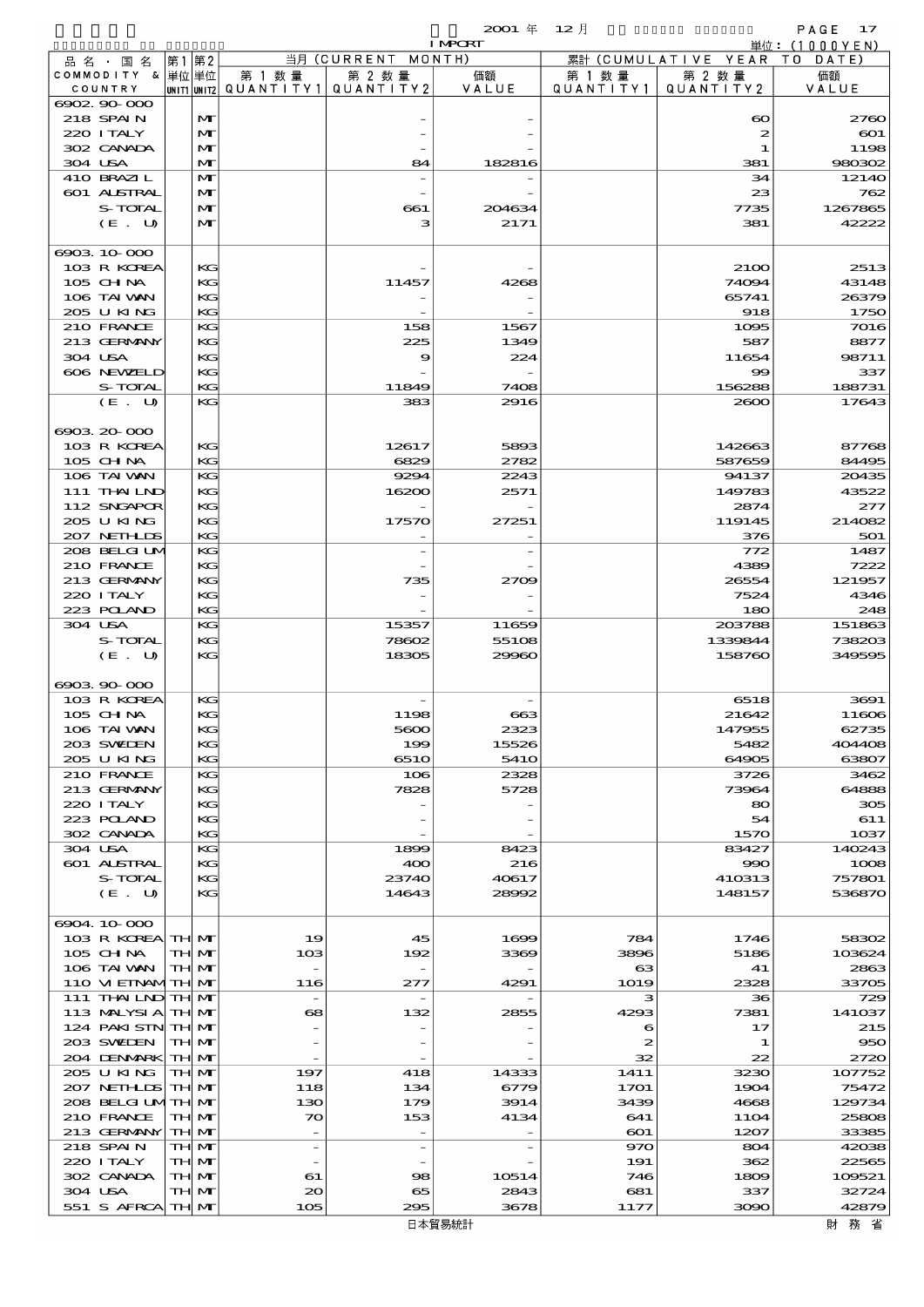|                               |    |                              |                       |                                | $2001$ $\#$              | $12$ 月      |                  | PAGE<br>18                     |
|-------------------------------|----|------------------------------|-----------------------|--------------------------------|--------------------------|-------------|------------------|--------------------------------|
|                               |    |                              |                       | 当月(CURRENT                     | <b>I MPORT</b><br>MONTH) | 累計          | (CUMULATIVE YEAR | 単位: $(1000YEN)$<br>T O<br>DATE |
| 品 名 ・ 国 名<br>COMMODITY & 単位単位 | 第1 | 第2                           | 第 1 数量                | 第 2 数量                         | 価額                       | 第 1 数 量     | 第 2 数量           | 価額                             |
| COUNTRY                       |    |                              | UNIT1 UNIT2 QUANTITY1 | QUANTITY2                      | VALUE                    | QUANTITY1   | QUANTITY2        | VALUE                          |
| 6904 10 000                   |    |                              |                       |                                |                          |             |                  |                                |
| 601 ALSTRAL<br>606 NEWELD     |    | <b>TH M</b>                  | 2814                  | 7090                           | 142884                   | 38219       | 96052            | 1980295                        |
| S-TOTAL                       |    | TH M<br>TH MT                | 3821                  | 9078                           | 201293                   | 12<br>59887 | 19<br>131344     | 465<br>2946783                 |
| (E. U)                        |    | TH M                         | 515                   | 884                            | 29160                    | 8988        | 13302            | 440424                         |
|                               |    |                              |                       |                                |                          |             |                  |                                |
| 6904.90-000                   |    |                              |                       |                                |                          |             |                  |                                |
| 103 R KOREA                   |    | $\mathbf{M}$                 |                       | 65                             | 2664                     |             | 751              | 37345                          |
| 105 CH NA<br>106 TAI VAN      |    | $\mathbf{M}$<br>$\mathbf{M}$ |                       | 380<br>17                      | 7559                     |             | 4848             | 93907<br>6815                  |
| 110 VIEINAM                   |    | $\mathbf{M}$                 |                       | $\overline{\phantom{a}}$       | 1673                     |             | 83<br>29         | 597                            |
| 111 THAILND                   |    | $\mathbf{M}$                 |                       |                                |                          |             | 55               | 1748                           |
| 113 MALYSIA                   |    | $\mathbf{M}$                 |                       | 43                             | 496                      |             | 2444             | 42761                          |
| 124 PAKI STN                  |    | $\mathbf{M}$                 |                       |                                |                          |             | 19               | 252                            |
| 205 U KING                    |    | $\mathbf{M}$                 |                       |                                |                          |             | 300              | 9927                           |
| 207 NETHLIS                   |    | $\mathbf{M}$                 |                       | $\infty$                       | 4456                     |             | 711              | 28988                          |
| 208 BELGIUM<br>210 FRANCE     |    | $\mathbf{M}$<br>$\mathbf{M}$ |                       | 21                             | 496                      |             | 303<br>404       | 8479<br>10590                  |
| 213 GERMANY                   |    | $\mathbf{M}$                 |                       |                                |                          |             | 391              | 11348                          |
| 218 SPAIN                     |    | $\mathbf{M}$                 |                       |                                |                          |             | 629              | 28409                          |
| 220 ITALY                     |    | $\mathbf{M}$                 |                       | 9                              | 4007                     |             | 327              | 59882                          |
| 302 CANADA                    |    | $\mathbf{M}$                 |                       |                                |                          |             | 387              | 60143                          |
| 304 USA                       |    | $\mathbf{M}$                 |                       | 1                              | 797                      |             | 42               | 21645                          |
| 305 MEXICO                    |    | $\mathbf{M}$                 |                       |                                |                          |             | 2                | 1578                           |
| 506 EGYPT<br>551 S AFRCA      |    | $\mathbf{M}$<br>$\mathbf{M}$ |                       |                                |                          |             | 1<br>35          | 449<br>2774                    |
| 601 ALSTRAL                   |    | $\mathbf{M}$                 |                       | 709                            | 17194                    |             | 9657             | 201537                         |
| S-TOTAL                       |    | $\mathbf{M}$                 |                       | 1335                           | 39342                    |             | 21427            | 629174                         |
| (E. U)                        |    | $\mathbf{M}$                 |                       | 120                            | 8959                     |             | 3074             | 157623                         |
|                               |    |                              |                       |                                |                          |             |                  |                                |
| 6905.10.000                   |    |                              |                       |                                |                          |             |                  |                                |
| 103 R KOREA                   |    | $\mathbf{M}$                 |                       |                                |                          |             | 92               | 4701                           |
| $105$ CHNA<br>106 TAI VAN     |    | $\mathbf{M}$<br>$\mathbf{M}$ |                       | 52                             | 1089                     |             | 266              | 9076                           |
| 110 VIEINAM                   |    | $\mathbf{M}$                 |                       |                                |                          |             | 5<br>19          | 1193<br>406                    |
| 111 THAILND                   |    | $\mathbf{M}$                 |                       |                                |                          |             | 40               | 1979                           |
| 113 MALYSIA                   |    | $\mathbf{M}$                 |                       |                                |                          |             | 144              | 6286                           |
| 118 I NDSI A                  |    | $\mathbf{M}$                 |                       |                                |                          |             | 25               | 707                            |
| 203 SWIEN                     |    | $\mathbf{M}$                 |                       |                                |                          |             | 29               | 4313                           |
| 204 DENMARK                   |    | $\mathbf{M}$                 |                       |                                |                          |             | 19               | 978                            |
| 205 U KING<br>207 NETHLIS     |    | $\mathbf{M}$<br>$\mathbf{M}$ |                       |                                |                          |             | 15<br>42         | 1819<br>2172                   |
| 208 BELGI UM                  |    | $\mathbf{M}$                 |                       | zz<br>$\overline{\phantom{a}}$ | 80,                      |             | $\infty$         | 1207                           |
| 210 FRANCE                    |    | M                            |                       | 182                            | 6774                     |             | 3179             | 117453                         |
| 213 GERMANY                   |    | M                            |                       | 55                             | 2263                     |             | 55               | 2263                           |
| 218 SPAIN                     |    | $\mathbf{M}$                 |                       | 460                            | 11032                    |             | 3690             | 89997                          |
| 220 I TALY                    |    | $\mathbf{M}$                 |                       | 171                            | 4038                     |             | 1065             | 34885                          |
| 227 HNGARY<br>231 ROMANIA     |    | $\mathbf{M}$<br>$\mathbf{M}$ |                       | $\overline{\phantom{a}}$       | 422                      |             | 29               | 919<br>841                     |
| 302 CANADA                    |    | $\mathbf{M}$                 |                       | 21<br>25                       | 815                      |             | 44<br>25         | 815                            |
| 304 USA                       |    | M                            |                       | 8                              | 524                      |             | 108              | 11132                          |
| 601 ALSTRAL                   |    | $\mathbf{M}$                 |                       |                                |                          |             | 121              | 5507                           |
| S-TOTAL                       |    | $\mathbf{M}$                 |                       | 996                            | 27824                    |             | 9032             | 298649                         |
| (E. U)                        |    | $\mathbf{M}$                 |                       | 890                            | 24974                    |             | 8114             | 255087                         |
| 6905.90-000                   |    |                              |                       |                                |                          |             |                  |                                |
| 105 CH NA                     |    | M                            |                       |                                |                          |             | 42               | 4736                           |
| 110 VIEINAM                   |    | $\mathbf{M}$                 |                       |                                |                          |             | 42               | 2897                           |
| 213 GERMANY                   |    | $\mathbf{M}$                 |                       |                                |                          |             | 1                | 330                            |
| 218 SPAIN                     |    | $\mathbf{M}$                 |                       |                                |                          |             | 16               | 2525                           |
| 220 I TALY                    |    | M                            |                       |                                |                          |             | $\mathbf{o}$     | 316                            |
| 302 CANADA                    |    | $\mathbf{M}$                 |                       |                                |                          |             | $\mathbf o$      | 526                            |
| 304 USA<br>S-TOTAL            |    | $\mathbf{M}$<br>$\mathbf{M}$ |                       |                                |                          |             | 4<br>105         | 16851<br>28181                 |
| (E. U)                        |    | $\mathbf{M}$                 |                       |                                |                          |             | 17               | 3171                           |
|                               |    |                              |                       |                                |                          |             |                  |                                |
| 6906.00-000                   |    |                              |                       |                                |                          |             |                  |                                |
| 105 CH NA                     |    | M                            |                       |                                |                          |             | 38               | 4052                           |
| 113 MALYSIA                   |    | M                            |                       |                                |                          |             | $\mathbf o$      | 631                            |
| 205 U KING                    |    | $\mathbf{M}$                 |                       | 756                            | 27596                    |             | 4545             | 179742                         |
| 210 FRANCE<br>213 GERMANY     |    | M<br>$\mathbf{M}$            |                       | $\overline{\phantom{0}}$       |                          |             | $\mathbf o$<br>1 | 249<br>1935                    |
| 304 USA                       |    | M                            |                       |                                |                          |             | 166              | 3961                           |
| S-TOTAL                       |    | $\mathbf{M}$                 |                       | 756                            | 27596                    |             | 4750             | 190570                         |
| $(E_{\perp})$<br>U            |    | $\mathbf{M}$                 |                       | 756                            | 27596                    |             | 4546             | 181926                         |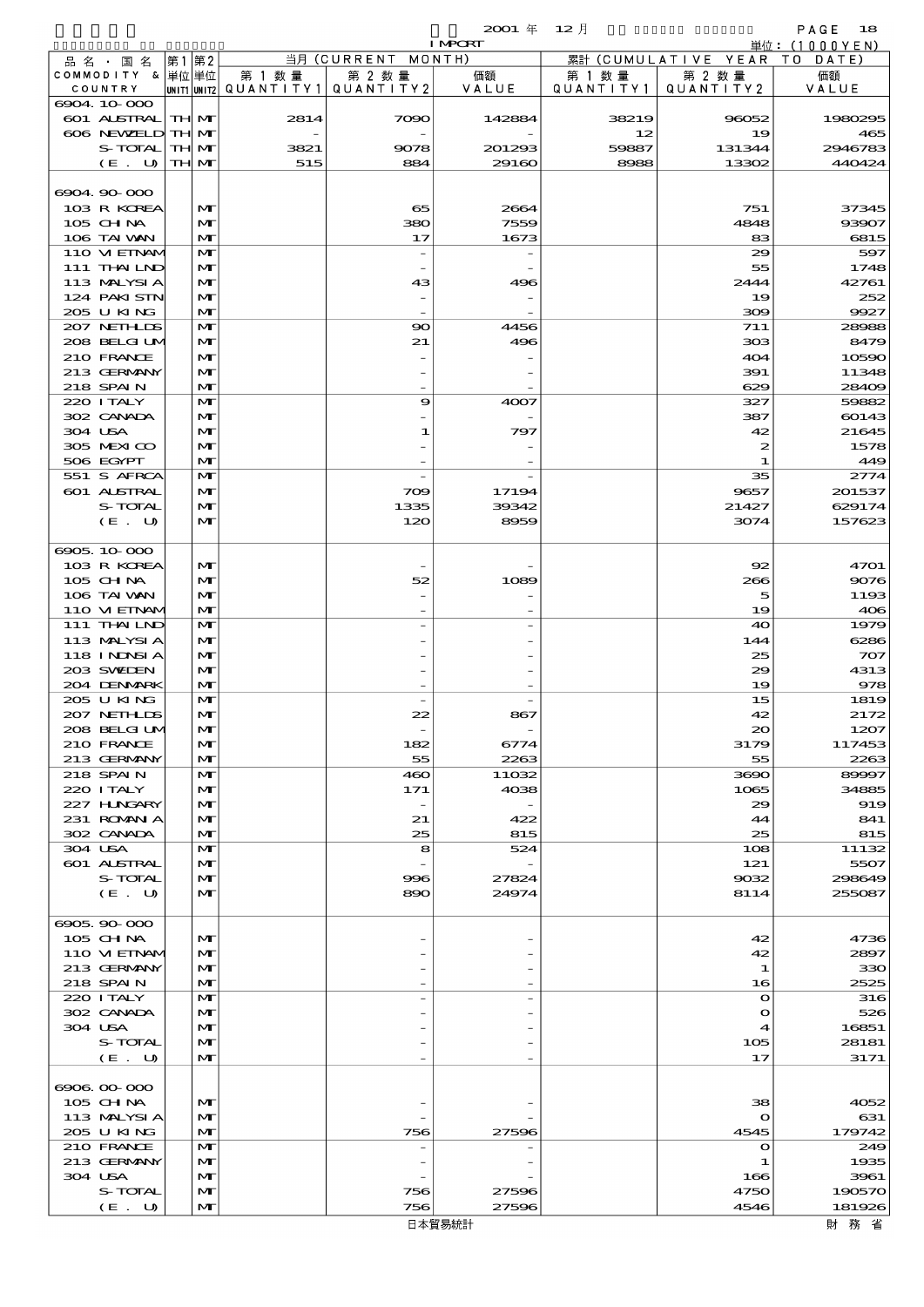|                                       |    |                          |                          |                          | 2001 年         | $12$ 月          |                          | PAGE<br>19                  |
|---------------------------------------|----|--------------------------|--------------------------|--------------------------|----------------|-----------------|--------------------------|-----------------------------|
|                                       |    |                          |                          | 当月 (CURRENT MONTH)       | <b>I MPORT</b> |                 | 累計 (CUMULATIVE YEAR      | 単位:(1000YEN)<br>T O<br>DATE |
| 品名・国名<br>COMMODITY &                  | 第1 | 第2<br> 単位 単位             | 第 1 数量                   | 第 2 数量                   | 価額             | 第 1 数 量         | 第 2 数量                   | 価額                          |
| COUNTRY                               |    |                          | UNIT1 UNIT2  Q∪ANT I TY1 | QUANTITY2                | VALUE          | QUANTITY1       | QUANTITY2                | VALUE                       |
| 6907.10.000                           |    |                          |                          |                          |                |                 |                          |                             |
| 103 R KOREA<br>105 CHNA               |    | <b>SMM</b><br>SMM        |                          |                          |                | 274<br>1458     | з<br>22                  | 1802<br>1917                |
| 106 TAI VAN                           |    | <b>SMM</b>               |                          |                          |                | 420             | 8                        | 2097                        |
| 110 VI EINAMSMM                       |    |                          |                          |                          |                | 480             | 15                       | 348                         |
| 205 U KING                            |    | <b>SMM</b>               |                          |                          |                | 50              | $\mathbf{o}$             | 259                         |
| 213 GERMANY                           |    | <b>SMM</b>               |                          |                          |                | 140             | 1                        | 1860                        |
| 220 I TALY<br>304 USA                 |    | SMM<br><b>SMM</b>        | 149                      | $\mathbf o$              | 578            | 1537<br>202     | 23<br>$\mathbf{o}$       | 2615<br>1668                |
| 401 COLMBIA                           |    | <b>SMM</b>               |                          |                          |                | 924             | $\infty$                 | 860                         |
| <b>S-TOTAL</b>                        |    | <b>SMM</b>               | 149                      | $\bullet$                | 578            | 5485            | 92                       | 13426                       |
| (E. U)                                |    | <b>SMM</b>               |                          |                          |                | 1727            | 24                       | 4734                        |
| 6907.90-000                           |    |                          |                          |                          |                |                 |                          |                             |
| 103 R KOREA SMM                       |    |                          | 1493                     | 37                       | 4284           | 4382            | 116                      | 13873                       |
| $105$ CHNA                            |    | SMM                      | 114378                   | 1769                     | 119851         | 1025469         | 19953                    | 1278176                     |
| 106 TAI WAN                           |    | <b>SMM</b>               | 2071                     | 58                       | 4239           | 43926           | 993                      | 71831                       |
| 110 VI EINAMSMIM                      |    |                          |                          |                          |                | 22681           | 1491                     | 33931                       |
| 111 THAILND SMM<br>113 MALYSI A SMIM  |    |                          | 960<br>3462              | 17<br>127                | 1433<br>4451   | 72126<br>49920  | 1325<br>1621             | 113171<br>78189             |
| 118 INDSIA SMM                        |    |                          | 114O                     | 19                       | 1039           | 28438           | 469                      | 34905                       |
| 124 PAKI SIN SMM                      |    |                          |                          |                          |                | <b>41O</b>      | 21                       | 617                         |
| 125 SRILANK SMIM                      |    |                          |                          |                          |                | 12962           | 218                      | 18975                       |
| 147 U ARB E<br>203 SWIDEN             |    | <b>SMM</b><br><b>SMM</b> |                          |                          |                | 3797<br>224     | $\bf{8}$<br>$\mathbf{o}$ | 7141<br>396                 |
| 204 DENMARK SMM                       |    |                          |                          |                          |                | 380             | $\boldsymbol{4}$         | 1026                        |
| 205 U KING                            |    | <b>SMM</b>               |                          |                          |                | 2231            | 256                      | 9748                        |
| 207 NETHLIS                           |    | <b>SMM</b>               |                          |                          |                | 4187            | 221                      | 38224                       |
| 208 BELGI UMSMM                       |    |                          |                          |                          |                | 1412            | 51                       | 6157                        |
| 210 FRANCE<br>211 MUNACO              |    | <b>SMM</b><br><b>SMM</b> |                          |                          |                | 11429<br>140    | 292<br>$\boldsymbol{z}$  | 24800<br><b>31O</b>         |
| 213 GERMANY                           |    | <b>SMM</b>               | 1948                     | 33                       | 241O           | 16133           | 543                      | 95763                       |
| <b>217 PORTUGL</b>                    |    | <b>SMM</b>               | 114O                     | 21                       | 895            | 6910            | 111                      | 5626                        |
| 218 SPAIN                             |    | <b>SMM</b>               | 16646                    | 385                      | 19331          | 216500          | 5483                     | 239194                      |
| 220 I TALY<br>221 MALTA               |    | <b>SMM</b><br>SMM        | 51949                    | 970                      | 67626          | 541565<br>408   | 10806<br>36              | 824763<br>1434              |
| 234 TURKEY                            |    | SMM                      |                          |                          |                | 15              | з                        | 365                         |
| 245 CZECH                             |    | SMM                      |                          |                          |                | 645             | 55                       | 5931                        |
| 302 CANADA                            |    | SMM                      |                          |                          |                | 750             | 7                        | 2724                        |
| 304 USA                               |    | SMM                      | 3563                     | 72                       | 11818          | 39444<br>1696   | 848                      | 132073                      |
| 305 MEXICO<br>401 COLMBIA             |    | <b>SMM</b><br><b>SMM</b> |                          |                          |                | 2689            | 41<br>$\infty$           | 2409<br>2541                |
| 410 BRAZIL                            |    | SMM                      |                          |                          |                | 631             | 11                       | 973                         |
| 501 MROCCO                            |    | <b>SMM</b>               |                          |                          |                | 250             | O                        | 243                         |
| 506 EGYPT                             |    | SMM                      | 3488                     | 59                       | 4142           | 58193           | 1030                     | 94951                       |
| 551 S AFRCA<br>601 ALSTRAL            |    | SMM<br><b>SMM</b>        | 746<br>1968              | 16<br>119                | 1191<br>3480   | 8910<br>21888   | 197<br>1261              | 15358<br>35721              |
| S-TOTAL                               |    | <b>SMM</b>               | 204952                   | 3702                     | 246190         | 2200741         | 47391                    | 3191539                     |
| (E. U)                                |    | <b>SMM</b>               | 71683                    | 1409                     | 90262          | 800971          | 17567                    | 1245697                     |
|                                       |    |                          |                          |                          |                |                 |                          |                             |
| 6908.10-000<br>105 CH NA              |    | <b>SMM</b>               |                          |                          |                | 4737            | 114                      | 8615                        |
| 106 TAI VAN                           |    | <b>SMM</b>               | 860                      | 11                       | 1159           | 5736            | 78                       | 8491                        |
| 111 THAILND                           |    | <b>SMM</b>               |                          |                          |                | 10              | $\mathbf o$              | 217                         |
| 205 U KING                            |    | SMM                      |                          |                          |                | $\mathbf{o}$    | $\mathbf{o}$             | 473                         |
| 210 FRANCE                            |    | SMM                      |                          |                          |                | 184             | $\mathbf{o}$             | 688                         |
| 213 GERMANY<br>218 SPAIN              |    | <b>SMM</b><br>SMM        |                          |                          |                | 65<br>258       | $\bullet$<br>з           | 426<br>1119                 |
| 220 I TALY                            |    | SMM                      | 177                      | $\mathbf o$              | 686            | 3490            | $\bf{66}$                | 9966                        |
| 304 USA                               |    | SMM                      |                          |                          |                | 190             | $\mathbf{o}$             | 2126                        |
| 305 MEXICO                            |    | <b>SMM</b>               |                          |                          |                | 37              | 1                        | 258                         |
| 503 ALGERIA<br>S-TOTAL                |    | <b>SMM</b><br>SMM        | 1037                     | 11                       | 1845           | 12<br>14719     | $\bullet$<br>262         | 589<br>32968                |
| (E. U)                                |    | <b>SMM</b>               | 177                      | $\mathbf o$              | 686            | 3997            | $\boldsymbol{\infty}$    | 12672                       |
|                                       |    |                          |                          |                          |                |                 |                          |                             |
| 6908.90-000                           |    |                          |                          |                          |                |                 |                          |                             |
| 103 R KOREA SMM<br>105 CHNA           |    | SMM                      | 7532<br>73135            | 116<br>1256              | 8853<br>80840  | 60264<br>764320 | 886<br>12765             | 67715<br>812494             |
| 106 TAI VAN                           |    | <b>SMM</b>               | 35636                    | 571                      | 44658          | 514111          | 7641                     | 765021                      |
| 108 HG KONG SMIM                      |    |                          |                          | $\overline{\phantom{a}}$ |                | 3648            | 34                       | 2885                        |
| 110 VI EINAMISMIM                     |    |                          |                          |                          |                | 2400            | 40                       | 872                         |
| 111 THAILND SMMT                      |    |                          | 1171O                    | 193                      | 9559           | 117703          | 1926                     | 112294                      |
| 112 SNGAPOR SMIM<br>113 MALYSI A SMIM |    |                          | 3793                     | 73                       | 3076           | 49<br>37770     | $\mathbf o$<br>654       | 273<br>37793                |
| 117 PH LPIN SMM                       |    |                          | 2138                     | 30                       | 1526           | 8639            | 122                      | 5864                        |
|                                       |    |                          |                          |                          |                |                 |                          |                             |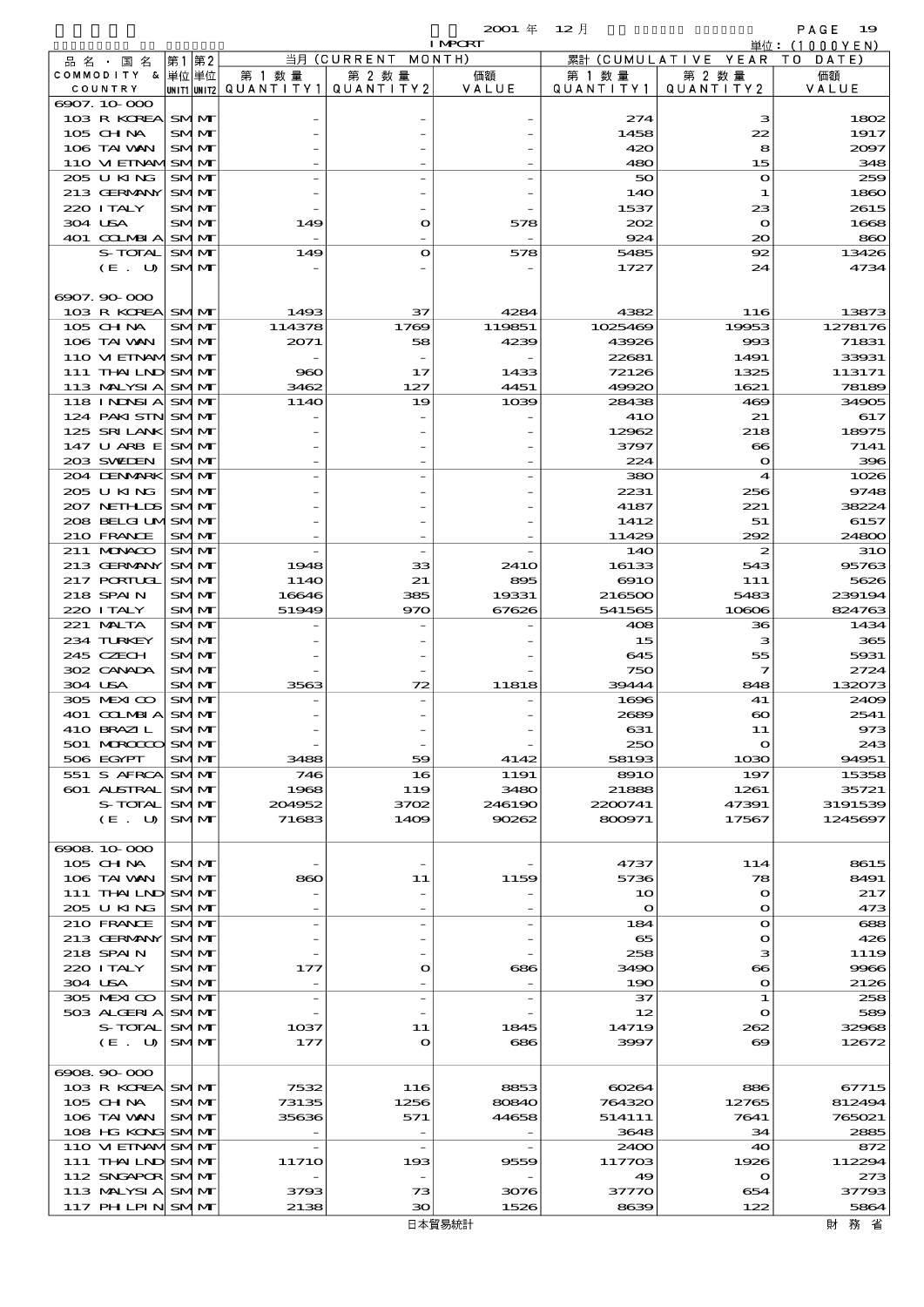|                                   |       |                          |                                          |                              | 20001年 12月     |               |                                 | PAGE<br>$\infty$  |
|-----------------------------------|-------|--------------------------|------------------------------------------|------------------------------|----------------|---------------|---------------------------------|-------------------|
|                                   |       |                          |                                          |                              | <b>I MPORT</b> |               |                                 | 単位: $(1000YEN)$   |
| 品名・国名<br>COMMODITY & 単位単位         | 第1 第2 |                          | 第 1 数 量                                  | 当月 (CURRENT MONTH)<br>第 2 数量 | 価額             | 第 1 数 量       | 累計 (CUMULATIVE YEAR)<br>第 2 数量  | TO DATE)<br>価額    |
| COUNTRY                           |       |                          | UNIT1 UNIT2  QUANT I TY 1   QUANT I TY 2 |                              | VALUE          | QUANTITY1     | QUANTITY 2                      | VALUE             |
| 6908, 90, 000                     |       |                          |                                          |                              |                |               |                                 |                   |
| <b>118 INDSIA</b>                 |       | <b>SMM</b>               | 9147                                     | 14O                          | 6023           | 71971         | 1161                            | 62788             |
| 125 SRILANK<br>143 ISRAEL         |       | <b>SMM</b><br><b>SMM</b> | 1182                                     | 21                           | 3485           | 8473<br>ဆဝ    | 138<br>1                        | 14112<br>437      |
| 147 U ARB E                       |       | <b>SMM</b>               |                                          |                              |                | 4423          | 40                              | 3427              |
| 203 SVELEN                        |       | <b>SMM</b>               |                                          |                              |                | 400           | 6                               | 665               |
| 205 U KING                        |       | <b>SMM</b>               |                                          |                              |                | 6377          | 77                              | 31004             |
| 207 NETHLIS                       |       | <b>SMM</b>               | 3427                                     | 32                           | 5374           | 7669          | 83                              | 15777             |
| 208 BELGI UMSMMT<br>210 FRANCE    |       | <b>SMM</b>               | 57                                       | $\mathbf o$                  | 445            | 192<br>1111   | з<br>28                         | 10571<br>13107    |
| 213 GERMANY                       |       | <b>SMM</b>               | 195                                      | 1                            | 771            | 35085         | $\bf{699}$                      | 97391             |
| <b>217 PORTUGL</b>                |       | <b>SMM</b>               | 3068                                     | 41                           | 2545           | 14609         | 215                             | 16653             |
| 218 SPAIN                         |       | SMM                      | 28297                                    | 467                          | 30017          | 341068        | 5704                            | 373099            |
| 220 I TALY                        |       | <b>SMM</b>               | 55091                                    | 970                          | 100668         | 935841        | 15651                           | 1618989           |
| 230 GREECE<br>234 TURKEY          |       | <b>SMM</b><br><b>SMM</b> |                                          | $\overline{\phantom{a}}$     |                | 11630<br>5918 | 1<br>79                         | 1087<br>6432      |
| 302 CANADA                        |       | <b>SMM</b>               | 1316                                     | 14                           | 3083           | 2779          | 28                              | 14497             |
| 304 USA                           |       | SMM                      | 1497                                     | 7                            | 7374           | 14105         | 119                             | 90469             |
| 305 MEXICO                        |       | <b>SMM</b>               | 825                                      | 14                           | 1368           | 8379          | 144                             | 16592             |
| 410 BRAZIL                        |       | <b>SMM</b>               | 12941                                    | 199                          | 10197          | 92887         | 1477                            | 78088             |
| 413 ARCENT                        |       | SMM                      |                                          |                              |                | 2031          | зо                              | 3526              |
| 501 MROCCO<br>506 EGYPT           |       | <b>SMM</b><br>SMM        |                                          |                              |                | 262<br>46     | $\boldsymbol{z}$<br>$\mathbf o$ | 3143<br>274       |
| 601 ALSTRAL                       |       | <b>SMM</b>               |                                          |                              |                | 16158         | 187                             | 18107             |
| 606 NEWELD                        |       | <b>SMM</b>               |                                          |                              |                | 372           | $\mathbf{\Omega}$               | 204               |
| S-TOTAL                           |       | <b>SMM</b>               | 250987                                   | 4145                         | 319862         | 3090990       | 49941                           | 4295650           |
| (E. U)                            |       | <b>SMM</b>               | 90135                                    | 1511                         | 139820         | 1353982       | 22467                           | 2178343           |
|                                   |       |                          |                                          |                              |                |               |                                 |                   |
| 6909. 11-010<br><b>118 INNSIA</b> |       | KG                       |                                          | 33440                        | 27597          |               | 90406                           | 89832             |
| $123$ INJA                        |       | КG                       |                                          |                              |                |               | 36000                           | 20969             |
| 213 GERMANY                       |       | KG                       |                                          |                              |                |               | 10                              | 236               |
| 304 USA                           |       | KG                       |                                          | 14072                        | 31797          |               | 280868                          | 561818            |
| S-TOTAL                           |       | KG                       |                                          | 47512                        | 59394          |               | 407284                          | 672855            |
| (E. U)                            |       | KG                       |                                          |                              |                |               | 10                              | 236               |
| 6909.11-020                       |       |                          |                                          |                              |                |               |                                 |                   |
| 103 R KOREA                       |       | KG                       |                                          | 188                          | 19861          |               | 9144                            | 171061            |
| $105$ CHNA                        |       | KG                       |                                          | 5438                         | 1564           |               | 5438                            | 2065              |
| 106 TAI VAN                       |       | KG                       |                                          | 16000                        | 3680           |               | 96152                           | 24397             |
| 110 VIEINAM                       |       | КG                       |                                          | 889                          | 2184           |               | 903                             | 3042              |
| 111 THAILND<br>112 SNGAPOR        |       | KG<br>KG                 |                                          |                              |                |               | 865<br>905                      | 20490<br>7107     |
| 113 MALYSIA                       |       | KG                       |                                          | 2267                         | 8665           |               | 138388                          | 372902            |
| 117 PHLPIN                        |       | KG                       |                                          |                              |                |               | $_{\rm cs}$                     | 2560              |
| <b>118 INNSIA</b>                 |       | КG                       |                                          | 26096                        | 27722          |               | 92738                           | 95963             |
| 205 U KING                        |       | KG                       |                                          |                              |                |               | 3359                            | 4698              |
| 210 FRANCE<br>213 GERMANY         |       | KG<br>KG                 |                                          | 4020<br>31                   | 4625<br>3639   |               | 19020<br>4549                   | 19918<br>19340    |
| 215 SWIZLD                        |       | KG                       |                                          | 3553                         | 2676           |               | 31992                           | 25313             |
| 304 USA                           |       | KG                       |                                          | 391                          | 25786          |               | 67958                           | 325362            |
| S-TOTAL                           |       | KG                       |                                          | 58873                        | 100402         |               | 471474                          | 1094218           |
| (E. U)                            |       | KG                       |                                          | 4051                         | 8264           |               | 26928                           | 43956             |
| 6909.12-010                       |       |                          |                                          |                              |                |               |                                 |                   |
| 105 CHNA                          |       | KG                       |                                          |                              |                |               | 5940                            | 856               |
| 304 USA                           |       | KG                       |                                          |                              |                |               | 33                              | 2746              |
| S-TOTAL                           |       | KG                       |                                          |                              |                |               | 5973                            | 3602              |
|                                   |       |                          |                                          |                              |                |               |                                 |                   |
| 6909.12-020<br>103 R KOREA        |       |                          |                                          |                              |                |               |                                 |                   |
| $105$ CHNA                        |       | KG<br>KG                 |                                          | 1913                         | 75050          |               | 2025<br>33626                   | 6513<br>1423452   |
| 106 TAI WAN                       |       | КG                       |                                          |                              |                |               | 45                              | 3953              |
| 108 HG KONG                       |       | KG                       |                                          | 171                          | 19113          |               | 397                             | 49560             |
| 112 SNGAPOR                       |       | KG                       |                                          | 14                           | 4481           |               | 507                             | 144904            |
| 113 MALYSIA                       |       | КG                       |                                          | 219                          | 8492           |               | 408                             | 20629             |
| 118 I NDSI A<br>206 I RELAND      |       | KG<br>КG                 |                                          | 6                            | 2662           |               | 64<br>111                       | 2018<br>54391     |
| 210 FRANCE                        |       | KG                       |                                          |                              |                |               | 48397                           | 40219             |
| 213 GERMANY                       |       | KG                       |                                          | 780                          | 5613           |               | 49943                           | 197975            |
| 215 SWIZLD                        |       | KG                       |                                          |                              |                |               | 1                               | 2493              |
| 302 CANADA                        |       | KG                       |                                          |                              |                |               | 450                             | 302               |
| 304 USA<br>S-TOTAL                |       | КG<br>KG                 |                                          | 165                          | 4992           |               | 17530<br>153504                 | 209403            |
| (E. U)                            |       | KG                       |                                          | 3268<br>786                  | 120403<br>8275 |               | 98451                           | 2155812<br>292585 |
|                                   |       |                          |                                          |                              |                |               |                                 |                   |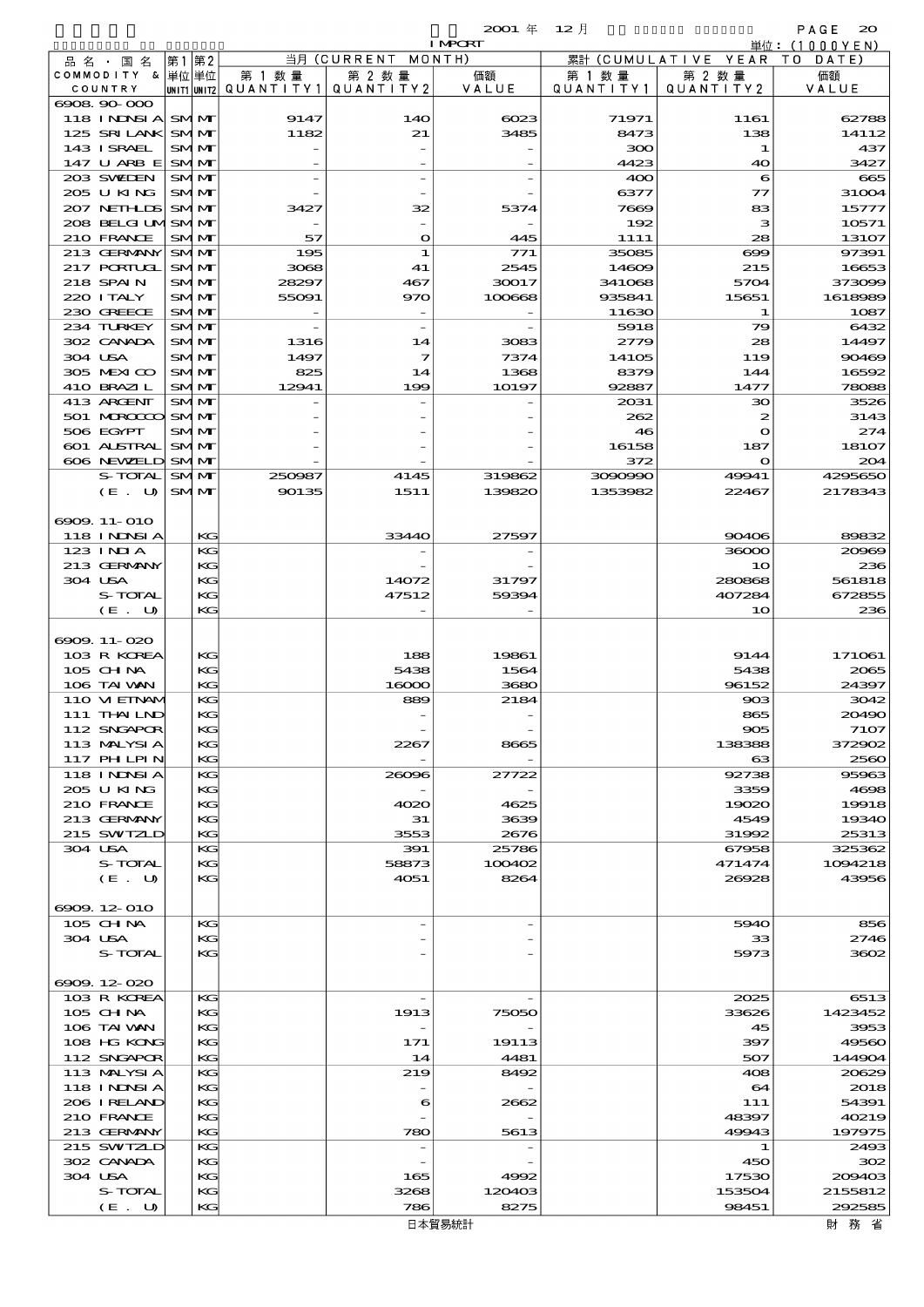|                                |     |          |        |                                       | <b>I MPORT</b> |                               |                              | 単位: (1000YEN)  |
|--------------------------------|-----|----------|--------|---------------------------------------|----------------|-------------------------------|------------------------------|----------------|
| 品名・国名                          |     | 第1 第2    |        | 当月 (CURRENT MONTH)                    |                |                               | 累計 (CUMULATIVE YEAR TO DATE) |                |
| COMMODITY & 単位単位               |     |          | 第 1 数量 | 第 2 数量                                | 価額             | 第 1 数 量                       | 第 2 数量                       | 価額             |
| COUNTRY                        |     |          |        | UNIT1 UNIT2  QUANT I TY1  QUANT I TY2 | VALUE          | QUANTITY1                     | QUANTITY 2                   | VALUE          |
| 6909.19-010                    |     |          |        |                                       |                |                               |                              |                |
| 103 R KOREA                    |     | KG       |        | 1583                                  | 3240           |                               | 3420                         | 7092           |
| 105 CHNA<br>106 TAI VAN        |     | KG<br>KG |        |                                       |                |                               | 74060<br>51                  | 5609<br>3112   |
| <b>118 INNSIA</b>              |     | KG       |        |                                       |                |                               | 37374                        | 42377          |
| 123 INIA                       |     | KG       |        |                                       |                |                               | 2122                         | 850            |
| 207 NETHLIS                    |     | KG       |        |                                       |                |                               | 68000                        | 53694          |
| 213 GERMANY                    |     | KG       |        |                                       |                |                               | 136854                       | 96863          |
| 215 SWIZLD                     |     | KG       |        |                                       |                |                               | 32                           | 5397           |
| 302 CANADA                     |     | KG       |        |                                       |                |                               | 18044                        | 5848           |
| 304 USA                        |     | KG       |        | 18272                                 | 26781          |                               | 265199                       | 359877         |
| S-TOTAL                        |     | KG       |        | 19855                                 | 30021          |                               | 605156                       | 580719         |
| (E. U)                         |     | KG       |        |                                       |                |                               | 204854                       | 150557         |
|                                |     |          |        |                                       |                |                               |                              |                |
| 6909.19-020                    |     |          |        |                                       |                |                               |                              |                |
| 103 R KOREA                    |     | KG       |        | 26805                                 | 23120          |                               | 350974                       | 267763         |
| 105 CH NA                      |     | KG       |        | 10229                                 | 54674          |                               | 64113                        | 936392         |
| 106 TAI VAN                    |     | KG       |        | 20108                                 | 5289           |                               | 329989                       | 111790         |
| 108 HG KONG                    |     | KG       |        |                                       |                |                               | 109                          | 11336          |
| 110 VIEINAM                    |     | KG       |        | 821                                   | 2057           |                               | 9220                         | 6413           |
| 111 THAILND                    |     | KG       |        |                                       |                |                               | 15                           | 5202           |
| 112 SNGAPOR                    |     | KG       |        |                                       |                |                               | 2                            | 205            |
| 113 MALYSIA                    |     | KG       |        | 11239                                 | 42740          |                               | 154364                       | 346473         |
| <b>117 PHLPIN</b>              |     | KG       |        |                                       |                |                               | 29                           | 4614           |
| 118 I NDSI A                   |     | KG       |        |                                       |                |                               | 8334                         | 8790           |
| 143 I SRAEL                    |     | KG       |        | 73                                    | 55388          |                               | 1171                         | 803047         |
| 203 SVELEN<br>205 U KING       |     | KG<br>KG |        | 1203                                  | 8788           |                               | 325<br>7447                  | 5952<br>133671 |
| 207 NETHLIS                    |     | KG       |        | 80                                    | 344            |                               | 350                          | 2722           |
| 210 FRANCE                     |     | KG       |        | 21682                                 | 38201          |                               | 304297                       | 376011         |
| 213 GERMANY                    |     | KG       |        | 4294                                  | 22753          |                               | 147170                       | 397660         |
| 215 SWIZLD                     |     | KG       |        |                                       |                |                               | 19                           | 21416          |
| 220 I TALY                     |     | KG       |        | 27                                    | 311            |                               | 182                          | 1961           |
| 222 FINLAND                    |     | KG       |        | 9                                     | 324            |                               | 9                            | 324            |
| 225 ALSTRIA                    |     | KG       |        |                                       |                |                               | 171                          | 2931           |
| 302 CANADA                     |     | KG       |        | 5286                                  | 2703           |                               | 79507                        | 27124          |
| 304 USA                        |     | KG       |        | 5385                                  | 98618          |                               | 361058                       | 1259750        |
| 606 NEWELD                     |     | KG       |        |                                       |                |                               | 321                          | 932            |
| S-TOTAL                        |     | КG       |        | 107241                                | <b>355310</b>  |                               | 1819176                      | 4732479        |
| $(E_U U)$                      |     | KG       |        | 27295                                 | 70721          |                               | 459951                       | 921232         |
|                                |     |          |        |                                       |                |                               |                              |                |
| 6909.90-000                    |     |          |        |                                       |                |                               |                              |                |
| 103 R KOREA                    |     | KG       |        | 9065                                  | 5715           |                               | 74935                        | 43340          |
| 105 CH NA                      |     | КG       |        | 22437                                 | 11393          |                               | 576378                       | 156987         |
| 106 TAI VAN                    |     | KG       |        |                                       |                |                               | 35264                        | 10919          |
| 110 VIEINAM                    |     | KG       |        |                                       |                |                               | 154                          | 4418           |
| 112 SNGAPOR                    |     | KG       |        |                                       |                |                               | 4                            | 226            |
| 113 MALYSIA                    |     | KG       |        |                                       |                |                               | $\blacktriangleleft$         | 386            |
| 118 I NDSI A<br>202 NRWAY      |     | КG<br>KG |        |                                       |                |                               | 10<br>300                    | 373<br>360     |
| 205 U KING                     |     | KG       |        |                                       |                |                               | 103                          | 2689           |
| 207 NETHLIS                    |     | KG       |        | $\mathbf o$                           | 815            |                               | 62                           | 1342           |
| 213 GERMANY                    |     | KG       |        |                                       |                |                               | 8700                         | 11178          |
| 218 SPAIN                      |     | КG       |        |                                       |                |                               | 1335                         | 383            |
| 220 I TALY                     |     | KG       |        |                                       |                |                               | 190                          | 859            |
| 225 ALSTRIA                    |     | KG       |        |                                       |                |                               | 96180                        | 39233          |
| 304 USA                        |     | KG       |        | 510                                   | 9175           |                               | 12986                        | 125398         |
| S-TOTAL                        |     | KG       |        | 32012                                 | 27098          |                               | 806605                       | 398091         |
| (E. U)                         |     | KС       |        | $\mathbf o$                           | 815            |                               | 106570                       | 55684          |
|                                |     |          |        |                                       |                |                               |                              |                |
| 6910 10 000                    |     |          |        |                                       |                |                               |                              |                |
| 103 R KOREA NO KG              |     |          | 48     | 15861                                 | 7490           | 550                           | 155295                       | 86028          |
| 105 CH NA                      |     | NO KG    | 1240   | 21095                                 | 11221          | 1499                          | 23726                        | 13788          |
| 106 TAI VAN                    | NO  | KС       |        |                                       |                | 867                           | 9916                         | 7613           |
| 110 VIEINAMINO                 |     | KС       | 756    | 16019                                 | 2567           | 62254                         | 1120522                      | 173509         |
| 111 THAILND NO KG              |     |          | 35     | 128550                                | 22850          | 24586                         | 912191                       | 163978         |
| 112 SNGAPOR NO                 |     | KС       |        |                                       |                | 21                            | 633                          | 250            |
| 113 MALYSIA<br>118 INDSIA NOKG | NO) | KG       |        |                                       |                | $\boldsymbol{\infty}$<br>2960 | 6964<br>39960                | 1521<br>4932   |
| 203 SVELEN                     |     | NO KG    |        |                                       |                | 476                           | 6218                         | 3304           |
| 204 DENMARK NO KG              |     |          |        |                                       |                | 6                             | 920                          | <b>71</b> O    |
| 205 U KING                     |     | NO KG    | 344    | 2613                                  | 2744           | 986                           | 9543                         | 12267          |
| 207 NETHLIS NO                 |     | KG       |        |                                       |                | 30                            | 380                          | 1193           |
| 210 FRANCE                     |     | NO KG    |        |                                       |                | 2392                          | 17911                        | 36674          |
| 213 GERMANY NO KG              |     |          | 32     | 901                                   | 678            | 461                           | 5271                         | 10424          |
|                                |     |          |        |                                       |                |                               |                              |                |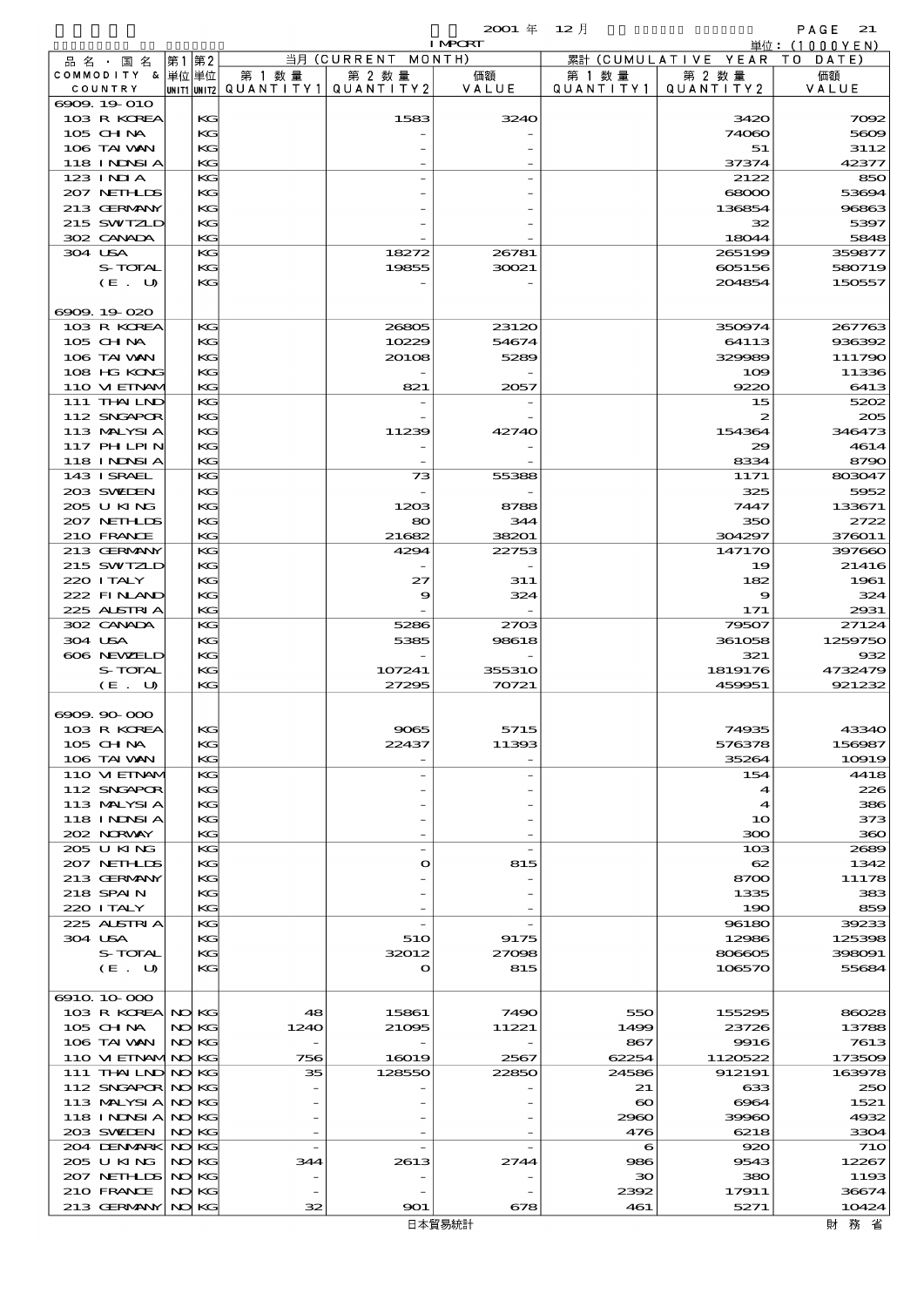| 23 X X X | m. |  |
|----------|----|--|
|          |    |  |

|                                  |           |             |                          |              | <b>I MPCRT</b> |                  |                          | 単位: (1000YEN)   |
|----------------------------------|-----------|-------------|--------------------------|--------------|----------------|------------------|--------------------------|-----------------|
| 品 名 ・ 国 名                        | 第1第2      |             |                          | 当月(CURRENT   | MONTH)         |                  | 累計 (CUMULATIVE YEAR TO   | DATE)           |
| COMMODITY & 単位単位                 |           |             | 第 1 数量                   | 第 2 数量       | 価額             | 第 1 数 量          | 第 2 数量                   | 価額              |
| COUNTRY<br>6910 10 000           |           |             | UNIT1 UNIT2  Q∪ANT   TY1 | QUANTITY 2   | VALUE          | QUANTITY1        | QUANTITY 2               | VALUE           |
| 218 SPAIN                        |           | NO KG       |                          |              |                | 100              | 1630                     | 369             |
| 220 I TALY                       |           | NO KG       |                          |              |                | 266              | 9909                     | 7244            |
| 222 FINLAND NO KG                |           |             | 28                       | 345          | 1084           | 518              | 8829                     | 20725           |
| 223 POLAND                       |           | NO KG       |                          |              |                | $\boldsymbol{z}$ | 542                      | 224             |
| 302 CANADA                       |           | NO KG       | 32                       | 2707         | 1801           | 55               | 6491                     | 4349            |
| 304 USA                          | NO        | KG          | 388                      | 6696         | 4263           | 4841             | 90558                    | 58205           |
| 601 ALSTRAL<br>S-TOTAL           | NO<br>NO  | KG<br>KG    | 4<br>2907                | 75<br>194862 | 235<br>54933   | 4<br>102934      | 75<br>2427484            | 235<br>607542   |
| $(E$ .<br>U                      |           | NO KG       | 404                      | 3859         | 4506           | 5235             | 60611                    | 92910           |
|                                  |           |             |                          |              |                |                  |                          |                 |
| 6910.90-000                      |           |             |                          |              |                |                  |                          |                 |
| 103 R KOREA NO KG                |           |             | 1812                     | 45602        | 33027          | 24123            | 595208                   | 155662          |
| 105 CHNA                         | NO        | KG          | 33207                    | 673422       | 148642         | 394683           | 7773942                  | 1452948         |
| 106 TAI WAN                      |           | NO KG       | 18777                    | 316541       | 77533          | 216584           | 3787500                  | 893203          |
| 108 HG KONG NO<br>110 VIEINAMINO |           | KG<br>KG    | 5<br>1680                | 258<br>14952 | 325<br>1879    | 8<br>1680        | 40 <sup>3</sup><br>14952 | 640<br>1879     |
| 111 THAILND NO                   |           | KG          | 24959                    | 389809       | 73088          | 210731           | 3591266                  | 673997          |
| 113 MALYSIA                      | NO        | KG          | 6424                     | 58157        | 8396           | 57612            | 534153                   | 72312           |
| 117 PH LPIN                      | NO)       | KG          | <b>11O4</b>              | 4608         | 2145           | 6816             | 41821                    | 11594           |
| 118 I NDSI A                     | NO)       | KG          | 16458                    | 121228       | 23815          | 349457           | 2762377                  | 489270          |
| 137 SU ARAB NO                   |           | KG          |                          |              |                | 22               | 443                      | 254             |
| 147 U ARB E NO                   |           | KG          |                          |              |                | 21               | 475                      | 486             |
| 204 DENMARK NO<br>205 U KING     |           | KG<br>NO KG |                          |              |                | 2<br>62          | 843<br>2366              | 259<br>3818     |
| 208 BELGI UMNO                   |           | KG          |                          |              |                | 33               | 646                      | 1055            |
| 210 FRANCE                       | NO)       | KG          | 328                      | 2429         | 2335           | 6055             | 53317                    | 62722           |
| 213 GERMANY                      | NO        | KG          | 240                      | 2630         | 5871           | 3111             | 41639                    | 62784           |
| 218 SPAIN                        |           | NO KG       |                          |              |                | 675              | 4577                     | 4725            |
| 220 I TALY                       |           | NO KG       | 266                      | 7983         | 8597           | 3559             | 51271                    | 81811           |
| 222 FINAND NO                    |           | KG          |                          |              |                | 8                | 105                      | 316             |
| 225 ALSTRIA<br>302 CANADA        | NO)<br>NO | KG<br>KG    | 24                       | 1372         | 806            | 7<br>156         | 312<br>8815              | 512<br>7808     |
| 304 USA                          | NO        | KG          | 164                      | 2174         | 3806           | 5683             | 92566                    | 121296          |
| 305 MEXICO                       | NO)       | KG          | 8                        | 109          | 200            | 1066             | 7608                     | 8017            |
| S-TOTAL                          | NO.       | KG          | 105456                   | 1641274      | 390474         | 1282154          | 19366605                 | 4107368         |
|                                  |           |             |                          |              |                |                  |                          |                 |
| (E. U)                           |           | NO KG       | 834                      | 13042        | 16803          | 13512            | 155076                   | 218002          |
|                                  |           |             |                          |              |                |                  |                          |                 |
| 6911.10-000                      |           |             |                          |              |                |                  |                          |                 |
| 103 R KOREA                      |           | KG          |                          | 5918         | 7484           |                  | 39477                    | 35088           |
| 104 N KOREA<br>105 CH NA         |           | КG<br>KG    |                          | 1511723      | 280979         |                  | 86<br>12211705           | 303<br>2524876  |
| 106 TAI VAN                      |           | KG.         |                          | 14362        | 7184           |                  | 123004                   | 83834           |
| 108 HG KONG                      |           | KG          |                          |              |                |                  | $\infty$                 | 1350            |
| 110 VIEINAV                      |           | KG          |                          | 568          | 560            |                  | 58613                    | 29923           |
| 111 THAILND                      |           | КG          |                          | 64863        | 26359          |                  | 721883                   | 328739          |
| 113 MALYSIA                      |           | KG          |                          |              |                |                  | 9420                     | 3935            |
| 117 PHLPIN                       |           | KG<br>КG    |                          | 12429        | 10928          |                  | 95245<br>159540          | 70795<br>144672 |
| 118 I NDSI A<br>125 SRILANK      |           | KG          |                          | 16396        | 10538          |                  | 136386                   | 95192           |
| 127 BANCLA                       |           | КG          |                          | 1635         | 953            |                  | 6472                     | 5970            |
| 202 NORWAY                       |           | KG          |                          |              |                |                  | 4731                     | 6842            |
| 203 SWIDEN                       |           | KG          |                          |              |                |                  | 185                      | 501             |
| 204 DENMARK                      |           | КG          |                          | 2503         | 23880          |                  | 175882                   | 1326464         |
| 205 U KING<br>206 I RELAND       |           | KG<br>КG    |                          | 86432        | 342209         |                  | 1413478<br>2335          | 6045077<br>6543 |
| 207 NETHLIS                      |           | KG          |                          |              |                |                  | <b>21810</b>             | 42559           |
| 208 BELGI UM                     |           | KG          |                          |              |                |                  | 2131                     | 3886            |
| 2009 LUNABRG                     |           | КG          |                          |              |                |                  | 2171                     | 7688            |
| 210 FRANCE                       |           | KG          |                          | 16152        | 90384          |                  | 194777                   | 927737          |
| 213 GERMANY                      |           | KG          |                          | 15450        | 124141         |                  | 349968                   | 2096991         |
| 215 SWIZLD                       |           | KG          |                          |              |                |                  | 808                      | 742             |
| 217 PORTUGL<br>218 SPAIN         |           | KG<br>КG    |                          | 2850         | 2735           |                  | 25491<br>3146            | 23693<br>6322   |
| 220 I TALY                       |           | KG          |                          | 51711        | 164902         |                  | 545936                   | 1822324         |
| 222 FINAND                       |           | КG          |                          | 1020         | 3041           |                  | 4443                     | 14795           |
| 223 POLAND                       |           | KG          |                          | 138          | 283            |                  | 7661                     | 4854            |
| 224 RUSSIAN                      |           | KG          |                          |              |                |                  | 352                      | 1246            |
| 225 ALSTRIA                      |           | КG          |                          | 435          | 8186           |                  | 5124                     | 68403           |
| 227 HNGARY                       |           | KG<br>КG    |                          | 4877         | 50277          |                  | 49337                    | 684330          |
| 230 GREECE<br>231 ROMANIA        |           | KG          |                          | 1213         | 3357           |                  | 216<br>4419              | 506<br>15098    |
| 234 TURKEY                       |           | KG          |                          |              |                |                  | 1411                     | 643             |
| 245 CZECH<br>302 CANADA          |           | KG<br>KG    |                          |              |                |                  | 27723<br>1495            | 52194<br>3433   |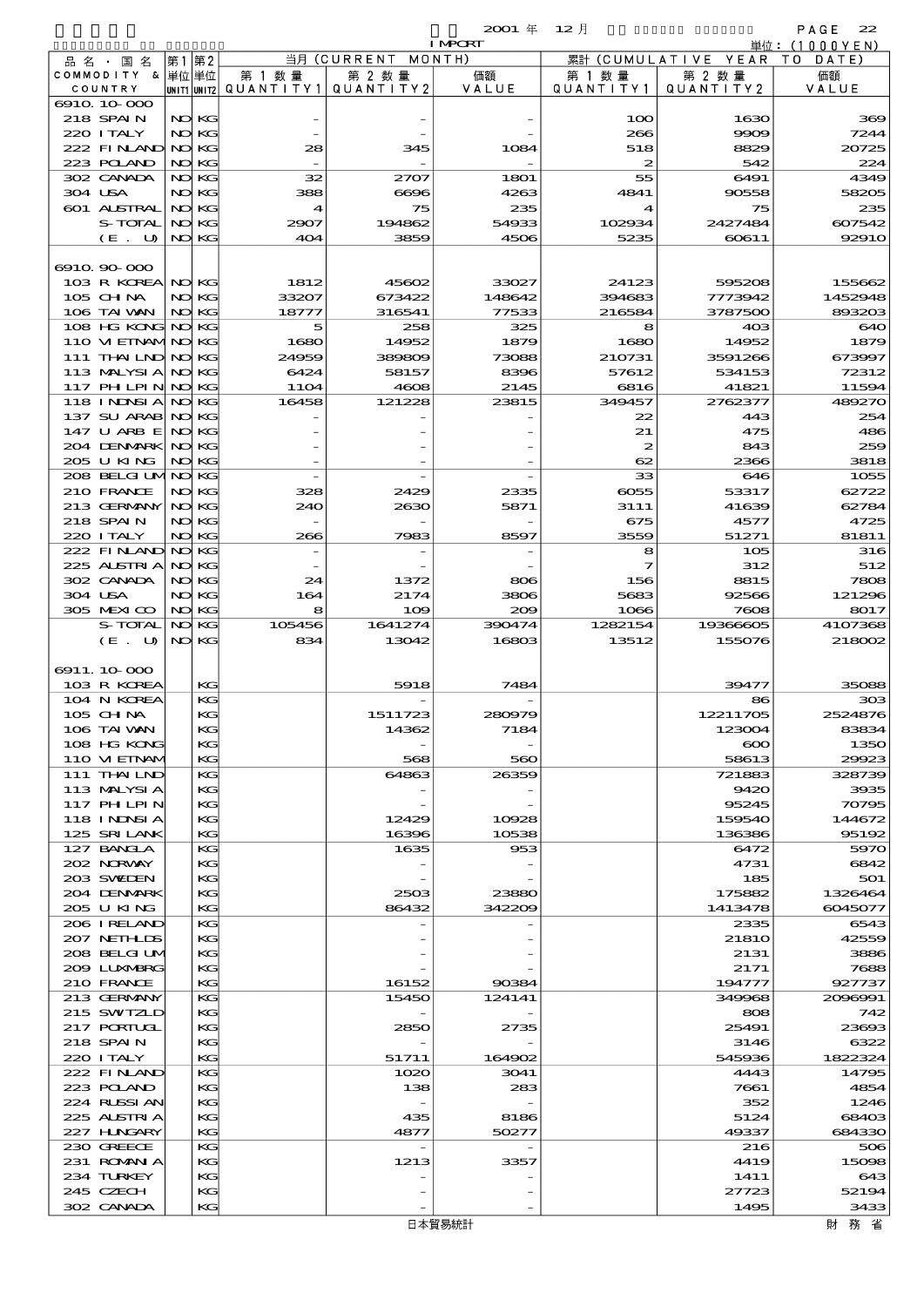$2001 \, 4$   $12 \, 1$ 

|                             |          |                                 |                    | <b>I MPORT</b> |                   |                              | 単位: (1000 Y E N )                                                                                                                                                                                                                               |
|-----------------------------|----------|---------------------------------|--------------------|----------------|-------------------|------------------------------|-------------------------------------------------------------------------------------------------------------------------------------------------------------------------------------------------------------------------------------------------|
| 品名・国名                       | 第1 第2    |                                 | 当月 (CURRENT MONTH) |                |                   | 累計 (CUMULATIVE YEAR TO DATE) |                                                                                                                                                                                                                                                 |
| COMMODITY & 単位単位            |          | 第 1 数量                          | 第 2 数量             | 価額             | 第 1 数量            | 第 2 数量                       | 価額                                                                                                                                                                                                                                              |
| COUNTRY                     |          | UNIT1 UNIT2 QUANTITY1 QUANTITY2 |                    | VALUE          | Q U A N T I T Y 1 | QUANTITY 2                   | VALUE                                                                                                                                                                                                                                           |
| 6911.10.000                 |          |                                 | 9003               |                |                   |                              |                                                                                                                                                                                                                                                 |
| 304 USA<br>401 COLMBIA      | KG<br>KG |                                 |                    | 9252           |                   | 74139<br>219                 | 92538<br>370                                                                                                                                                                                                                                    |
| 409 CHLE                    | KG       |                                 | 1778               | 621            |                   | 1778                         | 621                                                                                                                                                                                                                                             |
| 504 TUN SI A                | KG       |                                 |                    |                |                   | 100                          | 308                                                                                                                                                                                                                                             |
| S-TOTAL                     | KG       |                                 | 1821456            | 1168253        |                   | 16483697                     | 16581385                                                                                                                                                                                                                                        |
| (E. U)                      | KG       |                                 | 176553             | 759478         |                   | 2747093                      | 12393489                                                                                                                                                                                                                                        |
|                             |          |                                 |                    |                |                   |                              |                                                                                                                                                                                                                                                 |
| 6911.90-000                 |          |                                 |                    |                |                   |                              |                                                                                                                                                                                                                                                 |
| 103 R KOREA                 | KG       |                                 | 616                | 467            |                   | 2906                         | 5414                                                                                                                                                                                                                                            |
| 105 CHNA                    | KG       |                                 | 66496              | 1481O          |                   | 399161                       | 123242                                                                                                                                                                                                                                          |
| 106 TAI VAN                 | KG       |                                 |                    |                |                   | 2334                         | 2626                                                                                                                                                                                                                                            |
| 110 VIEINAM                 | KG       |                                 |                    |                |                   | 9763                         | 2679                                                                                                                                                                                                                                            |
| 111 THAILND                 | KG       |                                 | 820                | 852            |                   | 21013                        | 19072                                                                                                                                                                                                                                           |
| 112 SNGAPOR                 | KG       |                                 |                    |                |                   | 1                            | 401                                                                                                                                                                                                                                             |
| 118 I NDSI A                | KG       |                                 |                    |                |                   | 3820                         | 1476                                                                                                                                                                                                                                            |
| $123$ $1$ NIA               | KG       |                                 |                    |                |                   | 200                          | 216                                                                                                                                                                                                                                             |
| 125 SRILANK                 | KG       |                                 |                    |                |                   | 675                          | 336                                                                                                                                                                                                                                             |
| 204 DENMARK                 | KG       |                                 |                    |                |                   | 1554                         | 10989                                                                                                                                                                                                                                           |
| 205 U KING                  | KG       |                                 | 812                | 4807           |                   | 25602                        | 121205                                                                                                                                                                                                                                          |
| 207 NETHLIS                 | KG       |                                 |                    |                |                   | 970                          | 1225                                                                                                                                                                                                                                            |
| 208 BELGI UM                | KG       |                                 |                    |                |                   | 32                           | 212                                                                                                                                                                                                                                             |
| 210 FRANCE                  | KG       |                                 | 1302               | 5052           |                   | 12263                        | 51437                                                                                                                                                                                                                                           |
| 213 GERMANY                 | KG       |                                 | 291                | 4131           |                   | 15997                        | 82198                                                                                                                                                                                                                                           |
| 217 PORTUGL                 | KG       |                                 |                    |                |                   | 200                          | 865                                                                                                                                                                                                                                             |
| 218 SPAIN                   | KG       |                                 |                    |                |                   | 777                          | 1480                                                                                                                                                                                                                                            |
| 220 I TALY                  | KG       |                                 |                    |                |                   | 1609                         | 6919                                                                                                                                                                                                                                            |
| 224 RLSSIAN                 | KG       |                                 |                    |                |                   | 62                           | 388                                                                                                                                                                                                                                             |
| 225 ALSTRIA                 | KG       |                                 |                    |                |                   | 270                          | 4908                                                                                                                                                                                                                                            |
| 227 HNGARY                  | KG       |                                 | 70                 | 2706           |                   | 443                          | 17734                                                                                                                                                                                                                                           |
| 231 ROMAN A                 | KG       |                                 |                    |                |                   | 500                          | 2715                                                                                                                                                                                                                                            |
| 234 TURKEY                  | KG       |                                 |                    |                |                   | 15                           | 200                                                                                                                                                                                                                                             |
| 304 USA                     | KG       |                                 | з                  | 248            |                   | 1191                         | 5503                                                                                                                                                                                                                                            |
| S-TOTAL                     | KG       |                                 | 70410              | 33073          |                   | 501367                       | 463449                                                                                                                                                                                                                                          |
| $(E$ .<br>U                 | KG       |                                 | 2405               | 13990          |                   | 59283                        | 281438                                                                                                                                                                                                                                          |
|                             |          |                                 |                    |                |                   |                              |                                                                                                                                                                                                                                                 |
|                             |          |                                 |                    |                |                   |                              |                                                                                                                                                                                                                                                 |
| 691200000                   |          |                                 |                    |                |                   |                              |                                                                                                                                                                                                                                                 |
| 103 R KOREA                 | KG       |                                 | 13862              | 9680           |                   | 147771                       | 92825                                                                                                                                                                                                                                           |
| 104 N KOREA                 | KG       |                                 |                    |                |                   | $\cos 5$                     |                                                                                                                                                                                                                                                 |
| 105 CHNA                    | KG       |                                 | 3890652            | 635900         |                   | 36994760                     |                                                                                                                                                                                                                                                 |
| 106 TAI VAN                 | KG       |                                 | 9668               | 4597           |                   | 101990                       |                                                                                                                                                                                                                                                 |
| 108 HG KONG                 | KG       |                                 |                    |                |                   | 22127                        |                                                                                                                                                                                                                                                 |
| 110 VIEINAN                 | KG       |                                 | 14302              | 5582           |                   | 318449                       |                                                                                                                                                                                                                                                 |
| 111 THAILND                 | KG       |                                 | 91590              | 34084          |                   | 1541750                      |                                                                                                                                                                                                                                                 |
| 113 MALYSIA                 | KG       |                                 | 38796              | 11717          |                   | 733795                       |                                                                                                                                                                                                                                                 |
| 117 PHLPIN                  | KG       |                                 |                    |                |                   | 26965                        |                                                                                                                                                                                                                                                 |
| 118 I NDSI A                | KG       |                                 | 250                | 271            |                   | 113073                       |                                                                                                                                                                                                                                                 |
| 123 INIA                    | KG       |                                 | 271                | 240            |                   | 6325                         | 4161                                                                                                                                                                                                                                            |
| 125 SRILANK                 | КC       |                                 | 360                | 372            |                   | 117729                       |                                                                                                                                                                                                                                                 |
| 127 BANCLA                  | KG       |                                 |                    |                |                   | 827                          | 1511                                                                                                                                                                                                                                            |
| 133 I RAN                   | KG       |                                 |                    |                |                   | $\infty$                     |                                                                                                                                                                                                                                                 |
| 143 ISRAEL                  | KG       |                                 |                    |                |                   | 120                          | 231                                                                                                                                                                                                                                             |
| 147 U ARB E                 | KG       |                                 |                    |                |                   | 58                           |                                                                                                                                                                                                                                                 |
| 152 UZBEKIS                 | КC       |                                 |                    |                |                   | 589                          |                                                                                                                                                                                                                                                 |
| 157 GEORGIA                 | KG       |                                 |                    |                |                   | 892                          | 495                                                                                                                                                                                                                                             |
| 203 SWIEN                   | KG       |                                 |                    |                |                   | 2777                         | 4699                                                                                                                                                                                                                                            |
| 204 DENMARK                 | KG       |                                 | 435                | 3321           |                   | 24819                        | 62834                                                                                                                                                                                                                                           |
| 205 U KING<br>206 IRELAND   | KG<br>КC |                                 | 27769              | 39916          |                   | 342432<br>484                | 2352                                                                                                                                                                                                                                            |
|                             |          |                                 |                    |                |                   |                              |                                                                                                                                                                                                                                                 |
| 207 NETHLIS<br>208 BELGI UM | KG<br>KG |                                 | 1030               | 631            |                   | 8906<br>1819                 |                                                                                                                                                                                                                                                 |
| 2009 LUNABRG                | KG       |                                 |                    |                |                   | 8010                         |                                                                                                                                                                                                                                                 |
| 210 FRANCE                  | KG       |                                 | 9275               | 12511          |                   | 116060                       |                                                                                                                                                                                                                                                 |
| 213 GERMANY                 | КC       |                                 | 7767               | 17340          |                   | 95227                        |                                                                                                                                                                                                                                                 |
| 215 SWIZLD                  | KG       |                                 | 100                | 408            |                   | 100                          |                                                                                                                                                                                                                                                 |
| 217 PORTUGL                 | KG       |                                 | 9977               | 9583           |                   | 302968                       | 139605                                                                                                                                                                                                                                          |
| 218 SPAIN                   | KG       |                                 | 2003               | 1533           |                   | 39582                        | 26471                                                                                                                                                                                                                                           |
| 220 I TALY                  | KG       |                                 | 510067             | 128470         |                   | 4347039                      |                                                                                                                                                                                                                                                 |
| 222 FINAND                  | КC       |                                 | 1066               | 1305           |                   | 41211                        |                                                                                                                                                                                                                                                 |
| 223 POLAND                  | KG       |                                 | 872                | 1496           |                   | 42208                        |                                                                                                                                                                                                                                                 |
| 225 ALSTRIA                 | KG       |                                 | 503                | 1213           |                   | <b>2210</b>                  | 4621                                                                                                                                                                                                                                            |
| 227 H.NGARY                 | KG       |                                 |                    |                |                   | 2315                         |                                                                                                                                                                                                                                                 |
| 230 GREECE                  | KG       |                                 |                    |                |                   | 279                          |                                                                                                                                                                                                                                                 |
| 232 BULGAR                  | KG       |                                 |                    |                |                   | 1516                         |                                                                                                                                                                                                                                                 |
| 234 TURKEY                  | KG       |                                 | 3017               | 2138           |                   | 38940                        | 1043<br>5875363<br>69864<br>$\infty$<br>128822<br>461459<br>231622<br>16233<br>52999<br>55343<br>594<br>1204<br>667<br>660458<br>11237<br>3670<br>9829<br>171170<br>143877<br>408<br>1039958<br>60637<br>38069<br>1999<br>1375<br>1493<br>16278 |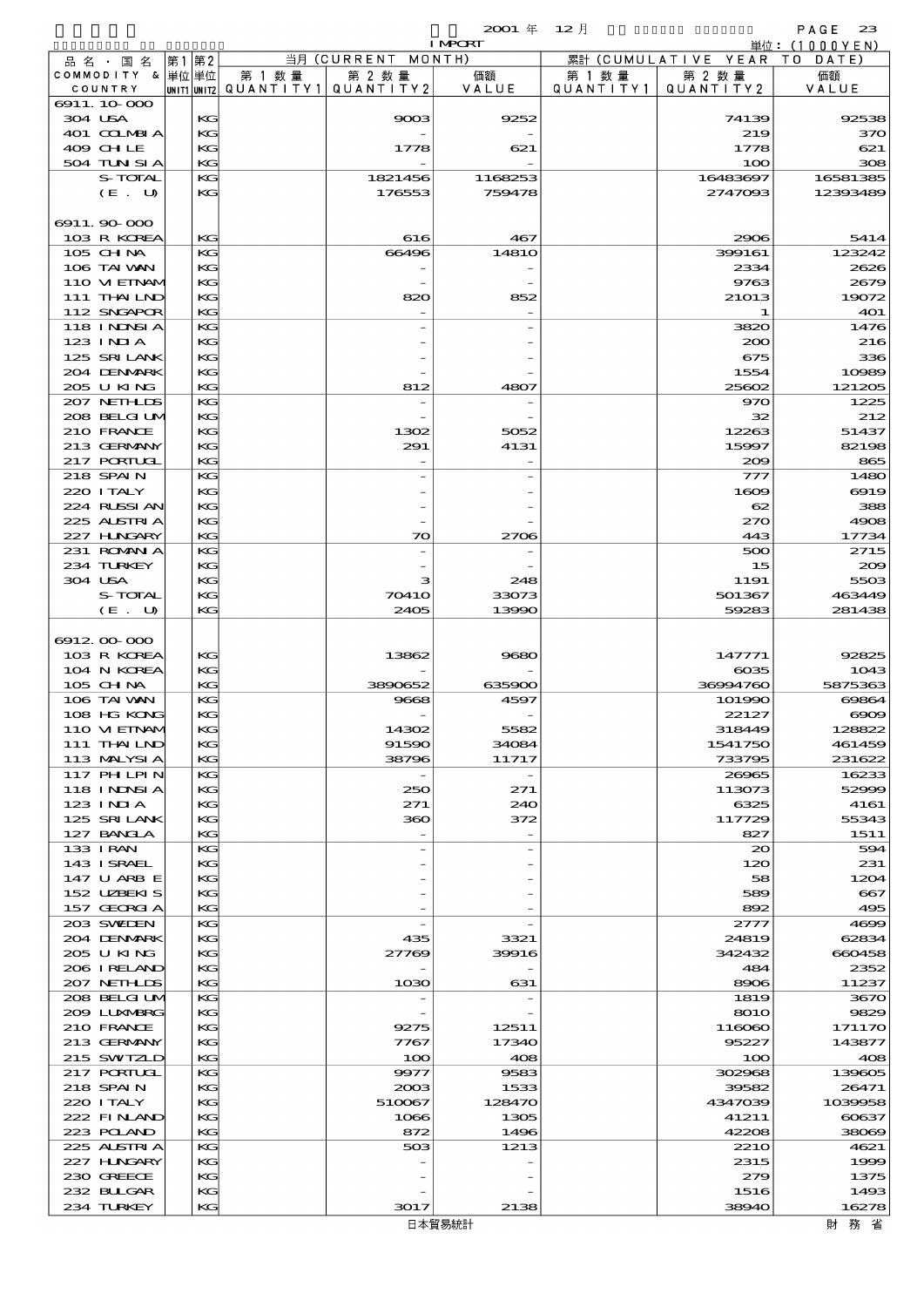|     |                       |    |             |   |           |            | $2001 \text{ } \#$ | 12月       |             | PAGE<br>24   |
|-----|-----------------------|----|-------------|---|-----------|------------|--------------------|-----------|-------------|--------------|
|     |                       |    |             |   |           |            | <b>I MPORT</b>     |           | 単位:         | 000YEN       |
| 品名・ | 名<br>国                | 第1 | 第2          |   |           | 当月(CURRENT | MONTH)             | 累計(CUMULA | YEAR<br>VE. | DATE)<br>т о |
|     | <b>COMMODITY</b><br>ል |    | 単位 単位       | 第 | 数 量       | 第 2 数量     | 価額                 | 数 量<br>第  | 第 2 数量      | 価額           |
|     | COUNTRY               |    | UNIT1 UNIT2 |   | QUANTITY1 | QUANTITY 2 | VALUE              | QUANTITY1 | QUANTITY 2  | VALUE        |
|     | 6912,00,000           |    |             |   |           |            |                    |           |             |              |
|     | 238 UKRAINE           |    | KG          |   |           |            |                    |           | 392         | 2622         |
|     | 242 SLOVEN            |    | KG          |   |           | 560        | 530                |           | 4327        | 3684         |
|     | 245 CZECH             |    | KG          |   |           |            |                    |           | 2420        | 5183         |
|     | 302 CANADA            |    | KG          |   |           |            |                    |           | 867         | 1888         |
|     | 304 USA               |    | KG          |   |           | 2031       | 6527               |           | 44269       | 83254        |
|     | 305 MEXICO            |    | KG          |   |           | 344        | 502                |           | 2134        | 2247         |
|     | 401 COLMBIA           |    | KG          |   |           |            | -                  |           | 145         | 200          |
|     | 406 ECUADOR           |    | KG          |   |           |            |                    |           | 1115        | 674          |
|     | 407 PERU              |    | KG          |   |           |            | -                  |           | 123         | 646          |
|     | 410 BRAZIL            |    | KG          |   |           |            |                    |           | 164669      | 21419        |
|     | 413 ARCENT            |    | K           |   |           |            | $-$                |           | 50          | ബ            |

| 245 CZECH          | КG |          |        | 2420          | 5183                    |
|--------------------|----|----------|--------|---------------|-------------------------|
| 302 CANADA         | KG |          |        | 867           | 1888                    |
| 304 USA            | KG | 2031     | 6527   | 44269         | 83254                   |
| 305 MEXICO         | KG | 344      | 502    | 2134          | 2247                    |
| 401 COLMBIA        | KG |          |        | 145           | 200                     |
| 406 ECUADOR        | KG |          |        | 1115          | 674                     |
| 407 PERU           | KG |          |        | 123           | 646                     |
| 410 BRAZIL         | KG |          |        | 164669        | 21419                   |
|                    |    |          |        | 50            |                         |
| 413 ARCENT         | KG |          |        |               | $_{\rm CO1}$            |
| 501 MERCECO        | KG |          |        | 4096          | 1173                    |
| 506 EGYPT          | KG | 773      | 701    | 773           | 701                     |
| 527 CAMROLN        | KG |          |        | 21131         | 1585                    |
| <b>601 ALSTRAL</b> | KС |          |        | 1247          | 1705                    |
| <b>S-TOTAL</b>     | КG | 4637340  | 930568 | 45799935      | 9529976                 |
| (E. U)             | KG | 569892   | 215823 | 5333823       | 2342793                 |
|                    |    |          |        |               |                         |
| 6913 10 000        |    |          |        |               |                         |
| 103 R KOREA        | КG | 5179     | 4764   | 154416        | 88030                   |
| 105 CH NA          | KG | 203656   | 89063  | 2310797       | 95633                   |
| 106 TAI VAN        | KG |          |        | 2999          | 6752                    |
| 108 HG KONG        | KG | 150      | 264    | 1018          | 1341 <sub>C</sub>       |
| 110 VIEINAM        | KG | 4336     | 3007   | 35238         | 9706                    |
| 111 THAILND        | KС | 3280     | 7302   | 26219         | 38490                   |
| 113 MALYSIA        | KG |          |        | 63206         | 4545                    |
| <b>117 PHLPIN</b>  | KG |          |        | 5242          | 12256                   |
| 118 I NJNSI A      | KG |          |        | 29551         | 12353                   |
| 124 PAKISTN        | KG |          |        | 57            | 3943                    |
| 125 SRILANK        | KС | 384      | 854    | 14692         | 2569X                   |
|                    |    |          |        |               |                         |
| 129 MACAO          | KG | 26       | 230    | 26            | 230                     |
| 143 ISRAEL         | KG |          |        | 30            | 257                     |
| 203 SWIDEN         | KG |          |        | 395           | 1591                    |
| 204 DENMARK        | KG | 3504     | 36322  | 128203        | 1052573                 |
| 205 U KING         | KС | 2962     | 23313  | 119168        | 633005                  |
| 206 I RELAND       | KG | 392      | 6233   | 2332          | 31211                   |
| 207 NETHLIS        | KG | 216      | 1071   | 750           | 7630                    |
| 208 BELGI UM       | KG | 80       | 836    | 120           | 1135                    |
| 2009 LUNABRG       | KG |          |        | 142           | 272                     |
| 210 FRANCE         | KС | 1153     | 13436  | 17573         | 122989                  |
| 213 GERMANY        | KG | 1097     | 20977  | 30983         | 451402                  |
| 215 SWIZLD         | KG |          |        | 195           | 2534                    |
| 218 SPAIN          | KG | 2850     | 25055  | 45280         | 525966                  |
| 220 I TALY         | KG | 4186     | 13157  | 37242         | 187711                  |
| 225 ALSTRIA        | KС | 350      | 4162   | 3346          | 44896                   |
| 227 H.NGARY        | KG | 123      | 9871   | 2524          | 97596                   |
| 231 ROMANIA        | KG | $\infty$ | 271    | 834           | 3373                    |
| 234 TURKEY         | KG |          |        | 2001          | 2282                    |
| 238 UKRAINE        | KG |          |        |               | 30<                     |
|                    |    |          |        |               |                         |
| 245 CZECH          | КG |          |        | 319           | 2000                    |
| 302 CANADA         | KG |          |        | 226           | 1534                    |
| 304 USA            | KG | 319      | 1024   | 10819         | 56518                   |
| 407 PERU           | KG |          |        | 178           | $\overline{\text{osc}}$ |
| 601 ALSTRAL        | KG | 28       | 439    | $\circledast$ | 651                     |
| S-TOTAL            | KG | 234369   | 261651 | 3046221       | 4400239                 |
| (E. U)             | KG | 16790    | 144562 | 385534        | 306038                  |
|                    |    |          |        |               |                         |
| 6913 90 000        |    |          |        |               |                         |
| 103 R KOREA        | KG | 1084     | 2951   | 36235         | 51150                   |
| 105 CH NA          | KG | 368600   | 104463 | 5330419       | 1329845                 |
| 106 TAI VAN        | KG | 6337     | 3676   | 166962        | 78432                   |
| 108 HG KONG        | КG |          |        | 5092          | 5057                    |
| 110 VIEINAM        | KG | 97801    | 12072  | 2457045       | 306866                  |
| 111 THAILND        | KG | 101051   | 23398  | 1085802       | 247795                  |
| 112 SNGAPOR        | KG |          |        | 518           | 568                     |
| 113 MALYSIA        | KG | 37279    | 4283   | 469747        | 49043                   |
| 117 PH LPIN        | КG | 23075    | 4713   | 277567        | 63782                   |
| 118 INNSI A        | KG | 20366    | 2757   | 81477         | 14382                   |
| 123 INIA           | KG |          |        | 11182         | 8858                    |
| 124 PAKISTN        | KG |          |        | 2090          | 19544                   |
| 125 SRILANK        | KG |          |        | 77399         | 57483                   |
|                    |    | 1649     | 5776   |               |                         |
| 127 BANCLA         | KG |          |        | 4170          | 1675                    |
| 131 NEPAL          | KG |          |        | 300           | 200                     |
| 133 I RAN          | KG |          |        | 92            | 444                     |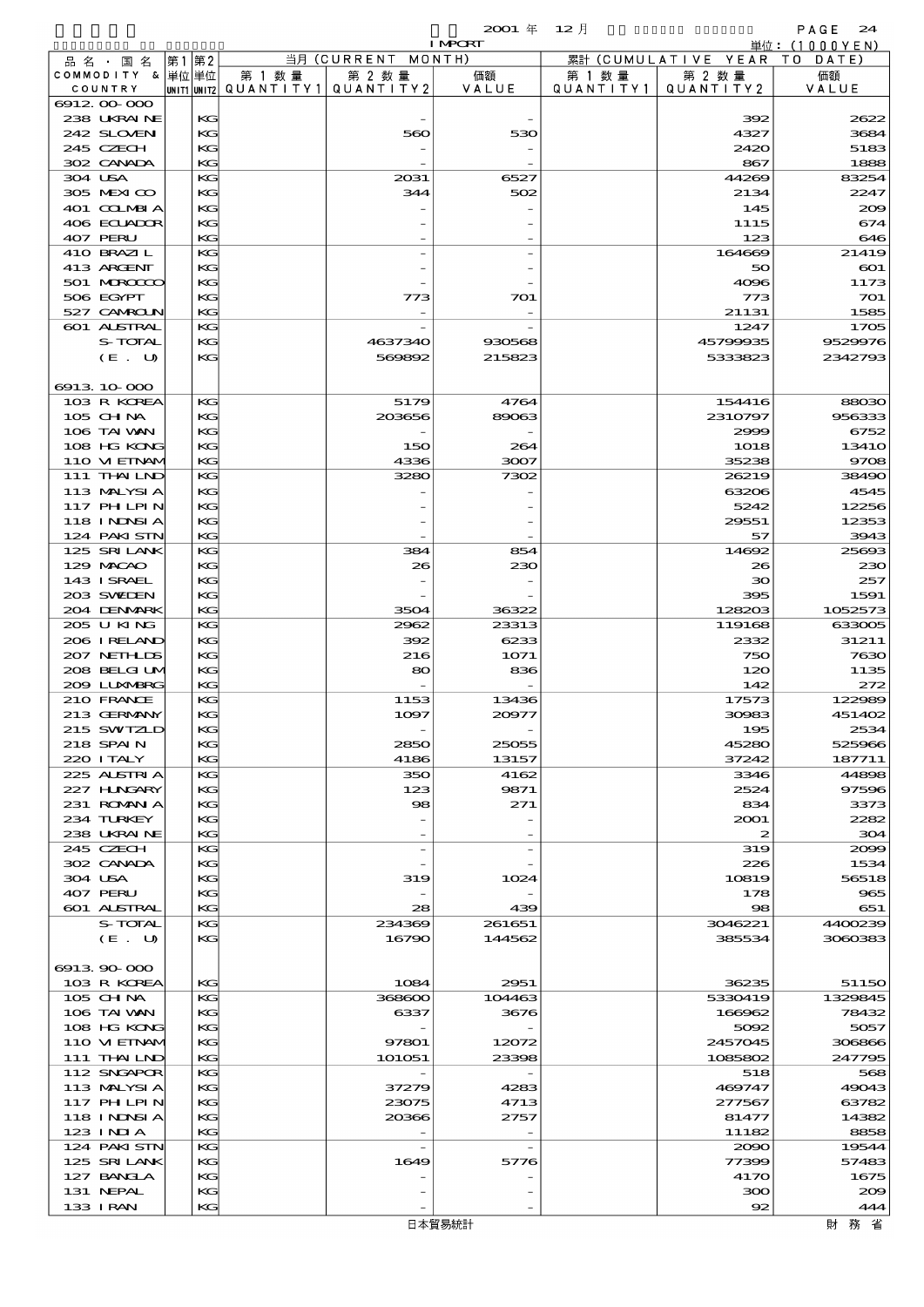### $2001 \, \text{#} \quad 12 \, \text{]}$  PAGE 25

|                             |         |          |        |                                       | <b>I MPORT</b> |           |                              | 単位: (1000YEN)         |
|-----------------------------|---------|----------|--------|---------------------------------------|----------------|-----------|------------------------------|-----------------------|
| 品 名 ・ 国 名                   |         | 第1 第2    |        | 当月(CURRENT                            | MONTH)         |           | 累計 (CUMULATIVE YEAR TO DATE) |                       |
| COMMODITY & 単位単位            |         |          | 第 1 数量 | 第 2 数量                                | 価額             | 第 1 数 量   | 第 2 数量                       | 価額                    |
| COUNTRY                     |         |          |        | UNIT1 UNIT2  QUANT   TY1  QUANT   TY2 | VALUE          | QUANTITY1 | QUANTITY 2                   | VALUE                 |
| 6913 90 000<br>147 U ARB E  |         | KG       |        |                                       |                |           | 887                          | 2151                  |
| 151 ARMENIA                 |         | KG       |        |                                       |                |           | 854                          | 280                   |
| 202 NORWAY                  |         | KG       |        |                                       |                |           | 25                           | 372                   |
| 203 SWIEN                   |         | KG       |        |                                       |                |           | 31O                          | 1084                  |
| 204 DENMRK                  |         | KG       |        | 225                                   | 1558           |           | 3424                         | 38456                 |
| 205 U KING                  |         | KС       |        | 6724                                  | 20409          |           | 81259                        | 203310                |
| 207 NETHLIS                 |         | KG       |        | 2162                                  | 779            |           | 44013                        | 30192                 |
| 208 BELGI UM<br>210 FRANCE  |         | KG<br>KG |        | 225<br>941                            | 1131           |           | 3991<br>26234                | 6125                  |
| 213 GERMANY                 |         | KG       |        | 5992                                  | 3757<br>11122  |           | 29778                        | 50365<br>65981        |
| 215 SWIZLD                  |         | KС       |        | 72                                    | 487            |           | 77                           | 748                   |
| 217 PORTUGL                 |         | KG       |        | 10574                                 | 3904           |           | 218445                       | 73071                 |
| 218 SPAIN                   |         | KG       |        | 1380                                  | 1095           |           | 79312                        | 62156                 |
| 220 I TALY                  |         | KG       |        | 21845                                 | 21222          |           | 394000                       | 333678                |
| 222 FINAND                  |         | KG       |        |                                       |                |           | 554                          | 1711                  |
| 224 RUSSI AN<br>225 ALSIRIA |         | KС<br>KG |        |                                       |                |           | 348<br>234                   | 1911<br>1096          |
| 227 H.NGARY                 |         | KG       |        |                                       |                |           | 8                            | 489                   |
| 230 GREECE                  |         | KG       |        | 890                                   | 806            |           | 15106                        | 4888                  |
| 231 ROMAN A                 |         | KG       |        |                                       |                |           | 4066                         | 1304                  |
| 234 TURKEY                  |         | КG       |        |                                       |                |           | 19617                        | 6228                  |
| 237 LITHAN                  |         | KG       |        |                                       |                |           | $\bf{60}$                    | 762                   |
| 302 CANADA                  |         | KG       |        | 6                                     | 444            |           | 531                          | 2913                  |
| 304 USA<br>305 MEXICO       |         | KG<br>KG |        | 1454                                  | 611O           |           | 37519<br>33974               | 128281<br>17974       |
| 311 CST RCA                 |         | KG       |        | 7644                                  | 2732           |           | 35                           | 3995                  |
| 401 COLMBIA                 |         | KG       |        | 85                                    | 279            |           | 225                          | $\boldsymbol{\infty}$ |
| 406 ECLADOR                 |         | KG       |        |                                       |                |           | 645                          | 281                   |
| 407 PERU                    |         | KG       |        | 1393                                  | 1057           |           | 6817                         | 9412                  |
| 409 CHLE                    |         | KG       |        |                                       |                |           | 281                          | 441                   |
| 412 URUCLAY                 |         | KG       |        |                                       |                |           | 611                          | 1748                  |
| 501 MROCCO                  |         | KG       |        |                                       |                |           | 5301                         | 2136                  |
| 503 ALGERIA<br>504 TUN SI A |         | KG<br>KG |        |                                       |                |           | 242<br>$\boldsymbol{\infty}$ | 455<br>287            |
| 516 I VCOAST                |         | KG       |        |                                       |                |           | 231                          | 213                   |
| 524 N GERIA                 |         | KG       |        | 40                                    | 1470           |           | 40                           | 1470                  |
| 601 ALSTRAL                 |         | KG       |        |                                       |                |           | 12                           | 567                   |
| 602 PAP NGA                 |         | KG       |        |                                       |                |           | 250                          | 31 <sub>O</sub>       |
| 606 NEWELD                  |         | KG       |        |                                       |                |           | 350                          | 374                   |
|                             | S-TOTAL | KG<br>KG |        | 718894                                | 242451         |           | 11016456<br>896660           | 3293045               |
|                             | (E. U)  |          |        | 50958                                 | 65783          |           |                              | 872113                |
| 6914 10 000                 |         |          |        |                                       |                |           |                              |                       |
| 103 R KOREA                 |         | KG       |        | 1721                                  | 7716           |           | 4329                         | 10608                 |
| 104 N KOREA                 |         | KG       |        |                                       |                |           | 75                           | 262                   |
| $105$ CHNA                  |         | KG       |        | 105081                                | 20198          |           | 2416265                      | 340467                |
| 106 TAI VAN                 |         | KG       |        | 545                                   | <b>401</b>     |           | 10570                        | 5202                  |
| 108 HG KONG<br>110 VIEINAM  |         | КG<br>KG |        | 8451                                  | 1039           |           | 1300<br>317988               | 560<br>26402          |
| 111 THAILND                 |         | KG       |        | 8626                                  | 1667           |           | 81903                        | 13805                 |
| 113 MALYSIA                 |         | KG       |        |                                       |                |           | 46750                        | 14287                 |
| 117 PH LPIN                 |         | KG       |        |                                       |                |           | 5730                         | 2397                  |
| 118 INNSI A                 |         | КG       |        |                                       |                |           | 444                          | 482                   |
| $123$ INIA                  |         | KG       |        |                                       |                |           | 426                          | 283                   |
| 125 SRILANK<br>204 DENMARK  |         | KG<br>KG |        | 810                                   | 1009           |           | 2700<br>1526                 | 2337<br>1646          |
| 205 U KING                  |         | KG       |        |                                       |                |           | 7599                         | 7340                  |
| 207 NETHLIS                 |         | КG       |        |                                       |                |           | 5943                         | 1267                  |
| 208 BELGI UM                |         | KG       |        |                                       |                |           | 5800                         | 508                   |
| 210 FRANCE                  |         | KG       |        |                                       |                |           | 885                          | 4978                  |
| 213 GERMANY                 |         | KG       |        |                                       |                |           | 2666                         | 1837                  |
| 220 I TALY<br>225 ALSTRIA   |         | KG<br>КG |        | 11                                    | 442            |           | 63214<br>11                  | 4033<br>442           |
| 234 TURKEY                  |         | KG       |        |                                       |                |           | 10                           | 317                   |
| 304 USA                     |         | KG       |        |                                       |                |           | 4078                         | 2513                  |
| 407 PERU                    |         | KG       |        |                                       |                |           | 230                          | 2002                  |
|                             | S-TOTAL | KG       |        | 125245                                | 32472          |           | 2980442                      | 443975                |
|                             | (E. U)  | КG       |        | 11                                    | 442            |           | 87644                        | 22051                 |
| 6914.90-000                 |         |          |        |                                       |                |           |                              |                       |
| 103 R KOREA                 |         | KG       |        | 28958                                 | 14990          |           | 255441                       | 173197                |
| 105 CH NA                   |         | KG       |        | 919288                                | 145579         |           | 15848796                     | 1995080               |
| 106 TAI VAN                 |         | КG       |        | 8613                                  | 1991O          |           | 73724                        | 44872                 |
| 107 MONGOL                  |         | KG       |        |                                       |                |           | 7476                         | 743                   |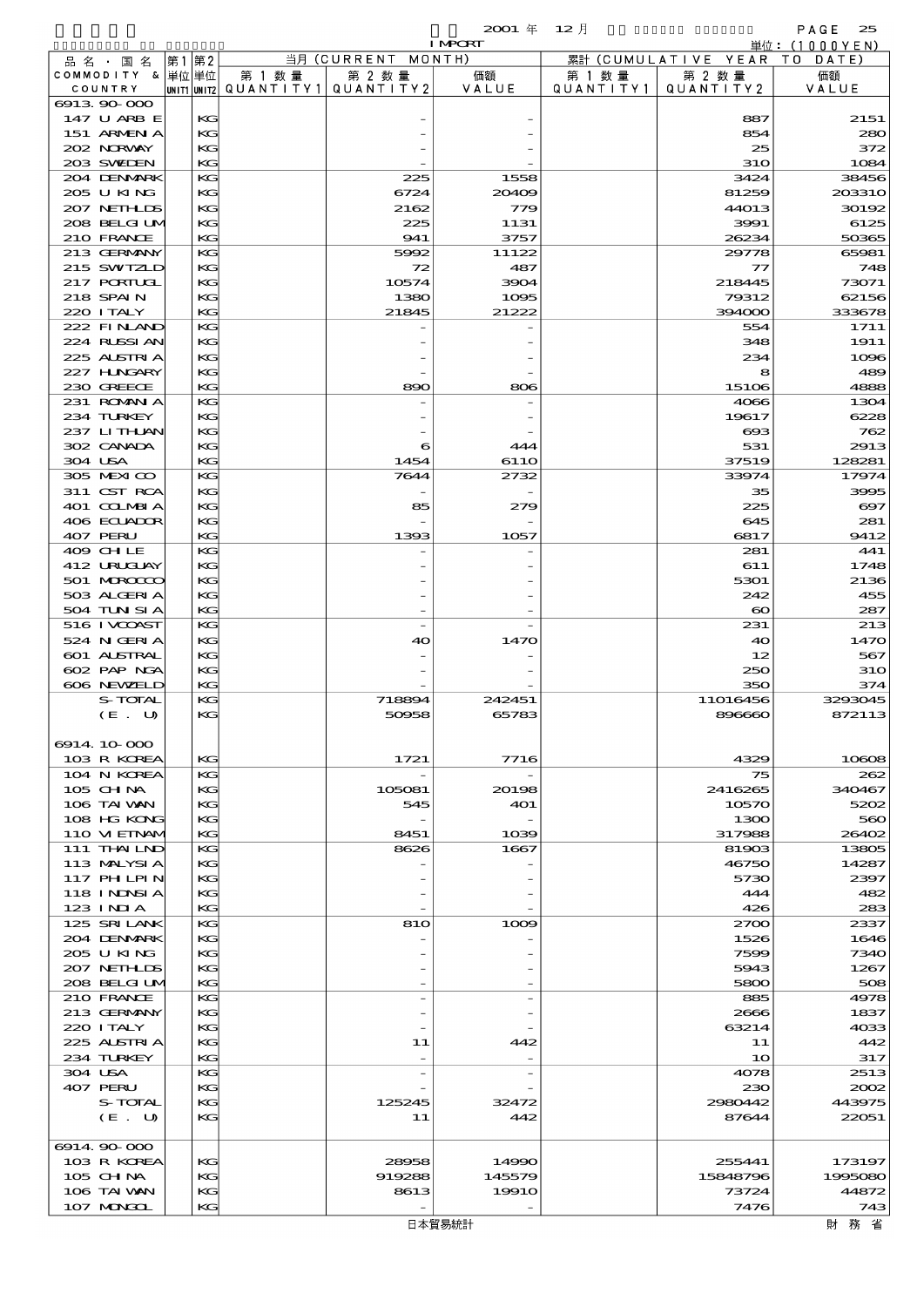|                  |       |        |                                       | <b>I MPCRT</b> |           |                              | 単位: (1000YEN) |
|------------------|-------|--------|---------------------------------------|----------------|-----------|------------------------------|---------------|
| 品名・国名            | 第1 第2 |        | 当月 (CURRENT MONTH)                    |                |           | 累計 (CUMULATIVE YEAR TO DATE) |               |
| COMMODITY & 単位単位 |       | 第 1 数量 | 第 2 数量                                | 価額             | 第 1 数 量   | 第 2 数量                       | 価額            |
| COUNTRY          |       |        | UNIT1 UNIT2  QUANT   TY1  QUANT   TY2 | VALUE          | QUANTITY1 | QUANTITY 2                   | VALUE         |
| 6914.90-000      |       |        |                                       |                |           |                              |               |
| 108 HG KONG      | KG    |        |                                       |                |           | 9931                         | 4082          |
| 110 VIEINAM      | KG    |        | 130001                                | 13159          |           | 2277138                      | 202325        |
| 111 THAILND      | KG    |        | 380957                                | 37408          |           | 6480149                      | 729803        |
| 112 SNGAPOR      | KG    |        |                                       |                |           | 500                          | 4023          |
| 113 MALYSIA      | KG    |        | 1203                                  | 48395          |           | 546572                       | 194309        |
| 117 PH LPIN      | КG    |        | 32985                                 | 4500           |           | 550348                       | 102973        |
| 118 I NDSI A     | KG    |        | 7628                                  | 632            |           | 158808                       | 14586         |
| 121 LAOS         | KG    |        |                                       |                |           | 3719                         | 656           |
| 122 MYANMAR      | KG    |        | 1615                                  | 625            |           | 34751                        | 2873          |
| 123 INIA         | KG    |        |                                       |                |           | 2575                         | 1005          |
| 124 PAKISTN      | КG    |        |                                       |                |           | 133479                       | 8301          |
| 125 SRILANK      | KG    |        | 3980                                  | 3764           |           | 43784                        | 24391         |
| 143 I SRAEL      | KG    |        |                                       |                |           | 2000                         | 2802          |
| 202 NRWAY        | KG    |        |                                       |                |           | 80                           | 547           |
| 203 SWIEN        | KG    |        | 17                                    | 886            |           | $\boldsymbol{\alpha}$        | 2194          |
| 204 DENMARK      | КG    |        |                                       |                |           | 5176                         | 2722          |
| 205 U KING       | KG    |        | 185635                                | 8022           |           | 1001886                      | 62975         |
| 207 NETH IDS     | KG    |        | 27820                                 | 3709           |           | 589038                       | 49152         |
| 208 BELGI UM     | KG    |        | 3308                                  | 1738           |           | 11478                        | 6213          |
| 210 FRANCE       | KG    |        | 9184                                  | 2991           |           | 93140                        | 25508         |
| 213 GERMANY      | KG    |        | 115536                                | 6742           |           | 1042373                      | 102056        |
| 215 SWIZLD       | KG    |        |                                       |                |           | 25                           | 475           |
| 217 PORIUGI      | KG    |        | 24901                                 | 3736           |           | 219402                       | 36438         |
| 218 SPAIN        | KG    |        | 14059                                 | 3180           |           | 747927                       | 101170        |
| 220 I TALY       | KG    |        | 181339                                | 13218          |           | 8878688                      | 526551        |
| 222 FINAND       | KG    |        |                                       |                |           | 8                            | 204           |
| 225 ALSTRIA      | KG    |        |                                       |                |           | 411                          | 7491          |
| 227 H.NGARY      | KG    |        | 150                                   | 357            |           | 285                          | 564           |
| 230 GREECE       | KG    |        |                                       |                |           | 49868                        | 6346          |
| 234 TURKEY       | KG    |        | 17190                                 | 941            |           | 107798                       | 6813          |
| 302 CANADA       | KG    |        | 7                                     | 278            |           | 541                          | 626           |
| 304 USA          | KG    |        | 17274                                 | 10800          |           | 312580                       | 410404        |
| 305 MEXICO       | KG    |        |                                       |                |           | 39659                        | 8777          |
| 407 PERU         | KG    |        |                                       |                |           | 488                          | 826           |
| 501 MROCCO       | KG    |        |                                       |                |           | 196                          | 201           |
| 504 TUN SI A     | KG    |        |                                       |                |           | 81452                        | 7550          |
| 506 EGYPT        | KG    |        |                                       |                |           | 51369                        | 2694          |
| 601 ALSTRAL      | KG    |        | $\boldsymbol{\infty}$                 | 594            |           | 1900                         | 1133          |
| 606 NEWELD       | KG    |        |                                       |                |           | 14968                        | 3662          |
| S-TOTAL          | KG    |        | 2111708                               | 346154         |           | 39680590                     | 4879313       |
| (E. U)           | KG    |        | 561799                                | 44222          |           | 12640058                     | 929020        |
|                  |       |        |                                       |                |           |                              |               |
| 7001.00-000      |       |        |                                       |                |           |                              |               |
| 103 R KOREA      | KG    |        |                                       |                |           | 48600                        | 979           |
| 105 CH NA        | KG    |        | 1186000                               | 49540          |           | 15981593                     | 698718        |
| 106 TAI VAN      | KG    |        | 20380                                 | 51065          |           | 121166                       | 53510         |
| 112 SNGAPOR      | KG    |        |                                       |                |           | 1658075                      | 20195         |
| 113 MALYSIA      | КG    |        |                                       |                |           | 3067026                      | 56227         |
| 118 INNSI A      | KG    |        | 118080                                | 1771           |           | 1522172                      | 23431         |
| 205 U KING       | КG    |        | $\boldsymbol{\infty}$                 | 814            |           | 1495554                      | 198524        |
| 210 FRANCE       | KG    |        |                                       |                |           | 400                          | 211           |
| 213 GERMANY      | KG    |        | 37353                                 | 9249           |           | 565381                       | 124015        |
| 223 POLAND       | KG    |        |                                       |                |           | 1200                         | <b>41O</b>    |
| 302 CANADA       | KG    |        |                                       |                |           | 36292                        | $\infty$      |
| 304 USA          | КG    |        | 21881                                 | 126282         |           | 762780                       | 4102121       |
| 305 MEXICO       | KG    |        | 214159                                | 4534           |           | 572396                       | 11834         |
| S-TOTAL          | KG    |        | 1597913                               | 243255         |           | 25832635                     | 5290781       |
| (E. U)           | КG    |        | 37413                                 | 10063          |           | 2061335                      | 322750        |
|                  |       |        |                                       |                |           |                              |               |
| 7002 10 000      |       |        |                                       |                |           |                              |               |
| 103 R KOREA      | KG    |        | 1751O                                 | 2856           |           | 350200                       | 57126         |
| 105 CH NA        | KG    |        | 19900                                 | 934            |           | 642966                       | 46986         |
| 112 SNGAPOR      | КG    |        |                                       |                |           | $\blacktriangleleft$         | 911           |
| 213 GERMANY      | KG    |        |                                       |                |           | 25400                        | 6569          |
| 215 SWIZLD       | КG    |        |                                       |                |           | -1                           | 503           |
| 245 CZECH        | KG    |        | 5000                                  | 1114           |           | 21000                        | 4616          |
| 304 USA          | KG    |        |                                       |                |           | 591437                       | 40625         |
| S-TOTAL          | КG    |        | 4241O                                 | 4904           |           | 1631008                      | 157336        |
| (E. U)           | KG    |        |                                       |                |           | 25400                        | 6569          |
|                  |       |        |                                       |                |           |                              |               |
| 7002 20 010      |       |        |                                       |                |           |                              |               |
| 103 R KOREA      | KС    |        | 1528                                  | 12142          |           | 20147                        | 170602        |
| 105 CH NA        | KС    |        | 35                                    | 13928          |           | 3433                         | 143371        |
| 106 TAI VAN      | KG    |        | 40                                    | 1711           |           | 397                          | 107800        |
|                  |       |        |                                       |                |           |                              |               |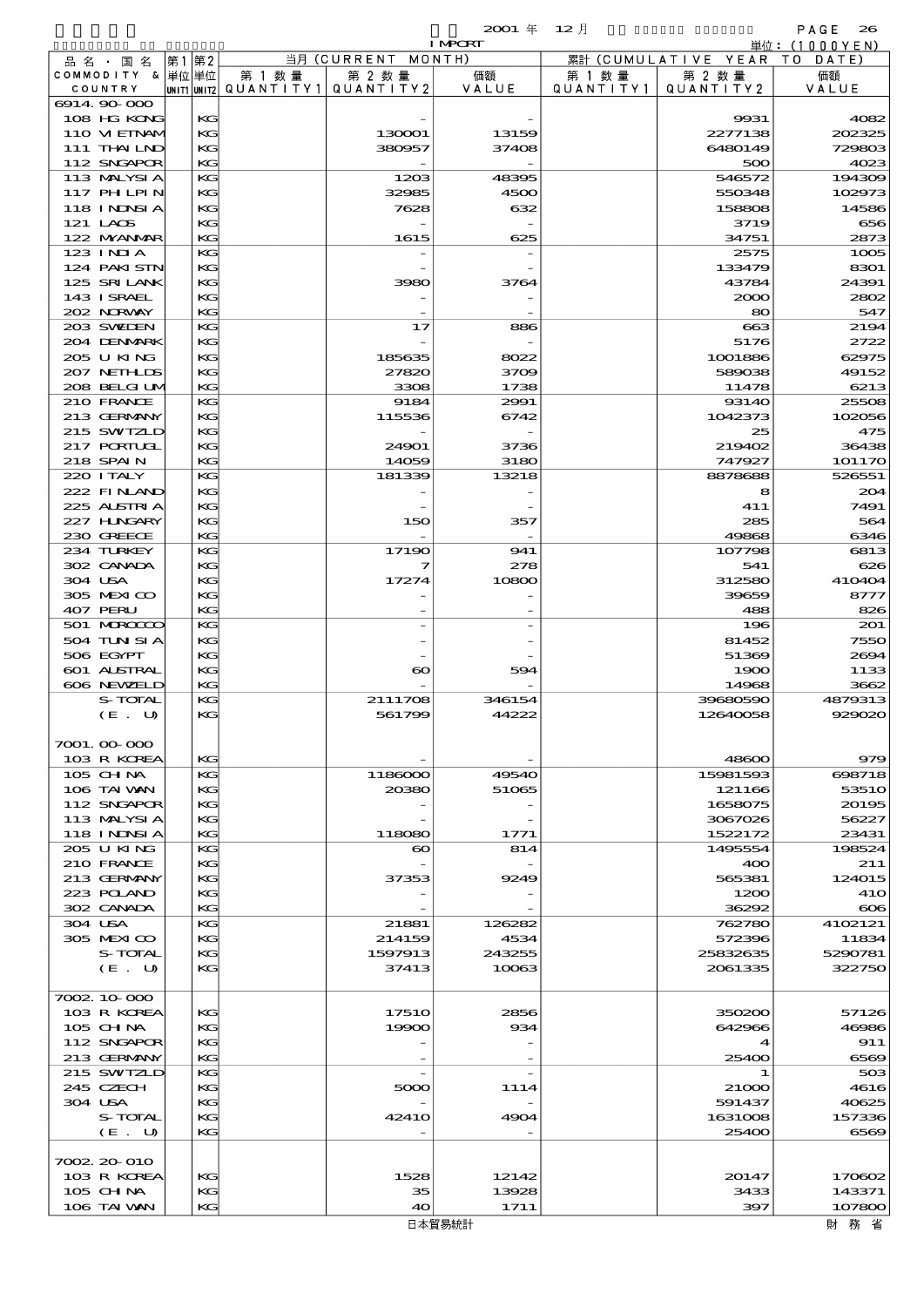|                            |             |           |                    | $2001 \text{ } \#$<br><b>I MPORT</b> | $12$ 月    |                     | PAGE<br>27<br>単位: (1000YEN) |
|----------------------------|-------------|-----------|--------------------|--------------------------------------|-----------|---------------------|-----------------------------|
| 品名・国名                      | 第2<br> 第1   |           | 当月 (CURRENT MONTH) |                                      |           | 累計 (CUMULATIVE YEAR | T O<br>DATE)                |
| COMMODITY & 単位単位           |             | 第 1 数量    | 第 2 数量             | 価額                                   | 第 1 数 量   | 第 2 数量              | 価額                          |
| COUNTRY                    | UNIT1 UNIT2 | QUANTITY1 | QUANTITY 2         | VALUE                                | QUANTITY1 | QUANTITY 2          | VALUE                       |
| 7002 20 010                |             |           |                    |                                      |           |                     |                             |
| 113 MALYSIA                | KG          |           |                    |                                      |           | 2664                | 52995                       |
| 157 GEORGIA                | KG          |           |                    |                                      |           | 230                 | 2575                        |
| 203 SWIDEN<br>204 DENMARK  | KG<br>KG    |           |                    |                                      |           | ဆထ<br>462           | 2826<br>5408                |
| 205 U KING                 | KG          |           | 3693               | 32864                                |           | 106736              | 953174                      |
| 207 NETHLIS                | KG          |           |                    |                                      |           | 155                 | 13495                       |
| 210 FRANCE                 | KG          |           |                    |                                      |           | 2208                | 13437                       |
| 213 GERMANY                | KG          |           | 3099               | 30348                                |           | 74702               | 601715                      |
| 224 RUSSI AN               | KG          |           |                    |                                      |           | 308                 | 51544                       |
| 304 USA                    | KG          |           | 2199               | 21223                                |           | 22466               | 237477                      |
| 402 VENEZIA                | KG          |           |                    |                                      |           | 256                 | 3764                        |
| S-TOTAL                    | KG          |           | 10594              | 112216                               |           | 234464              | 2360183                     |
| (E. U)                     | KG          |           | 6792               | 63212                                |           | 184563              | 1590055                     |
|                            |             |           |                    |                                      |           |                     |                             |
| 7002.20-020                |             |           |                    |                                      |           |                     |                             |
| $105$ CHNA<br>106 TAI WAN  | KG<br>KG    |           | <b>15310</b>       | 3966                                 |           | 45466<br><b>41O</b> | 16099<br>1517               |
| <b>118 INDSIA</b>          | KG          |           | 4645               | 770                                  |           | 4645                | 770                         |
| 205 U KING                 | KG          |           |                    |                                      |           | $\boldsymbol{4}$    | 516                         |
| 207 NETHLIS                | KG          |           |                    |                                      |           | 1381                | 7669                        |
| 210 FRANCE                 | KG          |           |                    |                                      |           | 350                 | 287                         |
| 213 GERMANY                | KG          |           |                    |                                      |           | 157166              | 84762                       |
| 220 I TALY                 | KG          |           | 400                | 288                                  |           | 2273                | 3159                        |
| 304 USA                    | KG          |           | 13041              | 15318                                |           | 61684               | 87552                       |
| 606 NEWELD                 | KG          |           |                    |                                      |           | 1344                | 2468                        |
| S-TOTAL                    | KG          |           | 33396              | 20342                                |           | 274723              | 204799                      |
| (E. U)                     | KG          |           | 400                | 288                                  |           | 161174              | 96393                       |
|                            |             |           |                    |                                      |           |                     |                             |
| 7002.31-000                |             |           |                    |                                      |           |                     |                             |
| 103 R KOREA                | KG          |           |                    |                                      |           | 1989                | 32121                       |
| 105 CH NA                  | KG          |           | 1811               | 3339                                 |           | 17598               | 69200                       |
| 106 TAI VAN                | KG          |           | 564                | 28414                                |           | 7404                | 65676                       |
| 108 HG KONG<br>113 MALYSIA | KG<br>KG    |           |                    |                                      |           | 241<br>635          | 445<br>1765                 |
| 157 GEORGIA                | KG          |           | 4549               | 19051                                |           | 4549                | 19051                       |
| 205 U KING                 | KG          |           | 2819               | 9640                                 |           | 49055               | 139146                      |
| 207 NETHLIS                | KG          |           | 6842               | 24640                                |           | 128701              | 320719                      |
| 210 FRANCE                 | KG          |           |                    |                                      |           | 2028                | 9492                        |
| 213 GERMANY                | KG          |           | 38458              | 193179                               |           | 903172              | 3415857                     |
| 304 USA                    | KG          |           | 16713              | 95693                                |           | 466854              | 2782478                     |
| S-TOTAL                    | KG          |           | 71756              | 373956                               |           | 1582226             | 6855950                     |
| (E. U)                     | KC          |           | 48119              | 227459                               |           | 1082956             | 3885214                     |
|                            |             |           |                    |                                      |           |                     |                             |
| 7002.32-000                |             |           |                    |                                      |           |                     |                             |
| 213 GERMANY                | KG          |           | 17695              | 21125                                |           | 102515              | 186501                      |
| 245 CZECH<br>304 USA       | KG<br>KC    |           | 3504               | 4445                                 |           | 103619<br>216770    | 48204<br>179935             |
| S-TOTAL                    | KG          |           | 21199              | 25570                                |           | 422904              | 414640                      |
| (E. U)                     | KG          |           | 17695              | 21125                                |           | 102515              | 186501                      |
|                            |             |           |                    |                                      |           |                     |                             |
| 7002.39-000                |             |           |                    |                                      |           |                     |                             |
| 103 R KOREA                | KC          |           | 12513              | 33887                                |           | 94208               | 230575                      |
| $105$ CHNA                 | KG          |           | 201                | 1351                                 |           | 3046                | 11114                       |
| 106 TAI VAN                | KG          |           | 206                | 474                                  |           | 1184                | 3159                        |
| 111 THAILND                | KG          |           | 18000              | 2465                                 |           | 270142              | 36087                       |
| 113 MALYSIA                | KG          |           | 278983             | 42422                                |           | 6657720             | 969633                      |
| 117 PHLPIN                 | KC          |           |                    |                                      |           | $\infty$            | 207                         |
| <b>118 INNSIA</b>          | KG          |           |                    |                                      |           | 248215              | 23972                       |
| 204 DENMARK<br>205 U KING  | KG<br>KG    |           |                    |                                      |           | 275<br>35           | 482<br>302                  |
| 207 NETHLIS                | KG          |           | 3060               | 1520                                 |           | <b>10104</b>        | 14390                       |
| 208 BELGI UM               | KG          |           | 2850               | 336                                  |           | 48680               | $\omega$ 24                 |
| 210 FRANCE                 | KG          |           | 6760               | 4232                                 |           | 122435              | 35246                       |
| 213 GERMANY                | KG          |           | 40125              | 11003                                |           | 541592              | 113496                      |
| 220 I TALY                 | KG          |           |                    |                                      |           | 86846               | 30978                       |
| 225 ALSTRIA                | KG          |           |                    |                                      |           | 2                   | 381                         |
| 227 H.NGARY                | KC          |           |                    |                                      |           | 179                 | 295                         |
| 245 CZECH                  | KC          |           | 468                | 509                                  |           | 468                 | 509                         |

304 USA KG 43862 41975 557544 405844 S-TOTAL KG 407028 140174 8642695 1882694  $(E. U)$  KG 52795 17091 809969 201299

7003.12-000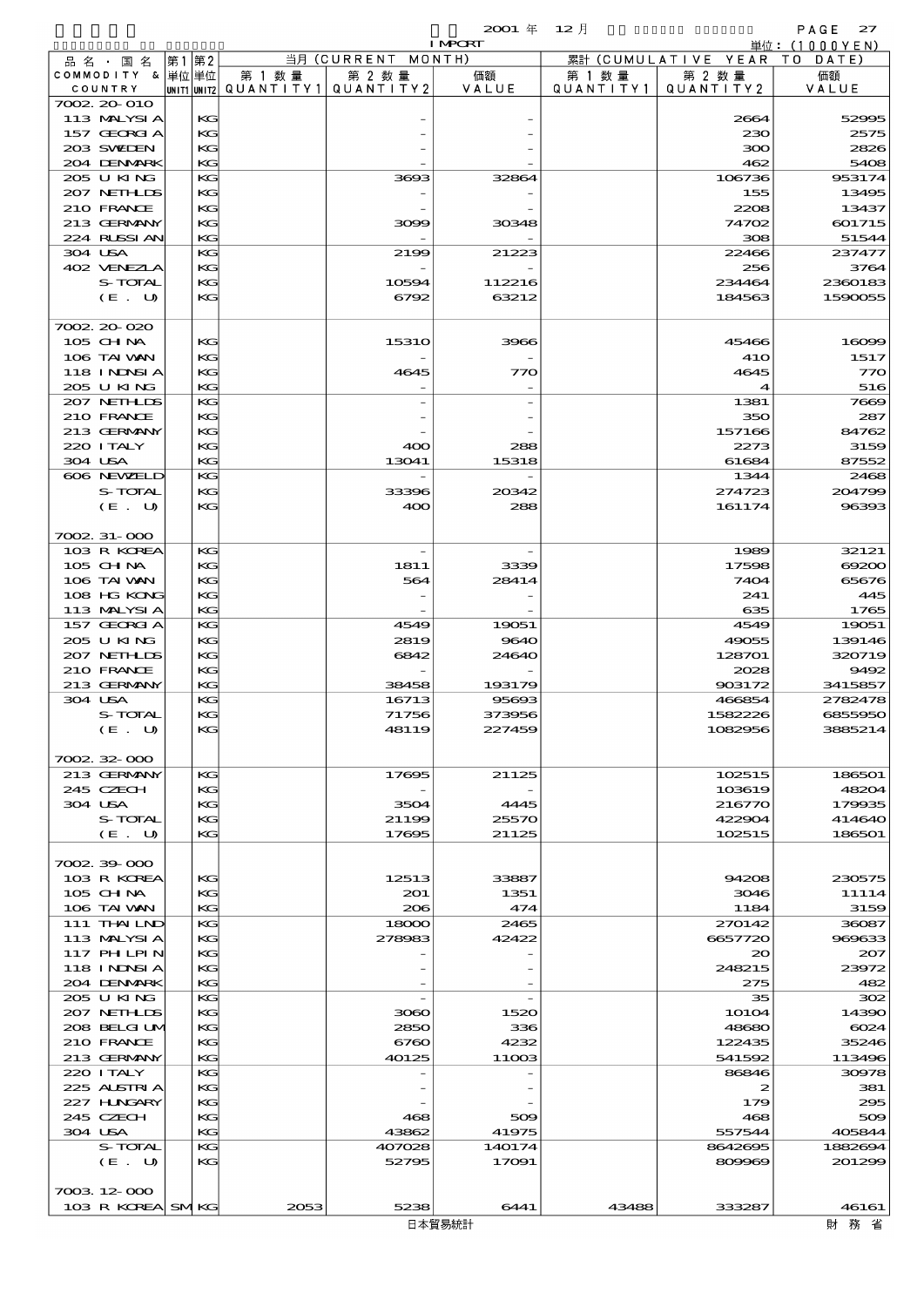| <b>I MPCRT</b><br>当月 (CURRENT<br>MONTH)<br>累計 (CUMULATIVE YEAR<br> 第1 第2<br>品 名 ・ 国 名<br>COMMODITY & 単位単位<br>第 1 数 量<br>第 2 数量<br>価額<br>第 2 数量<br>第 1 数 量<br>VALUE<br>COUNTRY<br> unit1 unit2  Q∪ANT   TY1 <br>QUANTITY 2<br>QUANTITY1<br>QUANTITY2 | 単位:(1000YEN)<br>T O<br>DATE)<br>価額<br>VALUE |
|-----------------------------------------------------------------------------------------------------------------------------------------------------------------------------------------------------------------------------------------------------|---------------------------------------------|
|                                                                                                                                                                                                                                                     |                                             |
|                                                                                                                                                                                                                                                     |                                             |
|                                                                                                                                                                                                                                                     |                                             |
| 7003 12 000                                                                                                                                                                                                                                         |                                             |
| $105$ CHNA<br><b>SMKG</b><br>79531<br>5087<br>9215<br>136425<br>1065281<br>106 TAI WAN<br>15990<br>145463<br>5488<br>232764<br>2196062<br><b>SMKG</b>                                                                                               | 157593<br>77926                             |
| 113 MALYSIA<br><b>SMKG</b><br>3612<br>34314                                                                                                                                                                                                         | 1200                                        |
| 118 INDSIA<br><b>SMKG</b><br>366683<br>4449807                                                                                                                                                                                                      | 173577                                      |
| 205 U KING<br><b>SMKG</b><br>3081<br>5960                                                                                                                                                                                                           | 15937                                       |
| 208 BELGI UMSMKG<br>2595<br>20700                                                                                                                                                                                                                   | 959                                         |
| 210 FRANCE<br><b>SMKG</b><br>14299<br>267<br>1999<br>2283<br>1890<br>213 GERMANY<br><b>SMKG</b><br>21217<br>180764                                                                                                                                  | 8683<br>19869                               |
| 220 I TALY<br><b>SMKG</b><br>1807<br>16966                                                                                                                                                                                                          | 4069                                        |
| 224 RUSSI AN<br><b>SMKG</b><br>90<br>672                                                                                                                                                                                                            | 227                                         |
| 304 USA<br>1951256<br><b>SMKG</b><br>34825<br>153579<br>20672<br>261834                                                                                                                                                                             | 338206                                      |
| 551 S AFRCA<br>37104<br>176219<br><b>SMKG</b>                                                                                                                                                                                                       | 11955                                       |
| S-TOTAL<br><b>SMKG</b><br>1112590<br>10445587<br>62350<br><b>385810</b><br>39971<br>2283<br>30590<br>238689<br>$(E_U U)$<br><b>SMKG</b><br>267<br>1999                                                                                              | 856362<br>49517                             |
|                                                                                                                                                                                                                                                     |                                             |
| 7003 19 000                                                                                                                                                                                                                                         |                                             |
| 103 R KOREA<br>SM<br>502<br>1626<br>144030                                                                                                                                                                                                          | 440217                                      |
| $105$ CHNA<br>19314<br>6228<br>SM<br>151385                                                                                                                                                                                                         | 91782                                       |
| 106 TAI WAN<br>SM<br>2565<br>797<br>103575<br>112 SNGAPOR<br>SM<br>з                                                                                                                                                                                | 37316<br>200                                |
| 113 MALYSIA<br>$_{\rm SN}$<br>$\infty$                                                                                                                                                                                                              | 336                                         |
| $117$ PHLPIN<br>417<br>SM                                                                                                                                                                                                                           | 2104                                        |
| 205 U KING<br>SM<br>œ<br>4075<br>8040                                                                                                                                                                                                               | 122606                                      |
| 207 NETHLIS<br>SM<br>593                                                                                                                                                                                                                            | 3139                                        |
| 208 BELGI UM<br>SM<br>1870<br>210 FRANCE<br>1818<br>SM                                                                                                                                                                                              | 2170<br>13178                               |
| 213 GERMANY<br>10233<br>SM                                                                                                                                                                                                                          | 15463                                       |
| 215 SWIZLD<br>SM<br>2988                                                                                                                                                                                                                            | 4329                                        |
| 220 I TALY<br>SM<br>75                                                                                                                                                                                                                              | 320                                         |
| 304 USA<br>$\boldsymbol{\infty}$<br>974293<br>SM<br>29606                                                                                                                                                                                           | 4602916                                     |
| S-TOTAL<br>23583<br>42332<br>1399340<br>SM<br>22629                                                                                                                                                                                                 | 5336085                                     |
| (E. U)<br>SM<br>$\infty$<br>4075                                                                                                                                                                                                                    | 156876                                      |
| 7003 30 000                                                                                                                                                                                                                                         |                                             |
| 103 R KOREA<br><b>SMKG</b><br>5751<br>55602                                                                                                                                                                                                         | 1980                                        |
| 205 U KING<br><b>SMKG</b><br>686<br>14380<br>2696<br><b>1610</b><br>31290                                                                                                                                                                           | 6696                                        |
| 207 NETHLIS<br><b>SMKG</b><br>229<br>634<br>213 GERMANY<br><b>SMKG</b><br>662<br>16231<br>1525<br>219203                                                                                                                                            | 351<br>18771                                |
| 8940<br>S-TOTAL<br>4221<br><b>SMKG</b><br>1348<br>30611<br>16530<br>306729                                                                                                                                                                          | 27798                                       |
| (E. U)<br><b>SMKG</b><br>1348<br>30611<br>4221<br>10779<br>251127                                                                                                                                                                                   | 25818                                       |
|                                                                                                                                                                                                                                                     |                                             |
| 7004.20-000                                                                                                                                                                                                                                         |                                             |
| 103 R KOREA<br>SM<br>227<br>$105$ CHNA<br>SM<br>637<br>17947<br>2100                                                                                                                                                                                | 952<br>5490                                 |
| 117 PHLPIN<br>SM<br>67                                                                                                                                                                                                                              | 286                                         |
| 210 FRANCE<br>3881<br>SM<br>981<br>8570                                                                                                                                                                                                             | 26874                                       |
| 213 GERMANY<br>SM<br>31<br>208<br>12014                                                                                                                                                                                                             | 70765                                       |
| 220 ITALY<br>SM<br>$\boldsymbol{\infty}$<br>290<br>120                                                                                                                                                                                              | 578                                         |
| 304 USA<br>SM<br>52<br>515<br>8223<br>S-TOTAL<br>3224<br>10220<br>SM<br>42479                                                                                                                                                                       | 12088<br>117033                             |
| (E. U)<br>SM<br>1072<br>9068<br>16015                                                                                                                                                                                                               | 98217                                       |
|                                                                                                                                                                                                                                                     |                                             |
| 7004 90 011                                                                                                                                                                                                                                         |                                             |
| 105 CHNA<br>SM<br>1646<br>77813<br>9124                                                                                                                                                                                                             | 13915                                       |
| 106 TAI VAN<br>$\mathbf{68}$<br>SM<br>108 HG KONG<br>SM<br>216<br>1947<br>5654                                                                                                                                                                      | 478<br>49412                                |
| 113 MALYSIA<br>9103<br>SM                                                                                                                                                                                                                           | 36383                                       |
| 213 GERMANY<br>321419<br>SM<br>22440<br>58003                                                                                                                                                                                                       | 775952                                      |
| 304 USA<br>SM<br>46065<br>213106<br>1646214                                                                                                                                                                                                         | 7577581                                     |
| S-TOTAL<br>77845<br>274702<br>2060271<br>SM<br>58003<br>321419                                                                                                                                                                                      | 8453721                                     |
| (E. U)<br>SM<br>22440                                                                                                                                                                                                                               | 775952                                      |
| 7004.90-019                                                                                                                                                                                                                                         |                                             |
| 103 R KOREA<br>SM<br>3852<br>72<br>72                                                                                                                                                                                                               | 3852                                        |
| 105 CH NA<br>12265<br>SM                                                                                                                                                                                                                            | 11202                                       |
| $117$ PHLPIN<br>SM<br>552                                                                                                                                                                                                                           | 4402                                        |
| 205 U KING<br>SM<br>390<br>210 FRANCE<br>SM<br>884                                                                                                                                                                                                  | 942<br>2256                                 |
| 213 GERMANY<br>SM<br>30993<br>440<br>999                                                                                                                                                                                                            | 68681                                       |
| 304 USA<br>SM<br>$\mathbf o$                                                                                                                                                                                                                        | 248                                         |
| S-TOTAL<br>SM<br>512<br>4851<br>45156                                                                                                                                                                                                               | 91583                                       |
| (E. U)<br>SM<br>32267<br>440<br>999                                                                                                                                                                                                                 | 71879                                       |
| 7004.90-020                                                                                                                                                                                                                                         |                                             |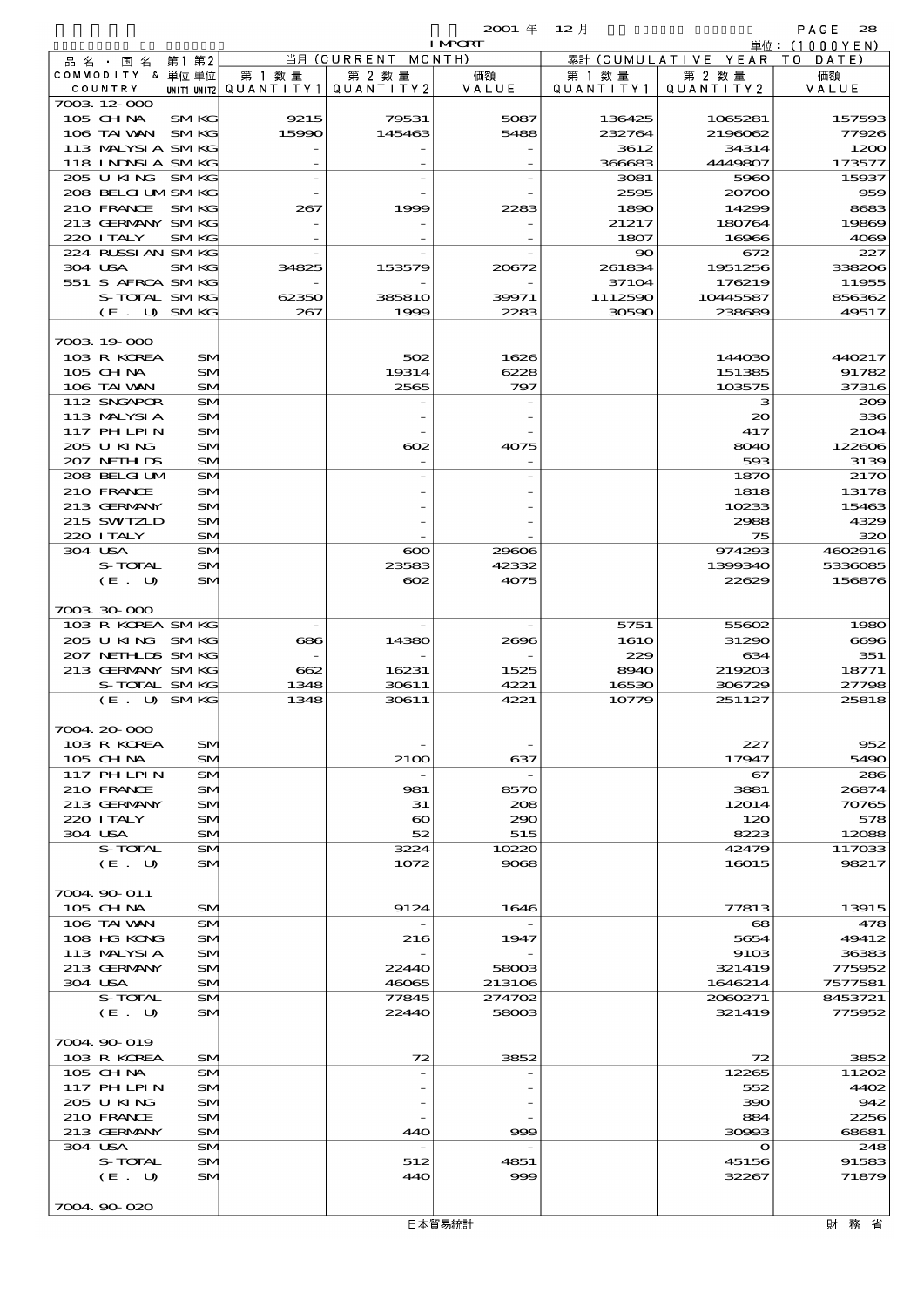|                                |       |                 |                          |             | $2001 \text{ } \#$       | 12月       |                                | PAGE<br>29                |
|--------------------------------|-------|-----------------|--------------------------|-------------|--------------------------|-----------|--------------------------------|---------------------------|
|                                |       |                 |                          | 当月 (CURRENT | <b>I MPORT</b><br>MONTH) |           | 累計 (CUMULATIVE YEAR            | 単位: (1000YEN)<br>TO DATE) |
| 品 名 ・ 国 名<br>COMMODITY & 単位 単位 | 第1 第2 |                 | 第 1 数 量                  | 第 2 数量      | 価額                       | 第 1 数 量   | 第 2 数量                         | 価額                        |
| COUNTRY                        |       |                 | UNIT1 UNIT2  Q∪ANT   TY1 | QUANTITY 2  | VALUE                    | QUANTITY1 | QUANTITY2                      | VALUE                     |
| 7004.90-020                    |       |                 |                          |             |                          |           |                                |                           |
| 103 R KOREA                    |       | <b>SM</b>       |                          |             |                          |           | 375                            | 465                       |
| 105 CH NA                      |       | <b>SM</b>       |                          | 1313        | 5061                     |           | 2260                           | 14352                     |
| 106 TAI VAN                    |       | SM              |                          |             |                          |           | 6                              | 1158                      |
| 117 PHLPIN                     |       | SM              |                          |             |                          |           | 75                             | 485                       |
| 213 GERMANY                    |       | SM              |                          | 287         | 3341                     |           | 9071                           | 54048                     |
| 220 I TALY                     |       | SM              |                          |             |                          |           | 10                             | 343                       |
| 304 USA<br>S-TOTAL             |       | SM              |                          | 219<br>1819 | 6801<br>15203            |           | 573<br>12370                   | 17006<br>87862            |
| (E. U)                         |       | SM<br>SM        |                          | 287         | 3341                     |           | 9081                           | 54391                     |
|                                |       |                 |                          |             |                          |           |                                |                           |
| 7005.10.010                    |       |                 |                          |             |                          |           |                                |                           |
| 103 R KOREA                    |       | SM              |                          |             |                          |           | 1275                           | 3492                      |
| 106 TAI VAN                    |       | SM              |                          |             |                          |           | 272                            | 724                       |
| 213 GERMANY                    |       | SM              |                          |             |                          |           | 258                            | 2200                      |
| 215 SWIZLD                     |       | SM              |                          | 223         | 5659                     |           | 1244                           | 19766                     |
| S-TOTAL                        |       | SM              |                          | 223         | 5659                     |           | 3049                           | 26187                     |
| (E. U)                         |       | SM              |                          |             |                          |           | 258                            | 2200                      |
|                                |       |                 |                          |             |                          |           |                                |                           |
| 7005.10.090                    |       |                 |                          |             |                          |           |                                |                           |
| 103 R KOREA                    |       | <b>SM</b>       |                          | 6459        | 22359                    |           | 64677                          | 208696                    |
| 105 CH NA<br>106 TAI VAN       |       | SM              |                          | 1686        | 745                      |           | 103866                         | 29523<br>43634            |
| 117 PHLPIN                     |       | SM<br>SM        |                          |             |                          |           | 10657<br>$\boldsymbol{\infty}$ | 261                       |
| 118 I NDSI A                   |       | SM              |                          |             |                          |           | 2382                           | <b>3865</b>               |
| $123$ INIA                     |       | SM              |                          |             |                          |           | 4694                           | 2262                      |
| 205 U KING                     |       | SM              |                          | 1869        | 2208                     |           | 11940                          | 13284                     |
| 208 BELGI UM                   |       | SM              |                          |             |                          |           | 321930                         | 439955                    |
| 210 FRANCE                     |       | SM              |                          |             |                          |           | 2967                           | 10077                     |
| 213 GERMANY                    |       | SM              |                          |             |                          |           | 5980                           | 7900                      |
| 215 SWIZLD                     |       | SM              |                          |             |                          |           | 2                              | 332                       |
| 304 USA                        |       | SM              |                          | 10275       | 14023                    |           | 293443                         | 338773                    |
| S-TOTAL                        |       | SM              |                          | 20289       | 39335                    |           | 822607                         | 1098568                   |
| (E. U)                         |       | SM              |                          | 1869        | 2208                     |           | 342817                         | 471222                    |
|                                |       |                 |                          |             |                          |           |                                |                           |
| 7005. 21-010                   |       |                 |                          |             |                          |           |                                |                           |
| 103 R KOREA<br>$105$ CHNA      |       | <b>SM</b><br>SM |                          | 44942       | 30274                    |           | 7668<br>682481                 | 2640<br>444465            |
| 106 TAI VAN                    |       | SM              |                          |             |                          |           | 9864                           | 2700                      |
| 111 THAILND                    |       | SM              |                          | 402442      | 212754                   |           | 7049101                        | 3762713                   |
| 113 MALYSIA                    |       | SM              |                          |             |                          |           | 156739                         | 43666                     |
| 118 INNSI A                    |       | SM              |                          | 35149       | 11517                    |           | 193135                         | 88012                     |
| 205 U KING                     |       | SM              |                          |             |                          |           | 292                            | 2963                      |
| 208 BELGI UM                   |       | SM              |                          |             |                          |           | 1481                           | 1306                      |
| 218 SPAIN                      |       | SM              |                          |             |                          |           | 641                            | 1500                      |
| 220 I TALY                     |       | <b>SM</b>       |                          |             |                          |           | 1599                           | 5806                      |
| 304 USA                        |       | SM              |                          |             |                          |           | 547007                         | 489596                    |
| S-TOTAL                        |       | SM              |                          | 482533      | 254545                   |           | 8650008                        | 4845385                   |
| $(E_U U)$                      |       | SM              |                          |             |                          |           | 4013                           | 11588                     |
|                                |       |                 |                          |             |                          |           |                                |                           |
| 7005.21-020                    |       |                 |                          |             |                          |           |                                |                           |
| 103 R KOREA<br>105 CH NA       |       | <b>SM</b>       |                          |             |                          |           | 5804<br>794479                 | 6441<br>499875            |
| 106 TAI VAN                    |       | <b>SM</b><br>SM |                          |             |                          |           | 5399                           | 257C                      |
| 111 THAILND                    |       | SM              |                          | 2422        | 1946                     |           | 186657                         | 178568                    |
| 113 MALYSIA                    |       | SM              |                          |             |                          |           | 33071                          | 17666                     |
| 118 I NINSI A                  |       | SM              |                          | 8402        | 5058                     |           | 81165                          | $\cos$                    |
| 123 INIA                       |       | SM              |                          | 1600        | 853                      |           | 8955                           | 440 <sup>2</sup>          |
| 208 BELGI UM                   |       | SM              |                          |             |                          |           | 12765                          | 13396                     |
| 304 USA                        |       | SM              |                          |             |                          |           | 3837                           | 4493                      |
| S-TOTAL                        |       | SM              |                          | 12424       | 7857                     |           | 1132132                        | 787441                    |
| (E. U)                         |       | SM              |                          |             |                          |           | 12765                          | 13396                     |
|                                |       |                 |                          |             |                          |           |                                |                           |
| 7005. 21 - 090                 |       |                 |                          |             |                          |           |                                |                           |
| 103 R KOREA                    |       | SM              |                          |             |                          |           | 100                            | ЗŒ                        |
| 111 THAILND                    |       | <b>SM</b>       |                          |             |                          |           | 304                            | $z\pi$                    |
| 113 MALYSIA                    |       | SM              |                          |             |                          |           | 18958                          | 23146                     |
| 118 I NDSI A                   |       | <b>SM</b>       |                          | 774         | 963                      |           | 29371                          | 44182                     |
| 123 INIA                       |       | SM              |                          |             |                          |           | 1690                           | 2056                      |
| 304 USA<br>S-TOTAL             |       | SM<br>SM        |                          | 774         | 963                      |           | 1658<br>52081                  | 4064<br>74123             |
|                                |       |                 |                          |             |                          |           |                                |                           |
| 7005 29 010                    |       |                 |                          |             |                          |           |                                |                           |

103 R KOREA SM 307317 78240 4303104 1108209<br>105 CH NA SM 92894 22425 3704772 936906 105 CHNA SM 92894 22425 3704772 999906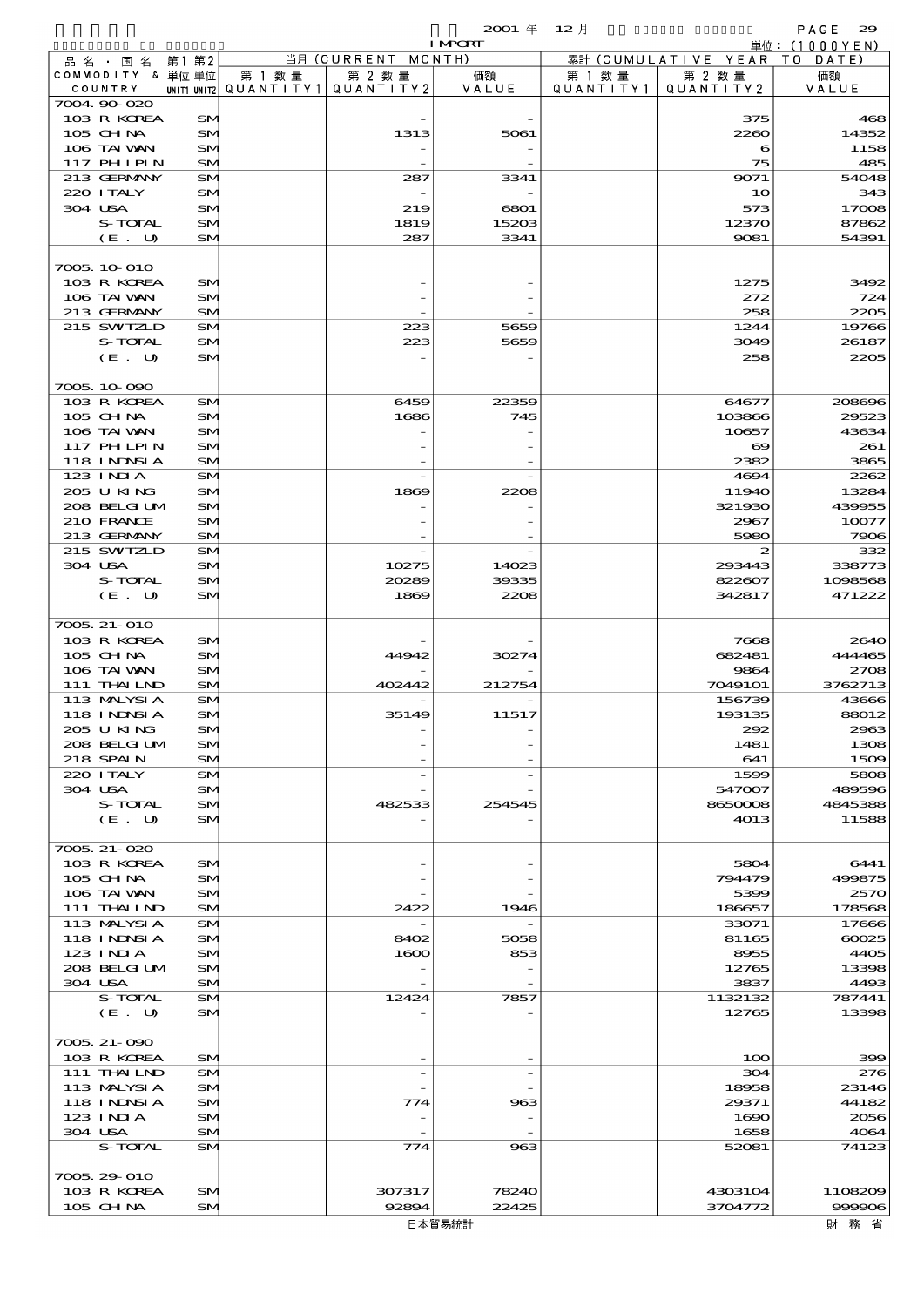|                              |           |        |                                       | <b>I MPORT</b>   |           |                              | 単位:(1000YEN)      |
|------------------------------|-----------|--------|---------------------------------------|------------------|-----------|------------------------------|-------------------|
| 品名・国名                        | 第1 第2     |        | 当月 (CURRENT MONTH)                    |                  |           | 累計 (CUMULATIVE YEAR TO DATE) |                   |
| COMMODITY & 単位単位             |           | 第 1 数量 | 第 2 数量                                | 価額               | 第 1 数 量   | 第 2 数量                       | 価額                |
| COUNTRY                      |           |        | UNIT1 UNIT2  QUANT   TY1  QUANT   TY2 | VALUE            | QUANTITY1 | QUANTITY 2                   | VALUE             |
| 7005.29-010                  |           |        |                                       |                  |           |                              |                   |
| 106 TAI WAN<br>108 HG KONG   | SM<br>SM  |        | 29524                                 | 6821             |           | 439295<br>3032               | 120814<br>12393   |
| 111 THAILND                  | SM        |        | 91752                                 | 22009            |           | 1094390                      | 253182            |
| 113 MALYSIA                  | SM        |        |                                       |                  |           | 39412                        | 12285             |
| 118 INNSI A                  | <b>SM</b> |        | 1829                                  | 497              |           | 4814                         | 1499              |
| $123$ INIA                   | SM        |        | 1484                                  | 381              |           | 2903                         | 853               |
| 127 BANCLA                   | SM        |        | 173                                   | 359              |           | 346                          | 761               |
| 205 U KING                   | SM        |        |                                       |                  |           | 3270                         | 985               |
| 208 BELGI UM                 | SM        |        |                                       |                  |           | <b>21O1</b>                  | 892               |
| 213 GERMANY                  | SM        |        | 2819                                  | 9161             |           | 39970                        | 110281            |
| 215 SWIZLD                   | SM        |        |                                       |                  |           | 23                           | 595               |
| 218 SPAIN                    | SM        |        | <b>1O4O</b>                           | 7547             |           | 17512                        | 124444            |
| 304 USA                      | SM        |        | 52962                                 | 59337            |           | 885541                       | 855804            |
| S-TOTAL<br>(E. U)            | SM<br>SM  |        | 581794<br>3859                        | 206867<br>16708  |           | 10540485<br>62853            | 3602903<br>236602 |
|                              |           |        |                                       |                  |           |                              |                   |
| 7005.29-020                  |           |        |                                       |                  |           |                              |                   |
| 103 R KOREA                  | SM        |        | $\alpha$                              | 26135            |           | 1184915                      | 482374            |
| 105 CHNA                     | SM        |        | 61870                                 | 29057            |           | 1516457                      | 700160            |
| 106 TAI VAN                  | <b>SM</b> |        | 13846                                 | 5543             |           | 132316                       | 60015             |
| 111 THAILND                  | SM        |        | 71553                                 | 31550            |           | 781865                       | 338511            |
| 113 MALYSIA                  | SM        |        |                                       |                  |           | 191874                       | 97371             |
| 117 PH LPIN                  | SM        |        |                                       |                  |           | 850                          | 382               |
| $123$ INJA                   | SM        |        | 893                                   | 406              |           | 2926                         | 1456              |
| 137 SU ARAB                  | SM        |        |                                       |                  |           | 1441                         | 649               |
| 205 U KING                   | SM        |        |                                       |                  |           | 35                           | 3286              |
| 208 BELGI UM                 | SM        |        |                                       |                  |           | 12681                        | 25212             |
| 213 GERMANY                  | SM        |        | 1717                                  | 7743             |           | 27538                        | 66429             |
| 304 USA                      | SM        |        | 5633                                  | 7319             |           | $\infty$                     | 77162             |
| S-TOTAL                      | SM        |        | 215816                                | 107753           |           | 3912991                      | 1853007           |
| (E. U)                       | SM        |        | 1717                                  | 7743             |           | 40254                        | 94927             |
| 7005.29-090                  |           |        |                                       |                  |           |                              |                   |
| 103 R KOREA                  | SM        |        | 8176                                  | 7268             |           | 88162                        | 78413             |
| 105 CHNA                     | SM        |        | 14201                                 | 18103            |           | 184473                       | 230984            |
| 106 TAI VAN                  | SM        |        | 11340                                 | 8952             |           | 113443                       | 95744             |
| 108 HG KONG                  | SM        |        |                                       |                  |           | 1443                         | 2928              |
| 111 THAILND                  | SM        |        | 8495                                  | 7333             |           | 117496                       | 101780            |
| 113 MALYSIA                  | SM        |        |                                       |                  |           | 5                            | 386               |
| 137 SU ARAB                  | SM        |        |                                       |                  |           | 1989                         | 3757              |
| 203 SWIEN                    | SM        |        |                                       |                  |           | 200                          | 1496              |
| 205 U KING                   | $5$       |        |                                       |                  |           | 756                          | 76833             |
| 208 BELGI UM                 | SM        |        |                                       |                  |           | 4832                         | 20448             |
| 213 GERMANY                  | SM        |        | 4974                                  | 31222            |           | 38979                        | 218353            |
| 224 RUSSIAN                  | SM        |        |                                       |                  |           | $\mathbf o$                  | 1300              |
| 304 USA                      | SM        |        | 955                                   | 2948             |           | 16297                        | 54979             |
| S-TOTAL<br>(E. U)            | SM<br>SM  |        | 48141<br>4974                         | 75826<br>31222   |           | 568084<br>44776              | 887401<br>317130  |
|                              |           |        |                                       |                  |           |                              |                   |
| 7005.30-000                  |           |        |                                       |                  |           |                              |                   |
| 103 R KOREA                  | SM        |        |                                       |                  |           | 1782                         | 5344              |
| 205 U KING                   | SM        |        | 1164                                  | 291O             |           | 27804                        | 75093             |
| 302 CANADA                   | <b>SM</b> |        |                                       |                  |           | 12                           | 217               |
| S-TOTAL                      | SM        |        | 1164                                  | 291 <sub>O</sub> |           | 29598                        | 80654             |
| (E. U)                       | <b>SM</b> |        | 1164                                  | 291O             |           | 27804                        | 75093             |
|                              |           |        |                                       |                  |           |                              |                   |
| 7006.00-000                  |           |        |                                       |                  |           |                              |                   |
| 103 R KOREA                  | КG        |        | 117358                                | 102528           |           | 1613662                      | 1662483           |
| $105$ CHNA                   | KG        |        | 160981                                | 107367           |           | 2452952                      | 1395931           |
| 106 TAI VAN                  | KG        |        | 36634                                 | 147925           |           | 720482                       | 1428580           |
| 108 HG KONG                  | KG        |        | 6273                                  | 19771            |           | 99056                        | 330422            |
| 110 VIEINAM<br>$111$ THAILND | KG<br>КG  |        | 12945                                 | 178128           |           | 340<br>140199                | 561<br>1848218    |
| 112 SNGAPOR                  | KG        |        | 2                                     | 2532             |           | 3242                         | 78399             |
| 113 MALYSIA                  | KG        |        | 1290                                  | 975              |           | 11570                        | 23469             |
| 117 PH LPIN                  | KG        |        |                                       |                  |           | 26092                        | 9225              |
| 118 I NDSI A                 | KG        |        |                                       |                  |           | 45667                        | 7119              |
| 157 GEORGIA                  | KG        |        |                                       |                  |           | 22655                        | 17518             |
| 204 DENMARK                  | KG        |        |                                       |                  |           | 4290                         | 1733              |
| 205 U KING                   | KС        |        | 14O                                   | 1296             |           | 2044                         | 3748              |
| 208 BELGI UM                 | KG        |        |                                       |                  |           | 348                          | 347               |
| 200 LUNABRG                  | KG        |        |                                       |                  |           | 4000                         | 1616              |
| 210 FRANCE                   | KG        |        |                                       |                  |           | 24248                        | 12429             |
| 213 GERMANY                  | KG        |        | 24919                                 | 54992            |           | 245997                       | 583061            |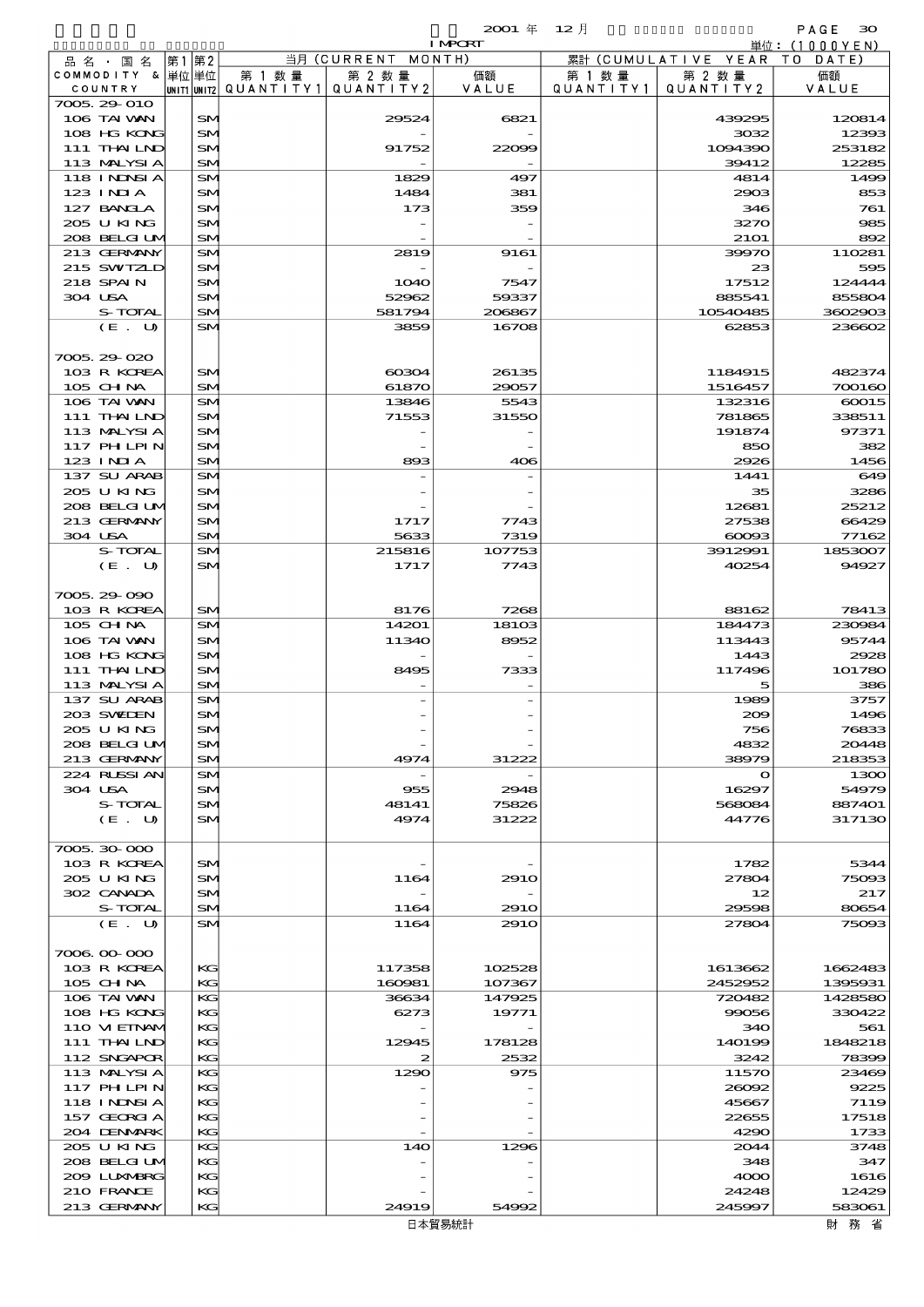|                               |                            |          |                       |                                                       | $2001$ $#$      | $12$ 月           |                            | PAGE<br>31        |
|-------------------------------|----------------------------|----------|-----------------------|-------------------------------------------------------|-----------------|------------------|----------------------------|-------------------|
|                               |                            |          |                       | $\overline{\mathbb{H}}\overline{\mathbb{H}}$ (CURRENT | <b>I MPORT</b>  |                  |                            | 単位: (1000 Y E N ) |
| 品 名 ・ 国 名<br>COMMODITY & 単位単位 | 第1                         | 第2       | 第 1 数 量               | 第 2 数量                                                | MONTH)<br>価額    | 累計<br>第 1 数 量    | (CUMULATIVE YEAR<br>第 2 数量 | T O<br>DATE<br>価額 |
| COUNTRY                       |                            |          | UNIT1 UNIT2 QUANTITY1 | QUANTITY2                                             | VALUE           | QUANTITY1        | QUANTITY 2                 | VALUE             |
| 7006.00.000                   |                            |          |                       |                                                       |                 |                  |                            |                   |
| 215 SWIZLD<br>220 I TALY      |                            | KG<br>KG |                       |                                                       |                 |                  | 3407<br>8799               | 9753<br>5958      |
| 225 ALSIRIA                   |                            | KG       |                       |                                                       |                 |                  | 301098                     | 237351            |
| 302 CANADA                    |                            | КG       |                       | 5731                                                  | <b>11046</b>    |                  | 18183                      | 23713             |
| 304 USA                       |                            | KG       |                       | 35                                                    | 1709            |                  | 63768                      | 106558            |
| 601 ALSTRAL                   |                            | KG       |                       |                                                       |                 |                  | 1350                       | 558               |
| 606 NEWELD<br>S-TOTAL         |                            | KG       |                       |                                                       |                 |                  | 220                        | 245               |
| (E. U)                        |                            | КG<br>KG |                       | 366308<br>25059                                       | 628269<br>56288 |                  | 5813669<br>590824          | 7788995<br>846243 |
|                               |                            |          |                       |                                                       |                 |                  |                            |                   |
| 7007. 11-010                  |                            |          |                       |                                                       |                 |                  |                            |                   |
| 103 R KOREA                   |                            | КC       |                       | 22009                                                 | 7177            |                  | 38653                      | 12648             |
| $105$ CHNA<br>106 TAI WAN     |                            | KG<br>KG |                       | 277                                                   | 228             |                  | 10744<br>144558            | 5741<br>24830     |
| 111 THAILND                   |                            | KG       |                       | 122218                                                | 31497           |                  | 2813604                    | 738129            |
| 117 PHLPIN                    |                            | KG       |                       |                                                       |                 |                  | 90                         | $\infty$          |
| 203 SWIEN                     |                            | KG       |                       | 213                                                   | 714             |                  | 7022                       | 18273             |
| 205 U KING                    |                            | КG       |                       | 1491                                                  | 8623            |                  | 12752                      | 51305             |
| 207 NETHLIS<br>208 BELGI UM   |                            | KG<br>KG |                       | 253                                                   | 7270<br>733     |                  | 1607                       | 1711O             |
| 210 FRANCE                    |                            | KG       |                       | 1530<br>37                                            | 627             |                  | 12115<br>8074              | 9168<br>23943     |
| 213 GERMANY                   |                            | KG       |                       | 4288                                                  | 8207            |                  | 49349                      | 83006             |
| 218 SPAIN                     |                            | КG       |                       | 45                                                    | 216             |                  | 4859                       | 6412              |
| 220 I TALY                    |                            | KG       |                       | 438                                                   | 367             |                  | 14877                      | 15337             |
| 222 FINLAND                   |                            | KG       |                       | 1439                                                  | 996             |                  | 1439                       | 996               |
| 225 ALSTRIA<br>302 CANADA     |                            | КG<br>KG |                       | 476                                                   | 8432            |                  | 136<br>2594                | 992<br>2814O      |
| 304 USA                       |                            | KG       |                       | 8550                                                  | 19674           |                  | 819160                     | 603125            |
| 305 MEXICO                    |                            | KG       |                       | 244                                                   | 1153            |                  | 1938                       | 4582              |
| 410 BRAZIL                    |                            | KG       |                       |                                                       |                 |                  | 880                        | 1026              |
| 551 S AFRCA                   |                            | KG       |                       |                                                       |                 |                  | 37                         | 244               |
| 601 ALSTRAL                   |                            | KG       |                       | 133                                                   | 312             |                  | 2049                       | 5017              |
| S-TOTAL<br>(E. U)             |                            | КG<br>КC |                       | 163641<br>9734                                        | 96226<br>27753  |                  | 3946537<br>112230          | 1650684<br>226542 |
|                               |                            |          |                       |                                                       |                 |                  |                            |                   |
| 7007. 11-090                  |                            |          |                       |                                                       |                 |                  |                            |                   |
| 103 R KOREA                   |                            | КG       |                       |                                                       |                 |                  | 11595                      | 6230              |
| 105 CHNA                      |                            | KG       |                       | 1945                                                  | 1785            |                  | 21800                      | 10180             |
| 111 THAILND<br>204 DENMARK    |                            | КG<br>KG |                       | 35004                                                 | 6017            |                  | 267354<br>192              | 49569<br>302      |
| 205 U KING                    |                            | KG       |                       |                                                       |                 |                  | 759                        | 1414              |
| 213 GERMANY                   |                            | КC       |                       |                                                       |                 |                  | 1063                       | 3360              |
| 218 SPAIN                     |                            | КG       |                       |                                                       |                 |                  | $\infty$                   | 254               |
| 302 CANADA                    |                            | КC       |                       |                                                       |                 |                  | 569                        | 253               |
| 304 USA<br>S-TOTAL            |                            | КC<br>КC |                       | 36949                                                 | 7802            |                  | $\infty$<br>304630         | 2022<br>73584     |
| (E. U)                        |                            | КC       |                       |                                                       |                 |                  | 2614                       | 5330              |
|                               |                            |          |                       |                                                       |                 |                  |                            |                   |
| 7007.19-000                   |                            |          |                       |                                                       |                 |                  |                            |                   |
| 103 R KOREA SMKG              |                            |          | 484                   | 6324                                                  | 1046            | 27548            | 225406                     | 40450             |
| 105 CH NA<br>106 TAI WAN      | <b>SMKG</b><br><b>SMKG</b> |          | 3131                  | 33627                                                 | 16333           | 62253            | 809614<br>259375           | 280053            |
| 108 HG KONG                   | <b>SMKG</b>                |          | 2761<br>565           | 22677<br>11890                                        | 5261<br>2929    | 28235<br>1934    | 31741                      | 48055<br>9789     |
| 111 THAILND SMKG              |                            |          | 3105                  | 42833                                                 | 11OOO           | 30077            | 301342                     | 172326            |
| 112 SNGAPOR SMKG              |                            |          |                       |                                                       |                 | 535              | 14129                      | 2508              |
| 113 MALYSIA                   | <b>SMKG</b>                |          | 2200                  | 2750                                                  | 452             | 7882             | 60585                      | 12725             |
| 118 I NJNSI A                 | <b>SMKG</b>                |          | 808                   | 17732                                                 | 3444            | 12003            | 211093                     | 37802             |
| 203 SWIEN<br>205 U KING       | <b>SMKG</b><br><b>SMKG</b> |          | 33                    |                                                       | 388             | 115<br>4433      | 869                        | 781               |
| 207 NETHLIS                   | <b>SMKG</b>                |          |                       | 1009                                                  |                 | 89               | 216635<br>920              | 132465<br>231     |
| 210 FRANCE                    | <b>SMKG</b>                |          |                       |                                                       |                 | 244              | 3705                       | 5366              |
| 215 SWIZLD SMKG               |                            |          |                       |                                                       |                 | 15               | <b>31O</b>                 | 351               |
| 220 I TALY                    | <b>SMKG</b>                |          | 135                   | 945                                                   | 709             | 554              | 18781                      | 9269              |
| 222 FINAND SMKG               |                            |          |                       |                                                       |                 | 273              | 5072                       | 3754              |
| 302 CANADA<br>304 USA         | <b>SMKG</b>                |          |                       | 335404                                                |                 | 14               | 331                        | 503<br>934599     |
| 601 ALSTRAL                   | <b>SMKG</b><br><b>SMKG</b> |          | 41557<br>40866        | 323152                                                | 48844<br>47234  | 815762<br>358518 | 6554573<br>2872867         | 409368            |
| S-TOTAL                       | <b>SMKG</b>                |          | 95645                 | 798343                                                | 137640          | 1350484          | 11587348                   | 2100395           |
| (E. U)                        | <b>SMKG</b>                |          | 168                   | 1954                                                  | 1097            | 5708             | 245982                     | 151866            |
|                               |                            |          |                       |                                                       |                 |                  |                            |                   |
| 7007. 21-010                  |                            |          |                       |                                                       |                 |                  |                            |                   |
| 103 R KOREA<br>105 CH NA      |                            | KG<br>KG |                       | 20931<br>94801                                        | 6927<br>33432   |                  | 336955<br>964989           | 104421<br>346260  |
| 106 TAI VAN                   |                            | KG       |                       | 19052                                                 | <b>7110</b>     |                  | 378382                     | 134601            |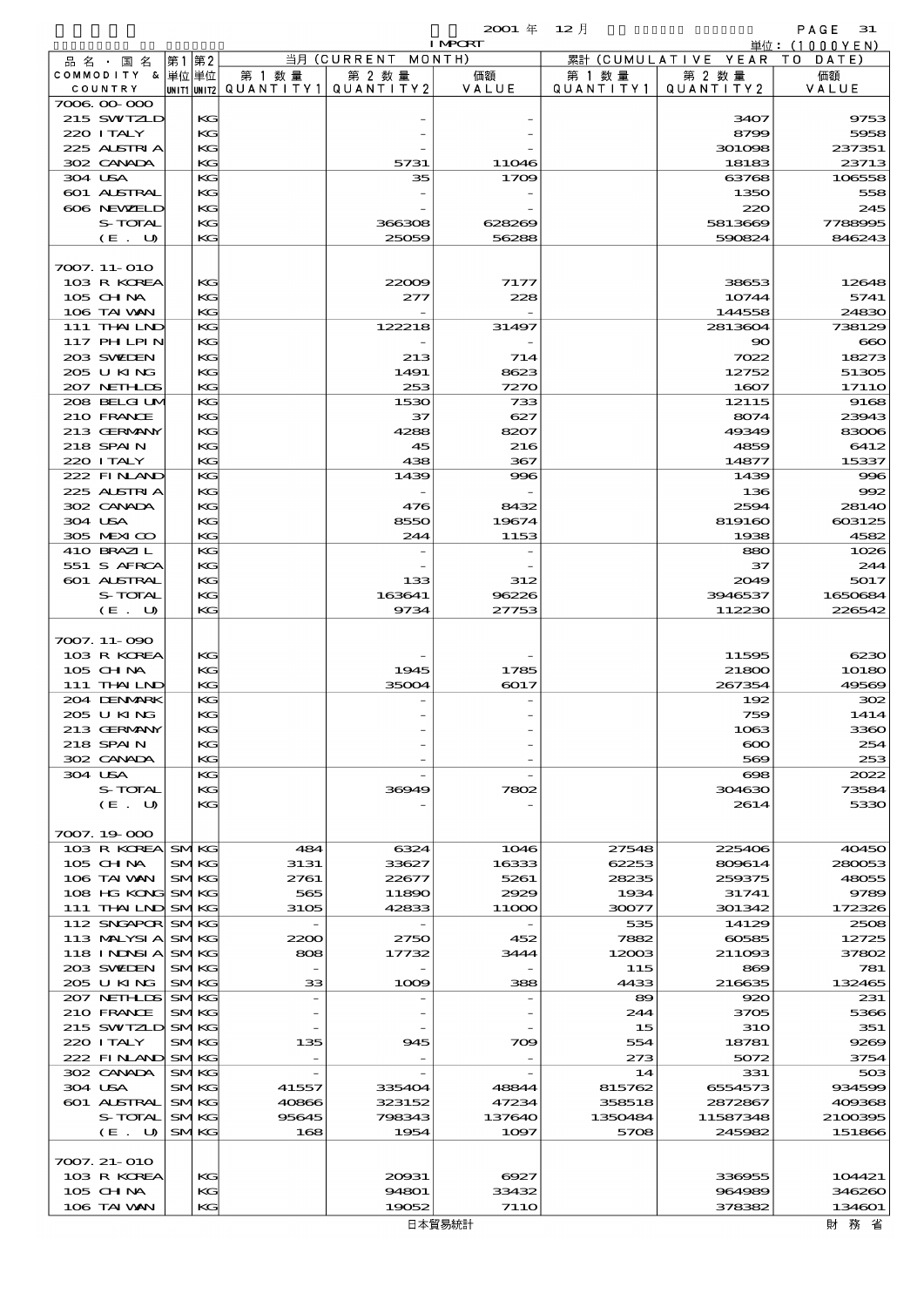|                  |      |             |                                       |                          | <b>I MPORT</b> |                  |                              | 単位: (1000YEN)  |
|------------------|------|-------------|---------------------------------------|--------------------------|----------------|------------------|------------------------------|----------------|
| 品名・国名            | 第1第2 |             |                                       | 当月 (CURRENT MONTH)       |                |                  | 累計 (CUMULATIVE YEAR TO DATE) |                |
| COMMODITY & 単位単位 |      |             | 第 1 数量                                | 第 2 数量                   | 価額             | 第 1 数 量          | 第 2 数量                       | 価額             |
| COUNTRY          |      |             | unit1 unit2  QUANT   TY1  QUANT   TY2 |                          | VALUE          | QUANTITY1        | QUANTITY2                    | VALUE          |
| 7007. 21-010     |      |             |                                       |                          |                |                  |                              |                |
| 108 HG KONG      |      | KG          |                                       |                          |                |                  | 16761                        | 5753           |
| 111 THAILND      |      | KG          |                                       | 39536                    | 11682          |                  | 483857                       | 138213         |
| 113 MALYSIA      |      | KG          |                                       |                          |                |                  | 2220                         | 622            |
| 137 SU ARAB      |      | KG          |                                       |                          |                |                  | 34030                        | 10480          |
| 147 U ARB E      |      | KG          |                                       |                          |                |                  | 2253                         | 1151           |
| 203 SWIEN        |      | KG          |                                       | 305                      | 816            |                  | 15282                        | 28699          |
| 205 U KING       |      | KG          |                                       | 2822                     | 4782           |                  | 16007                        | 37686          |
| 207 NETHLIS      |      | KG          |                                       |                          |                |                  | 12245                        | 9334           |
| 208 BELGI UM     |      | KG          |                                       | 1233                     | 929            |                  | 5999                         | 5094           |
| 2009 LUNAERG     |      | KG          |                                       |                          |                |                  | 1735                         | 3517           |
| 210 FRANCE       |      | KG          |                                       | 1584                     | 1540           |                  | 21664                        | 29061          |
| 213 GERMANY      |      | KG          |                                       | 22633                    | 32039          |                  | 272923                       | 380787         |
| 215 SWIZLD       |      | KG<br>KG    |                                       |                          |                |                  | 42                           | 243            |
| 217 PORTUGL      |      |             |                                       |                          |                |                  | 198                          | 257            |
| 218 SPAIN        |      | KG<br>KG    |                                       | 1305<br>2397             | 1225           |                  | 26097                        | 24442<br>48657 |
| 220 I TALY       |      |             |                                       |                          | 2015           |                  | 46679                        |                |
| 222 FINAND       |      | KC          |                                       | 33935                    | 22256          |                  | 389855                       | 221078         |
| 225 ALSTRIA      |      | KG          |                                       | 1199                     | 1697           |                  | 139166                       | 45656          |
| 235 ESTON A      |      | KG          |                                       |                          |                |                  | 2286                         | 1739           |
| 245 CZECH        |      | KG          |                                       | $\infty$                 | 200            |                  | 2804                         | 2331           |
| 302 CANADA       |      | KG          |                                       | 658                      | 942            |                  | 261270                       | 138774         |
| 304 USA          |      | KG          |                                       | 481539                   | 192154         |                  | 6832944                      | 2838194        |
| 305 MEXICO       |      | KG          |                                       |                          |                |                  | 6756                         | 12715          |
| 542 UGANDA       |      | KG          |                                       |                          |                |                  | 83                           | 307            |
| 551 S AFRCA      |      | KG          |                                       |                          |                |                  | 793                          | 530            |
| 601 ALSTRAL      |      | KG          |                                       |                          |                |                  | 50680                        | 18955          |
| 606 NEWELD       |      | KG          |                                       |                          |                |                  | 76556                        | 21376          |
| S-TOTAL          |      | KG          |                                       | 724020                   | 319755         |                  | 10401511                     | 4610933        |
| (E. U)           |      | KG          |                                       | 67413                    | 67299          |                  | 947850                       | 834268         |
|                  |      |             |                                       |                          |                |                  |                              |                |
| 7007. 21-090     |      |             |                                       |                          |                |                  |                              |                |
| 103 R KOREA      |      | KG          |                                       | 1300                     | 1605           |                  | 2750                         | 3436           |
| 105 CHNA         |      | KG          |                                       | 1670                     | 1594           |                  | 3011                         | 3278           |
| 205 U KING       |      | KG          |                                       |                          |                |                  | 1970                         | 10956          |
| 210 FRANCE       |      | KG          |                                       | 3278                     | 6354           |                  | 24707                        | 57422          |
| 213 GERMANY      |      | KG          |                                       |                          |                |                  | 150                          | 1689           |
| 220 I TALY       |      | KG          |                                       |                          |                |                  | 330                          | 1814           |
| 304 USA          |      | KG          |                                       | 15                       | 1115           |                  | 6309                         | 35396          |
| S-TOTAL          |      | KG          |                                       | 6263                     | 10668          |                  | 39227                        | 113991         |
| (E. U)           |      | KG          |                                       | 3278                     | 6354           |                  | 27157                        | 71881          |
|                  |      |             |                                       |                          |                |                  |                              |                |
| 7007.29-000      |      |             |                                       |                          |                |                  |                              |                |
| 103 R KOREA SMKG |      |             |                                       |                          |                | <b>1010</b>      | 31395                        | 9662           |
| 105 CHNA         |      | <b>SMKG</b> |                                       |                          |                | 2081             | 83878                        | 10748          |
| 106 TAI WAN      |      | <b>SMKG</b> | 1126                                  | 16873                    | 1962           | 5055             | 76325                        | 10060          |
| 108 HG KONG SMKG |      |             |                                       |                          |                | 17               | 780                          | 327            |
| 111 THAILND SMKG |      |             |                                       |                          |                | 2495             | 36504                        | 3856           |
| 112 SNGAPOR SMKG |      |             | 10                                    | $\infty$                 | 318            | 10               | 692                          | 318            |
| 113 MALYSIA SMKG |      |             |                                       |                          |                | $_{\rm ss}$      | 4639                         | 1901           |
| 203 SWIDEN       |      | <b>SMKG</b> |                                       |                          |                | з                | $\boldsymbol{\infty}$        | 287            |
| 205 U KING       |      | <b>SMKG</b> |                                       |                          |                | 228              | 7425                         | 4766           |
| 208 BELGI UMSMKG |      |             |                                       |                          |                | 406              | 23402                        | 16141          |
| 210 FRANCE       |      | <b>SMKG</b> |                                       |                          |                | 90               | 2218                         | 7286           |
|                  |      |             |                                       |                          |                |                  |                              |                |
| 213 GERMANY SMKG |      |             |                                       |                          |                | $\boldsymbol{z}$ | 112                          | 581            |
| 215 SWTZLD SMKG  |      |             |                                       |                          |                | $\boldsymbol{4}$ | 163                          | 851            |
| 220 I TALY       |      | <b>SMKG</b> | 161                                   | 12290                    | 12078          | 1043             | 71543                        | 69774          |
| 302 CANADA       |      | <b>SMKG</b> |                                       |                          |                | 6                | 220                          | 282            |
| 304 USA          |      | <b>SMKG</b> | 41 1                                  | 11204                    | 13550          | 1907             | 64017                        | 70705          |
| 305 MEXICO       |      | <b>SMKG</b> |                                       |                          |                | 246              | 19249                        | 34583          |
| 601 ALSTRAL      |      | <b>SMKG</b> |                                       |                          |                | 46               | ങ                            | 215            |
| S-TOTAL          |      | <b>SMKG</b> | 1708                                  | 41059                    | 27908          | 14742            | 423325                       | 242343         |
| (E. U)           |      | <b>SMKG</b> | 161                                   | 12290                    | 12078          | 1772             | 104770                       | 98835          |
|                  |      |             |                                       |                          |                |                  |                              |                |
| 7008.00-000      |      |             |                                       |                          |                |                  |                              |                |
| 103 R KOREA      |      | KG          |                                       | 18930                    | 6466           |                  | 622051                       | 94076          |
| 105 CHNA         |      | KG          |                                       | 11337                    | 1795           |                  | 37856                        | 8010           |
| 111 THAILND      |      | KG          |                                       | 2812                     | 2647           |                  | 152931                       | 130494         |
| 112 SNGAPOR      |      | KG          |                                       | 78287                    | 26831          |                  | 162319                       | 48933          |
| 113 MALYSIA      |      | KG          |                                       |                          |                |                  | 22337                        | 5135           |
| 117 PHLPIN       |      | KG          |                                       | $\overline{\phantom{a}}$ |                |                  | 6884                         | 2662           |
| 118 I NDSI A     |      | KG          |                                       |                          |                |                  | 3251                         | 1741           |
| 203 SWIDEN       |      | KG          |                                       | 400                      | 563            |                  | 15227                        | 9824           |
| 204 DENMARK      |      | KG          |                                       | 637                      | 225            |                  | 6214                         | 4202           |
| 205 U KING       |      | KG          |                                       |                          |                |                  | $\boldsymbol{\infty}$        | 213            |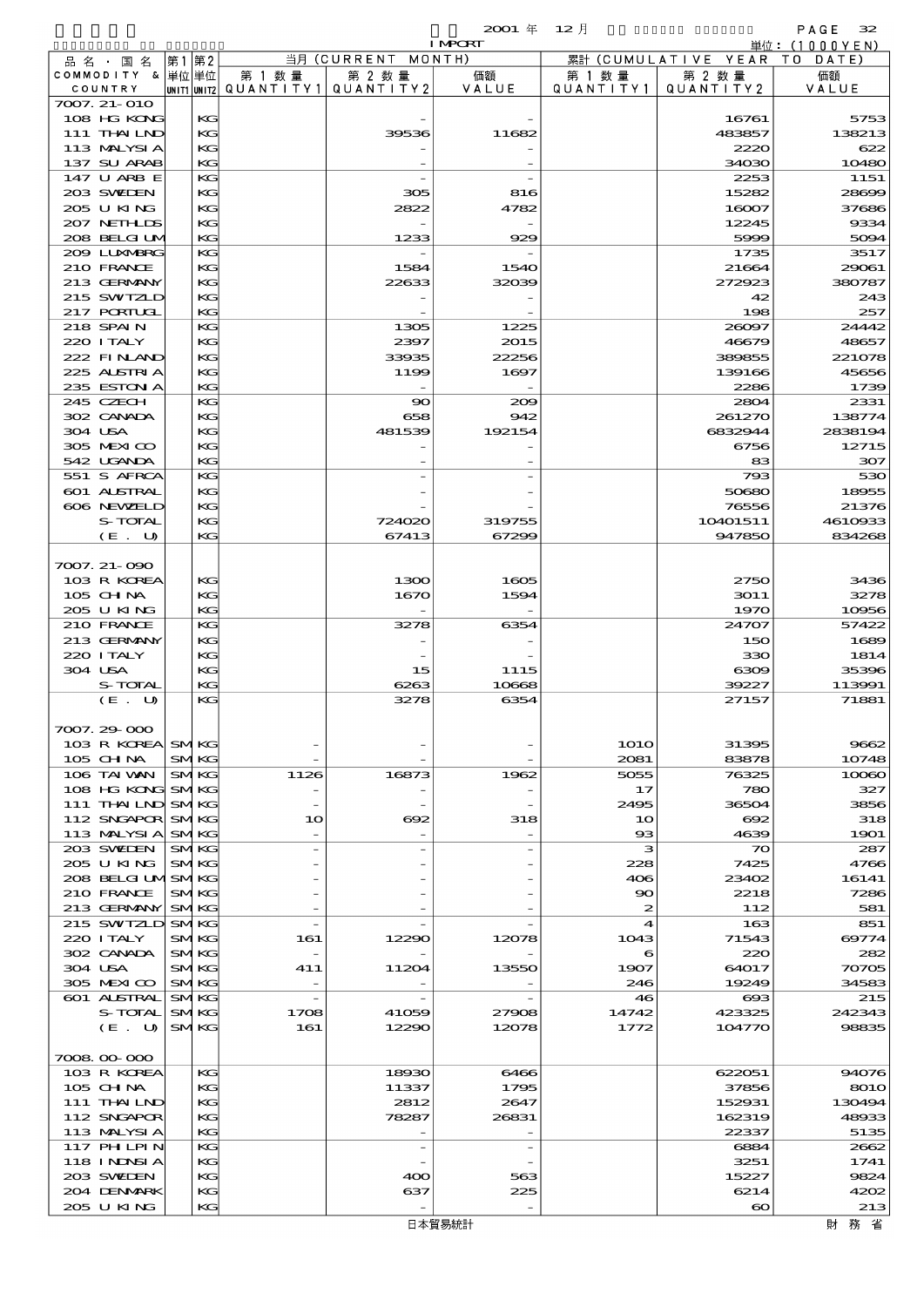|  |                           |          |                                       |                    | <b>I MPCRT</b> |           |                              | 単位:(1000YEN)   |
|--|---------------------------|----------|---------------------------------------|--------------------|----------------|-----------|------------------------------|----------------|
|  | 品名・国名                     | 第1第2     |                                       | 当月 (CURRENT MONTH) |                |           | 累計 (CUMULATIVE YEAR TO DATE) |                |
|  | COMMODITY & 単位単位          |          | 第 1 数量                                | 第 2 数量             | 価額             | 第 1 数 量   | 第 2 数量                       | 価額             |
|  | COUNTRY                   |          | UNIT1 UNIT2  QUANT   TY1  QUANT   TY2 |                    | VALUE          | QUANTITY1 | QUANTITY2                    | VALUE          |
|  | 7008 00 000               |          |                                       |                    |                |           |                              |                |
|  | 210 FRANCE                | KG       |                                       |                    |                |           | 1803                         | 1427           |
|  | 213 GERMANY               | KG       |                                       | 10579              | 7724           |           | 39444                        | 31628          |
|  | 215 SWIZLD                | KG       |                                       |                    |                |           | 3801                         | 4683           |
|  | 220 I TALY<br>225 ALSTRIA | KG<br>KG |                                       |                    |                |           | 11949                        | 6075<br>52541  |
|  | 302 CANADA                | KG       |                                       | 230                | 435            |           | 66620<br>28453               | 40202          |
|  | 304 USA                   | KG       |                                       | 5813               | 2071           |           | 71344                        | 21722          |
|  | S-TOTAL                   | KG       |                                       | 129025             | 48757          |           | 1252544                      | 463568         |
|  | $(E$ .<br>U               | KG       |                                       | 11616              | 8512           |           | 141317                       | 105910         |
|  |                           |          |                                       |                    |                |           |                              |                |
|  | 7009.10-000               |          |                                       |                    |                |           |                              |                |
|  | 103 R KOREA               | KG       |                                       | 8469               | 9969           |           | 170488                       | 173880         |
|  | $105$ CHNA                | KG       |                                       | 18695              | 21330          |           | 375066                       | 454663         |
|  | 106 TAI VAN               | KG       |                                       | 18553              | 18656          |           | 478317                       | 437005         |
|  | 111 THAILND               | KG       |                                       | 10666              | 17748          |           | 140384                       | 185953         |
|  | 118 I NDSI A              | KG       |                                       | 2898               | 4087           |           | 27083                        | 45692          |
|  | 155 TADZH K               | KG       |                                       |                    |                |           | 455                          | 849            |
|  | 203 SWIEN                 | KG       |                                       | 1284               | 5881           |           | 20587                        | 95206          |
|  | 205 U KING                | KG       |                                       | 437                | 1390           |           | 8518                         | 35676          |
|  | 206 IRELAND               | KG       |                                       | 12072              | 13637          |           | 184788                       | 199365         |
|  | 207 NETHLIS               | KG       |                                       | 380                | 705            |           | 221O                         | 3673           |
|  | 210 FRANCE                | KG       |                                       | 465                | 3280           |           | 5647                         | 40437          |
|  | 213 GERMANY               | KG       |                                       | 7166               | 55064          |           | 82248                        | 558748         |
|  | 218 SPAIN                 | KG       |                                       | 245                | 1053           |           | 10886                        | 17956          |
|  | 220 I TALY                | KG       |                                       | 242                | 1089           |           | 7305                         | 16266          |
|  | 225 ALSTRIA               | KG       |                                       |                    |                |           | 981                          | 7361           |
|  | 245 CZECH                 | KG       |                                       |                    |                |           | 25060                        | 17933          |
|  | 302 CANADA<br>304 USA     | KG<br>KG |                                       | 106352             | 319129         |           | 317<br>1328392               | 725<br>4825543 |
|  | 305 MEXICO                | KG       |                                       |                    |                |           | 91                           | 923            |
|  | 601 ALSTRAL               | KG       |                                       | 28732              | 47382          |           | 264924                       | 434950         |
|  | S-TOTAL                   | KG       |                                       | 216656             | 520400         |           | 3133747                      | 7552804        |
|  | (E. U)                    | KG       |                                       | 22291              | 82099          |           | 323170                       | 974688         |
|  |                           |          |                                       |                    |                |           |                              |                |
|  | 7009.91-000               |          |                                       |                    |                |           |                              |                |
|  | 103 R KOREA               | KG       |                                       | 120142             | 12614          |           | 2393453                      | 229310         |
|  | 105 CHNA                  | KG       |                                       | 129416             | 23412          |           | 2109829                      | 335890         |
|  | 106 TAI VAN               | KG       |                                       | $\infty$           | 7182           |           | 550332                       | 67525          |
|  | 108 HG KONG               | KG       |                                       |                    |                |           | 27009                        | 6545           |
|  | 111 THAILND               | KG       |                                       | 219996             | 14764          |           | 2659558                      | 203250         |
|  | 112 SNGAPOR               | KG       |                                       |                    |                |           | 1                            | 300            |
|  | 117 PH LPIN               | KG       |                                       |                    |                |           | 174                          | $\infty$       |
|  | 118 I NDNSI A             | KG       |                                       | 2                  | 651            |           | 30844                        | 8041           |
|  | 205 U KING                | KG       |                                       | 3825               | 330            |           | 4063                         | 1387           |
|  | 208 BELGI UM              | KG       |                                       | 2271               | 2012           |           | 5061                         | 5468           |
|  | 210 FRANCE                | KG       |                                       |                    |                |           | 1249                         | 4391           |
|  | 213 GERMANY               | KG       |                                       | 104                | 1653           |           | 22851                        | 15709          |
|  | 215 SWIZLD                | KG       |                                       |                    |                |           | 452                          | 21387          |
|  | 218 SPAIN<br>220 I TALY   | KG       |                                       | 360                |                |           | 2198<br>8024                 | 5843           |
|  | 225 ALSTRIA               | KG<br>KG |                                       |                    | 1527           |           | 52                           | 14075<br>208   |
|  | 245 CZECH                 | KG       |                                       |                    |                |           | 260499                       | 39813          |
|  | 302 CANADA                | КG       |                                       | 50                 | 252            |           | 25895                        | 7599           |
|  | 304 USA                   | KG       |                                       | 6448               | 10035          |           | 53885                        | 74620          |
|  | 305 MEXICO                | KG       |                                       |                    |                |           | 49                           | 393            |
|  | S-TOTAL                   | KG       |                                       | 543223             | 74432          |           | 8155478                      | 1042449        |
|  | (E. U)                    | KG       |                                       | 6560               | 5522           |           | 43498                        | 47081          |
|  |                           |          |                                       |                    |                |           |                              |                |
|  | 7009.92-000               |          |                                       |                    |                |           |                              |                |
|  | 103 R KOREA               | KG       |                                       | 36132              | 13444          |           | 433325                       | 256452         |
|  | 105 CHNA                  | KG       |                                       | 331049             | 125769         |           | 4012868                      | 1614347        |
|  | 106 TAI VAN               | KC       |                                       | 262254             | 71841          |           | 3355030                      | 934459         |
|  | 108 HG KONG               | KG       |                                       | 1321               | 2187           |           | 129297                       | 60284          |
|  | 110 VIEINAM               | KG       |                                       | 50550              | 9970           |           | 458899                       | 87831          |
|  | 111 THAILND               | KG       |                                       | 15861              | 3457           |           | 154768                       | 48470          |
|  | 112 SNGAPOR               | KG       |                                       |                    |                |           | 550                          | 2363           |
|  | 113 MALYSIA               | KC       |                                       | 1606               | 428            |           | 16001                        | 6113           |
|  | 117 PHLPIN                | KG       |                                       | 284                | 413            |           | 17272                        | 27799          |
|  | 118 I NDSI A              | KG       |                                       | 29037              | 8139           |           | 540716                       | 163072         |
|  | 123 INIA<br>143 ISRAEL    | KG<br>KG |                                       | 145                | 209            |           | 4357<br>31                   | 4539<br>1282   |
|  | 204 DENMARK               | KG       |                                       |                    |                |           | 1247                         | 982            |
|  |                           |          |                                       |                    |                |           |                              |                |

 $206$  ireland  $\kappa$   $\kappa$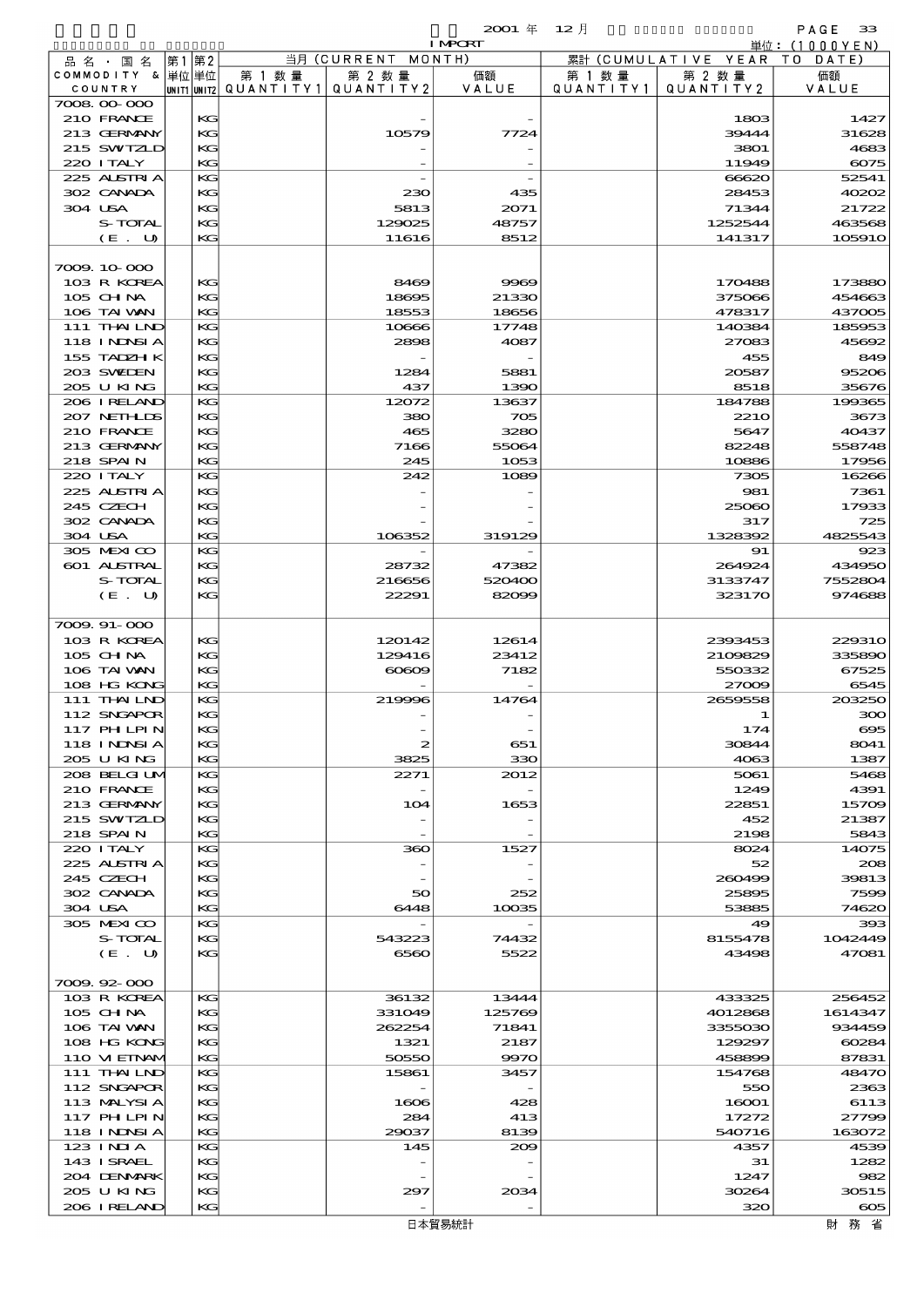|                                 |           |                          |                                   | $2001$ $#$               | $12$ 月    |                        | PAGE<br>34                  |
|---------------------------------|-----------|--------------------------|-----------------------------------|--------------------------|-----------|------------------------|-----------------------------|
|                                 |           |                          | 当月 (CURRENT                       | <b>I MPORT</b><br>MONTH) |           | 累計 (CUMULATIVE YEAR)   | 単位:(1000YEN)<br>T O<br>DATE |
| 品 名 ・ 国 名<br>COMMODITY & 単位単位   | 第2<br> 第1 | 第 1 数 量                  | 第 2 数量                            | 価額                       | 第 1 数 量   | 第 2 数 量                | 価額                          |
| COUNTRY                         |           | unit1 unit2  Q∪ANT   TY1 | QUANTITY2                         | VALUE                    | QUANTITY1 | QUANTITY2              | VALUE                       |
| 7009.92-000                     |           |                          |                                   |                          |           |                        |                             |
| 207 NETHLIS                     | KG        |                          |                                   |                          |           | 1384                   | 3424                        |
| 208 BELGI UM                    | KG        |                          | 1522                              | 3019                     |           | 13037                  | 22507                       |
| 210 FRANCE<br>213 GERMANY       | KG<br>KG  |                          | 2771<br>119                       | 19342<br>819             |           | 15303<br>10564         | 108139<br>35022             |
| 215 SWIZLD                      | KG        |                          | 22                                | 701                      |           | 458                    | 3808                        |
| 217 PORTUGL                     | KG        |                          |                                   |                          |           | 372                    | 298                         |
| 218 SPAIN                       | KG        |                          | 119                               | 244                      |           | 15853                  | 17935                       |
| 220 I TALY                      | KG        |                          | 16546                             | 22304                    |           | 387875                 | 381072                      |
| 225 ALSTRIA                     | KG        |                          |                                   |                          |           | 723                    | 4609                        |
| 232 BLLGAR                      | KG        |                          | $\overline{\phantom{0}}$          |                          |           | 177                    | 258                         |
| 234 TURKEY                      | KG        |                          |                                   |                          |           | 185                    | 3782                        |
| 245 CZECH                       | KG        |                          | 1024                              | 1043                     |           | 6368                   | 7431                        |
| 302 CANADA<br>304 USA           | KG<br>KG  |                          | 204<br>11656                      | 336<br>16388             |           | 3602<br>104327         | 2316<br>165854              |
| 305 MEXICO                      | KG        |                          |                                   |                          |           | 452                    | 555                         |
| 601 ALSTRAL                     | KG        |                          |                                   |                          |           | 601                    | 3402                        |
| S-TOTAL                         | KG        |                          | 762519                            | 302087                   |           | 9716226                | 3999525                     |
| (E. U)                          | KG        |                          | 21374                             | 47762                    |           | 476942                 | 605108                      |
|                                 |           |                          |                                   |                          |           |                        |                             |
| 7010 10 000                     |           |                          |                                   |                          |           |                        |                             |
| 103 R KOREA                     | KG        |                          | <b>9310</b>                       | 7725                     |           | 35135                  | 31706                       |
| 113 MALYSIA                     | KG        |                          | 2523                              | 1179                     |           | 7569                   | 3291                        |
| <b>118 INDSIA</b><br>205 U KING | KG        |                          |                                   |                          |           | 2488                   | 1361                        |
| 206 I RELAND                    | KG<br>KG  |                          |                                   |                          |           | 100<br>10 <sub>3</sub> | 248<br>279                  |
| 213 GERMANY                     | KG        |                          |                                   |                          |           | 2782                   | 1634                        |
| 304 USA                         | KG        |                          | 14                                | 590                      |           | 43                     | 2135                        |
| S-TOTAL                         | KG        |                          | 11847                             | 9494                     |           | 48220                  | 40654                       |
| (E. U)                          | KG        |                          |                                   |                          |           | 2985                   | 2161                        |
|                                 |           |                          |                                   |                          |           |                        |                             |
| 7010.20-000                     |           |                          |                                   |                          |           |                        |                             |
| 103 R KOREA                     | KС        |                          | 12252                             | 3014                     |           | 124930                 | 32508                       |
| 105 CH NA                       | KG        |                          | 32563                             | 4174                     |           | 557464                 | 96636                       |
| 210 FRANCE                      | KG        |                          |                                   |                          |           | 24384                  | 24353                       |
| 213 GERMANY<br>215 SWIZLD       | KG<br>KG  |                          |                                   |                          |           | 2701<br>64             | 4601<br>255                 |
| 220 I TALY                      | KG        |                          |                                   |                          |           | 8434                   | 4871                        |
| 225 ALSTRIA                     | KG        |                          | 1296                              | 1383                     |           | 19575                  | 17469                       |
| S-TOTAL                         | KG        |                          | 46111                             | 8571                     |           | 737552                 | 180693                      |
| (E. U)                          | KG        |                          | 1296                              | 1383                     |           | 55094                  | 51294                       |
|                                 |           |                          |                                   |                          |           |                        |                             |
| 7010. 91-000                    |           |                          |                                   |                          |           |                        |                             |
| 103 R KOREA                     | KG        |                          | 74533                             | 6234                     |           | 717507                 | 79911                       |
| $105$ CHNA                      | KG        |                          | 5695                              | $\infty$                 |           | 71103                  | 11508                       |
| 106 TAI WAN<br>108 HG KONG      | KG<br>KG  |                          |                                   |                          |           | 1780                   | 1815<br>218                 |
| 111 THAILND                     | KG        |                          |                                   |                          |           | 140<br>6139            | 2406                        |
| 118 INNSI A                     | KG        |                          | 5192                              | 450                      |           | 52446                  | 4675                        |
| 204 DENMARK                     | KG        |                          |                                   |                          |           | 3030                   | 2693                        |
| 205 U KING                      | KG        |                          | $\overline{\phantom{m}}$          |                          |           | 686                    | 292                         |
| 207 NETHLIS                     | KG        |                          |                                   |                          |           | 10                     | 207                         |
| 210 FRANCE                      | KG        |                          | 4430                              | 1687                     |           | 147377                 | 35993                       |
| 213 GERMANY                     | KG        |                          | 152                               | 604                      |           | 49590                  | 25182                       |
| 218 SPAIN                       | KG        |                          |                                   |                          |           | 760                    | 264                         |
| 220 I TALY<br>245 CZECH         | KG<br>KG  |                          | 8371                              | 1611                     |           | 50851<br>15            | 9133<br>258                 |
| 304 USA                         | KG        |                          |                                   |                          |           | 31725                  | 25328                       |
| S-TOTAL                         | KG        |                          | 98373                             | 11193                    |           | 1133159                | 199883                      |
| (E. U)                          | KG        |                          | 12953                             | 3902                     |           | 252304                 | 73764                       |
|                                 |           |                          |                                   |                          |           |                        |                             |
| 7010.92-000                     |           |                          |                                   |                          |           |                        |                             |
| 103 R KOREA                     | KG        |                          | 105770                            | 16525                    |           | 2267115                | 420073                      |
| $105$ CHNA                      | KG        |                          | 12719                             | 1497                     |           | 220724                 | 20163                       |
| 106 TAI WAN                     | KG<br>KG  |                          | 1820                              | 1495                     |           | 70363                  | 9733                        |
| 110 VI EINAM<br>118 I NDSI A    | KG        |                          | $\overline{\phantom{a}}$<br>13314 | 1328                     |           | 3104<br>129039         | 896<br>13975                |
| 204 DENMARK                     | KG        |                          | 226                               | 451                      |           | 11604                  | 10834                       |
| 207 NETHLIS                     | KG        |                          |                                   |                          |           | 28253                  | 2783                        |
| 210 FRANCE                      | KG        |                          | 53086                             | 4086                     |           | 778773                 | 117333                      |
| 213 GERMANY                     | KG        |                          | 4737                              | 1158                     |           | 88079                  | 19287                       |
| 215 SWIZLD                      | KG        |                          |                                   |                          |           | 150                    | 317                         |
| 218 SPAIN                       | KG        |                          |                                   |                          |           | 8561                   | 1044                        |
| 220 I TALY                      | KG        |                          | 12482                             | 3083                     |           | 193068                 | 57644                       |
| 225 ALSTRIA                     | KG        |                          |                                   |                          |           | 18207                  | 2587                        |
|                                 |           |                          |                                   | 日本貿易統計                   |           |                        | 財務省                         |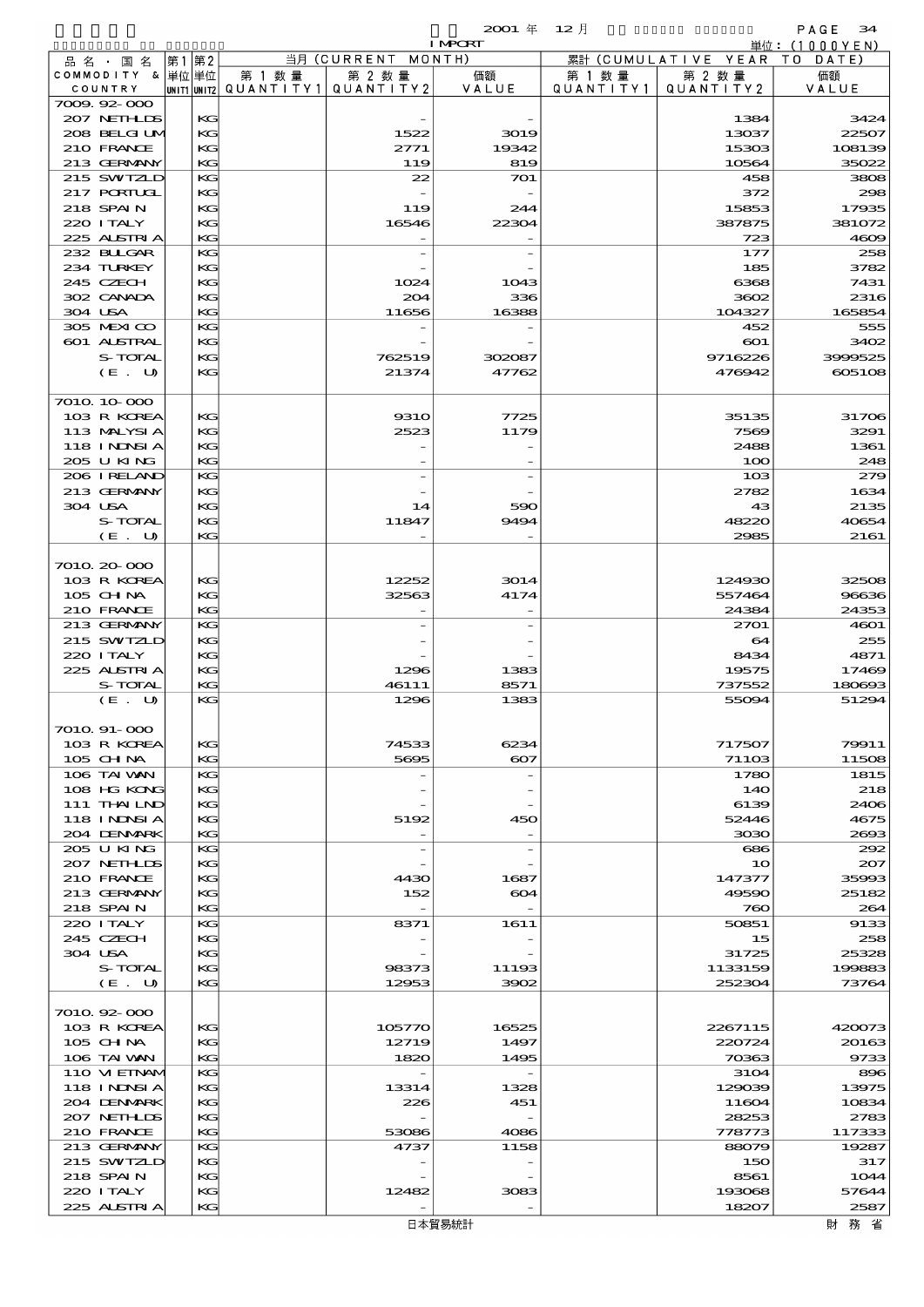|         |                            |    |          |                                                  |             | <b>I MPORT</b> |                              |                              | 単位: (1000YEN)   |
|---------|----------------------------|----|----------|--------------------------------------------------|-------------|----------------|------------------------------|------------------------------|-----------------|
|         | 品名・国名                      | 第1 | 第2       |                                                  | 当月(CURRENT  | MONTH)         |                              | 累計 (CUMULATIVE YEAR TO DATE) |                 |
|         | COMMODITY & 単位単位           |    |          | 第 1 数量<br> unit1 unit2  QUANT   TY1  QUANT   TY2 | 第 2 数量      | 価額<br>VALUE    | 第 1 数 量<br>Q U A N T I T Y 1 | 第 2 数量<br>QUANTITY 2         | 価額              |
|         | COUNTRY<br>7010.92-000     |    |          |                                                  |             |                |                              |                              | VALUE           |
|         | 234 TURKEY                 |    | KG       |                                                  |             |                |                              | 6222                         | 753             |
|         | 245 CZECH                  |    | KG       |                                                  | 287         | 591            |                              | 484                          | 1589            |
| 304 USA |                            |    | KG       |                                                  | 158         | 674            |                              | 46001                        | 31352           |
|         | S-TOTAL                    |    | KG       |                                                  | 204599      | 30888          |                              | 3869747                      | 710363          |
|         | (E. U)                     |    | KG       |                                                  | 70531       | 8778           |                              | 1126545                      | 211512          |
|         | 7010.93-000                |    |          |                                                  |             |                |                              |                              |                 |
|         | 103 R KOREA                |    | KG       |                                                  | 9442        | 6024           |                              | 3490371                      | 180757          |
|         | 105 CH NA                  |    | KG       |                                                  | 30454       | 5657           |                              | 228552                       | 45707           |
|         | 106 TAI VAN                |    | KG       |                                                  | 47126       | 4292           |                              | 364331                       | 31699           |
|         | $111$ THAILND              |    | KG       |                                                  |             |                |                              | 561                          | 471             |
|         | 118 I NJNSI A              |    | KG       |                                                  |             |                |                              | 14085                        | <b>1610</b>     |
|         | 137 SU ARAB<br>204 DENMARK |    | KG<br>KG |                                                  |             |                |                              | 757179<br>4033               | 37919<br>4289   |
|         | 205 U KING                 |    | KG       |                                                  |             |                |                              | 9072                         | 1849            |
|         | 207 NETHLIS                |    | KG       |                                                  |             |                |                              | 1546                         | 682             |
|         | 210 FRANCE                 |    | KG       |                                                  |             |                |                              | 30524                        | 15941           |
|         | 213 GERMANY                |    | KG       |                                                  | 1659        | 1524           |                              | 50483                        | 8681            |
|         | 215 SWIZLD                 |    | KG       |                                                  |             |                |                              | 40                           | 649             |
|         | 220 I TALY                 |    | KG       |                                                  | 1588        | 447            |                              | 17625                        | 5515            |
|         | 225 ALSTRIA<br>304 USA     |    | KG<br>KG |                                                  | 155         | 663            |                              | 2412<br>5605                 | 372<br>6476     |
|         | S-TOTAL                    |    | KG       |                                                  | 175424      | 18607          |                              | 4976419                      | 342617          |
|         | (E. U)                     |    | KG       |                                                  | 3247        | 1971           |                              | 115695                       | 37329           |
|         |                            |    |          |                                                  |             |                |                              |                              |                 |
|         | 7010.94.000                |    |          |                                                  |             |                |                              |                              |                 |
|         | 103 R KOREA                |    | KG       |                                                  | 353832      | 26677          |                              | 2329069                      | 249925          |
|         | 105 CH NA                  |    | КC       |                                                  | 48461       | 13058          |                              | 726360                       | 228176          |
|         | 106 TAI VAN<br>108 HG KONG |    | KG<br>KG |                                                  | 190278      | 21679          |                              | 2570123<br>5736              | 255970<br>4325  |
|         | 110 VIEINAM                |    | KG       |                                                  |             |                |                              | 4957                         | 4006            |
|         | 204 DENMARK                |    | KG       |                                                  |             |                |                              | 2400                         | 2878            |
|         | 205 U KING                 |    | KG       |                                                  | 590         | 4111           |                              | 3005                         | 12609           |
|         | 207 NETHLIS                |    | KG       |                                                  | 340         | 835            |                              | 4752                         | 12497           |
|         | 208 BELGI UM               |    | KG       |                                                  | 917         | 299            |                              | 1891                         | 1781            |
|         | 210 FRANCE                 |    | KG       |                                                  | 8969        | 15486          |                              | 221513                       | 191035          |
|         | 211 MUNACO<br>213 GERMANY  |    | KG<br>KG |                                                  | 469<br>8907 | 525<br>3385    |                              | 5652<br>45998                | 7127<br>21008   |
|         | 215 SWIZLD                 |    | KG       |                                                  |             |                |                              | 324                          | 314             |
|         | 220 I TALY                 |    | KG       |                                                  |             |                |                              | 37235                        | 25188           |
|         | 225 ALSTRIA                |    | KG       |                                                  |             |                |                              | 8878                         | 3451            |
|         | 245 CZECH                  |    | KG       |                                                  |             |                |                              | $\infty$                     | 251             |
|         | 302 CANADA                 |    | KG       |                                                  |             |                |                              | 537                          | 1195            |
|         | 304 USA<br>305 MEXICO      |    | KG<br>KG |                                                  | 2292        | 9567           |                              | 27700<br>4104                | 73730<br>1380   |
|         | 410 BRAZIL                 |    | KG       |                                                  |             |                |                              | 2349                         | 348             |
|         | 506 EGYPT                  |    | KG       |                                                  |             |                |                              | 720                          | 3191            |
|         | 601 ALSTRAL                |    | КC       |                                                  |             |                |                              | 240                          | 204             |
|         | S-TOTAL                    |    | KG       |                                                  | 615055      | 95622          |                              | $6003603$                    | 1100589         |
|         | (E. U)                     |    | KG       |                                                  | 19723       | 24116          |                              | 325672                       | 270447          |
|         | 7011.10.000                |    |          |                                                  |             |                |                              |                              |                 |
|         | 103 R KOREA                |    | KG       |                                                  |             |                |                              | 337                          | 752             |
|         | 105 CH NA                  |    | KG       |                                                  | 1019        | 3488           |                              | 24723                        | 32273           |
|         | 106 TAI VAN                |    | KG       |                                                  |             |                |                              | 28886                        | 9480            |
|         | 111 THAILND                |    | KG       |                                                  |             |                |                              | 24721                        | 1848            |
|         | 113 MALYSIA                |    | KG       |                                                  |             |                |                              | 1875                         | 798             |
|         | <b>118 INNSIA</b>          |    | КC<br>KG |                                                  | 109956      | 7385           |                              | 2412509                      | 166925          |
|         | 205 U KING<br>207 NETHLIS  |    | KG       |                                                  | 10764       | 1126           |                              | 157736<br>2721               | 17393<br>1969   |
|         | 210 FRANCE                 |    | KG       |                                                  |             |                |                              | 12920                        | 20113           |
|         | 213 GERMANY                |    | KG       |                                                  | 350         | 1738           |                              | 34341                        | 132413          |
|         | 218 SPAIN                  |    | КC       |                                                  |             |                |                              | 15255                        | 12005           |
|         | 304 USA                    |    | KG       |                                                  |             |                |                              | 556943                       | 153704          |
|         | S-TOTAL                    |    | KG       |                                                  | 122089      | 13737          |                              | 3272967                      | 549673          |
|         | (E. U)                     |    | KG       |                                                  | 11114       | 2864           |                              | 222973                       | 183893          |
|         | 7011.20-000                |    |          |                                                  |             |                |                              |                              |                 |
|         | 103 R KOREA                |    | KG       |                                                  | 5670        | 4622           |                              | 129255                       | 48784           |
|         | 105 CH NA                  |    | KG       |                                                  | 2029        | 6904           |                              | 12514                        | 47371           |
|         | 106 TAI VAN                |    | КC       |                                                  |             |                |                              | 6062                         | 1478            |
|         | 111 THAILND                |    | KG       |                                                  |             |                |                              | 95357                        | 37396           |
|         | 112 SNGAPOR<br>113 MALYSIA |    | КC<br>KG |                                                  | 761399      | 104948         |                              | 21848<br>18696427            | 5953<br>2193135 |
|         |                            |    |          |                                                  |             |                |                              |                              |                 |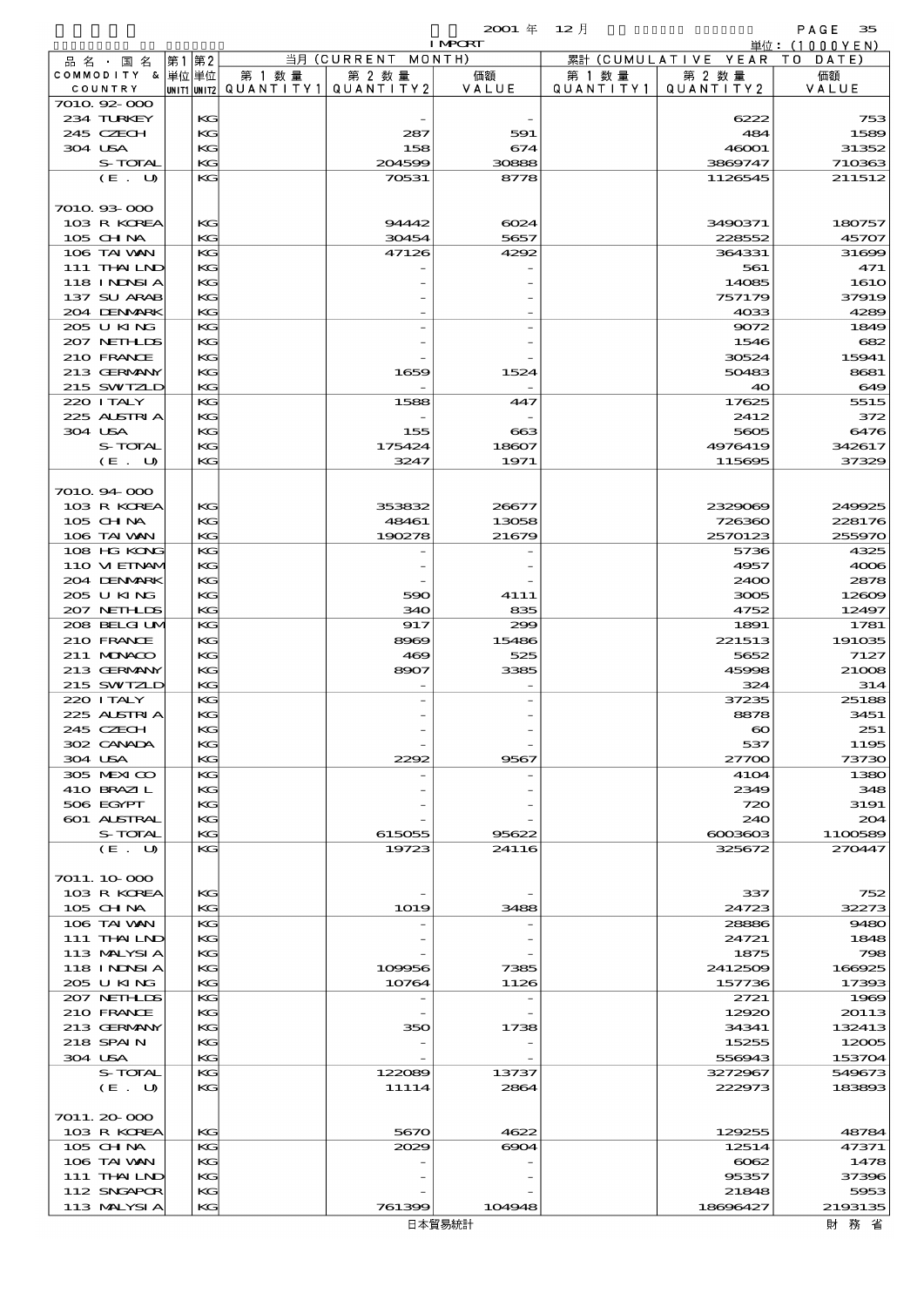|                            |          |                                       |                    | <b>I MPCRT</b> |           |                              | 単位: $(1000YEN)$   |
|----------------------------|----------|---------------------------------------|--------------------|----------------|-----------|------------------------------|-------------------|
| 品 名 ・ 国 名                  | 第1 第2    |                                       | 当月 (CURRENT MONTH) |                |           | 累計 (CUMULATIVE YEAR TO DATE) |                   |
| COMMODITY & 単位単位           |          | 第 1 数量                                | 第 2 数量             | 価額             | 第 1 数量    | 第 2 数量                       | 価額                |
| COUNTRY<br>7011.20-000     |          | UNIT1 UNIT2  QUANT I TY1  QUANT I TY2 |                    | VALUE          | QUANTITY1 | QUANTITY 2                   | VALUE             |
| <b>118 INNSIA</b>          | KG       |                                       |                    |                |           | 60536                        | 1446              |
| 205 U KING                 | KG       |                                       | 37776              | 5011           |           | 1474184                      | 226812            |
| 207 NETHLIS                | KG       |                                       |                    |                |           | 290                          | 663               |
| 213 GERMANY                | KG       |                                       |                    |                |           | 472                          | 490               |
| 238 UKRAINE                | KG       |                                       |                    |                |           | 239220                       | 28611             |
| 304 USA                    | KG       |                                       | 300                | 305            |           | 13221                        | 7267              |
| S-TOTAL                    | KG       |                                       | 807174             | 121790         |           | 20749386                     | 2599406           |
| (E. U)                     | КC       |                                       | 37776              | 5011           |           | 1474946                      | 227965            |
| 7011.90-000                |          |                                       |                    |                |           |                              |                   |
| 103 R KOREA                | KG       |                                       | 85                 | 4927           |           | 120                          | 5192              |
| 105 CHNA                   | KG       |                                       | 164                | 2096           |           | 6932                         | 10988             |
| 106 TAI VAN                | KG       |                                       | 23                 | 348            |           | 3168                         | 7516              |
| 108 HG KONG                | KG       |                                       |                    |                |           | 40                           | 258               |
| 111 THAILND                | KG       |                                       |                    |                |           | 132                          | 907               |
| 202 NORWAY                 | KG       |                                       |                    |                |           | 8                            | 201               |
| 205 U KING                 | KG       |                                       | 10                 | 232            |           | 876                          | 3297              |
| 213 GERMANY<br>215 SWIZLD  | KG<br>KG |                                       |                    |                |           | $\bf{60}$<br>50              | 12220<br>355      |
| 220 I TALY                 | KG       |                                       |                    |                |           | 8249                         | 7918              |
| 304 USA                    | KG       |                                       | 255                | 275            |           | 4093                         | 16943             |
| S-TOTAL                    | KG       |                                       | 537                | 7878           |           | 24328                        | 65795             |
| (E. U)                     | КC       |                                       | 10                 | 232            |           | 9785                         | 23435             |
|                            |          |                                       |                    |                |           |                              |                   |
| 7012 00 000                |          |                                       |                    |                |           |                              |                   |
| $105$ CHNA                 | NO       |                                       | 21960              | 2226           |           | 119412                       | 15755             |
| 108 HG KONG                | NO       |                                       |                    |                |           | 102                          | 201               |
| 213 GERMANY                | NO       |                                       |                    |                |           | 205                          | 1275              |
| 220 I TALY<br>S-TOTAL      | NO<br>NO |                                       | 206<br>22166       | 368<br>2594    |           | 206<br>119925                | 368<br>17599      |
| (E. U)                     | NO       |                                       | 206                | 368            |           | 411                          | 1643              |
|                            |          |                                       |                    |                |           |                              |                   |
| 7013 10 000                |          |                                       |                    |                |           |                              |                   |
| 103 R KOREA                | KG       |                                       |                    |                |           | 2542                         | 321O              |
| 105 CHNA                   | KG       |                                       |                    |                |           | 11602                        | 5660              |
| 117 PHLPIN                 | KG       |                                       |                    |                |           | 3877                         | 517               |
| 205 U KING                 | KG       |                                       |                    |                |           | 5985                         | 2540              |
| 207 NETHLIS                | KG       |                                       |                    |                |           | 250                          | 323               |
| 210 FRANCE<br>213 GERMANY  | KG<br>KG |                                       |                    |                |           | 3086<br>500                  | 2037<br>785       |
| 220 I TALY                 | KG       |                                       |                    |                |           | 1897                         | 1266              |
| 304 USA                    | KG       |                                       |                    |                |           | 90484                        | 73083             |
| S-TOTAL                    | KG       |                                       |                    |                |           | 120223                       | 89421             |
| (E. U)                     | KG       |                                       |                    |                |           | 11718                        | 6951              |
|                            |          |                                       |                    |                |           |                              |                   |
| 7013 21-000                |          |                                       |                    |                |           |                              |                   |
| 103 R KOREA                | KG       |                                       | 1964               | 281O           |           | 27841                        | 33736             |
| 105 CH NA                  | KG       |                                       | 1512               | 1147           |           | 6931                         | 8806              |
| 106 TAI VAN<br>111 THAILND | KG<br>KG |                                       | 2730               | 1244           |           | 8445<br>2983                 | 3834<br>4109      |
| 123 INIA                   | KG       |                                       |                    |                |           | 604                          | 433               |
| 203 SWIEN                  | KG       |                                       |                    |                |           | 142                          | 845               |
| 204 DENMARK                | KG       |                                       | 30                 | 580            |           | 315                          | 1803              |
| 205 U KING                 | KG       |                                       | 64                 | 694            |           | 1860                         | 9127              |
| 206 I RELAND               | KG       |                                       | 90                 | 1365           |           | 2800                         | 24008             |
| 207 NETHLIS                | KG       |                                       |                    |                |           | 176                          | 273               |
| 208 BELGI UM               | KG       |                                       |                    |                |           | 156                          | 1230              |
| 210 FRANCE<br>213 GERMANY  | KG<br>KG |                                       | 19458<br>5271      | 97841<br>17588 |           | 306123<br>35232              | 1462720<br>125353 |
| 218 SPAIN                  | KG       |                                       |                    |                |           | 1007                         | 520               |
| 220 I TALY                 | KG       |                                       | 6362               | 7681           |           | 136060                       | 137457            |
| 223 POLAND                 | KG       |                                       | 941                | 2871           |           | 141O1                        | 24050             |
| 225 ALSTRIA                | KG       |                                       | 591                | 2930           |           | 35674                        | 75364             |
| 227 H.NGARY                | KG       |                                       | 389                | 1733           |           | 3302                         | 14886             |
| 231 ROMAN A                | KG       |                                       | 48                 | 252            |           | $\boldsymbol{\infty}$        | 2480              |
| 234 TURKEY                 | KG       |                                       |                    |                |           | 20036                        | 3554              |
| 242 SLOVEN<br>245 CZECH    | KG<br>KG |                                       | 88<br>15965        | 679<br>16822   |           | 1689<br>163699               | 6701<br>244225    |
| 246 SLOVAK                 | KG       |                                       | 155                | 363            |           | 14207                        | 31709             |
| 302 CANADA                 | KG       |                                       |                    |                |           | 275                          | 318               |
| 304 USA                    | KG       |                                       | 320                | 335            |           | 1077                         | 1079              |
| 312 PANAMA                 | KG       |                                       |                    |                |           | 45                           | 334               |
| 410 BRAZIL                 | KG       |                                       |                    |                |           | 720                          | 1608              |
| S-TOTAL                    | KG       |                                       | 55978              | 156935         |           | 787097                       | 2220562           |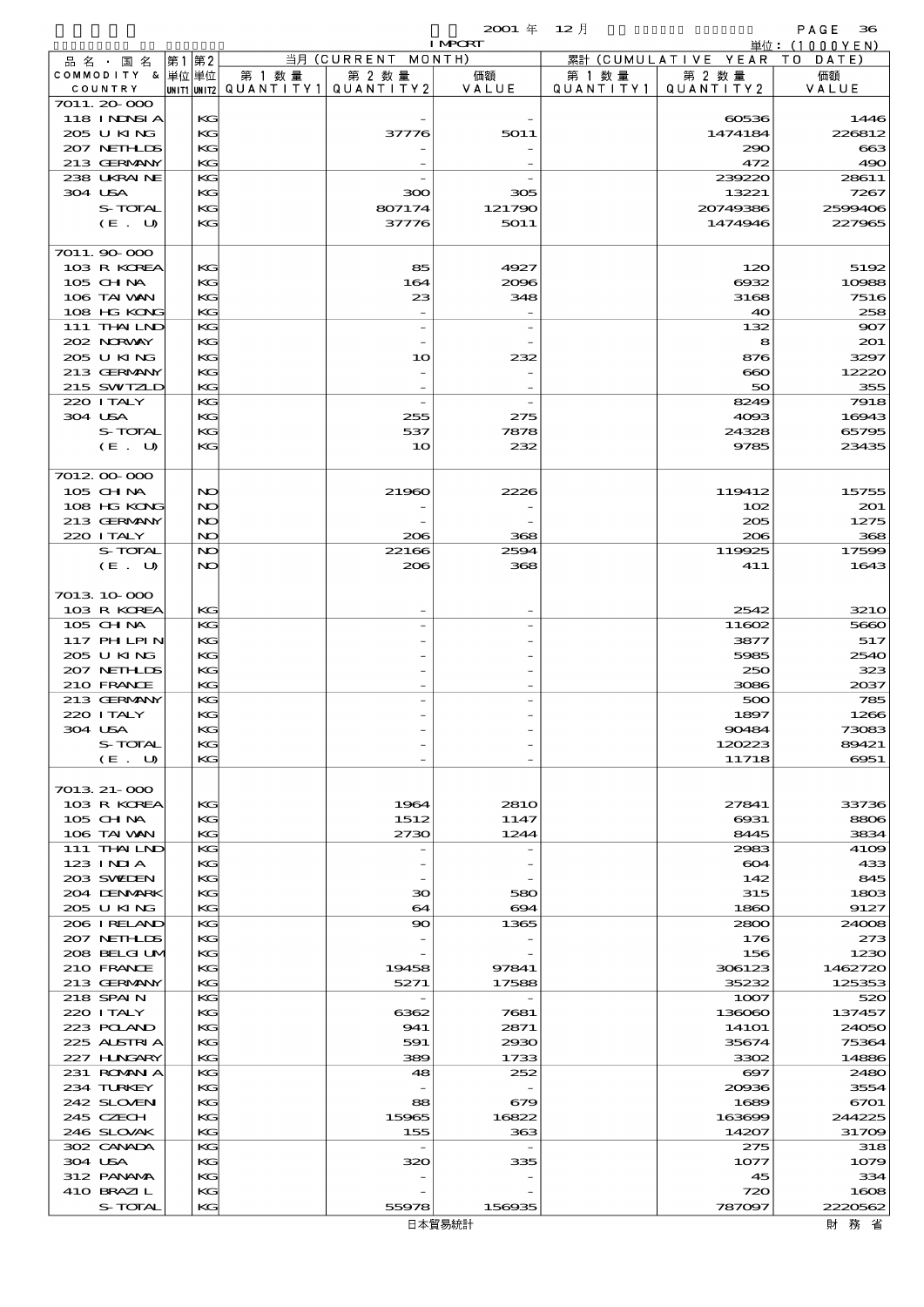|                             |          |                                       |                                | <b>I MPORT</b>                  |                   |                              | 単位:(1000YEN)     |
|-----------------------------|----------|---------------------------------------|--------------------------------|---------------------------------|-------------------|------------------------------|------------------|
| 品名・国名                       | 第1 第2    |                                       | 当月 (CURRENT MONTH)             |                                 |                   | 累計 (CUMULATIVE YEAR TO DATE) |                  |
| COMMODITY & 単位単位            |          | 第 1 数量                                | 第 2 数量                         | 価額                              | 第 1 数 量           | 第 2 数量                       | 価額               |
| COUNTRY                     |          | UNIT1 UNIT2  QUANT I TY1  QUANT I TY2 |                                | VALUE                           | Q U A N T I T Y 1 | QUANTITY 2                   | VALUE            |
| 7013 21-000<br>(E. U)       | KG       |                                       | 31866                          | 128679                          |                   | 519545                       | 1838700          |
|                             |          |                                       |                                |                                 |                   |                              |                  |
| 7013 29 000                 |          |                                       |                                |                                 |                   |                              |                  |
| 103 R KOREA                 | KG       |                                       | 76653                          | 26265                           |                   | 1911995                      | 526947           |
| 105 CHNA                    | KG       |                                       | 196215                         | 89881                           |                   | 2751344                      | 1399772          |
| 106 TAI VAN                 | КG       |                                       | 15400                          | 5698                            |                   | 460084                       | 13881O           |
| 108 HG KONG                 | KG       |                                       | 8775                           | 6463                            |                   | 11373                        | 8328             |
| 110 VIEINAM                 | KG       |                                       | 10388                          | 5431                            |                   | 200706                       | 116149           |
| 111 THAILND                 | KG<br>KG |                                       | 71890                          | 22743                           |                   | 1226744                      | 346534           |
| 113 MALYSIA<br>118 I NDSI A | КG       |                                       | 12413                          | 1423                            |                   | 23739<br>662671              | 1431<br>61982    |
| 123 INIA                    | KG       |                                       |                                |                                 |                   | 9895                         | 2571             |
| 137 SU ARAB                 | KG       |                                       |                                |                                 |                   | 5298                         | 931              |
| 202 NORWAY                  | KG       |                                       | 38                             | 324                             |                   | 38                           | 324              |
| 203 SWIEN                   | KG       |                                       | <b>1910</b>                    | 5026                            |                   | 65503                        | 51712            |
| 204 DENMARK                 | КG       |                                       |                                |                                 |                   | 1222                         | 2295             |
| 205 U KING                  | KG       |                                       | 553                            | 1760                            |                   | 113078                       | 39747            |
| 206 I RELAND                | KG       |                                       |                                |                                 |                   | 1524                         | 513              |
| 207 NETHLIS                 | KG       |                                       | 12402<br>27559                 | 7069<br>7487                    |                   | 88526                        | 56588            |
| 208 BELGI UM<br>210 FRANCE  | KG<br>КG |                                       | 104660                         | 54238                           |                   | 216276<br>1540402            | 60638<br>787850  |
| 213 GERMANY                 | KG       |                                       | 24276                          | 21742                           |                   | 327419                       | 308675           |
| 217 PORTUGL                 | KG       |                                       |                                |                                 |                   | 2073                         | 2001             |
| 218 SPAIN                   | KG       |                                       | 24446                          | 5500                            |                   | 97436                        | 43427            |
| 220 I TALY                  | KG       |                                       | 186446                         | 61574                           |                   | 1594015                      | 639321           |
| 222 FINAND                  | KG       |                                       | 2424                           | 2967                            |                   | 31543                        | 41056            |
| 223 POLAND                  | KG       |                                       | 7329                           | 7698                            |                   | 128703                       | 52425            |
| 225 ALSTRIA                 | KG       |                                       | 3339                           | 8235                            |                   | 112019                       | 163849           |
| 227 H.NGARY                 | KG       |                                       | 5392                           | 11388                           |                   | 90478                        | 171999           |
| 230 GREECE<br>231 ROMAN A   | KG<br>KG |                                       | 9636                           | 13433                           |                   | $\infty$<br>85504            | 213<br>129952    |
| 234 TURKEY                  | KG       |                                       | 2651O                          | 4780                            |                   | 1227520                      | 177240           |
| 242 SLOVEN                  | KG       |                                       |                                |                                 |                   | 2182                         | 2895             |
| 245 CZECH                   | KG       |                                       | 4902                           | 7603                            |                   | 101373                       | 113571           |
| 246 SLOVAK                  | KG       |                                       | 2671                           | 5245                            |                   | 18650                        | 30683            |
| 302 CANADA                  | $K$ $G$  |                                       |                                |                                 |                   | 1656                         | 852              |
| 304 USA                     | KG       |                                       | 11259                          | $\alpha$ es                     |                   | 310212                       | 155722           |
| 305 MEXICO                  | KG       |                                       | 2532                           | 1779                            |                   | 17858                        | 6731             |
| 501 MRODOC                  | KG       |                                       |                                |                                 |                   | 483                          | 612              |
| 551 S AFRCA<br>601 ALSTRAL  | KG<br>KG |                                       |                                |                                 |                   | 300<br>3481                  | 439<br>$\cos$    |
| S-TOTAL                     | KG-      |                                       | 850018                         | 3917/5                          |                   | 13443393                     | 5651413          |
| (E. U)                      | КG       |                                       | 388015                         | 175598                          |                   | 4191106                      | 2198485          |
|                             |          |                                       |                                |                                 |                   |                              |                  |
| 7013 31-000                 |          |                                       |                                |                                 |                   |                              |                  |
| 103 R KOREA                 | KG       |                                       |                                |                                 |                   | 5649                         | <b>2100</b>      |
| 105 CH NA                   | KG       |                                       | 3143                           | 582                             |                   | 20572                        | 8753             |
| 106 TAI VAN                 | KG       |                                       | 413                            | 757                             |                   | 2768                         | 4246             |
| 203 SWIDEN                  | KG<br>KG |                                       | $\overline{\phantom{a}}$       | $\overline{\phantom{a}}$        |                   | 489                          | 1369             |
| 204 DENMARK<br>205 U KING   | KG       |                                       | $\overline{\phantom{a}}$<br>52 | $\overline{\phantom{a}}$<br>791 |                   | 370<br>734                   | 1127<br>3672     |
| 206 IRELAND                 | KG       |                                       | 112                            | 1693                            |                   | 671                          | 6637             |
| 208 BELGI UM                | KG       |                                       |                                |                                 |                   | 123                          | 1313             |
| 210 FRANCE                  | KG       |                                       | 2514                           | 8003                            |                   | 27651                        | 119086           |
| 213 GERMANY                 | KG       |                                       | 150                            | 2324                            |                   | 34894                        | <b>47810</b>     |
| <b>217 PORTUGL</b>          | KG       |                                       | 190                            | 324                             |                   | 1354                         | 1404             |
| 218 SPAIN                   | KG       |                                       | 1201                           | 722                             |                   | 241O                         | 1878             |
| 220 I TALY                  | KG       |                                       | 2273                           | 2018                            |                   | 20140                        | 23718            |
| 223 POLAND<br>225 ALSTRIA   | KG<br>KG |                                       | 3898<br>809                    | 7815<br>983                     |                   | 19073<br>1979                | 29842<br>3334    |
| 227 H.NGARY                 | KG       |                                       |                                |                                 |                   | 300                          | 766              |
| 231 ROMAN A                 | KG       |                                       |                                |                                 |                   | 64                           | 203              |
| 242 SLOVEN                  | KG       |                                       | 595                            | 919                             |                   | 1345                         | 3670             |
| 245 CZECH                   | KG       |                                       | 1194                           | 2437                            |                   | 17050                        | 25215            |
| 246 SLOVAK                  | KG       |                                       | 58                             | 249                             |                   | 839                          | 1843             |
| 302 CANADA                  | KG       |                                       |                                |                                 |                   | 111                          | 286              |
| 304 USA                     | KG       |                                       | 14819                          | 7449                            |                   | 14945                        | 8461             |
| S-TOTAL<br>(E. U)           | KG<br>KG |                                       | 31421<br>7301                  | 37096<br>16888                  |                   | 173531<br>90815              | 296733<br>211348 |
|                             |          |                                       |                                |                                 |                   |                              |                  |
| 7013 32 000                 |          |                                       |                                |                                 |                   |                              |                  |
| $105$ CHNA                  | KG       |                                       | 2130                           | 3560                            |                   | 44120                        | 23141            |
| 106 TAI VAN                 | KG       |                                       |                                |                                 |                   | 22868                        | 25985            |
| 205 U KING                  | KG       |                                       |                                |                                 |                   | 31969                        | 8940             |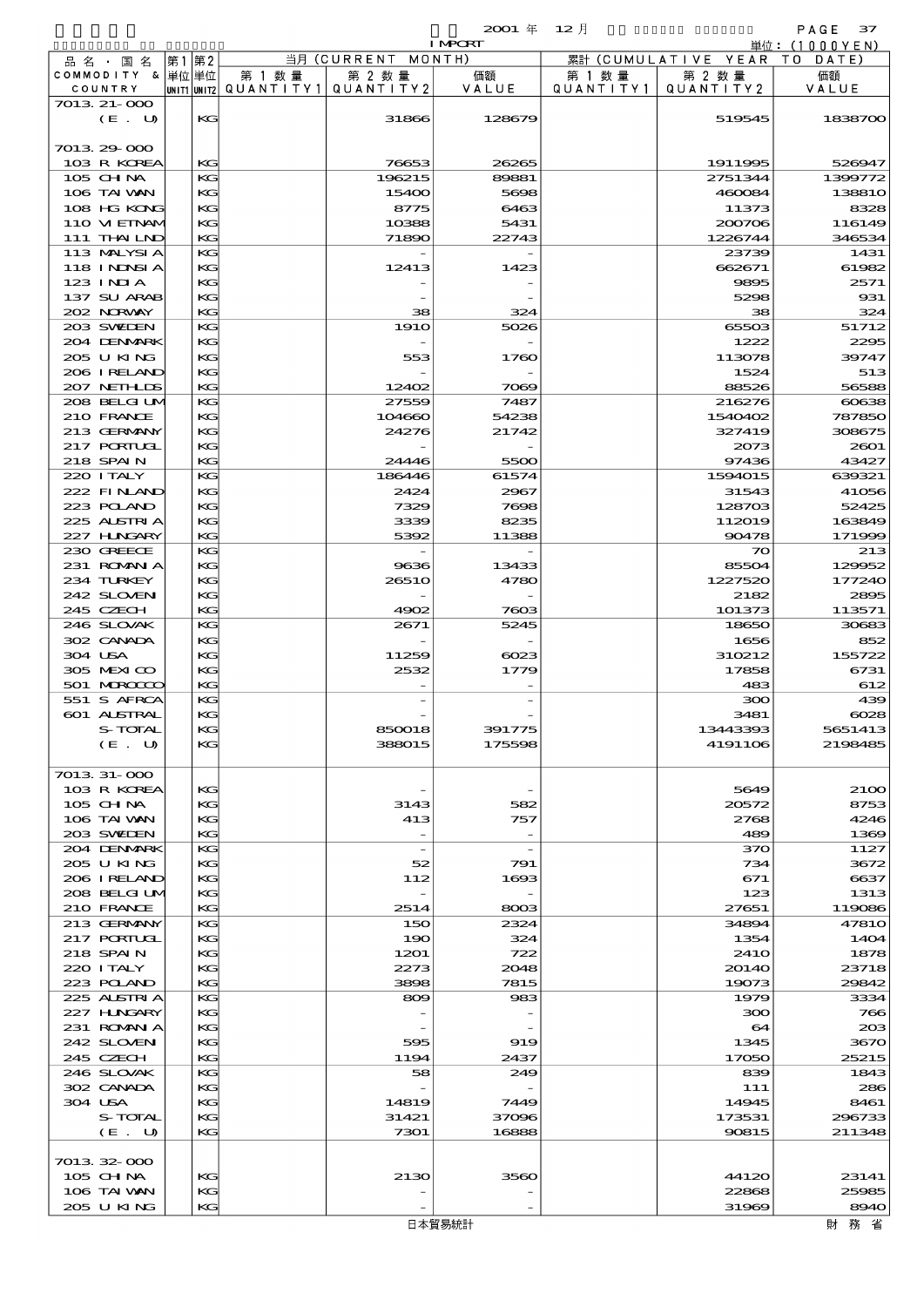$\overline{2001}$  年  $\overline{12}$  月  $\overline{12}$  PAGE 388

|                    |          |                                   |                          | <b>I MPORT</b> |           |                     | 単位:(1000YEN) |
|--------------------|----------|-----------------------------------|--------------------------|----------------|-----------|---------------------|--------------|
| 品 名 ・ 国 名          | 第2<br>第1 |                                   | 当月 (CURRENT              | MONTH)         |           | 累計 (CUMULATIVE YEAR | T O<br>DATE) |
| COMMODITY & 単位単位   |          | 第 1 数 量                           | 第 2 数量                   | 価額             | 第 1 数 量   | 第 2 数量              | 価額           |
| COUNTRY            |          | UNIT1 UNIT2 QUANTITY 1 QUANTITY 2 |                          | VALUE          | QUANTITY1 | QUANTITY 2          | VALUE        |
| 701332-000         |          |                                   |                          |                |           |                     |              |
| 207 NETHLIS        | KG       |                                   | 524                      | 450            |           | 12314               | 10787        |
| 210 FRANCE         | KG       |                                   | 854                      | 373            |           | 39159               | 26235        |
| 213 GERMANY        | KG       |                                   | 8843                     | 11807          |           | 189027              | 17115C       |
| 220 I TALY         | KG       |                                   |                          |                |           | 291                 | 339          |
| 227 H.NGARY        | KG       |                                   | 142                      | 488            |           | 15974               | 46527        |
| 234 TURKEY         | KG       |                                   |                          |                |           | 51982               | 10616        |
| 245 CZECH          | KG       |                                   |                          |                |           | $\cos$              | 5359         |
| 304 USA            | KG       |                                   |                          |                |           | 425230              | 221747       |
| S-TOTAL            | KG       |                                   |                          |                |           | 838967              |              |
|                    |          |                                   | 12493                    | 16678          |           |                     | 550826       |
| (E. U)             | KG       |                                   | 10221                    | 12630          |           | 272760              | 217451       |
|                    |          |                                   |                          |                |           |                     |              |
| 7013 39 000        |          |                                   |                          |                |           |                     |              |
| 103 R KOREA        | KG       |                                   | 33697                    | 11183          |           | 1353687             | 356597       |
| 105 CH NA          | KG       |                                   | 530398                   | 95987          |           | 3610544             | 840527       |
| 106 TAI VAN        | KG       |                                   | 1417O                    | 11920          |           | 240702              | 154422       |
| 110 VIEINAM        | KG       |                                   | 9565                     | 5322           |           | 107259              | 58093        |
| 111 THAILND        | KG       |                                   | 12931                    | 5846           |           | 337429              | 131007       |
| 112 SNGAPOR        | KG       |                                   | 55                       | 222            |           | ഓ                   | 1894         |
| 113 MALYSIA        | KG       |                                   |                          |                |           | 3539                | 4863         |
| 117 PHLPIN         | KG       |                                   |                          |                |           | 1448                | 41C          |
| <b>118 INNSIA</b>  | KG       |                                   |                          |                |           | 473424              | 46118        |
| $123$ INJA         | KG       |                                   |                          |                |           | 1344                | 3085         |
| 146 LEBANON        | KG       |                                   |                          |                |           | 100                 | 234          |
| 203 SWIDEN         | KG       |                                   | 4429                     | 9504           |           | 30016               | 43465        |
| 204 DENMRK         | KG       |                                   | 3040                     | 3754           |           | 42678               | 64257        |
| 205 U KING         | KG       |                                   | 2659                     | 2632           |           | 271274              | 142718       |
|                    |          |                                   |                          |                |           |                     |              |
| 207 NETHLIS        | KG       |                                   |                          |                |           | 1209                | 2292         |
| 208 BELGI UM       | KG       |                                   |                          |                |           | 2888                | 2314         |
| 210 FRANCE         | KG       |                                   | 69520                    | 26864          |           | 5372069             | 1325491      |
| 213 GERMANY        | KG       |                                   | 25723                    | 15309          |           | <b>417010</b>       | 253661       |
| 215 SWIZLD         | KG       |                                   |                          |                |           | 7268                | 9833         |
| 217 PORTUGL        | KG       |                                   | 1172                     | 2483           |           | 14982               | 33228        |
| 218 SPAIN          | KG       |                                   | 21235                    | 4768           |           | 452070              | 110079       |
| 220 I TALY         | KG       |                                   | 34078                    | 13078          |           | 489643              | 192381       |
| 222 FINLAND        | KG       |                                   | 958                      | 1173           |           | <b>8440</b>         | 11167        |
| 223 POLAND         | KG       |                                   | 5939                     | 4452           |           | 15292               | 1471C        |
| 225 ALSTRIA        | KG       |                                   |                          |                |           | 55983               | 22864        |
| 227 H.NGARY        | KG       |                                   | 2615                     | 7621           |           | 8684                | 23790        |
| 230 GREECE         | KG       |                                   |                          |                |           | 8216                | 2427         |
| 231 ROMAN A        | KG       |                                   | 460                      | 385            |           | 45653               | 41166        |
| 234 TURKEY         | KG       |                                   | 116995                   | 14945          |           | 1562362             | 166645       |
| 242 SLOVEN         | KG.      |                                   |                          |                |           | 2165                | 2865         |
| 245 CZECH          | KG       |                                   | 32                       | 253            |           | 27926               | 29569        |
|                    |          |                                   |                          |                |           |                     |              |
| 246 SLOVAK         | KG       |                                   |                          |                |           | 2189                | 2235         |
| 302 CANADA         | KG       |                                   | 95                       | 274            |           | 817                 | 1128         |
| 304 USA            | КG       |                                   | 89521                    | 49555          |           | 638286              | 325616       |
| 305 MEXICO         | KG       |                                   | 3587                     | 2172           |           | 88650               | 27111        |
| 410 BRAZIL         | KG       |                                   |                          |                |           | 7395                | 1993         |
| <b>601 ALSTRAL</b> | KG       |                                   |                          |                |           | 143                 | 312          |
| S-TOTAL            | KG       |                                   | 982874                   | 289702         |           | 15703414            | 4450567      |
| (E. U)             | KG       |                                   | 162814                   | 79565          |           | 7166478             | 2206344      |
|                    |          |                                   |                          |                |           |                     |              |
| 7013.91-000        |          |                                   |                          |                |           |                     |              |
| 103 R KOREA        | KG       |                                   |                          |                |           | 120                 | 307          |
| $105$ CHNA         | KG       |                                   | 2953                     | 5120           |           | 39464               | 33717        |
| 106 TAI VAN        | КG       |                                   | 308                      | 1950           |           | 6011                | 25887        |
| 108 HG KONG        | KG       |                                   | $\infty$                 | 283            |           | 179                 | 3354         |
| 110 VIEINAM        | KG       |                                   |                          |                |           | 385                 | 1414         |
| 111 THAILND        | KG       |                                   |                          |                |           | 3130                | 15383        |
| $117$ PHLPIN       | KG       |                                   | $\overline{\phantom{a}}$ |                |           | 40                  | 213          |
| 202 NORWAY         | КG       |                                   |                          |                |           | 4                   | 279          |
| 203 SWIDEN         | KG       |                                   | 820                      | 2376           |           | 14222               | 35647        |
|                    | KG       |                                   |                          |                |           |                     |              |
| 205 U KING         |          |                                   | 10                       | 456            |           | 1095                | 11108        |
| 206 IRELAND        | KG       |                                   | 240                      | 4564           |           | 4539                | <b>3534C</b> |
| 207 NETHLIS        | KG       |                                   |                          |                |           | 399                 | 616          |
| 208 BELGI UM       | КG       |                                   | $_{\rm ss}$              | 840            |           | 143                 | 1562         |
| 210 FRANCE         | KG       |                                   | 8786                     | 50300          |           | 188924              | 979118       |
| 213 GERMANY        | KG       |                                   | 266                      | 2085           |           | 28554               | 121361       |
| 218 SPAIN          | KG       |                                   |                          |                |           | 4316                | 4486         |
| 220 I TALY         | KG       |                                   | 7017                     | 3197           |           | 112080              | 82346        |
| 222 FINAND         | КG       |                                   |                          |                |           | 6                   | 23C          |
| 223 POLAND         | KG       |                                   | 12369                    | 14455          |           | 44480               | 55373        |
| 225 ALSTRIA        | KG       |                                   | 1300                     | 39830          |           | 21814               | 370067       |
| 227 H.NGARY        | KG       |                                   | 766                      | 2689           |           | 4583                | 15711        |
|                    |          |                                   |                          |                |           |                     |              |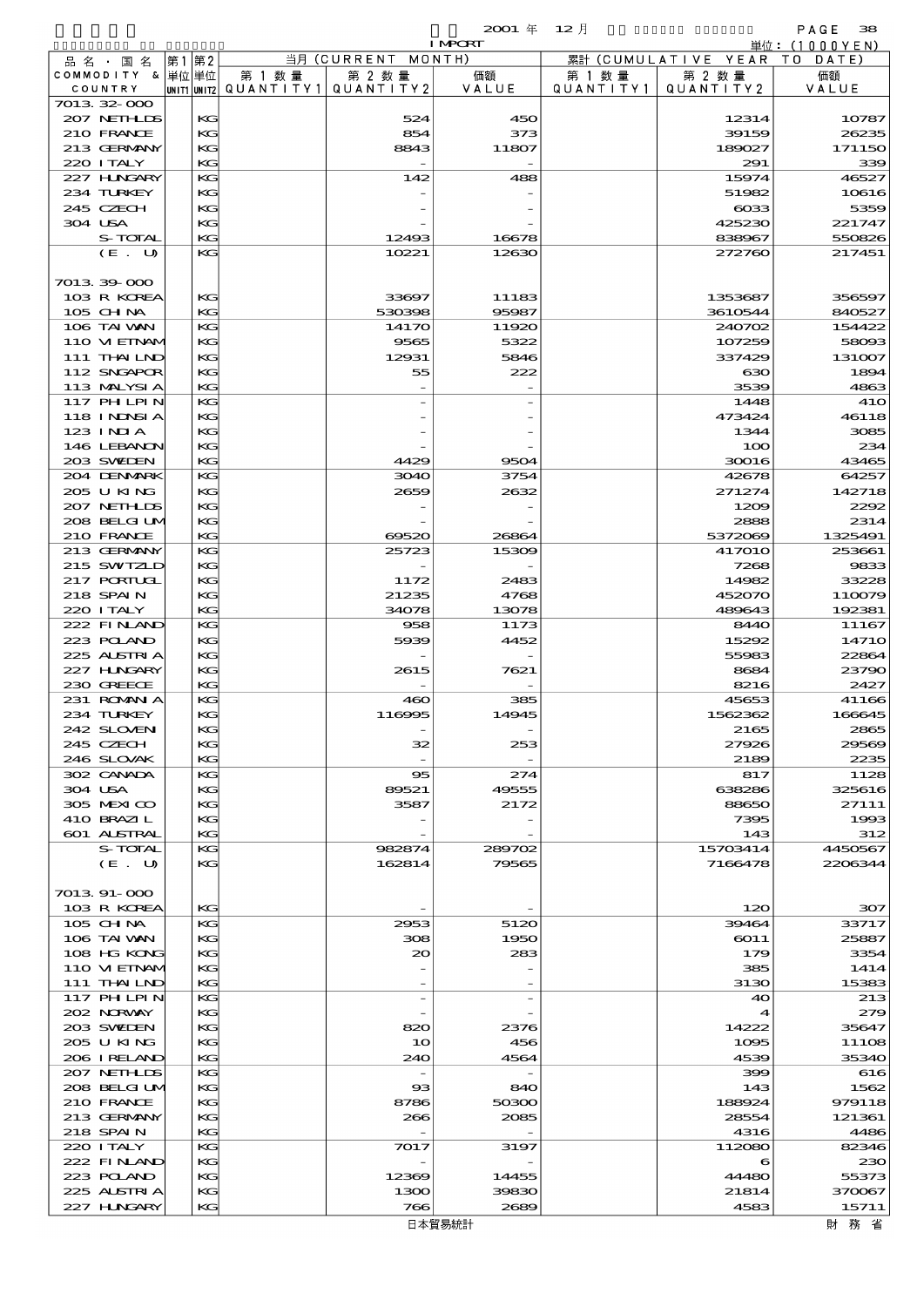|                                  |    |          |                                                  |               | <b>I MPCRT</b> |                              |                              | 単位: (1000 Y E N ) |
|----------------------------------|----|----------|--------------------------------------------------|---------------|----------------|------------------------------|------------------------------|-------------------|
| 品名・国名                            | 第1 | 第2       |                                                  | 当月 (CURRENT   | MONTH)         |                              | 累計 (CUMULATIVE YEAR TO DATE) |                   |
| COMMODITY & 単位単位                 |    |          | 第 1 数量<br> UNIT1 UNIT2  Q∪ANT   TY1  Q∪ANT   TY2 | 第 2 数量        | 価額<br>VALUE    | 第 1 数 量<br>Q U A N T I T Y 1 | 第 2 数量<br>QUANTITY2          | 価額<br>VALUE       |
| COUNTRY<br>7013 91-000           |    |          |                                                  |               |                |                              |                              |                   |
| 231 ROMAN A                      |    | KG       |                                                  | 82            | 433            |                              | 476                          | 2572              |
| 234 TURKEY                       |    | KG       |                                                  |               |                |                              | 51                           | 275               |
| 235 ESTON A                      |    | KG       |                                                  |               |                |                              | 366                          | 348               |
| 242 SLOVEN                       |    | KG       |                                                  |               |                |                              | 1521                         | 1814              |
| 245 CZECH<br>246 SLOVAK          |    | KG<br>KG |                                                  | 6275<br>4415  | 8940<br>6407   |                              | 97463<br>22083               | 117669<br>33700   |
| 302 CANADA                       |    | KG       |                                                  |               |                |                              | 526                          | 2225              |
| 304 USA                          |    | KG       |                                                  | 14            | 677            |                              | 12732                        | 77592             |
| 410 BRAZIL                       |    | KG       |                                                  |               |                |                              | 1445                         | 2797              |
| 506 EGYPT                        |    | KG       |                                                  | 206           | 922            |                              | 748                          | 2994              |
| 601 ALSTRAL                      |    | KG       |                                                  |               |                |                              | 319                          | 6112              |
| S-TOTAL                          |    | KG       |                                                  | 45940         | 145524         |                              | 612218                       | 2041617           |
| (E. U)                           |    | KG       |                                                  | 18532         | 103648         |                              | 376092                       | 1641881           |
| 7013 99 000                      |    |          |                                                  |               |                |                              |                              |                   |
| 103 R KOREA                      |    | KG       |                                                  | 27959         | 10626          |                              | 594841                       | 373683            |
| 105 CH NA                        |    | KG       |                                                  | 432053        | 139297         |                              | 5333392                      | 1710061           |
| 106 TAI VAN                      |    | KG       |                                                  | 64589         | 32221          |                              | 889815                       | 605313            |
| 108 HG KONG                      |    | KG       |                                                  |               |                |                              | 8818                         | 10338             |
| 110 VIEINAM                      |    | KG       |                                                  | 11518         | 9302           |                              | 129331                       | 98378             |
| 111 THAILND                      |    | KG       |                                                  | 2179          | 1295           |                              | 125254                       | 69469             |
| 112 SNGAPOR                      |    | KG       |                                                  |               |                |                              | 45                           | 362               |
| 113 MALYSIA<br><b>117 PHLPIN</b> |    | KG<br>KG |                                                  | 4800<br>10134 | 873<br>7408    |                              | 4800<br>211102               | 873<br>103418     |
| 118 I NDSI A                     |    | KG       |                                                  | 108790        | 20479          |                              | 2083428                      | 617651            |
| 123 INIA                         |    | KG       |                                                  | 118           | 309            |                              | 28387                        | 20597             |
| 124 PAKISTN                      |    | KG       |                                                  |               |                |                              | 5648                         | 1395              |
| 133 I RAN                        |    | KG       |                                                  |               |                |                              | 7722                         | 5169              |
| 143 ISRAEL                       |    | KG       |                                                  |               |                |                              | 576                          | 3718              |
| 146 LEBANON                      |    | KG       |                                                  | 2917          | 861            |                              | 2917                         | 861               |
| 203 SWIEN                        |    | KG       |                                                  | 1775          | 5571           |                              | 23859                        | 47579             |
| 204 DENMARK<br>205 U KING        |    | KG<br>KG |                                                  | 3111          | 3662           |                              | 4849<br>23112                | 5120<br>60465     |
| 206 I RELAND                     |    | KG       |                                                  | 45            | 569            |                              | 118                          | 1024              |
| 207 NETHLIS                      |    | KG       |                                                  | 2231          | 2007           |                              | 73912                        | 48131             |
| 208 BELGI UM                     |    | KG       |                                                  | 1131          | 1089           |                              | 7490                         | 10354             |
| 210 FRANCE                       |    | KG       |                                                  | 379454        | 333839         |                              | 858937                       | 861173            |
| 213 GERMANY                      |    | KG       |                                                  | 11465         | 9401           |                              | 332385                       | 186913            |
| 215 SWIZLD                       |    | KG       |                                                  |               |                |                              | 457                          | 271               |
| 217 PORTUGL<br>218 SPAIN         |    | KG<br>KG |                                                  | 129<br>22429  | 235<br>7501    |                              | 61601<br>372708              | 31771<br>101982   |
| 220 I TALY                       |    | KG       |                                                  | 5896          | 21693          |                              | 200833                       | 332092            |
| 222 FINLAND                      |    | КG       |                                                  | 1133          | 1387           |                              | 10026                        | 17671             |
| 223 POLAND                       |    | KG       |                                                  | 11639         | 7255           |                              | 194641                       | 122289            |
| 224 RUSSI AN                     |    | KG       |                                                  | 618           | 3575           |                              | 2203                         | 12073             |
| 225 ALSTRIA                      |    | KG       |                                                  | 251           | 2332           |                              | 160882                       | 58741             |
| 227 HNGARY                       |    | KG       |                                                  | 725           | 2633           |                              | 12794                        | 31932             |
| 230 GREECE<br>231 ROMAN A        |    | KG<br>KG |                                                  | 2420          | 1781           |                              | 1361<br>14459                | 1719<br>37058     |
| 234 TURKEY                       |    | KС       |                                                  | 6140          | 2546           |                              | 276709                       | 68799             |
| 242 SLOVEN                       |    | KG       |                                                  |               |                |                              | 5952                         | 7569              |
| 245 CZECH                        |    | KG       |                                                  | 3136          | 7770           |                              | 77522                        | 128369            |
| 246 SLOVAK                       |    | KG       |                                                  | 825           | 1679           |                              | 22091                        | 30608             |
| 302 CANADA                       |    | KG       |                                                  |               |                |                              | 203                          | 516               |
| 304 USA                          |    | KG       |                                                  | 4493          | 8767           |                              | 188386                       | 202301            |
| 305 MEXICO<br>402 VENEZIA        |    | KG<br>KG |                                                  | 5215          | 6200           |                              | 38933<br>299                 | 20680<br>823      |
| 504 TUN SI A                     |    | KG       |                                                  |               |                |                              | 1570                         | 544               |
| 506 EGYPT                        |    | KG       |                                                  |               |                |                              | 4468                         | 16870             |
| <b>601 ALSTRAL</b>               |    | KG       |                                                  | 18            | 380            |                              | 398                          | 764               |
| 606 NEWELD                       |    | KG       |                                                  |               |                |                              | 35                           | 321               |
| S-TOTAL                          |    | KG       |                                                  | 1129336       | 655143         |                              | 12399269                     | 6067808           |
| (E. U)                           |    | KG       |                                                  | 429050        | 389886         |                              | 2132073                      | 1764735           |
| 7014 00 000                      |    |          |                                                  |               |                |                              |                              |                   |
| 103 R KOREA                      |    | KG       |                                                  | 1131          | 4303           |                              | 30118                        | 131503            |
| 105 CHNA                         |    | KG       |                                                  | 34155         | 80644          |                              | 284949                       | 1121066           |
| 106 TAI VAN                      |    | KG       |                                                  | 13624         | 52500          |                              | 88739                        | 412297            |
| 108 HG KONG                      |    | KG       |                                                  |               |                |                              | 3355                         | 7338              |
| 111 THAILND                      |    | KG       |                                                  | 85673         | 86263          |                              | 1565274                      | 971655            |
| 112 SNGAPOR                      |    | KG       |                                                  | 1130          | 2314O          |                              | 1648                         | 26432             |
| 113 MALYSIA<br>117 PH LPIN       |    | KG<br>KG |                                                  | 3801<br>307   | 10385<br>2947  |                              | 58379<br>3857                | 245095<br>40002   |
| 118 I NDSI A                     |    | KG       |                                                  |               |                |                              | 988                          | 2457              |
|                                  |    |          |                                                  |               |                |                              |                              |                   |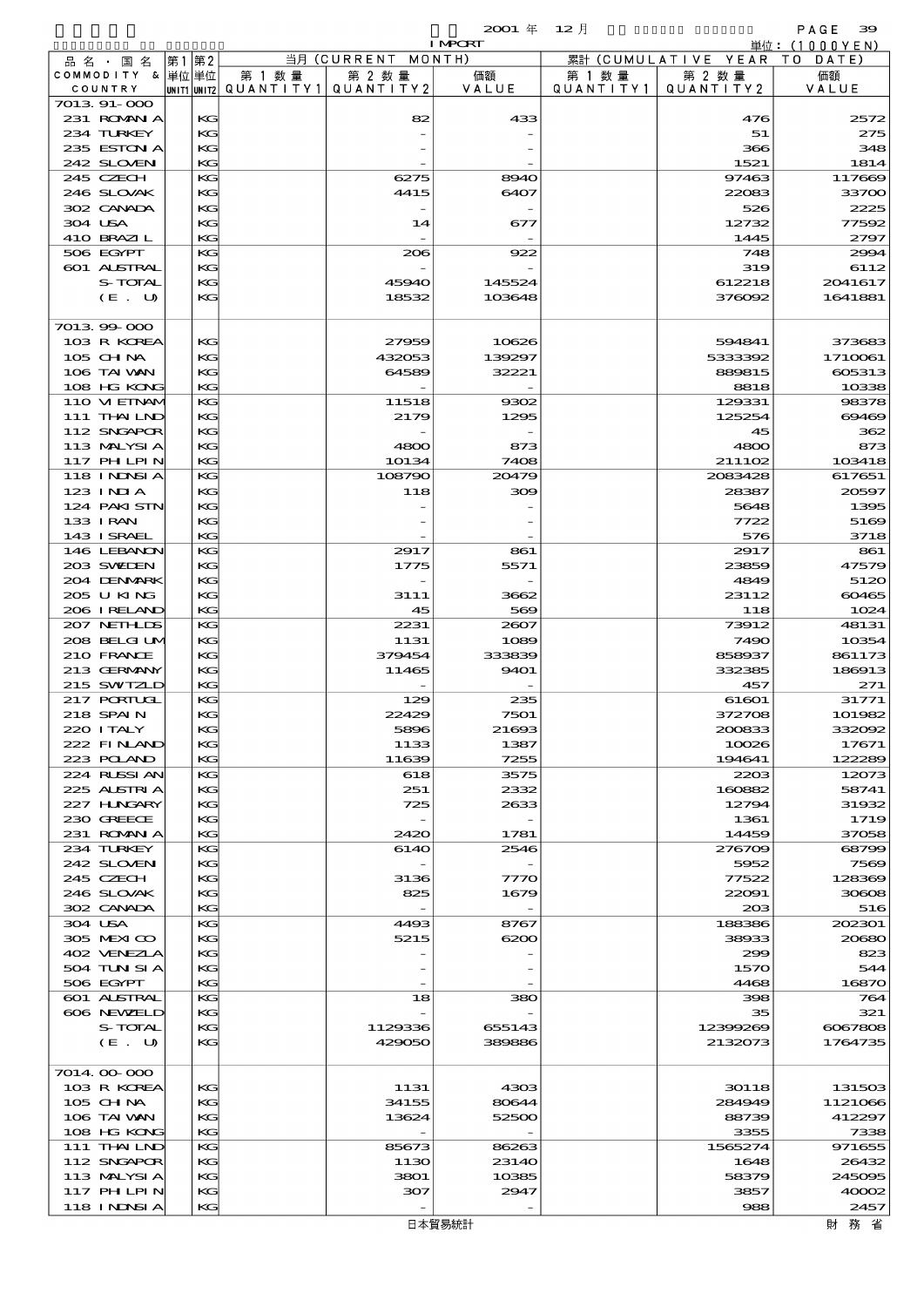|                         |          |        |                                       | <b>I MPORT</b> |           |                              | 単位: (1000YEN) |
|-------------------------|----------|--------|---------------------------------------|----------------|-----------|------------------------------|---------------|
| 品名・国名                   | 第1第2     |        | 当月 (CURRENT MONTH)                    |                |           | 累計 (CUMULATIVE YEAR TO DATE) |               |
| COMMODITY & 単位単位        |          | 第 1 数量 | 第 2 数量                                | 価額             | 第 1 数 量   | 第 2 数量                       | 価額            |
| COUNTRY                 |          |        | UNIT1 UNIT2  QUANT   TY1  QUANT   TY2 | VALUE          | QUANTITY1 | QUANTITY 2                   | VALUE         |
| 7014.00-000             |          |        |                                       |                |           |                              |               |
| 205 U KING              | KG       |        | 5978                                  | 6880           |           | 316046                       | 326374        |
| 207 NETHLIS             | KG       |        |                                       |                |           | 8                            | 4990          |
| 210 FRANCE              | KC       |        |                                       |                |           | 54378                        | 39607         |
| 213 GERMANY             | KG       |        | 6662                                  | 66817          |           | 473258                       | 1544213       |
| 215 SWIZLD              | KG       |        |                                       |                |           |                              |               |
|                         |          |        |                                       |                |           | 9                            | 3530          |
| 224 RLSSIAN             | KG       |        |                                       |                |           | <b>31O</b>                   | 4674          |
| 225 ALSTRIA             | KG       |        | 788                                   | 10077          |           | 3325                         | 27489         |
| 302 CANADA              | KC       |        |                                       |                |           | 21                           | 6196          |
| 304 USA                 | КC       |        | 26795                                 | 303068         |           | 295016                       | 5172725       |
| 601 ALSTRAL             | KG       |        |                                       |                |           | 245                          | 779           |
| S-TOTAL                 | KG       |        | 180044                                | 647024         |           | 3179923                      | 10088422      |
| (E. U)                  | KG       |        | 13428                                 | 83774          |           | 847015                       | 1942673       |
|                         |          |        |                                       |                |           |                              |               |
| 7015 10 000             |          |        |                                       |                |           |                              |               |
| 103 R KOREA             | KG       |        |                                       |                |           | 87                           | 1514          |
| 106 TAI VAN             | КC       |        |                                       |                |           | 339                          | 1102          |
| 118 I NDSI A            | KG       |        |                                       |                |           | 76                           | 486           |
| 205 U KING              | KG       |        |                                       |                |           | 432                          | 1465          |
|                         |          |        |                                       |                |           |                              |               |
| 206 I RELAND            | KG       |        |                                       |                |           | 44                           | $\infty$      |
| 210 FRANCE              | KG       |        | 2432                                  | 10662          |           | 75811                        | 348868        |
| 213 GERMANY             | KG       |        | 364                                   | 6002           |           | 19494                        | 75834         |
| 215 SWIZLD              | KG       |        |                                       |                |           | 235                          | 2888          |
| 304 USA                 | KG       |        |                                       |                |           | 23398                        | 43576         |
| 410 BRAZIL              | KG       |        | 7192                                  | 5834           |           | 62891                        | 49409         |
| S-TOTAL                 | KG       |        | 9988                                  | 23488          |           | 182807                       | 526044        |
| (E. U)                  | KG       |        | 2796                                  | 17654          |           | 95781                        | 427069        |
|                         |          |        |                                       |                |           |                              |               |
| 7015.90-000             |          |        |                                       |                |           |                              |               |
| 103 R KOREA             | KG       |        | 7                                     | 1777           |           | 2074                         | 36096         |
| 105 CH NA               | KG       |        | 8557                                  | 30358          |           | 99152                        | 327527        |
| 106 TAI VAN             | KG       |        |                                       |                |           | 169                          | 993           |
|                         |          |        |                                       |                |           |                              |               |
| 108 HG KONG             | KG       |        | 26                                    | 1034           |           | 273                          | 8295          |
| 111 THAILND             | KG       |        | 30538                                 | 5012           |           | 220145                       | 39964         |
| 117 PHLPIN              | KG       |        | 331                                   | 2377           |           | 3238                         | 29972         |
| 205 U KING              | KG       |        |                                       |                |           | 813                          | 2868          |
| 213 GERMANY             | KG       |        |                                       |                |           | 28                           | 525           |
| 215 SWIZLD              | KG       |        | 2                                     | 658            |           | 11                           | 4764          |
| 220 I TALY              | KG       |        |                                       |                |           | 526                          | 3033          |
| 304 USA                 | KG       |        |                                       |                |           | 1                            | 3259          |
| 410 BRAZIL              | KG       |        |                                       |                |           | <b>1001</b>                  | $\infty$      |
| S-TOTAL                 | KG       |        | 39461                                 | 41216          |           | 327431                       | 457903        |
| (E. U)                  | KG       |        |                                       |                |           | 1367                         | 6426          |
|                         |          |        |                                       |                |           |                              |               |
| 7016.10.000             |          |        |                                       |                |           |                              |               |
| 105 CH NA               | KG       |        |                                       |                |           | 58366                        | 9646          |
|                         |          |        |                                       |                |           |                              |               |
| 106 TAI VAN             | KG       |        |                                       |                |           | 1066                         | 1151          |
| 113 MALYSIA             | KG       |        |                                       |                |           | 72                           | 202           |
| 117 PHLPIN              | КG       |        |                                       |                |           | 12080                        | 9095          |
| 205 U KING              | KG       |        |                                       |                |           | 465                          | 8848          |
| 210 FRANCE              | KG       |        | 2746                                  | 1265           |           | 34507                        | 10405         |
| 213 GERMANY             | KG       |        |                                       |                |           | 611                          | 263           |
| 218 SPAIN               | KG       |        |                                       |                |           | 78313                        | 9965          |
| 220 I TALY              | КG       |        | 570                                   | 939            |           | 106221                       | 49550         |
| 304 USA                 | KG       |        |                                       |                |           | 1470                         | 2591          |
| S-TOTAL                 | KG       |        | 3316                                  | 2204           |           | 293171                       | 101716        |
| (E. U)                  | KG       |        | 3316                                  | 2204           |           | 220117                       | 79031         |
|                         |          |        |                                       |                |           |                              |               |
| 7016.90-010             |          |        |                                       |                |           |                              |               |
|                         |          |        |                                       | 14825          |           |                              |               |
| 103 R KOREA<br>105 CHNA | KG<br>KG |        | 10194                                 |                |           | 175879                       | 312056        |
|                         |          |        | 6505                                  | 2896           |           | 34147                        | 20900         |
| 106 TAI VAN             | KG       |        | 1098                                  | 1416           |           | 16872                        | 15222         |
| 111 THAILND             | KG       |        | 140                                   | 449            |           | 2502                         | 7375          |
| 117 PHLPIN              | КG       |        |                                       |                |           | 376                          | 1954          |
| 118 I NDSI A            | KG       |        | 2635                                  | 2201           |           | 27266                        | 23610         |
| 203 SWILEN              | КG       |        | 267                                   | 274            |           | 576                          | 545           |
| 205 U KING              | KG       |        | 3731                                  | 13290          |           | 64646                        | 313700        |
| 206 I RELAND            | KG       |        |                                       |                |           | 642                          | 1332          |
| 207 NETHLIS             | KG       |        |                                       |                |           | 343                          | 1781          |
| 208 BELGI UM            | KG       |        |                                       |                |           | $\infty$                     | 1005          |
| 210 FRANCE              | KG       |        | 460                                   | 2548           |           | 5453                         | 19556         |
| 213 GERMANY             | KG       |        |                                       |                |           | 1483                         | 1827          |
| 218 SPAIN               | KG       |        |                                       |                |           | 1343                         | 537           |
| 220 I TALY              |          |        |                                       | 1749           |           |                              | 65959         |
|                         | KG       |        | 643                                   |                |           | 10354                        |               |
| 223 POLAND              | KG       |        | $\overline{\phantom{0}}$              |                |           | 105                          | 244           |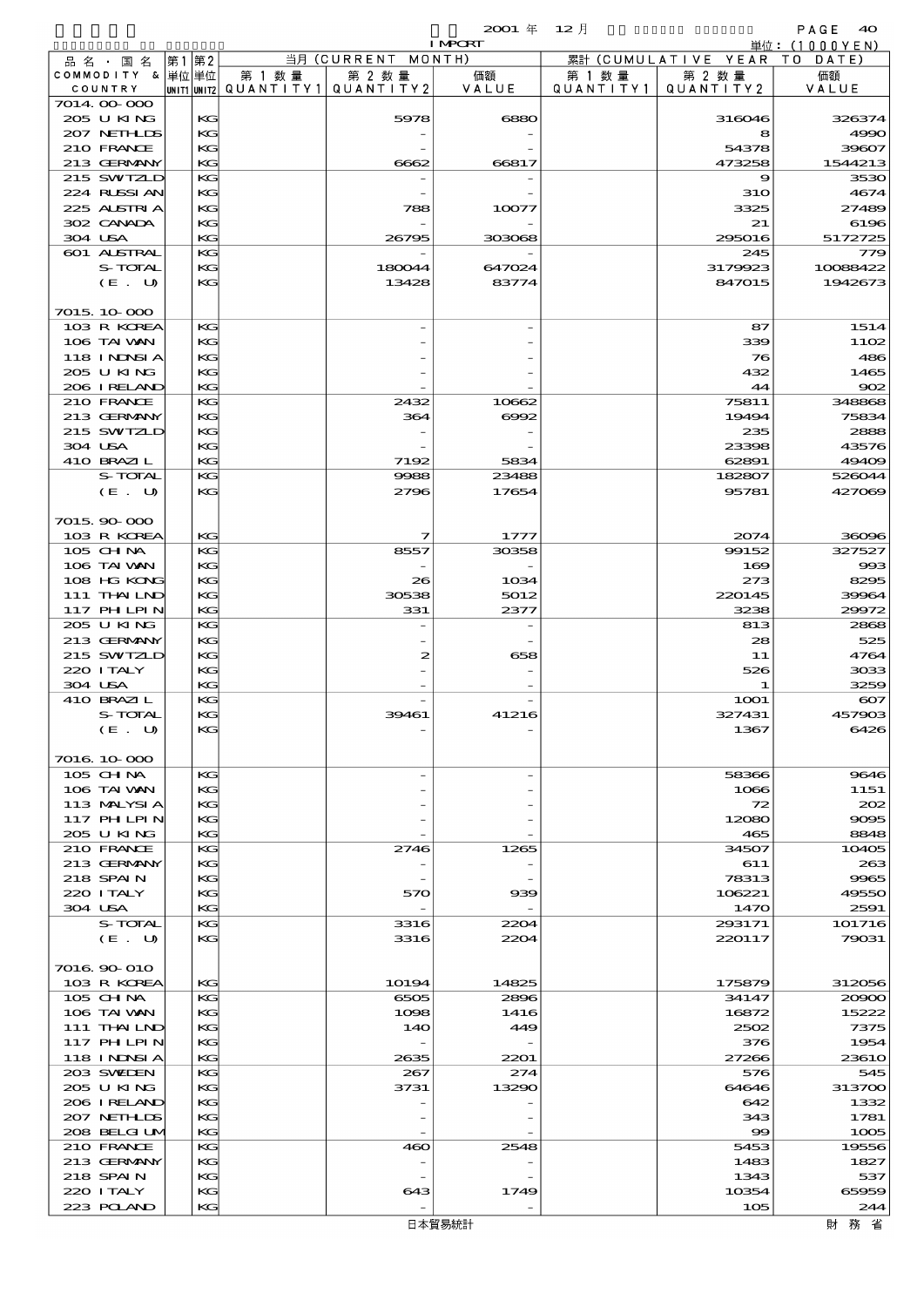$2001 \quad \text{if} \quad 12 \quad \text{if} \quad 12 \quad \text{if} \quad 41$ 

|                              |           |                                                  |                              | <b>I MPORT</b> |                      |                              | 単位: (1000 Y E N) |
|------------------------------|-----------|--------------------------------------------------|------------------------------|----------------|----------------------|------------------------------|------------------|
| 品名・国名                        | 第2<br> 第1 |                                                  | 当月 (CURRENT MONTH)           |                |                      | 累計 (CUMULATIVE YEAR TO DATE) |                  |
| COMMODITY & 単位単位<br>COUNTRY  |           | 第 1 数量<br> UNIT1 UNIT2  QUANT   TY1  QUANT   TY2 | 第 2 数量                       | 価額<br>VALUE    | 第 1 数 量<br>QUANTITY1 | 第 2 数量<br>QUANTITY 2         | 価額<br>VALUE      |
| 7016.90-010                  |           |                                                  |                              |                |                      |                              |                  |
| 225 ALSTRIA                  |           | KG                                               | 50                           | 289            |                      | 176                          | 1198             |
| 245 CZECH                    | KG        |                                                  |                              |                |                      | 202                          | 1928             |
| 302 CANADA                   | KG        | KG                                               | 150<br>$\boldsymbol{\alpha}$ | 225            |                      | 2930                         | 7611<br>126827   |
| 304 USA<br>305 MEXICO        | KG        |                                                  |                              | 1315           |                      | 93273<br>117                 | 249              |
| 606 NEWELD                   |           | KG                                               |                              |                |                      | 474                          | 341              |
| S-TOTAL                      |           | KG                                               | 26478                        | 41477          |                      | 439258                       | 925757           |
| (E. U)                       |           | KG                                               | 5151                         | 18150          |                      | 85115                        | 407440           |
| 7016.90.090                  |           |                                                  |                              |                |                      |                              |                  |
| 103 R KOREA<br>105 CH NA     |           | КG<br>KG                                         | 114841<br>38506              | 55478<br>2793  |                      | 1255640<br>261420            | 535315<br>23182  |
| 106 TAI VAN                  |           | KG                                               |                              |                |                      | 218                          | 200              |
| 108 HG KONG                  | KG        |                                                  |                              |                |                      | 654                          | 726              |
| 111 THAILND                  | KG        |                                                  | 8088                         | 3208           |                      | 52456                        | 27205            |
| 113 MALYSIA                  |           | KG                                               |                              |                |                      | 4352                         | 17288            |
| 204 DENMARK<br>205 U KING    | KG        | KG                                               |                              |                |                      | 7431<br>1047                 | 2294<br>486      |
| 210 FRANCE                   | KG        |                                                  |                              |                |                      | 1118                         | 3079             |
| 213 GERMANY                  | KG        |                                                  |                              |                |                      | 27309                        | 6327             |
| 218 SPAIN                    |           | KG                                               | 78                           | 429            |                      | 78                           | 429              |
| 220 I TALY                   | KG        |                                                  | 38568                        | 8082           |                      | 624073                       | 123857           |
| 302 CANADA                   | KG        |                                                  |                              |                |                      | 765                          | 1817             |
| 304 USA<br>S-TOTAL           | KG<br>KG  |                                                  | 980                          | 1246<br>71236  |                      | 48950<br>2285511             | 56569            |
| (E. U)                       |           | KG                                               | 201061<br>38646              | 8511           |                      | 661056                       | 798783<br>136472 |
|                              |           |                                                  |                              |                |                      |                              |                  |
| 7017.10-000<br>103 R KOREA   | KG        |                                                  | 5                            | 1412           |                      | 3944                         | 27465            |
| 105 CHNA                     | KG        |                                                  |                              |                |                      | 8177                         | 147516           |
| 106 TAI VAN                  |           | KG                                               |                              |                |                      | 185                          | 4880             |
| 112 SNGAPOR                  | KG        |                                                  | 14                           | 1630           |                      | 44                           | 21738            |
| 157 GEORGIA                  |           | KG                                               | 1665                         | 4981           |                      | 2315                         | 18730            |
| 205 U KING                   |           | KG                                               | 438                          | 11135          |                      | 15209                        | 115832           |
| 207 NETHLIS<br>210 FRANCE    | KG<br>KG  |                                                  |                              |                |                      | $\mathbf{o}$<br>146          | 219<br>1318      |
| 213 GERMANY                  | KG        |                                                  | 2332                         | 5452           |                      | 62582                        | 313587           |
| 215 SWIZLD                   |           | KG                                               |                              |                |                      | 170                          | 399              |
| 220 I TALY                   |           | KG                                               |                              |                |                      | 115                          | 4263             |
| 224 RUSSI AN                 | KG        |                                                  | 120                          | 1727           |                      | 1560                         | 20189            |
| 225 ALSTRIA<br>302 CANADA    |           | KG<br>KG                                         | 8                            | $\infty$       |                      | 5<br>R                       | 1016<br>$\infty$ |
| 304 USA                      |           | КG                                               | 550                          | 9960           |                      | 81284                        | 394225           |
| 601 ALSTRAL                  |           | KG                                               | 11                           | 590            |                      | 187                          | 13172            |
| S-TOTAL                      | KG        |                                                  | 5143                         | 37493          |                      | 175931                       | 1085155          |
| (E. U)                       |           | KG                                               | 2770                         | 16587          |                      | 78057                        | 436235           |
| 7017.20-000                  |           |                                                  |                              |                |                      |                              |                  |
| 103 R KOREA                  |           | KG                                               |                              |                |                      | 113                          | 262              |
| 106 TAI VAN<br>118 I NINSI A |           | KG<br>KG                                         | 2446<br>5429                 | 17608<br>6395  |                      | 32596<br>57059               | 250248<br>59850  |
| 205 U KING                   |           | KG                                               | 230                          | 1919           |                      | 7843                         | 30510            |
| 213 GERMANY                  |           | KG                                               | 400                          | 840            |                      | 108926                       | 105961           |
| 241 CROATI A                 | KG        |                                                  |                              |                |                      | 5470                         | 5744             |
| 245 CZECH                    |           | KG                                               | $\overline{\phantom{a}}$     |                |                      | 8458                         | 4397             |
| 304 USA<br>S-TOTAL           |           | KG<br>KG                                         | 487                          | 8046<br>34808  |                      | 234570<br>455035             | 207811<br>664783 |
| (E. U)                       |           | KG                                               | 8992<br>ഓ                    | 2759           |                      | 116769                       | 136471           |
|                              |           |                                                  |                              |                |                      |                              |                  |
| 7017.90-000                  |           |                                                  |                              |                |                      |                              |                  |
| 103 R KOREA<br>105 CH NA     |           | KG<br>KG                                         | 18131                        | 25104          |                      | 6770<br>232097               | 5204<br>318671   |
| 106 TAI VAN                  |           | KG                                               |                              |                |                      | 2671                         | 17653            |
| 143 ISRAEL                   |           | KG                                               |                              |                |                      | 32                           | 646              |
| 203 SWIDEN                   | KG        |                                                  |                              |                |                      | 712                          | 20192            |
| 204 DENMARK                  |           | KG                                               |                              |                |                      | 198                          | 8484             |
| 205 U KING<br>206 IRELAND    |           | KG<br>KG                                         | 433<br>108                   | 7714<br>429    |                      | 7576<br>980                  | 145066<br>5339   |
| 207 NETHLIS                  | KG        |                                                  |                              |                |                      | 47930                        | 26409            |
| 210 FRANCE                   | KG        |                                                  | $_{\infty}$                  | 389            |                      | 505                          | 6283             |
| 213 GERMANY                  |           | KG                                               | 6618                         | 15391          |                      | 26301                        | 97405            |
| 215 SWIZLD                   |           | KG                                               | 16114                        | <b>9410</b>    |                      | 146144                       | 113653           |
| 220 I TALY                   |           | KG                                               | 281                          | 847            |                      | 1360                         | 4062             |
| 225 ALSTRIA                  | KG        |                                                  | $\mathbf{o}$                 | 373            |                      | 1                            | 1012             |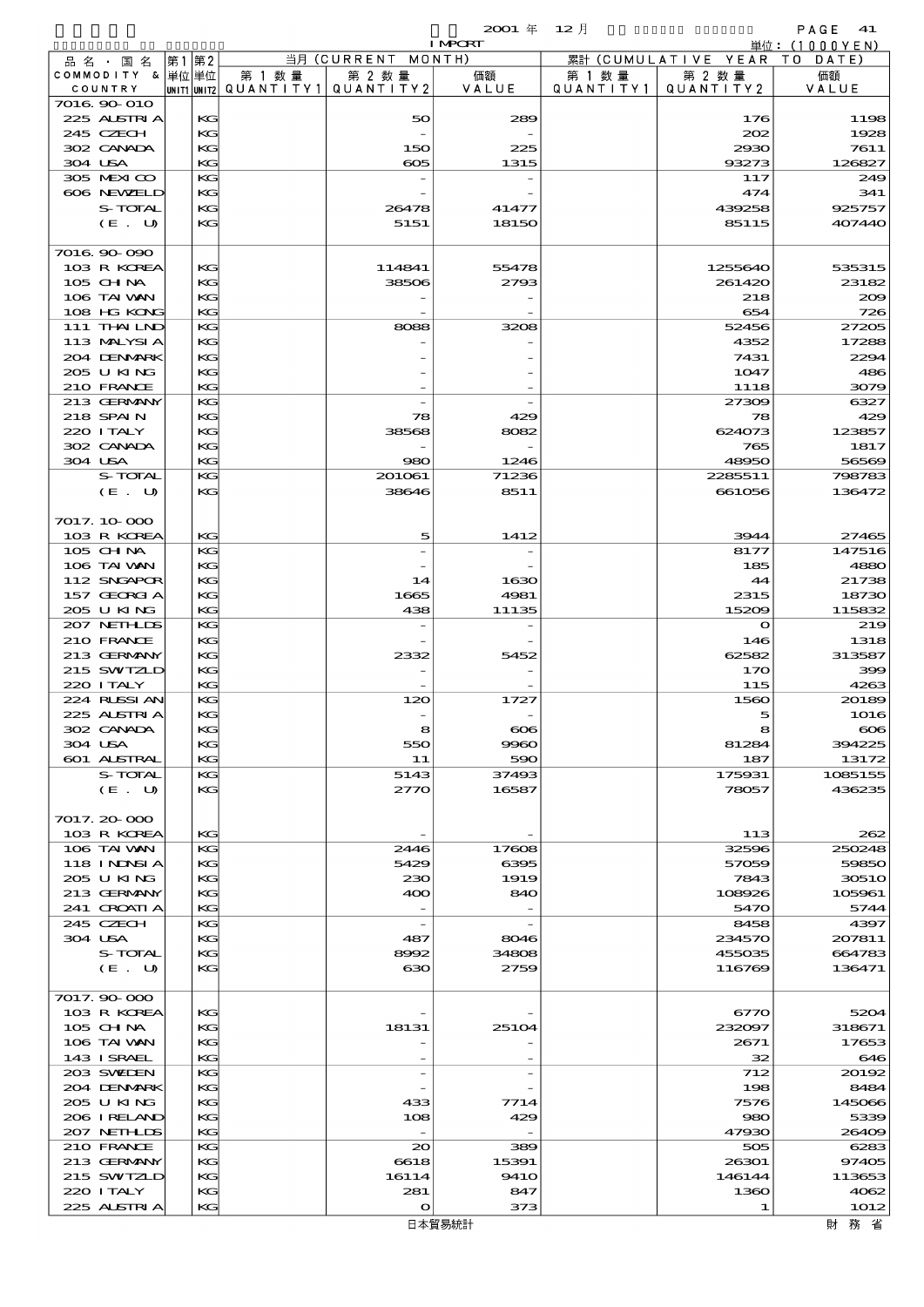$2001 \quad \text{if} \quad 12 \quad \text{if} \quad 92 \quad \text{?}$ 

|         |                            |      |          |        |                                       | <b>I MPORT</b> |           |                              | 単位: (1000YEN)  |
|---------|----------------------------|------|----------|--------|---------------------------------------|----------------|-----------|------------------------------|----------------|
|         | 品 名 ・ 国 名                  | 第1第2 |          |        | 当月 (CURRENT MONTH)                    |                |           | 累計 (CUMULATIVE YEAR TO DATE) |                |
|         | COMMODITY & 単位単位           |      |          | 第 1 数量 | 第 2 数量                                | 価額             | 第 1 数 量   | 第 2 数量                       | 価額             |
|         | COUNTRY<br>7017.90-000     |      |          |        | UNIT1 UNIT2  QUANT   TY1  QUANT   TY2 | VALUE          | QUANTITY1 | QUANTITY 2                   | VALUE          |
|         | 245 CZECH                  |      | KG       |        |                                       |                |           | 1114                         | 769            |
|         | 302 CANADA                 |      | KG       |        |                                       |                |           | 102                          | 1426           |
| 304 USA |                            |      | KG       |        | $\infty$                              | 72554          |           | 160401                       | 1059080        |
|         | 305 MEXICO                 |      | KG       |        |                                       |                |           | 314                          | 354            |
|         | 410 BRAZIL                 |      | KG       |        |                                       |                |           | 111                          | 274            |
|         | 601 ALSTRAL                |      | KG       |        | 10                                    | 1295           |           | 76                           | 9056           |
|         | S-TOTAL                    |      | KG       |        | 47814                                 | 133506         |           | 635395                       | 1841038        |
|         | (E. U)                     |      | KG       |        | 7460                                  | 25143          |           | 85563                        | 314252         |
|         | 7018 10 000                |      |          |        |                                       |                |           |                              |                |
|         | 103 R KOREA                |      | KG       |        | 393                                   | 7195           |           | 19222                        | 21817          |
|         | 105 CHNA                   |      | KG       |        | 9529                                  | 24090          |           | 134989                       | 243094         |
|         | 106 TAI VAN                |      | KG       |        | 828                                   | $\infty$ 64    |           | 31838                        | 41064          |
|         | 108 HG KONG                |      | KG       |        | 13                                    | 471            |           | 474                          | 4496           |
|         | 111 THAILND                |      | KG       |        | $\overline{\phantom{a}}$              |                |           | 168                          | 267            |
|         | 112 SNGAPOR<br>117 PH LPIN |      | KG<br>KG |        | 35                                    | 573            |           | 97<br>1300                   | 1624<br>4109   |
|         | <b>118 INNSIA</b>          |      | KG       |        |                                       |                |           | 475                          | 2030           |
|         | 123 INIA                   |      | KG       |        | 120                                   | 304            |           | 13477                        | 34016          |
|         | 125 SRILANK                |      | KG       |        |                                       |                |           | $\boldsymbol{z}$             | 308            |
|         | 130 AFGNSTN                |      | KG       |        |                                       |                |           | $\infty$                     | 779            |
|         | 131 NEPAL                  |      | KG       |        |                                       |                |           | 198                          | 290            |
|         | 205 U KING                 |      | KG       |        | 48                                    | 2997           |           | 399                          | 11052          |
|         | 210 FRANCE                 |      | KG       |        | 1424                                  | 3207           |           | 4024                         | 17537          |
|         | 213 GERMANY                |      | KG       |        | 202                                   | 4878           |           | 5116                         | 53058          |
|         | 215 SWIZLD<br>218 SPAIN    |      | KG<br>KG |        |                                       |                |           | 1397<br>9                    | 8074<br>679    |
|         | 220 I TALY                 |      | KG       |        | 206                                   | 4925           |           | 2945                         | 45887          |
|         | 225 ALSTRIA                |      | KG       |        | 2519                                  | 124508         |           | 38984                        | 1867154        |
|         | 245 CZECH                  |      | KG       |        | 12543                                 | 86880          |           | 77447                        | 494616         |
| 304 USA |                            |      | KG       |        | 472                                   | 22724          |           | 8685                         | 321461         |
|         | 305 MEXICO                 |      | KG       |        |                                       |                |           | 769                          | 933            |
|         | 312 PANAMA                 |      | KG       |        |                                       |                |           | 183                          | 3177           |
|         | 517 GHNA                   |      | KG       |        |                                       |                |           | 132                          | 612            |
|         | 518 TODO                   |      | KG       |        |                                       |                |           | 150                          | 426            |
|         | 541 KENYA<br>601 ALSTRAL   |      | KG<br>KG |        | 303                                   | 5986           |           | 28<br>422                    | 222<br>14227   |
|         | S-TOTAL                    |      | KG       |        | 28635                                 | 294802         |           | 342950                       | 3193009        |
|         | (E. U)                     |      | KG       |        | 4399                                  | 140515         |           | 51477                        | 1995367        |
|         |                            |      |          |        |                                       |                |           |                              |                |
|         | 7018 20 000                |      |          |        |                                       |                |           |                              |                |
|         | 105 CHNA                   |      | KG       |        | $\infty$                              | 2170           |           | 631105                       | 29915          |
|         | 210 FRANCE                 |      | KG       |        |                                       |                |           | 1440                         | 978            |
| 304 USA | 213 GERMANY                |      | KG<br>KG |        | 2764                                  | 4018           |           | 1750<br>157603               | 1807<br>131174 |
|         | S-TOTAL                    |      | KG       |        | 62764                                 | 6188           |           | 791898                       | 163874         |
|         | (E. U)                     |      | KG       |        |                                       |                |           | 3190                         | 2785           |
|         |                            |      |          |        |                                       |                |           |                              |                |
|         | 7018 90 090                |      |          |        |                                       |                |           |                              |                |
|         | 103 R KOREA                |      | KG       |        | 43                                    | 891            |           | 73037                        | 172960         |
|         | 105 CHNA                   |      | KG       |        | 7430                                  | 5862           |           | 90306                        | 143260         |
|         | 106 TAI VAN                |      | KG       |        | 8100                                  | 28604          |           | 111894                       | 373181         |
|         | 108 HG KONG<br>110 VIEINAM |      | KG<br>KG |        | 2492                                  | 4203           |           | 247<br>42933                 | 2714<br>52912  |
|         | 111 THAILND                |      | KG       |        |                                       |                |           | 272                          | 1203           |
|         | 117 PH LPIN                |      | KG       |        |                                       |                |           | 400                          | 301            |
|         | 123 INIA                   |      | KG       |        |                                       |                |           | 11570                        | 16250          |
|         | 131 NEPAL                  |      | KG       |        |                                       |                |           | 27                           | 314            |
|         | 203 SWIEN                  |      | KG       |        | 25                                    | 266            |           | 197                          | 1922           |
|         | 204 DENMARK                |      | KG       |        |                                       |                |           | ЗО                           | 267            |
|         | 205 U KING                 |      | KG       |        |                                       |                |           | 1807                         | 10650          |
|         | 207 NETHLIS<br>210 FRANCE  |      | KG<br>KG |        | 304                                   | 8236           |           | 10<br>2498                   | 687<br>38138   |
|         | 213 GERMANY                |      | KG       |        | 45                                    | 657            |           | 216                          | 6741           |
|         | 215 SWIZLD                 |      | KG       |        | $\overline{\phantom{a}}$              |                |           | 25                           | 501            |
|         | 220 I TALY                 |      | KG       |        | 45                                    | 436            |           | 11695                        | 28697          |
|         | 222 FINAND                 |      | KG       |        |                                       |                |           | 55                           | 256            |
|         | 223 POLAND                 |      | KG       |        |                                       |                |           | 331                          | 687            |
|         | 224 RUSSIAN                |      | KG       |        |                                       |                |           | 584                          | 4643           |
|         | 225 ALSTRIA                |      | KG       |        | 238                                   | 7734           |           | 4790                         | 141004         |
|         | 231 ROMANIA                |      | KG       |        | 102                                   | 497            |           | 7047                         | 3980           |
|         | 234 TURKEY<br>235 ESTON A  |      | KG<br>КG |        |                                       |                |           | 577<br>20                    | 2840<br>625    |
|         | 237 LITHAN                 |      | KG       |        |                                       |                |           | 15                           | 381            |
|         |                            |      |          |        |                                       |                |           |                              |                |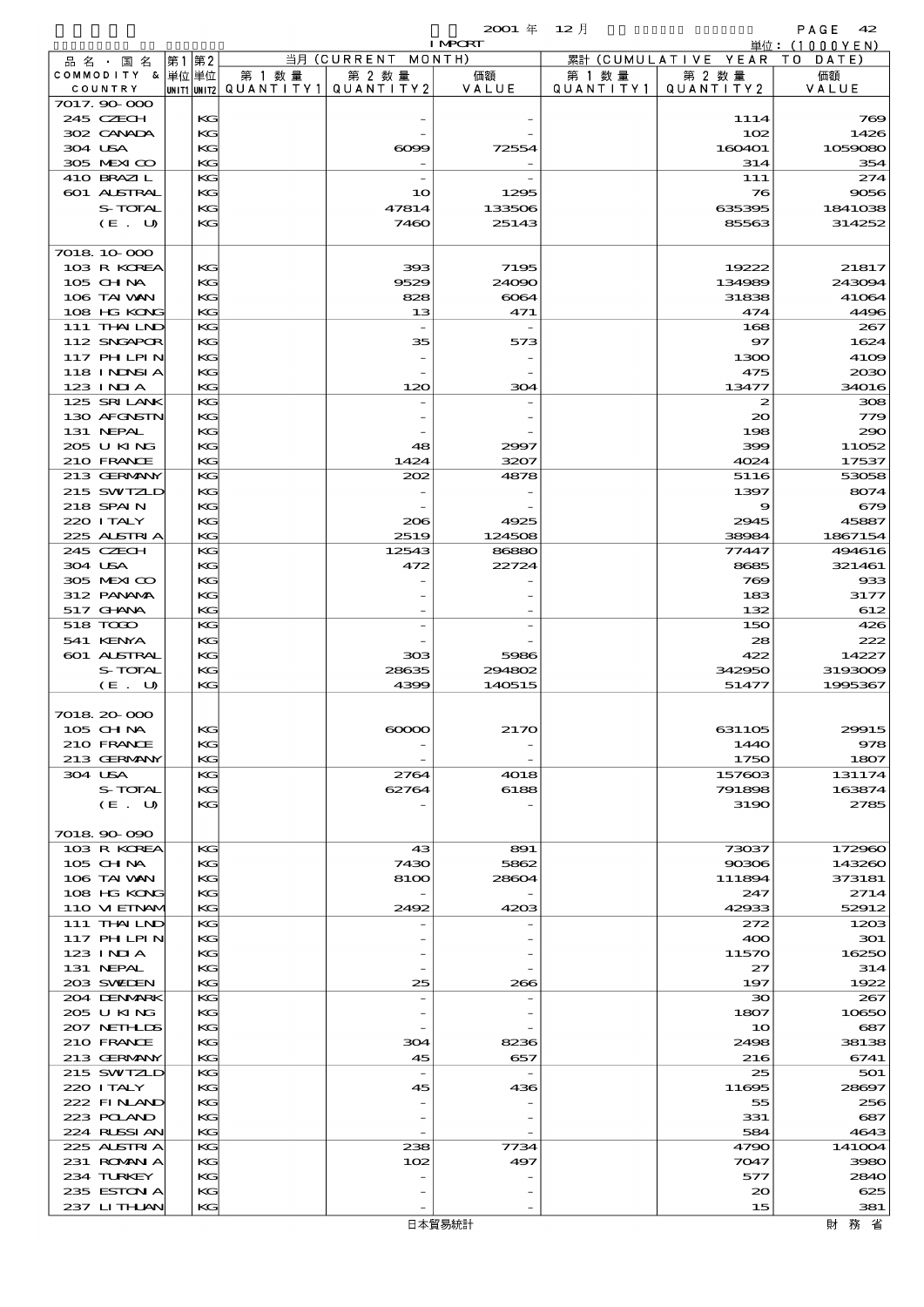|                             |    |          |        |                                                  | <b>I MPCRT</b> |                     |                              | 単位: (1000YEN)    |
|-----------------------------|----|----------|--------|--------------------------------------------------|----------------|---------------------|------------------------------|------------------|
| 品名・国名                       | 第1 | 第2       |        | 当月 (CURRENT                                      | MONTH)         |                     | 累計 (CUMULATIVE YEAR TO DATE) |                  |
| COMMODITY & 単位単位<br>COUNTRY |    |          | 第 1 数量 | 第 2 数量<br> unit1 unit2  QUANT   TY1  QUANT   TY2 | 価額<br>VALUE    | 第 1 数量<br>QUANTITY1 | 第 2 数量<br>QUANTITY 2         | 価額<br>VALUE      |
| 7018.90-090                 |    |          |        |                                                  |                |                     |                              |                  |
| 245 CZECH                   |    | KG       |        | 17                                               | 481            |                     | 2670                         | 8153             |
| 302 CANADA                  |    | KG       |        |                                                  |                |                     | 8                            | 396              |
| 304 USA                     |    | KG       |        | 76                                               | 2647           |                     | 3156                         | 52351            |
| 506 EGYPT<br>549 ZNBABNE    |    | KG<br>KG |        |                                                  |                |                     | 355<br>35                    | 1332<br>271      |
| 601 ALSTRAL                 |    | KG       |        |                                                  |                |                     | 45                           | 1875             |
| S-TOTAL                     |    | KG       |        | 18917                                            | 60514          |                     | 366852                       | 1069492          |
| (E. U)                      |    | KG       |        | 657                                              | 17329          |                     | 21298                        | 228362           |
|                             |    |          |        |                                                  |                |                     |                              |                  |
| 7019.11-000                 |    |          |        |                                                  |                |                     |                              |                  |
| 103 R KOREA<br>105 CH NA    |    | KG<br>KG |        | 376920<br>55052                                  | 48945<br>11524 |                     | 4977180<br>441508            | 626668<br>80038  |
| 106 TAI VAN                 |    | KG       |        | 2980                                             | 571            |                     | 172880                       | 30240            |
| 112 SNGAPOR                 |    | KG       |        | 14000                                            | 2380           |                     | 33720                        | 5584             |
| 113 MALYSIA                 |    | KG       |        | 582000                                           | 87564          |                     | 9468470                      | 1472510          |
| <b>118 INNSIA</b>           |    | KG       |        |                                                  |                |                     | $\cos$                       | 9012             |
| 123 INIA                    |    | KG       |        | 96365                                            | 14454          |                     | 1734700                      | 254024<br>16136  |
| 210 FRANCE<br>224 RLSSIAN   |    | KG<br>KG |        |                                                  |                |                     | 132319<br>45600              | 17971            |
| 302 CANADA                  |    | KG       |        | 9541                                             | 1984           |                     | 9541                         | 1984             |
| 304 USA                     |    | KG       |        | 15674                                            | 2872           |                     | 633299                       | 89002            |
| S-TOTAL                     |    | KG       |        | 1152532                                          | 170294         |                     | 17709303                     | 2603169          |
| (E. U)                      |    | KG       |        |                                                  |                |                     | 132319                       | 16136            |
|                             |    |          |        |                                                  |                |                     |                              |                  |
| 7019.12-000<br>103 R KOREA  |    | KG       |        |                                                  |                |                     | 716665                       | 94301            |
| $105$ CHNA                  |    | KG       |        | 455945                                           | 52520          |                     | 2998567                      | 349242           |
| 106 TAI VAN                 |    | KG       |        | 6694                                             | 1077           |                     | 240213                       | 40318            |
| 111 THAILND                 |    | KG       |        | 74589                                            | 12286          |                     | 879584                       | 129282           |
| 118 I NDSI A                |    | KG       |        |                                                  |                |                     | 18097                        | 3691             |
| 123 INIA                    |    | KG       |        |                                                  |                |                     | 506003                       | 76186            |
| 205 U KING                  |    | KG       |        |                                                  |                |                     | 100                          | 307              |
| 210 FRANCE<br>218 SPAIN     |    | KG<br>KG |        | 49953                                            | 10938          |                     | 967855<br>1185616            | 202498<br>251081 |
| 304 USA                     |    | KG       |        | 16104                                            | 19324          |                     | 231896                       | 248703           |
| S-TOTAL                     |    | KG       |        | 603285                                           | 96145          |                     | 7744596                      | 1395609          |
| (E. U)                      |    | KG       |        | 49953                                            | 10938          |                     | 2153571                      | 453886           |
|                             |    |          |        |                                                  |                |                     |                              |                  |
| 7019.19-020<br>103 R KOREA  |    | KG       |        | 30359                                            | 6571           |                     | 1131017                      | 263283           |
| 105 CH NA                   |    | KG       |        | 1695                                             | 441            |                     | 12642                        | 3477             |
| 106 TAI VAN                 |    | KG       |        | 121229                                           | 14660          |                     | 1497031                      | 177901           |
| 108 HG KONG                 |    | KG       |        |                                                  |                |                     | з                            | 221              |
| 208 BELGI UM                |    | KG       |        |                                                  |                |                     | 14056                        | $\infty$         |
| 213 GERMANY                 |    | KG       |        | 3656                                             | 5108           |                     | 95111                        | 32112            |
| 220 I TALY                  |    | KG       |        |                                                  |                |                     | 418                          | 3200             |
| 224 RUSSI AN<br>237 LITHLAN |    | KG<br>KG |        | 1082                                             | 1803           |                     | 150<br>1082                  | 299<br>1803      |
| 304 USA                     |    | KG       |        | 33399                                            | 40046          |                     | 422421                       | 474416           |
| S-TOTAL                     |    | KG       |        | 191420                                           | 68629          |                     | 3173931                      | 963702           |
| (E. U)                      |    | KG       |        | 3656                                             | 5108           |                     | 109585                       | 42302            |
|                             |    |          |        |                                                  |                |                     |                              |                  |
| 7019.19-090<br>103 R KOREA  |    | KG       |        |                                                  |                |                     | 12998                        | 1915             |
| 105 CH NA                   |    | KG       |        | 8800                                             | 5182           |                     | 214916                       | 35515            |
| 106 TAI VAN                 |    | KG       |        | 618214                                           | 21848          |                     | 6695351                      | 261865           |
| $111$ THAILND               |    | KG       |        |                                                  |                |                     | 1123                         | 301              |
| 117 PHLPIN                  |    | KG       |        | 22800                                            | 1249           |                     | 114549                       | 9531             |
| <b>118 INNSIA</b>           |    | KG       |        |                                                  |                |                     | 7721                         | 3620             |
| 129 MACAO                   |    | KG       |        |                                                  |                |                     | 2410 <sub>2</sub>            | 10936            |
| 205 U KING<br>207 NETHLIS   |    | KG<br>KG |        |                                                  |                |                     | 1489<br>950                  | 11627<br>560     |
| 210 FRANCE                  |    | KG       |        | 255                                              | 2463           |                     | 265                          | 3016             |
| 213 GERMANY                 |    | KG       |        | 52                                               | 1876           |                     | 3245                         | 7113             |
| 220 I TALY                  |    | KG       |        |                                                  |                |                     | 72823                        | 8634             |
| 236 LATM A                  |    | KG       |        |                                                  |                |                     | 8000                         | 4141             |
| 237 LITHAN                  |    | KG       |        |                                                  |                |                     | 17707                        | 9498             |
| 238 UKRAINE<br>239 BELARUS  |    | KG       |        |                                                  |                |                     | 16100                        | 1257             |
| 302 CANADA                  |    | KG<br>KG |        |                                                  |                |                     | 18000<br>26938               | $\infty$<br>2036 |
| 304 USA                     |    | KG       |        | 1468                                             | 10356          |                     | 68296                        | 120227           |
| 601 ALSTRAL                 |    | KG       |        |                                                  |                |                     | 3000                         | 487              |
| S-TOTAL                     |    | KG       |        | 651589                                           | 42974          |                     | 7307573                      | 498879           |
| (E. U)                      |    | KG       |        | 307                                              | 4339           |                     | 78772                        | 30950            |

 $\mathsf{l}$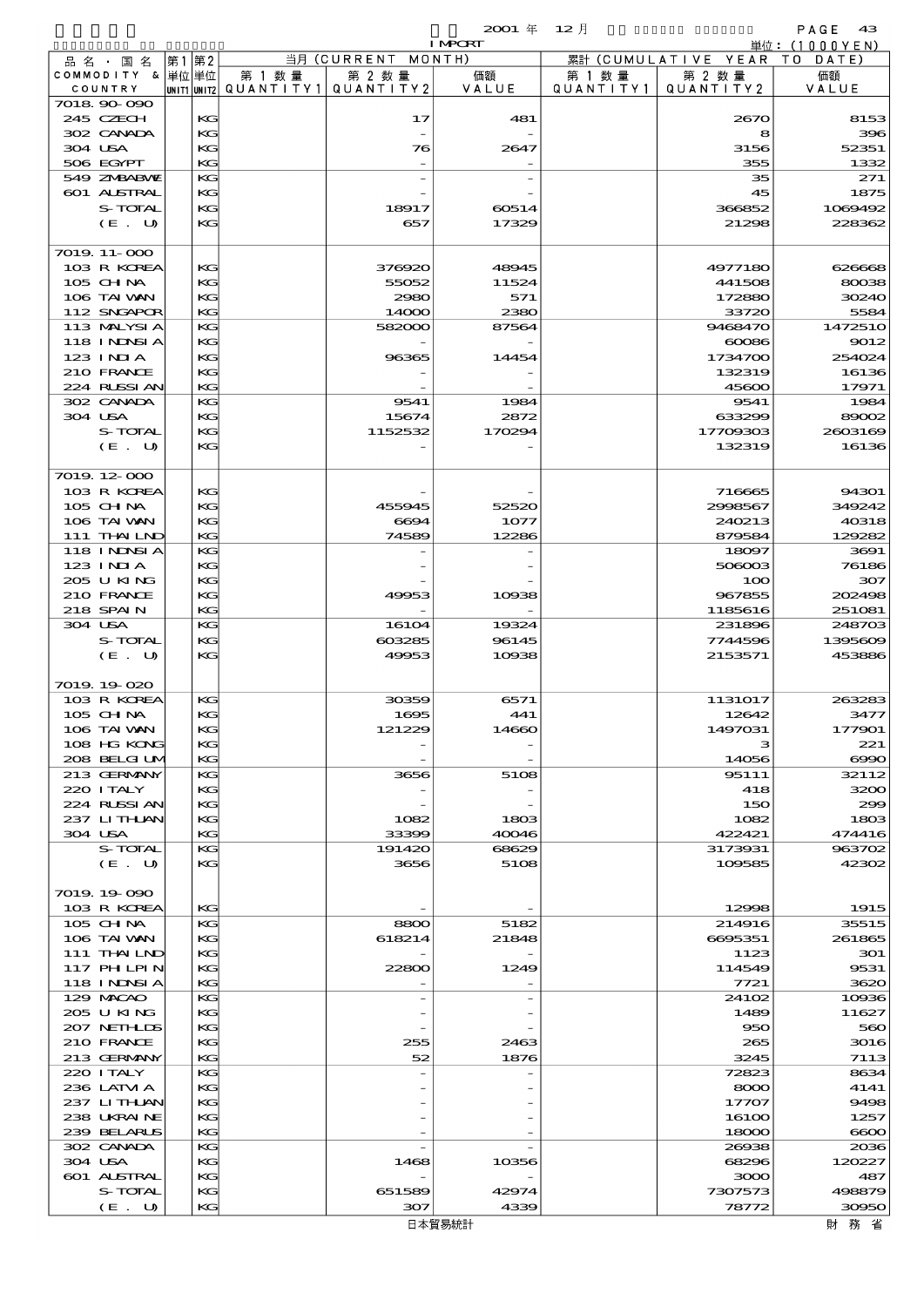# 品別国別表 輸 入 2001 12 確定 (Fixed Annual) 44

|                    |    |       |                                         |                       | <b>I MPORT</b> |           |                     | 単位:(1000YEN)     |
|--------------------|----|-------|-----------------------------------------|-----------------------|----------------|-----------|---------------------|------------------|
| 品 名 ・ 国 名          | 第1 | 第2    |                                         | 当月 (CURRENT MONTH)    |                |           | 累計 (CUMULATIVE YEAR | T O<br>DATE)     |
| COMMODITY & 単位単位   |    |       | 第 1 数 量                                 | 第 2 数量                | 価額             | 第 1 数 量   | 第 2 数量              | 価額               |
| COUNTRY            |    |       | UNIT1 UNIT2   QUANT   TY1   QUANT   TY2 |                       | VALUE          | QUANTITY1 | QUANTITY2           | VALUE            |
| 7019. 31-000       |    |       |                                         |                       |                |           |                     |                  |
| 103 R KOREA        |    | KG    |                                         | 83862                 | 16751          |           | 1851199             | 389770           |
| $105$ CHNA         |    | KG    |                                         | 5090                  | 694            |           | 55237               | 9530             |
| 106 TAI VAN        |    | KG    |                                         | 38964                 | 11414          |           | 696828              | 181501           |
| 117 PHLPIN         |    | KG    |                                         | 4719                  | 2127           |           | 12439               | 5842             |
| 205 U KING         |    | KG    |                                         |                       |                |           | 9685                | 5598             |
| 208 BELGI UM       |    | KG    |                                         |                       |                |           | 1113                | 11O <sub>8</sub> |
|                    |    |       |                                         |                       |                |           | $\cos$              |                  |
| 210 FRANCE         |    | KG    |                                         | 100                   | 546            |           |                     | 2671             |
| 213 GERMANY        |    | KG    |                                         | 775                   | 3176           |           | 19864               | 28566            |
| 220 I TALY         |    | KG    |                                         |                       |                |           | 153903              | 53565            |
| 222 FINAND         |    | KG    |                                         |                       |                |           | 16889               | 8674             |
| 224 RUSSI AN       |    | KG    |                                         |                       |                |           | 224                 | 370              |
| 225 ALSTRIA        |    | KG    |                                         |                       |                |           | 1651                | 734              |
| 302 CANADA         |    | KG    |                                         |                       |                |           | 37240               | 15588            |
| 304 USA            |    | KG    |                                         | 37215                 | 23348          |           | 423564              | 288022           |
| S-TOTAL            |    | KG    |                                         | 170725                | 58056          |           | 3285923             | 991539           |
| (E. U)             |    | KG    |                                         | 875                   | 3722           |           | 200192              | 100916           |
|                    |    |       |                                         |                       |                |           |                     |                  |
| 7019.32-000        |    |       |                                         |                       |                |           |                     |                  |
| 103 R KOREA        |    | KG    |                                         | 2025                  | 1168           |           | 6107                | 3311             |
| 105 CHNA           |    | KG    |                                         | 1347                  | 623            |           | 18068               | 9364             |
| 117 PHLPIN         |    | KG    |                                         | 36491                 | 18755          |           | 497309              | 248396           |
| 205 U KING         |    | KC    |                                         |                       |                |           | 103516              | 40897            |
|                    |    | KG    |                                         |                       |                |           |                     |                  |
| 206 I RELAND       |    |       |                                         | $\infty$              | 208            |           | 234                 | 737              |
| 213 GERMANY        |    | KG    |                                         | 1092                  | 5608           |           | 5101                | 24524            |
| 220 I TALY         |    | KG    |                                         | 5018                  | 1981           |           | 14952               | 6850             |
| 225 ALSTRIA        |    | KG    |                                         |                       |                |           | $\infty$            | 7371             |
| 302 CANADA         |    | KG    |                                         |                       |                |           | 468                 | 988              |
| 304 USA            |    | KG    |                                         | 18932                 | 45737          |           | 407563              | 733969           |
| <b>S-TOTAL</b>     |    | KG    |                                         | 64975                 | 74080          |           | 1059326             | 1076207          |
| (E. U)             |    | KG    |                                         | 6180                  | 7797           |           | 129811              | 80179            |
|                    |    |       |                                         |                       |                |           |                     |                  |
| 7019.39-000        |    |       |                                         |                       |                |           |                     |                  |
| 103 R KOREA        |    | KG    |                                         | 25160                 | <b>8310</b>    |           | 441919              | 79442            |
| $105$ CHNA         |    | KG    |                                         | 125                   | 896            |           | 6847                | 2268             |
| 111 THAILND        |    | KG    |                                         |                       |                |           | 16930               | 2370             |
| 112 SNGAPOR        |    | KG    |                                         | 9192                  | 9911           |           | 223027              | 262029           |
| 205 U KING         |    | KC    |                                         | 937                   | 1257           |           | 8017                | 15756            |
| 207 NETHLIS        |    | KG    |                                         |                       |                |           | 319                 | 1606             |
| 208 BELGI UM       |    | KG    |                                         |                       |                |           | 234                 | 253              |
|                    |    |       |                                         |                       |                |           | 23523               | 13532            |
| 210 FRANCE         |    | KG    |                                         |                       |                |           |                     |                  |
| 213 GERMANY        |    | КC    |                                         | 1154                  | 34735          |           | 4433                | 40121            |
| 220 I TALY         |    | $K$ . |                                         | 172                   | 326            |           | 3911                | 4837             |
| 222 FINAND         |    | KG    |                                         | 5                     | 270            |           | зо                  | 2055             |
| 225 ALSTRIA        |    | KG    |                                         |                       |                |           | 5320                | 5778             |
| 302 CANADA         |    | KG    |                                         |                       |                |           | 32136               | 6712             |
| 304 USA            |    | КC    |                                         | 25963                 | 31611          |           | 130088              | 256096           |
| <b>601 ALSTRAL</b> |    | KG    |                                         |                       |                |           | 481                 | 492              |
| S-TOTAL            |    | KG    |                                         | 62708                 | 87316          |           | 897215              | 693347           |
| (E. U)             |    | КC    |                                         | 2268                  | 36588          |           | 45787               | 83938            |
|                    |    |       |                                         |                       |                |           |                     |                  |
| 7019.40-000        |    |       |                                         |                       |                |           |                     |                  |
| 103 R KOREA        |    | KG    |                                         | 1500                  | 270            |           | 172722              | 31633            |
| 105 CH NA          |    | KC    |                                         | 14400                 | 2269           |           | 92960               | 16245            |
| 106 TAI VAN        |    | КC    |                                         | 11997                 | 2032           |           | 247122              | 44830            |
| 111 THAILND        |    | KG    |                                         | 1566                  | 2269           |           | 179331              | 59215            |
| 205 U KING         |    | KG    |                                         |                       |                |           | 83                  | 487              |
| 218 SPAIN          |    | KG    |                                         | 75905                 | 14648          |           | 517806              | 182469           |
|                    |    |       |                                         |                       |                |           |                     |                  |
| 222 FINAND         |    | KC    |                                         |                       |                |           | 11371               | 5738             |
| 236 LATM A         |    | КC    |                                         |                       |                |           | 15200               | 10477            |
| 239 BELARUS        |    | KG    |                                         |                       |                |           | 18000               | 7612             |
| 304 USA            |    | KG    |                                         |                       |                |           | 115272              | 47041            |
| 601 ALSTRAL        |    | KC    |                                         |                       |                |           | 2489                | 1804             |
| S-TOTAL            |    | KG    |                                         | 105368                | 21488          |           | 1372356             | 407551           |
| (E. U)             |    | КC    |                                         | 75905                 | 14648          |           | 529260              | 188694           |
|                    |    |       |                                         |                       |                |           |                     |                  |
| 7019. 51-000       |    |       |                                         |                       |                |           |                     |                  |
| 103 R KOREA        |    | KG    |                                         | 1387                  | 2445           |           | 19981               | 28340            |
| 105 CH NA          |    | KC    |                                         | 562                   | 371            |           | 36561               | 18838            |
| <b>118 INNSIA</b>  |    | КC    |                                         | 1387                  | 650            |           | 1387                | 650              |
| 205 U KING         |    | KG    |                                         |                       |                |           | 145                 | 319              |
| 207 NETHLIDS       |    | КC    |                                         | $\boldsymbol{\infty}$ | $\infty$       |           | 200                 | 1501             |
| 208 BELGI UM       |    | KC    |                                         |                       |                |           | 174                 | 326              |
| 210 FRANCE         |    | KC    |                                         | 586                   | 1756           |           | 8913                | 25009            |
| 213 GERMANY        |    | KG    |                                         |                       |                |           | 890                 | 3242             |
|                    |    |       |                                         |                       |                |           |                     |                  |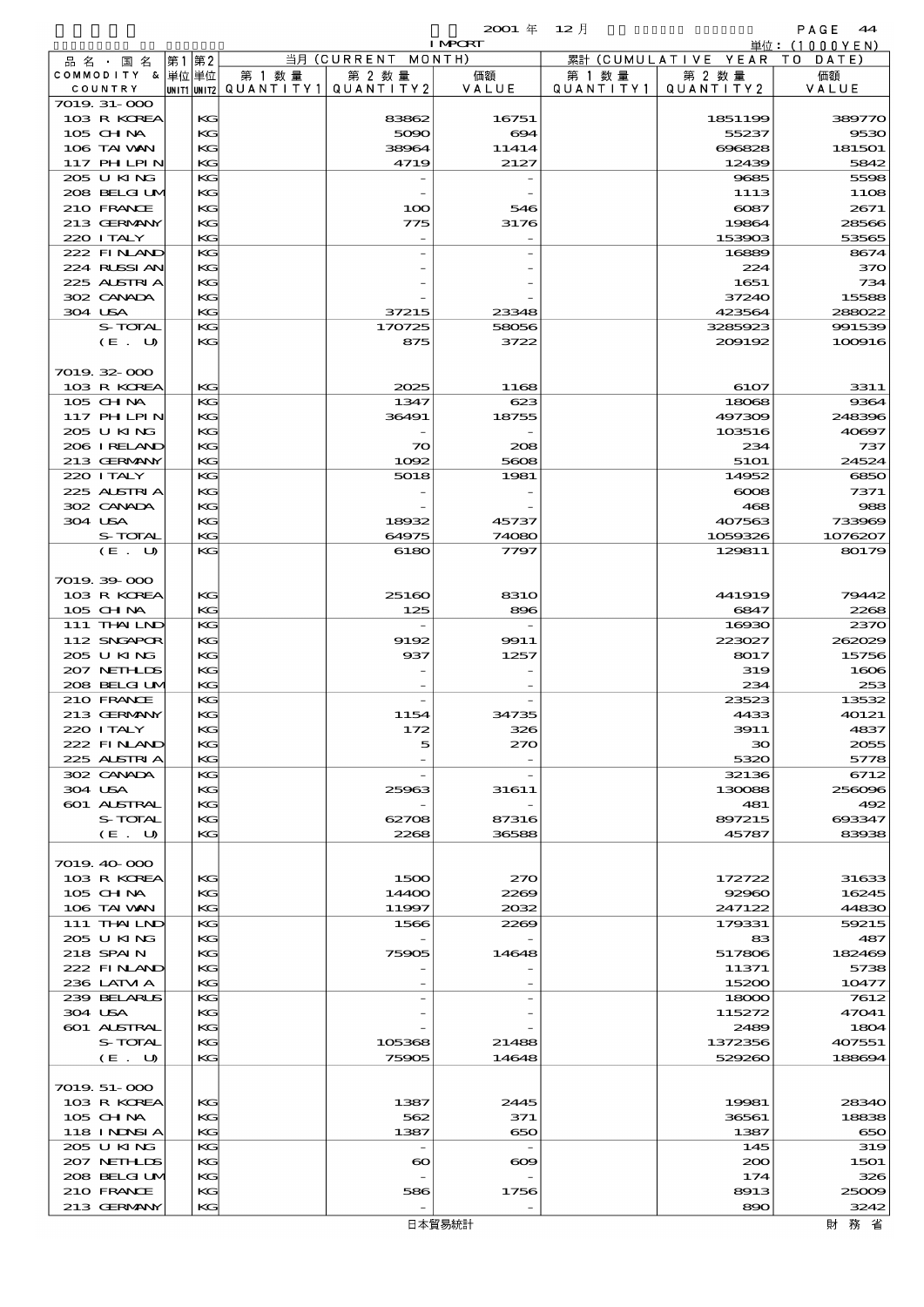|         |                            |    |          |                                          |                    | <b>I MPORT</b> |         |                              | 単位: (1000YEN)    |
|---------|----------------------------|----|----------|------------------------------------------|--------------------|----------------|---------|------------------------------|------------------|
|         | 品名・国名                      | 第1 | 第2       |                                          | 当月 (CURRENT MONTH) |                |         | 累計 (CUMULATIVE YEAR TO DATE) |                  |
|         | COMMODITY & 単位単位           |    |          | 第 1 数量                                   | 第 2 数量             | 価額             | 第 1 数 量 | 第 2 数量                       | 価額               |
|         | COUNTRY                    |    |          | UNIT1  UNIT2   QUANT I TY1   QUANT I TY2 |                    | VALUE          |         | QUANTITY1   QUANTITY2        | VALUE            |
|         | 7019.51-000                |    |          |                                          |                    |                |         |                              |                  |
|         | 215 SWIZLD<br>220 I TALY   |    | КG<br>KG |                                          |                    |                |         | 375<br>179                   | 992<br>819       |
|         | 225 ALSTRIA                |    | KG       |                                          |                    |                |         | 1350                         | 1445             |
|         | 302 CANADA                 |    | KG       |                                          | 25236              | 29391          |         | 189213                       | 218420           |
| 304 USA |                            |    | KG       |                                          | 1955               | 8256           |         | 39352                        | 138834           |
|         | 606 NEWELD                 |    | KG       |                                          |                    |                |         | 48                           | 364              |
|         | S-TOTAL                    |    | KG       |                                          | 31173              | 43478          |         | 298768                       | 439099           |
|         | (E. U)                     |    | KG       |                                          | 646                | 2365           |         | 11851                        | 32661            |
|         |                            |    |          |                                          |                    |                |         |                              |                  |
|         | 7019.52-000<br>103 R KOREA |    | KG       |                                          | 17248              | 9564           |         |                              | 200978           |
|         | 105 CHNA                   |    | KG       |                                          |                    |                |         | 377316<br>57430              | 47905            |
|         | 106 TAI WAN                |    | KG       |                                          | 560350             | 229425         |         | 8068787                      | 3635630          |
|         | 108 HG KONG                |    | KG       |                                          |                    |                |         | 19031                        | 8473             |
|         | 111 THAILND                |    | KG       |                                          |                    |                |         | 166                          | $\cos$           |
|         | 112 SNGAPOR                |    | KG       |                                          |                    |                |         | 185                          | 936              |
|         | 129 MACAO                  |    | KG       |                                          | 132351             | 44128          |         | 1371708                      | 525278           |
|         | 203 SWIEN                  |    | KG       |                                          |                    |                |         | 473                          | 468              |
|         | 204 DENMARK                |    | KG       |                                          | 1787               | 1980           |         | 14231                        | 15793            |
|         | 205 U KING<br>206 IRELAND  |    | KG<br>KG |                                          |                    |                |         | 45<br>126                    | 439<br>799       |
|         | 207 NETHLIS                |    | KG       |                                          |                    |                |         | 6007                         | 3253             |
|         | 210 FRANCE                 |    | KG       |                                          | 214                | 581            |         | 218638                       | 152043           |
|         | 213 GERMANY                |    | KG       |                                          | 3150               | 1769           |         | 9388                         | 9646             |
|         | 220 I TALY                 |    | KG       |                                          |                    |                |         | 706                          | 374              |
|         | 302 CANADA                 |    | KG       |                                          |                    |                |         | 3771                         | 4076             |
| 304 USA |                            |    | KG       |                                          | 278                | 1860           |         | 46118                        | 64039            |
|         | S-TOTAL                    |    | KG       |                                          | 715378             | 289307         |         | 10194126                     | 4676738          |
|         | (E. U)                     |    | KG       |                                          | 5151               | 4330           |         | 249614                       | 182815           |
|         | 7019.59-000                |    |          |                                          |                    |                |         |                              |                  |
|         | 103 R KOREA                |    | KG       |                                          | 35448              | 24630          |         | 198424                       | 149092           |
|         | 105 CH NA                  |    | KG       |                                          | 23783              | 8869           |         | 445704                       | 174517           |
|         | 106 TAI VAN                |    | KG       |                                          | 133313             | 51248          |         | 1655906                      | 766827           |
|         | 112 SNGAPOR                |    | KG       |                                          |                    |                |         | 240                          | 498              |
|         | 117 PHLPIN                 |    | KG       |                                          |                    |                |         | 65                           | 578              |
|         | <b>118 INNSIA</b>          |    | KG       |                                          | 10025              | 4650           |         | 19707                        | 8525             |
|         | 203 SWIDEN                 |    | KG       |                                          | 725                | 932            |         | 29251                        | 30158            |
|         | 205 U KING                 |    | KG       |                                          | 921                | 2397           |         | 11780                        | 28150            |
|         | 206 IRELAND<br>207 NETHLIS |    | KG<br>KG |                                          | 1282               | 5882           |         | 15035<br>11086               | 69401<br>10441   |
|         | 210 FRANCE                 |    | КG       |                                          | 210                | 518            |         | 3215                         | 8490             |
|         | 213 GERMANY                |    | KG       |                                          | 16676              | 4668           |         | 34083                        | 26112            |
|         | 215 SWIZLD                 |    | KG       |                                          |                    |                |         | 23                           | 200              |
|         | 220 I TALY                 |    | KG       |                                          |                    |                |         | 1622                         | 5415             |
|         | 224 RUSSI AN               |    | KG       |                                          |                    |                |         | 12800                        | 15940            |
|         | 225 ALSTRIA                |    | KG       |                                          | 148                | 378            |         | 148                          | 378              |
|         | 236 LATM A                 |    | KG       |                                          | 6205               | 8800           |         | 53722                        | 63477            |
|         | 237 LITHAN<br>239 BELARUS  |    | KG<br>KG |                                          | 5962               | 7711           |         | 27094<br>144093              | 30801<br>75009   |
|         | 302 CANADA                 |    | KG       |                                          | 520                | 867            |         | 24054                        | 21427            |
| 304 USA |                            |    | KG       |                                          | 43195              | 122849         |         | 430395                       | 1252554          |
|         | S-TOTAL                    |    | KG       |                                          | 278413             | 244399         |         | 3118447                      | 2737999          |
|         | (E. U)                     |    | KG       |                                          | 19962              | 14775          |         | 106220                       | 178545           |
|         |                            |    |          |                                          |                    |                |         |                              |                  |
|         | 7019.90-000                |    |          |                                          |                    |                |         |                              |                  |
|         | 103 R KOREA                |    | KG       |                                          | 2623               | 2800           |         | 78642                        | 62217            |
|         | $105$ CHNA<br>106 TAI VAN  |    | KG<br>KG |                                          | 47031<br>38368     | 15848<br>2503  |         | 356475<br>705843             | 166354<br>116788 |
|         | 108 HG KONG                |    | KG       |                                          |                    |                |         | 80                           | 1806             |
|         | 110 VIEINAM                |    | KG       |                                          | 384                | 1627           |         | 1009                         | 42266            |
|         | 111 THAILND                |    | KG       |                                          |                    |                |         | 20875                        | 20279            |
|         | 112 SNGAPOR                |    | KG       |                                          |                    |                |         | 34949                        | 29708            |
|         | 113 MALYSIA                |    | KG       |                                          | 2108               | 5570           |         | 73495                        | 82235            |
|         | 117 PHLPIN                 |    | KG       |                                          |                    |                |         | 1367                         | 754              |
|         | <b>118 INNSIA</b>          |    | KG       |                                          |                    |                |         | 5188                         | 2433             |
|         | 125 SRILANK                |    | KG       |                                          | 800                | 4633           |         | 3075                         | 16967            |
|         | 203 SWIDEN<br>204 DENMARK  |    | KG<br>KG |                                          | 15944<br>679       | 24844<br>4290  |         | 123467<br>4690               | 189926<br>33759  |
|         | 205 U KING                 |    | KG       |                                          | 646                | 4938           |         | 18252                        | 61798            |
|         | 207 NETHLIS                |    | KG       |                                          | 25                 | 300            |         | 2711                         | 3743             |
|         | 208 BELGI UM               |    | KG       |                                          | 46040              | 3174           |         | 443858                       | 32876            |
|         | 210 FRANCE                 |    | KG       |                                          | 3673               | 4558           |         | 17599                        | 30883            |
|         | 213 GERMANY                |    | KG       |                                          | 115                | 884            |         | 283282                       | 138624           |